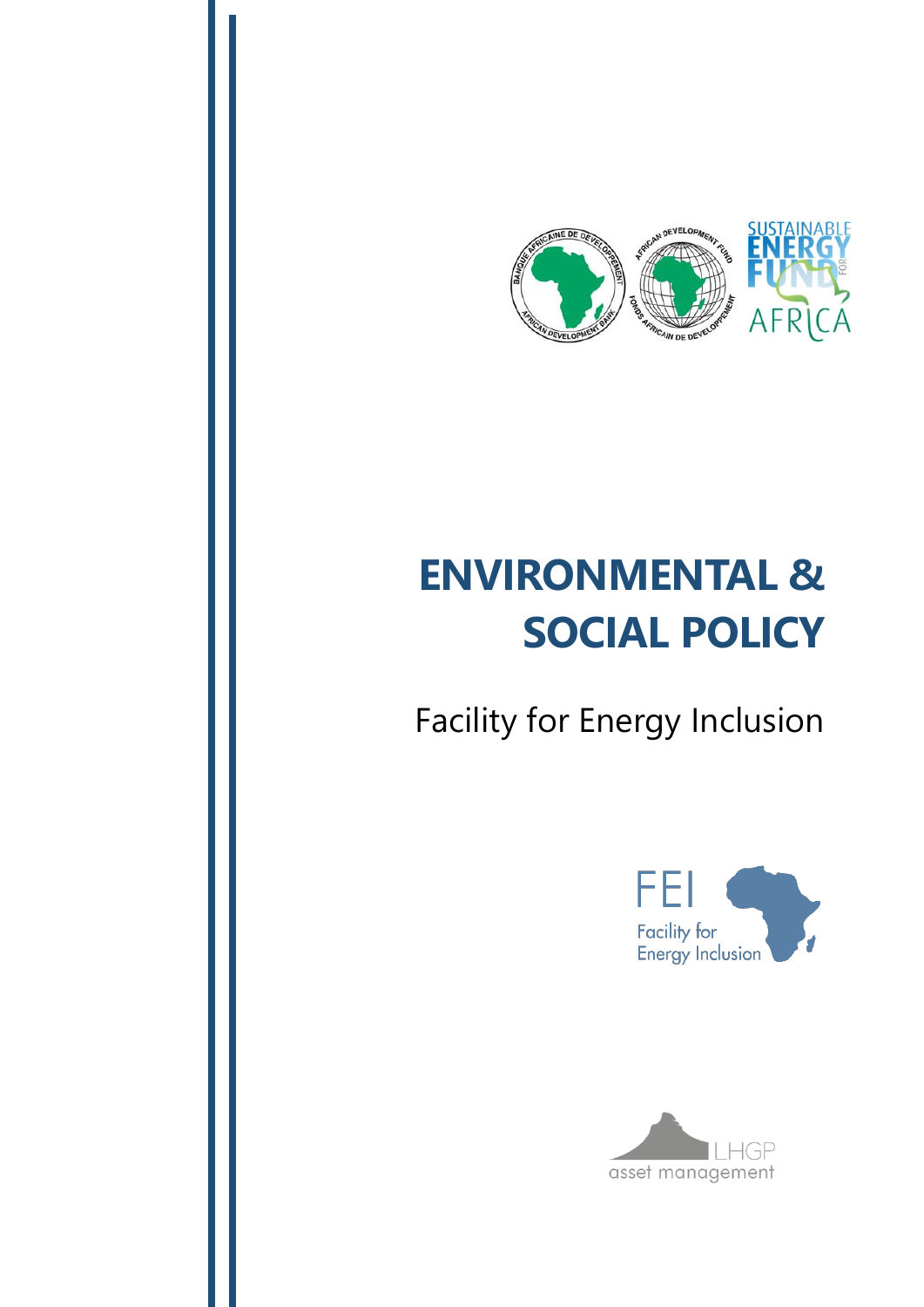## **ENVIRONMENTAL & SOCIAL POLICY**

The Facility for Energy Inclusion for small scale, innovative renewable power generation and minigrids ("FEI", the "Fund") had developed the Environmental & Social Policy ("E&S Policy") which sets out objectives, procedures and guidelines to manage risks and monitor and report the Fund's developmental impact in line with the aims of its principal shareholders. It will be used for investeecompany evaluation and reporting and Fund reporting to the Limited Partners and Lenders.

The E&S Policy is a framework that integrates environmental and social risk management into the FEI business processes. It is a set of actions and procedures that are implemented concurrently with the FEI's broader risk management procedures.

The E&S Policy ensures that the FEI activities are in compliance with its environmental and social standards. It helps FEI to avoid and manage investments with potential environmental and social risks by conducting environmental and social due diligence prior to deal completion and adequate supervision of projects during the term of the investment.

This E&S Policy is rooted in the AfDB's Integrated Safeguards System ("ISS"), as well as the associated ISS general and energy sector-specific guidelines outlined in its series of documents. In particular, this E&S Policy draws upon the December 2013 Policy Statement and Operational Safeguards (Volume 1, Issue 1), as well as the December 2015 Guidance Materials on safeguard issues and on the energy sector (Volumes 2 and 3).

This Environmental & Social Management System supersedes all previous E&S Policies and shall be superseded by all future E&S Policies approved in accordance with the Fund's Limited Partnership Agreement.

## **CONFIDENTIAL**

2<sup>nd</sup> December 2019



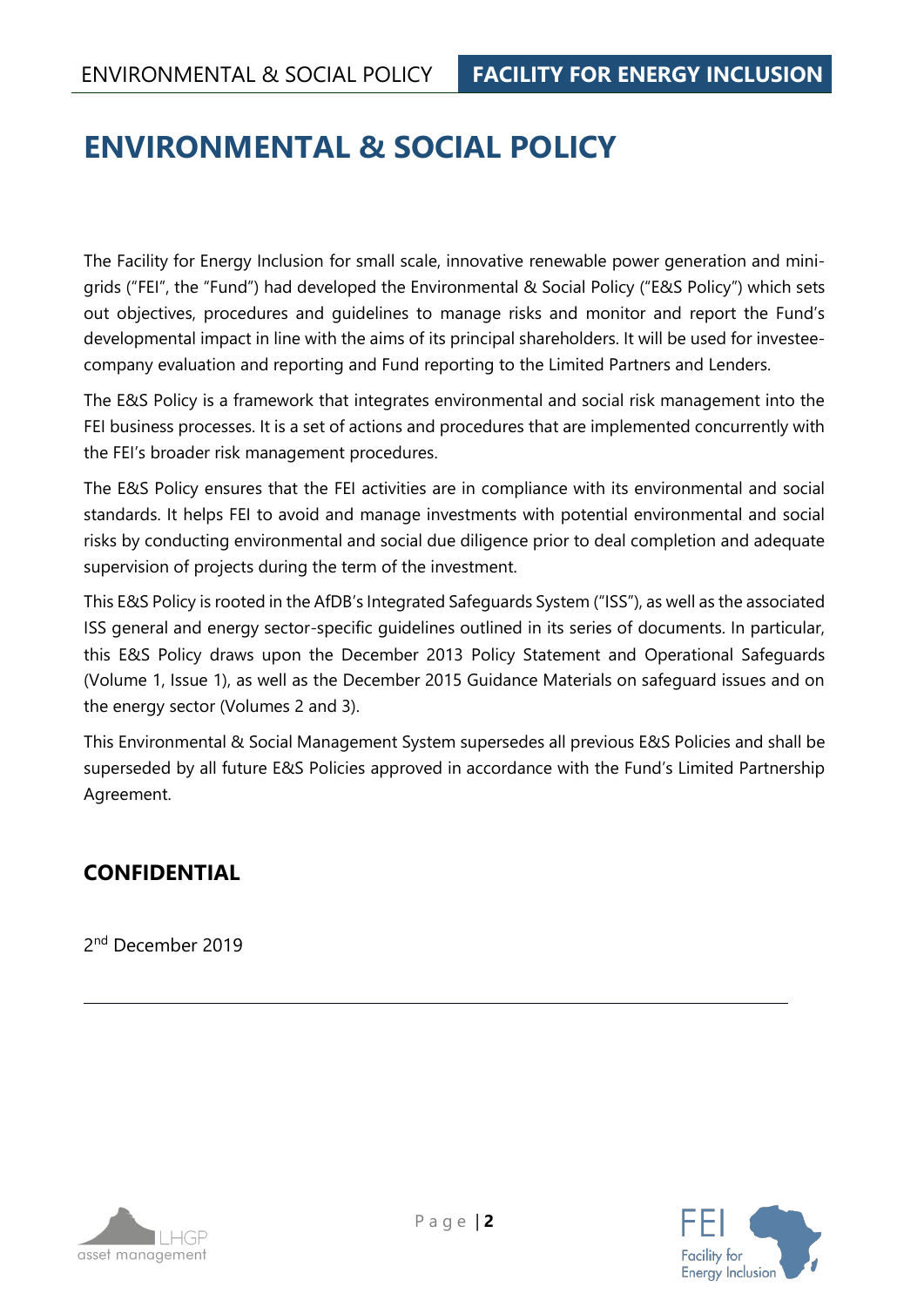## **Table of Contents**

| 1              |                   |                   |                                                                |  |
|----------------|-------------------|-------------------|----------------------------------------------------------------|--|
| $\overline{2}$ |                   |                   |                                                                |  |
|                | 2.1               |                   |                                                                |  |
|                | 2.2               |                   |                                                                |  |
|                | 2.3               |                   |                                                                |  |
|                | 2.4               |                   |                                                                |  |
| 3              |                   |                   |                                                                |  |
|                | 3.1               |                   |                                                                |  |
|                | 3.2               |                   |                                                                |  |
|                | 3.3               |                   |                                                                |  |
| 4              |                   |                   |                                                                |  |
|                | 4.1               |                   |                                                                |  |
|                | 4.2               |                   |                                                                |  |
|                | 4.3               |                   |                                                                |  |
| 5              |                   |                   |                                                                |  |
|                | 5.1               |                   |                                                                |  |
| 5.2            |                   |                   |                                                                |  |
| 6              |                   |                   |                                                                |  |
|                | 6.1               |                   |                                                                |  |
|                | 6.2               |                   |                                                                |  |
|                | 6.3               |                   |                                                                |  |
| 7              |                   |                   | <b>EXTERNAL RELATIONS: GRIEVANCE AND REDRESS MECHANISMS 22</b> |  |
|                |                   |                   |                                                                |  |
|                | 7.2               |                   |                                                                |  |
| 8              |                   |                   |                                                                |  |
|                |                   | <b>APPENDIX A</b> |                                                                |  |
|                |                   | <b>APPENDIX B</b> |                                                                |  |
|                |                   | <b>APPENDIX C</b> |                                                                |  |
|                |                   | <b>APPENDIX D</b> |                                                                |  |
|                |                   | <b>APPENDIX E</b> |                                                                |  |
|                |                   | <b>APPENDIX F</b> |                                                                |  |
|                |                   | <b>APPENDIX G</b> |                                                                |  |
|                |                   | <b>APPENDIX H</b> |                                                                |  |
|                | <b>APPENDIX I</b> |                   |                                                                |  |
|                | <b>APPENDIX J</b> |                   |                                                                |  |



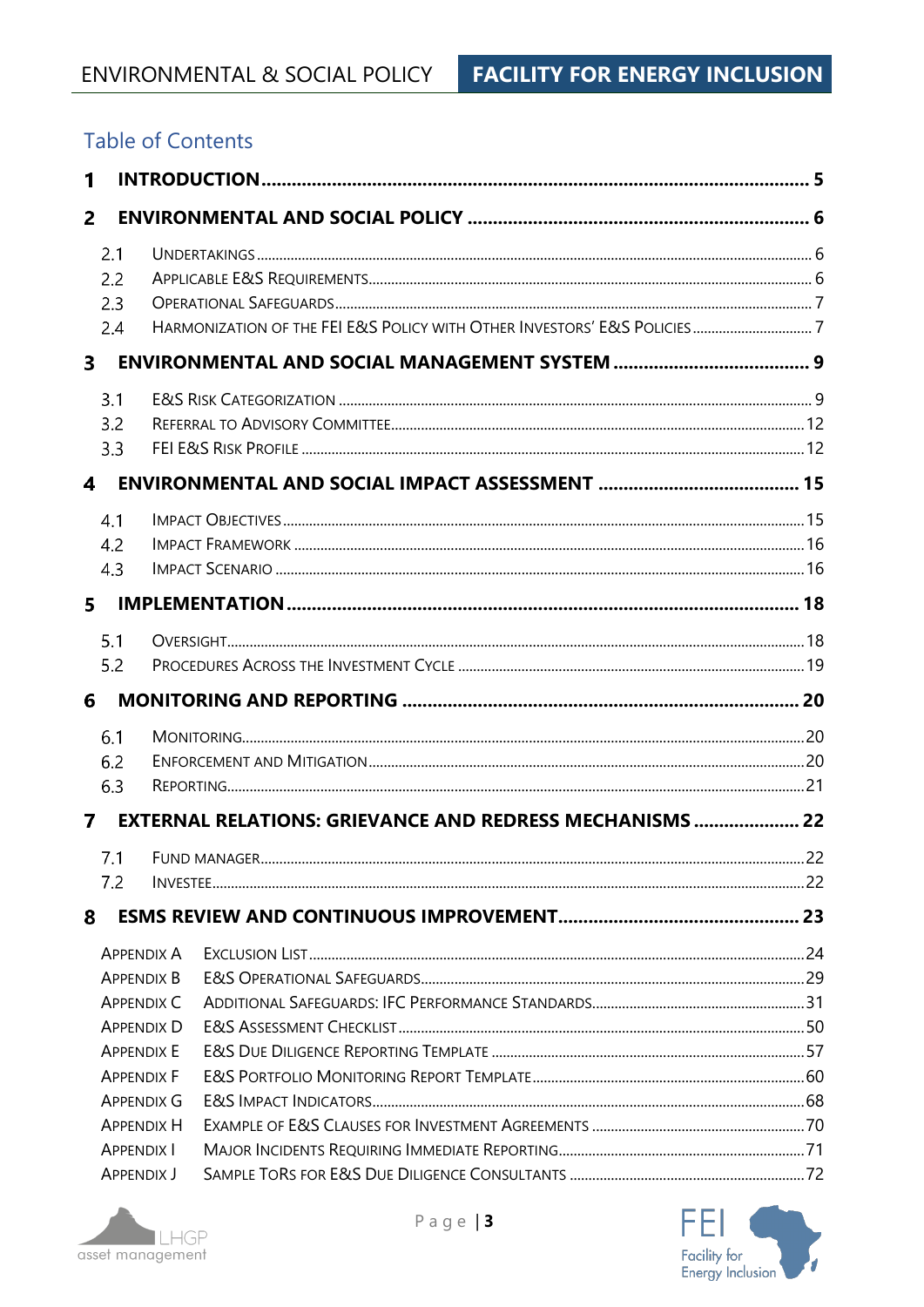## ENVIRONMENTAL & SOCIAL POLICY **FACILITY FOR ENERGY INCLUSION**

## **Acronyms**

| AC           | <b>Advisory Committee</b>                                                       |
|--------------|---------------------------------------------------------------------------------|
| AfDB         | African Development Bank                                                        |
| <b>CPP</b>   | <b>Captive Power Plants</b>                                                     |
| <b>CFT</b>   | Combating the Financing of Terrorism                                            |
| <b>CITES</b> | Convention on International Trade in Endangered Species of Wild Fauna and Flora |
| C&1          | Commercial and Industrial                                                       |
| DD           | Due Diligence                                                                   |
| ESG          | Environmental, Social and Governance                                            |
| FEI          | Facility for Energy Inclusion                                                   |
| FM           | Fund Manager being LHGP AM                                                      |
| IC           | <b>Investment Committee</b>                                                     |
| <b>IFC</b>   | International Finance Corporation                                               |
| <b>ISS</b>   | Integrated Safeguards System of the AfDB                                        |
| <b>IUCN</b>  | International Union for Conservation of Nature                                  |
| <b>KYC</b>   | Know Your Customer                                                              |
| LHGP AM      | <b>LHGP Asset Management LLP</b>                                                |
| Lion's Head  | Lion's Head Global Partners LLP                                                 |
| <b>MFI</b>   | Microfinance Institution                                                        |
| <b>MIS</b>   | Management Information System                                                   |
| <b>MSME</b>  | Micro, small and medium sized enterprises                                       |
| <b>MW</b>    | Mega Watt                                                                       |
| <b>PCB</b>   | Polychlorinated Biphenyl                                                        |
| <b>PPA</b>   | Power Purchase Agreement                                                        |
| PS           | Performance Standard                                                            |
| SPV          | <b>Special Purpose Vehicle</b>                                                  |



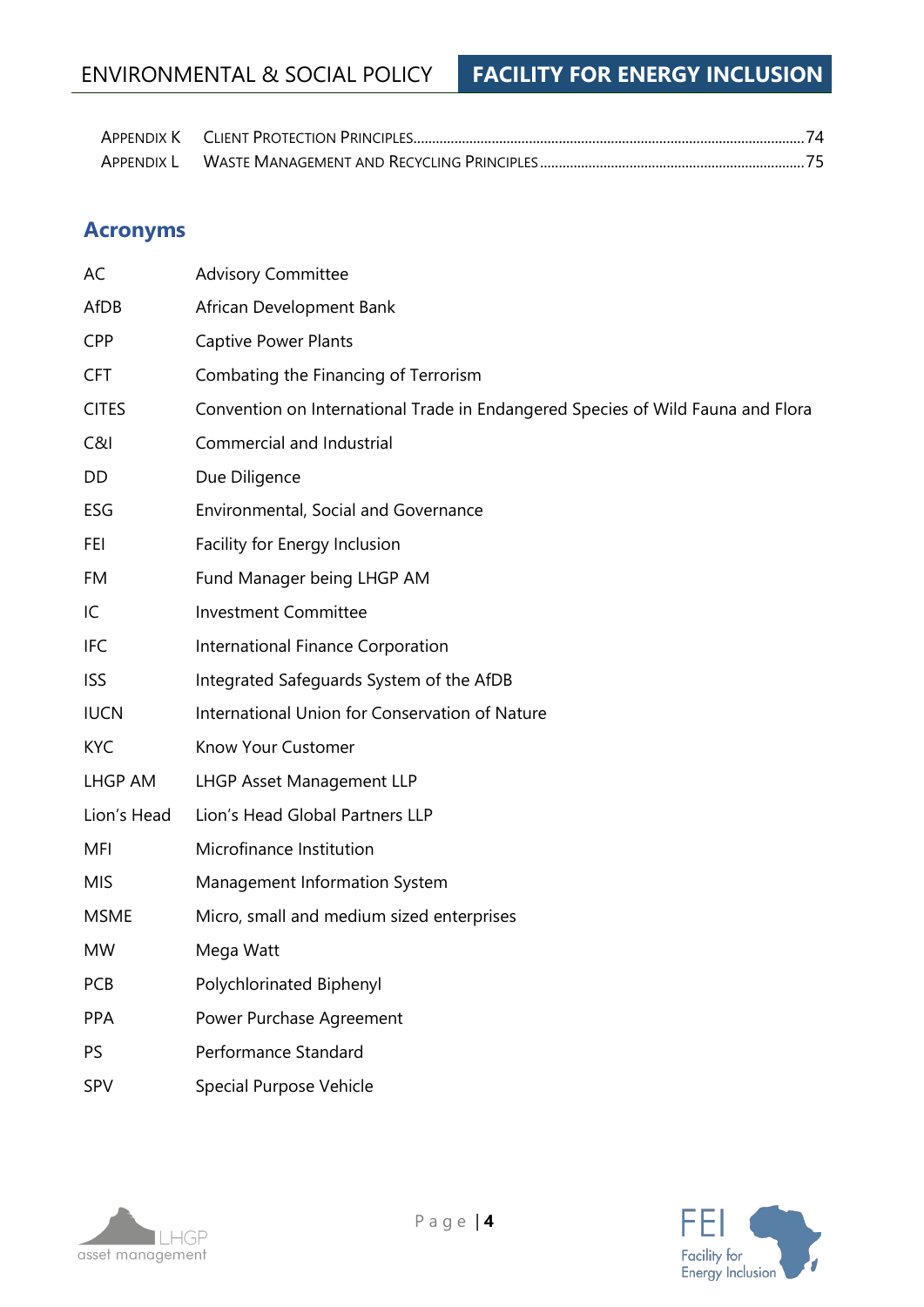#### <span id="page-4-0"></span> $\mathbf 1$ **INTRODUCTION**

The Facility for Energy Inclusion ("FEI", the "Fund") has been launched by the African Development Bank (AfDB). The Fund is be established under Mauritius law with seed capital invested by the AfDB.

The African Development Bank has launched an ambitious initiative to play a catalytic roll in debt investment for small-scale infrastructure renewable and other energy projects across Africa (as further specified in the Fund's Investment Policy). The AfDB has carved out \$70m to seed FEI to specifically target debt financing for small scale innovative renewable energy models.

FEI is an innovative finance strategy aiming to increase the amount of debt financing available for qualified small-scale renewable infrastructure and mini-grids in both local and hard currencies subject to their financing needs. A variety of instruments will be deployed to meet the disparate needs of stakeholders in the growing sector.

The E&S Policy represents one of several other policies that will govern the actions of FEI. The E&S Policy is equal in importance to these other policies, which include the Risk Management Framework, FX Policy, KYC/AML Policy, Treasury Policy and Operating Policy amongst others.

E&S Policy processes will occur in parallel with credit due diligence, legal due diligence, and other investment activities, and are equal in importance to these other processes in determining how investments are made and managed.

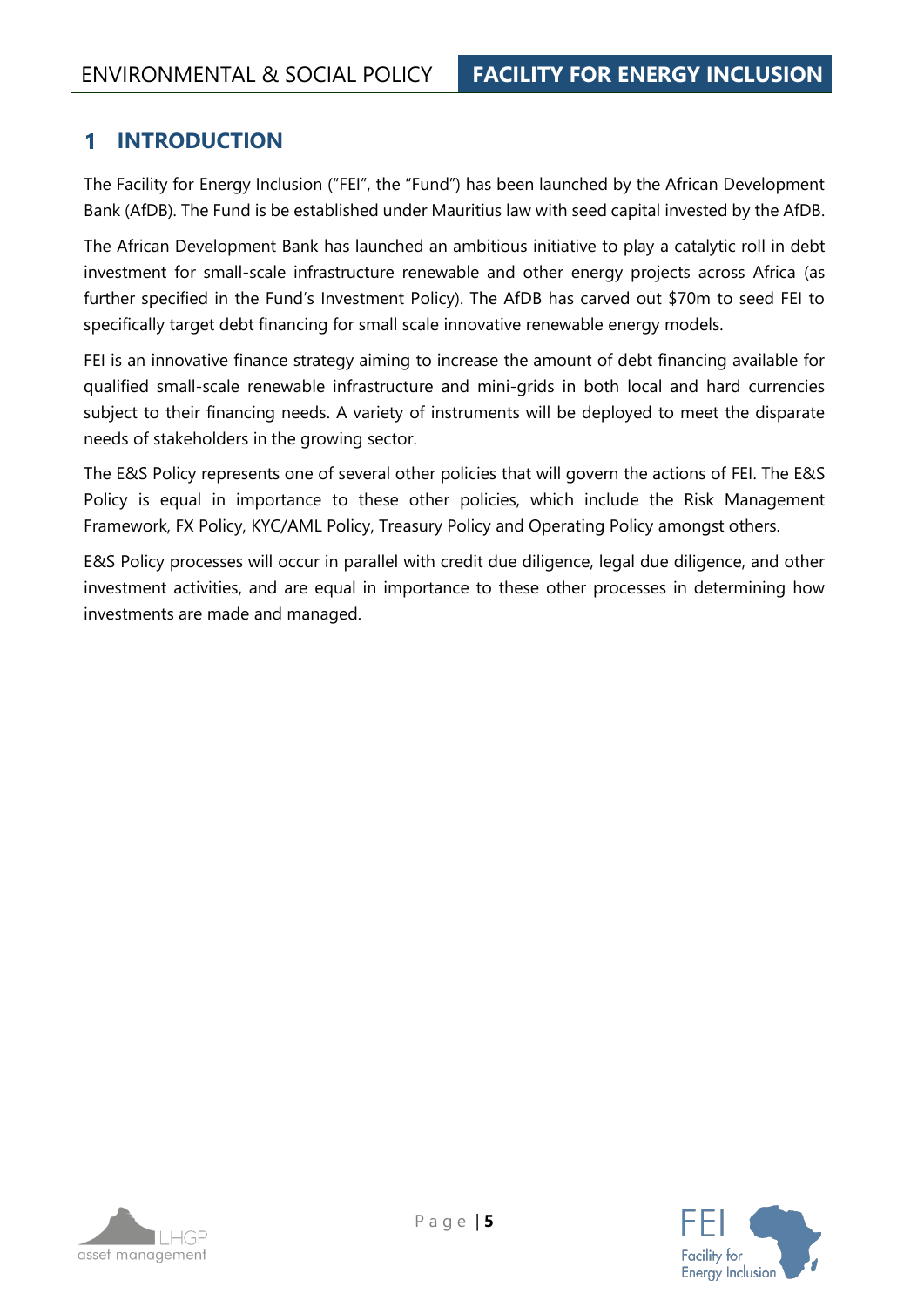#### <span id="page-5-0"></span>**ENVIRONMENTAL AND SOCIAL POLICY**  $\overline{\mathbf{z}}$

#### <span id="page-5-1"></span>**Undertakings**

FEI and its anchor investor, AfDB, recognize that the stewardship of the environment and the prosperity of local communities are integral aspects of their investment activities. They also recognize that investments often benefit from following sound social and environmental practices. FEI will therefore, in compliance with relevant local and national legislation and international standards and agreements, and in view of best practices, seek to invest both in projects that minimize negative environmental and social impacts to the full extent possible, and in projects that contribute to proactively improving environmental and social outcomes.

FEI will ensure that the E&S Policy is fully communicated to, understood by, and implemented at all levels throughout the Fund, its investees, and its contractors, and will make it available publicly on its website (www.feiafrica.com). FEI will address complaints about breach of the Policy promptly and to the satisfaction of all concerned. FEI will update the Policy when necessary.

In the case that investee activities are likely to result in moderate or severe environmental or social impacts, FEI and its investees will conduct formal environmental and social impact assessments and will take all possible steps to mitigate these risks.

Across all environmental and social risk categories of its investments, FEI commits to the following set of principles:

- FEI commits that each investment will be made in line with its E&S Policy and associated procedures.
- FEI will ensure that each of its investees is evaluated on basis of the five operational safeguards set out in AfDB's ISS, the IFC PS and the added safeguard of climate change, as well as on additional safeguards if found relevant and requested by other investors or partners (see Section [2.4](#page-6-1) and [Appendix C\)](#page-30-0).
- **•** Projects are financed only when they are expected to be designed, built, operated, and maintained in a manner consistent with the E&S Policy.
- **Efforts are made to ensure that all projects are operated in compliance with the E&S Policy.**
- FEI commits to a process of continuous improvement in its ESMS policy design and implementation.
- FEI will require its investees to commit contractually to adopt E&S standards, which align with the E&S Policy.
- FEI will monitor and report on S&E performance of projects in a transparent, credible and timely manner to all relevant stakeholders.

#### <span id="page-5-2"></span>**Applicable E&S Requirements**

The Fund Manager will ensure that all investments are evaluated against the following Applicable E&S Requirements:



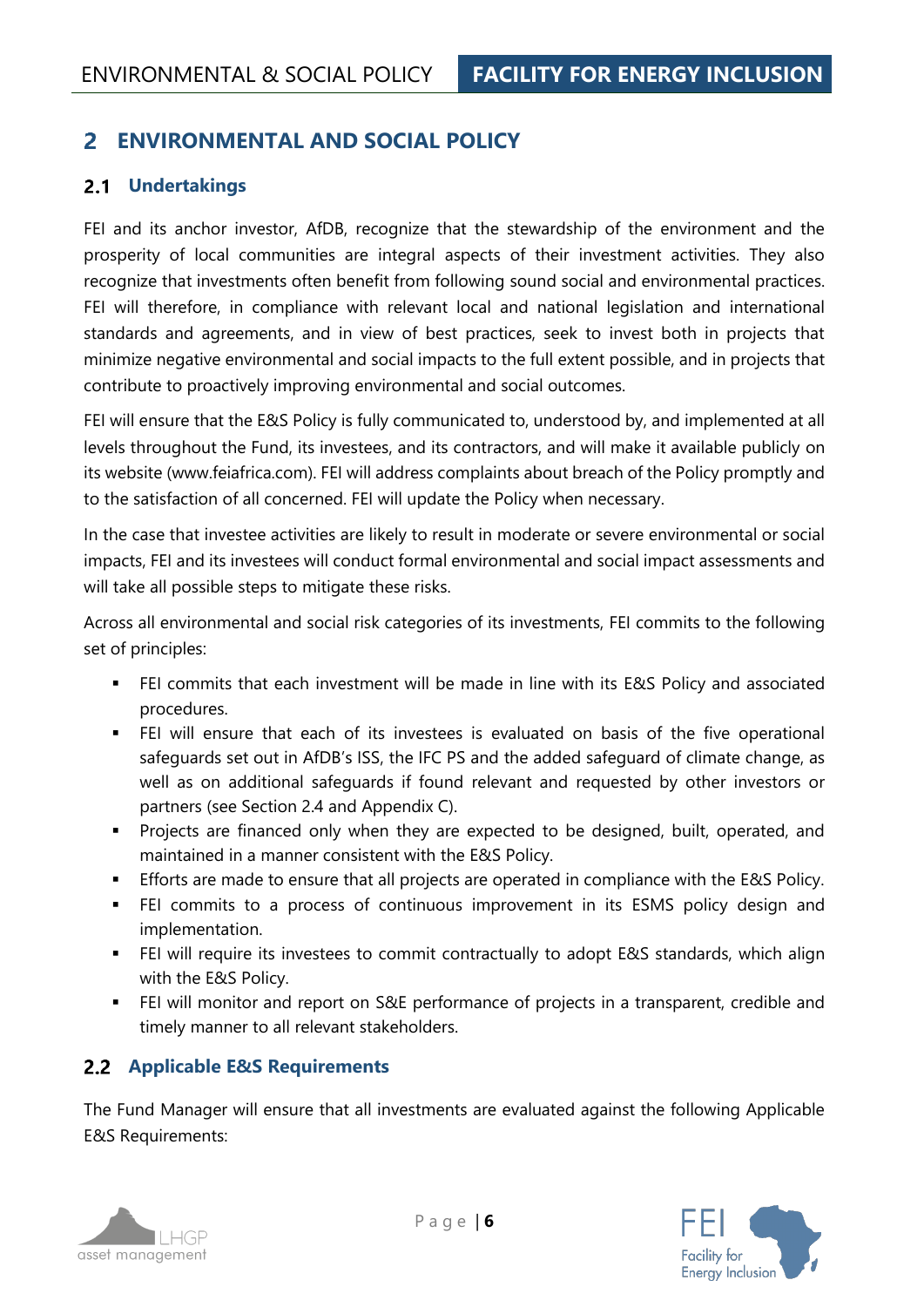- **FEI Exclusion List** (see [Appendix A\)](#page-23-0), which outlines categories of investments that will not be financeable through FEI under any circumstances;
- **National and local environmental, health, safety, and labour laws and regulations**, including established requirements on public disclosure and engagement;
- **International standards, conventions, and agreements** on environmental, health, safety, and labour best practices to which the investee and the relevant nations are parties; and
- **EEI and AfDB Operational Safequards** (see below) as well as IFC PS, to ensure that investees effectively avoid, manage, and mitigate against all E&S impacts of their activities in accordance with E&S risk management procedures.

#### <span id="page-6-0"></span>**Operational Safeguards**

FEI Environmental and Social Management System ("ESMS") draws upon AfDB's five operational safeguards, as defined in the December 2013 Integrated Safeguards System report and added an explicit safeguard focused on climate change:

- Environmental and Social Assessment
- Land Acquisition and Resettlement
- Biodiversity and Ecosystem Services
- Pollution Prevention and Control
- Labour Conditions, Health, and Safety
- Climate Change

Together, these six constitute the main framework for environmental and social risk considerations for all FEI investments. A more detailed explanation of each safeguard can be found in [Appendix B.](#page-28-0)

AFDB Operational Safeguards **FEION-grid** Environmental and Social Assessment Land Acquistion and Resettlement Climate **Change** 

Figure 1: FEI Operational Safeguards based on



#### <span id="page-6-1"></span>**Harmonization of the FEI E&S Policy with Other Investors' E&S Policies**

FEI will work with its investors (other than AfDB) to maintain one single E&S Policy and reporting framework which meets investors' requirements.

Specifically, particular clauses from the other policies will be added to the exclusion list if not already included there; additional safeguards not already captured by the six core FEI safeguards will be added to or incorporated into the current safeguards; additional procedural requirements under each investment risk category will be incorporated into the current FEI procedures if the new requirements enhance potential risk evaluation or mitigation capacity and do not place undue



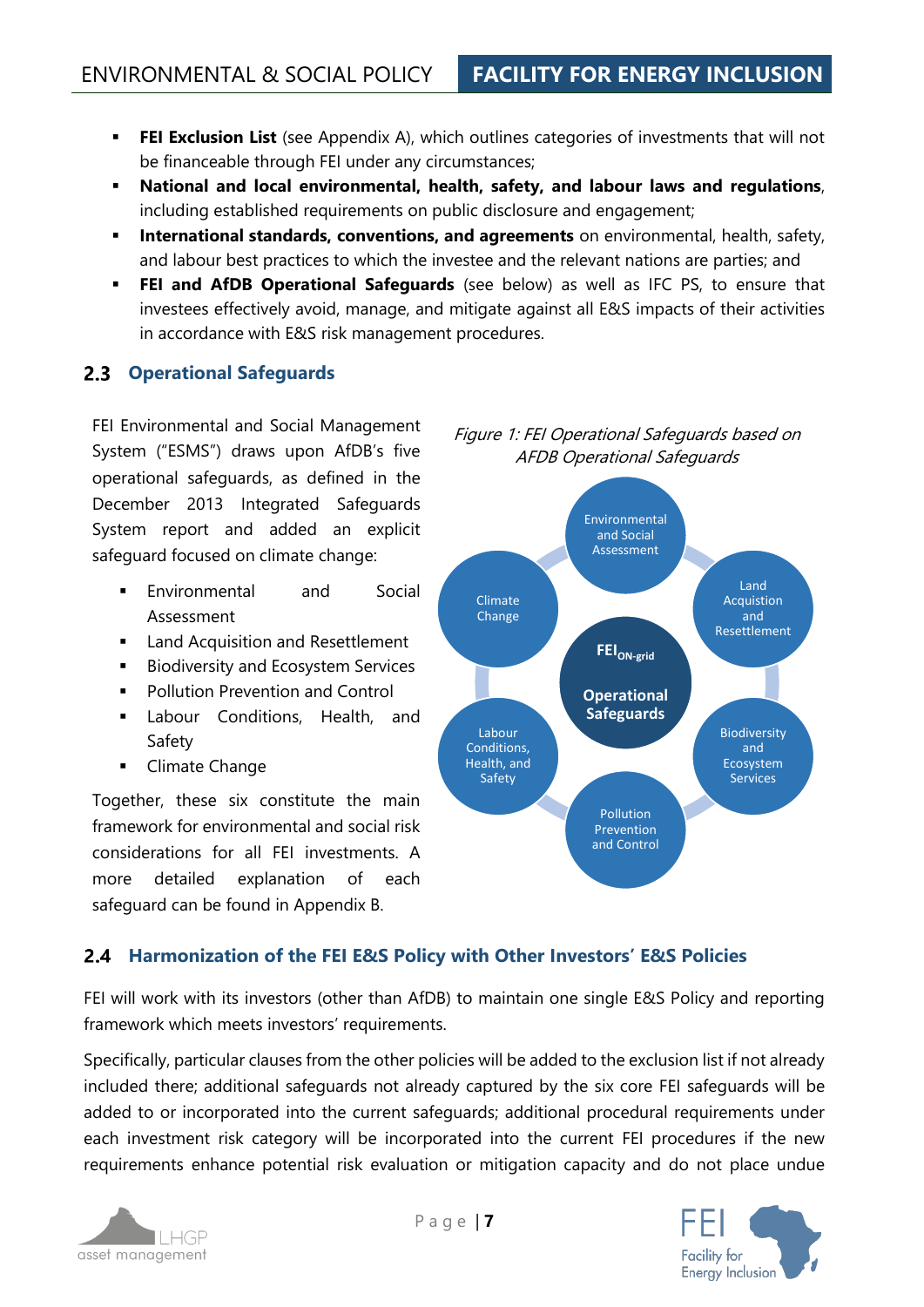burden on either the Fund Manager team or investees; additional reporting requirements will likewise be considered for addition to the E&S Policy if the requirements add value without placing undue burden on either FEI, its investors, or its investees. Finally, the overall E&S Policy will be revised to incorporate the new additions, and will be approved by Limited Partners of the Fund.

Updates to the E&S Policy to include other investors' E&S policies to date have incorporated:

▪ **IFC Performance Standards (PS) for Environmental and Social Sustainability, 2012 –** a comparative analysis and discussion of how the IFC PS are incorporated into this E&S Policy is presented in [Appendix C](#page-30-0)

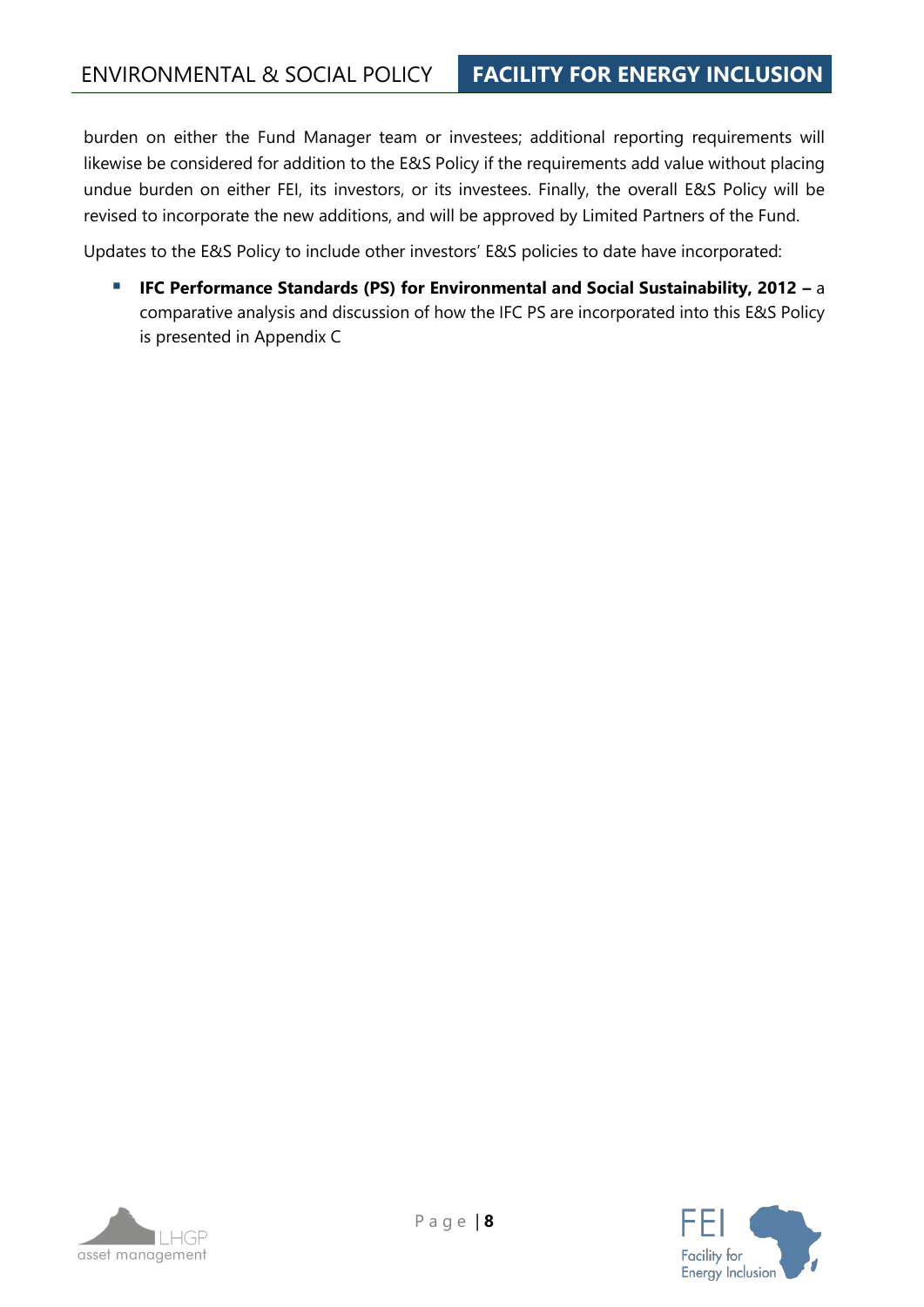#### <span id="page-8-0"></span>**ENVIRONMENTAL AND SOCIAL MANAGEMENT SYSTEM** 3

The core component of FEI's E&S Policy is the Environmental and Social Management System (ESMS). Performance of a potential investee and its proposed activities along specific dimensions of these six safeguards will determine whether the investment is suitable for investment in terms of E&S risk. [Exclusion List](#page-23-0) and [E&S Assessment](#page-49-0) Checklist (which include a list of excluded activities that will not be funded under any circumstances, and a checklist of specific risks expected under each safeguard, respectively) are tools to be used by the Fund Manager to evaluate and categorize the potential risks posed by the investee's activities. Specific risks that may be encountered within each safeguard are discussed later in this section.

#### <span id="page-8-1"></span>**E&S Risk Categorization**

Potential investments will all be evaluated for environmental and social risk and subsequently categorized into one of four levels of risk, which then informs subsequent investment and mitigation actions (see [Table 1\)](#page-8-2). This categorization follows that outlined in AfDB's Integrated Safeguards System.

<span id="page-8-2"></span>Table 1: Categorization of environmental and social risks associated with Facility investments, adapted from AfDB Integrated Safeguards System.

| <b>Risk Category</b> | <b>Likely Risks Imposed by the Proposed Project</b>                                                                              |
|----------------------|----------------------------------------------------------------------------------------------------------------------------------|
|                      | Facility or investee operations are likely to cause significant environmental<br>social impacts                                  |
|                      | Facility or investees operations are likely to cause less adverse environmental<br>and social impacts than Category 1 activities |
|                      | Facility or investee operations will likely have negligible adverse environmental<br>and social risks                            |
| 4                    | Facility or investee operations involve lending to financial intermediaries                                                      |

A project would be categorized as Category 1 if it is likely to experience at least one risk corresponding to Category 1 in the E&S Assessment Checklist (see [Appendix D\)](#page-49-0), or at least three Category 2 risks across three separate safeguards. A project would be categorized as Category 2 if it is likely to experience at least one risk corresponding to Category 2. A Category 3 project would be likely to experience fewer or less adverse Category 2 risks. The procedural repercussions of categorizing a potential investee's activities as Category 1, 2, 3, or 4 are discussed in the rest of this section.

The Policy aligns with the IFC PS; any reference to risk categorization must be reviewed against the comparison of AFDB ISS and IFC PS risk categories as per Table 5: Comparison of E&S Risk [Categorisation Frameworks.](#page-35-0) In complying with both the AFDB ISS and IFC PS the Fund will always apply the more stringent criteria or follow procedures outlined herein to arrive at the appropriate risk categorization.



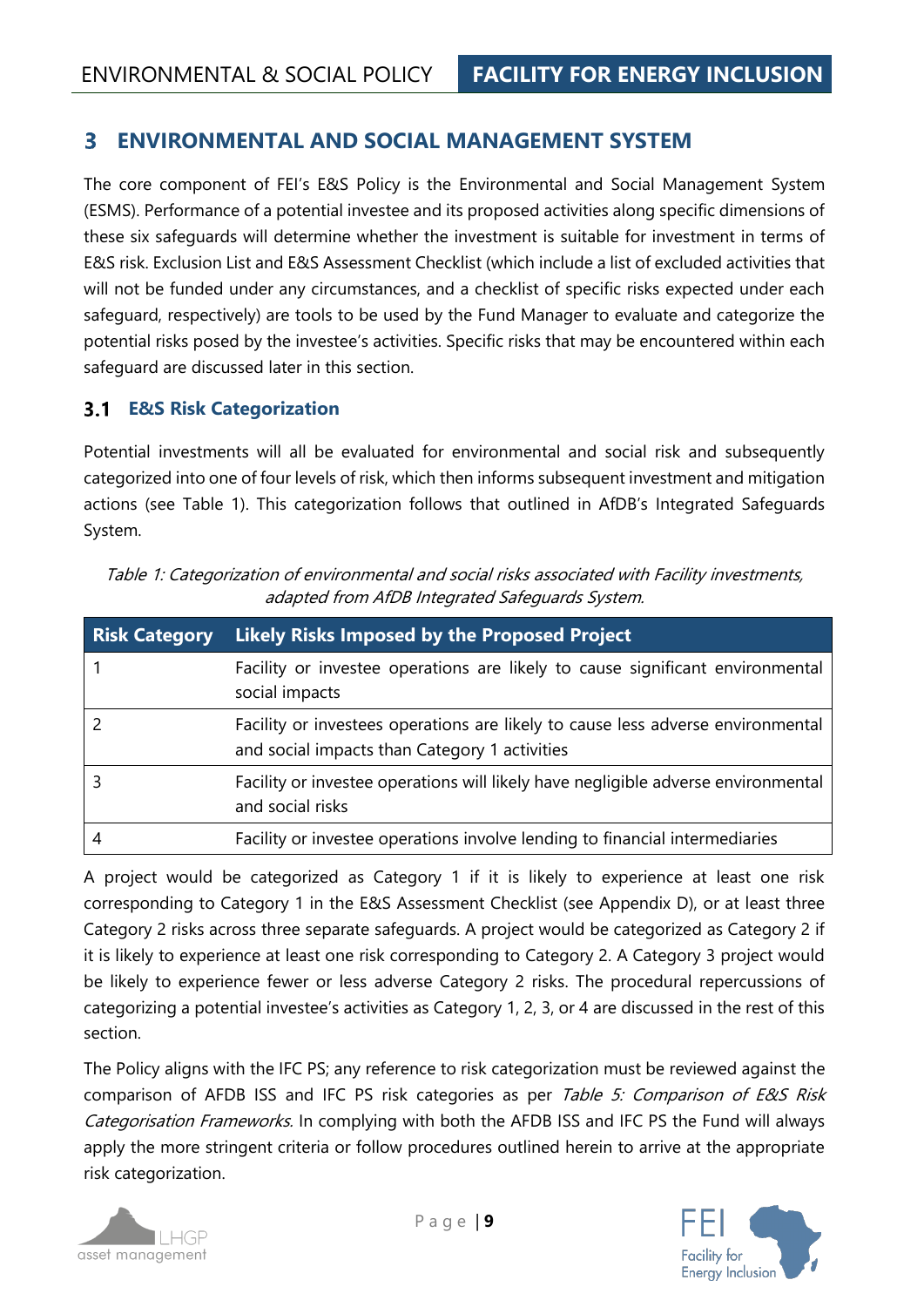| Table 2: illustration of the differing due diligence requirements for each investment risk category                                                                                                                                                                                                                                           |                                                                                                                                                                                                                                                                                                                                                                                   |                                                                                                                                                                                                                                                                                                 |  |  |  |
|-----------------------------------------------------------------------------------------------------------------------------------------------------------------------------------------------------------------------------------------------------------------------------------------------------------------------------------------------|-----------------------------------------------------------------------------------------------------------------------------------------------------------------------------------------------------------------------------------------------------------------------------------------------------------------------------------------------------------------------------------|-------------------------------------------------------------------------------------------------------------------------------------------------------------------------------------------------------------------------------------------------------------------------------------------------|--|--|--|
| Category 1 - High Risk                                                                                                                                                                                                                                                                                                                        | Category 2 – Medium Risk                                                                                                                                                                                                                                                                                                                                                          | Category 3 - Low Risk                                                                                                                                                                                                                                                                           |  |  |  |
| Compliance with.                                                                                                                                                                                                                                                                                                                              | Compliance with.                                                                                                                                                                                                                                                                                                                                                                  | Compliance with.                                                                                                                                                                                                                                                                                |  |  |  |
| <b>Exclusion List</b><br>Local environmental, health,<br>safety and labour laws, and<br>public disclosure<br>requirements engendered<br>therein<br>ILO fundamental conventions<br>Stakeholder engagement as<br>appropriate<br>Grievance mechanism<br>adapted to project context<br>Relevant operational<br>$\bullet$<br>safeguards and IFC PS | <b>Exclusion List</b><br>Local environmental,<br>$\bullet$<br>health, safety and labour<br>laws, and public<br>disclosure requirements<br>engendered therein<br>• ILO fundamental<br>conventions<br>Stakeholder engagement<br>$\bullet$<br>as appropriate<br>Grievance mechanism<br>$\bullet$<br>adapted to project<br>context<br>• Relevant operational<br>safeguards and IFC PS | <b>Exclusion List</b><br>Local environmental,<br>health, safety and labour<br>laws, and public disclosure<br>requirements engendered<br>therein<br>ILO fundamental<br>conventions<br>Stakeholder engagement<br>as appropriate<br>Grievance mechanism<br>$\bullet$<br>adapted to project context |  |  |  |
| Focus on: conclusions of                                                                                                                                                                                                                                                                                                                      | Focus on investee capacity                                                                                                                                                                                                                                                                                                                                                        | Focus on identifying investee                                                                                                                                                                                                                                                                   |  |  |  |
| independent assessments and the                                                                                                                                                                                                                                                                                                               | and willingness to manage                                                                                                                                                                                                                                                                                                                                                         | non-compliance, and ensuring                                                                                                                                                                                                                                                                    |  |  |  |
| results of stakeholder                                                                                                                                                                                                                                                                                                                        | E&S risks and mitigate                                                                                                                                                                                                                                                                                                                                                            | the investee has a plan to                                                                                                                                                                                                                                                                      |  |  |  |
| consultations                                                                                                                                                                                                                                                                                                                                 | potential E&S impacts                                                                                                                                                                                                                                                                                                                                                             | remedy the non-compliance in<br>a reasonable time frame                                                                                                                                                                                                                                         |  |  |  |
| Required due diligence.                                                                                                                                                                                                                                                                                                                       | Required due diligence.                                                                                                                                                                                                                                                                                                                                                           | Required due diligence.                                                                                                                                                                                                                                                                         |  |  |  |
| • Full E&S appraisal (prepared<br>with the assistance of outside<br>experts if necessary)<br>commensurate with the<br>severity of potential impacts<br>and risks<br>Full external E&S due<br>diligence (ESDD)- focusing on<br>gaps to relevant international<br>standards and action plan to<br>close them (E&S Action Plan<br>(ESAP))        | Limited E&S appraisal<br>$\bullet$<br>Limited external E&S due<br>$\bullet$<br>diligence (ESDD)-<br>focusing on gaps to<br>relevant international<br>standards and action plan<br>to close them (ESAP)                                                                                                                                                                            | Gender impacts or other<br>$\bullet$<br>analyses as needed                                                                                                                                                                                                                                      |  |  |  |
| Required outputs.                                                                                                                                                                                                                                                                                                                             | Required outputs.                                                                                                                                                                                                                                                                                                                                                                 | Required documents:                                                                                                                                                                                                                                                                             |  |  |  |
| <b>Environmental and Social</b><br>Assessment (ESIA),<br><b>Environmental and Social</b><br>Management Plan (ESMP<br>ESDD,<br>ESAP, and if relevant,<br>Full Resettlement Action Plan<br>(FRAP)                                                                                                                                               | ESIA,<br>ESMP,<br>ESDD,<br>ESAP, and if relevant,<br><b>Abbreviated Resettlement</b><br>Action Plan (ARAP)                                                                                                                                                                                                                                                                        | ESMP or equivalent<br>$\bullet$<br>collection of HSE and<br>similar documents<br>depending on FM risk<br>assessment,<br>Where gaps identified, explore<br>option of project preparation<br>support                                                                                              |  |  |  |

Table 2: Illustration of the differing due diligence requirements for each investment risk category.



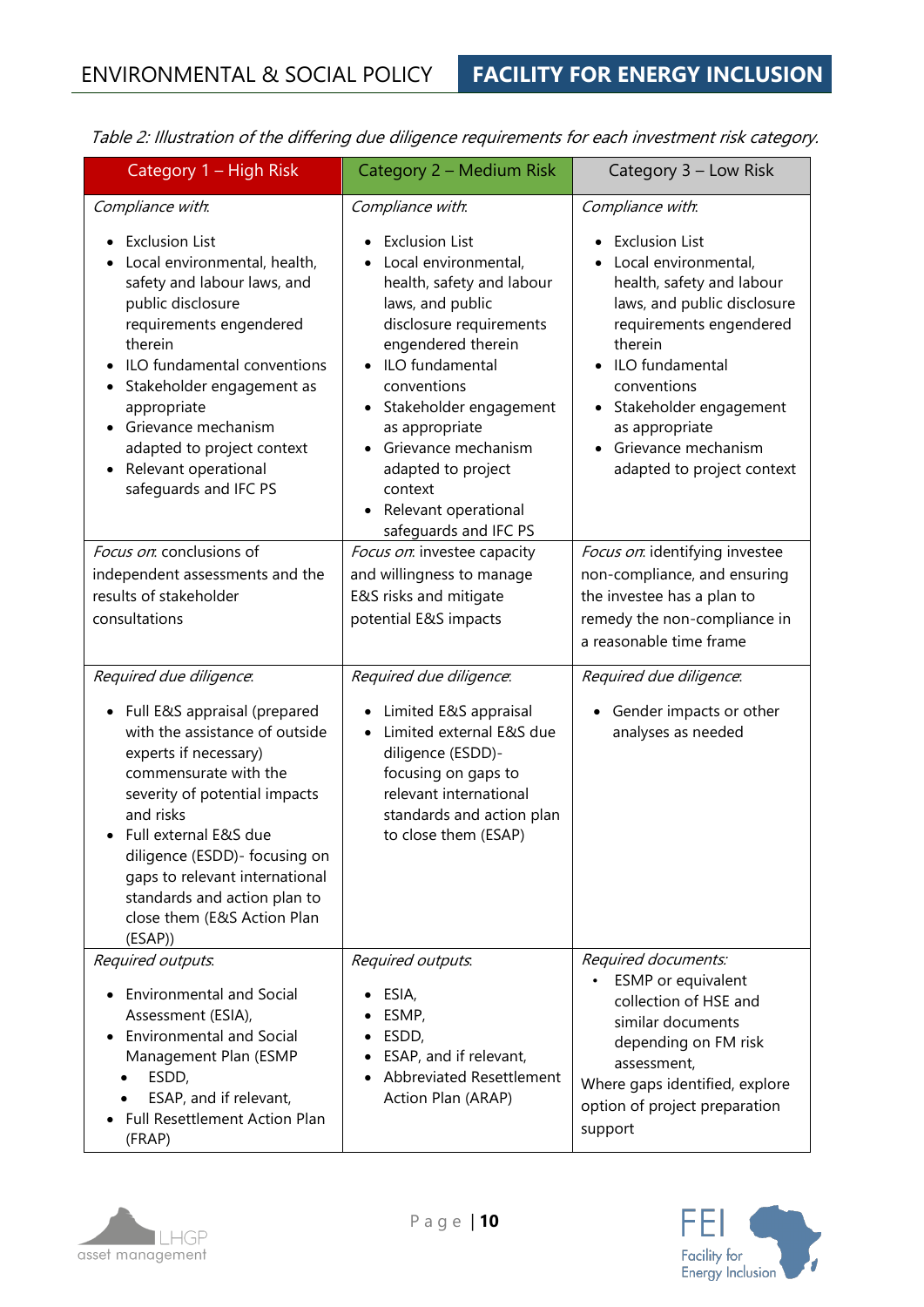**Risk Category 1:** The first category represents investments in which operations are likely to cause significant environmental and social impacts. More specifically, the potential investment is "likely to induce significant and/or irreversible adverse environmental and/or social impacts, or to significantly affect environmental or social components that the Bank or the borrowing country considers sensitive." If classified as Category 1 (high risk), the project must then conduct a full ESA in the form of an Environmental and Social Impact Assessment (ESIA), which leads to the preparation of an Environmental and Social Management Plan (ESMP). If resettlement is expected, the project must also prepare the social assessments necessary to write the Full Resettlement Action Plan (FRAP). To ensure that the investment complies with international standards a full external Environmental and Social Due Diligence (ESDD) is commissioned, to analyse the gaps between the investment design and the fund's requirements (e.g. IFC Performance Standards, EHS guidelines). The detected gaps are transferred into an Environmental and Social Action Plan, which includes mitigation measures to close the gaps. The compliance of the client with the plan will be monitored by the Fund and possibly supported by TAF.

Examples of Category 1 investments may include mini-grid and renewable energy investments that require resettlement\*, projects in protected areas or within animal migratory corridors, biomass energy projects that result in significant deforestation or habitat degradation, and off-grid solar home systems or mini-grids that use lead-acid or inorganic lithium-ion batteries without adequate refilling, recycling, and waste management processes in place. The Facility may make some Category 1 investments, but it is not expected to be a significant part of the portfolio.

\* Resettlement of more than 200 people is considered Category 1 and therefore Category  $A^1$ , whereas risk categorisation of projects involving resettlement of fewer than 200 people will be determined by appropriately qualified external specialists appointed by FEI on a case by case basis. Specialists will consider the significance of the potential impacts of the land acquisition process on affected persons, based on their socio-economic status and land tenure circumstances, reflecting both the AFDB ISS and IFC PS to establish whether a project is considered Category 1 and or Category A.

**Risk Category 2:** The second category represents investments in which operations are likely to cause less adverse environmental and social impacts than Category 1 projects. Likely impacts of the potential investment are few in number, site-specific, largely reversible, and readily minimized by applying appropriate management and mitigation measures or incorporating internationally recognized design criteria and standards. Projects in this category, as with Category 1, require an ESIA and an ESMP, limited external ESDD and ESAP as well as an Abbreviated Resettlement Action Plan (ARAP) when applicable. Most renewable energy facilities and mini-grid projects will likely fall into this "medium risk" category.

**Risk Category 3:** The third category represents investments in which operations will likely have negligible adverse environmental and social risks. Potential investments in this category do not

<sup>&</sup>lt;sup>1</sup> As per AFDB ISS / IFC PS respectively



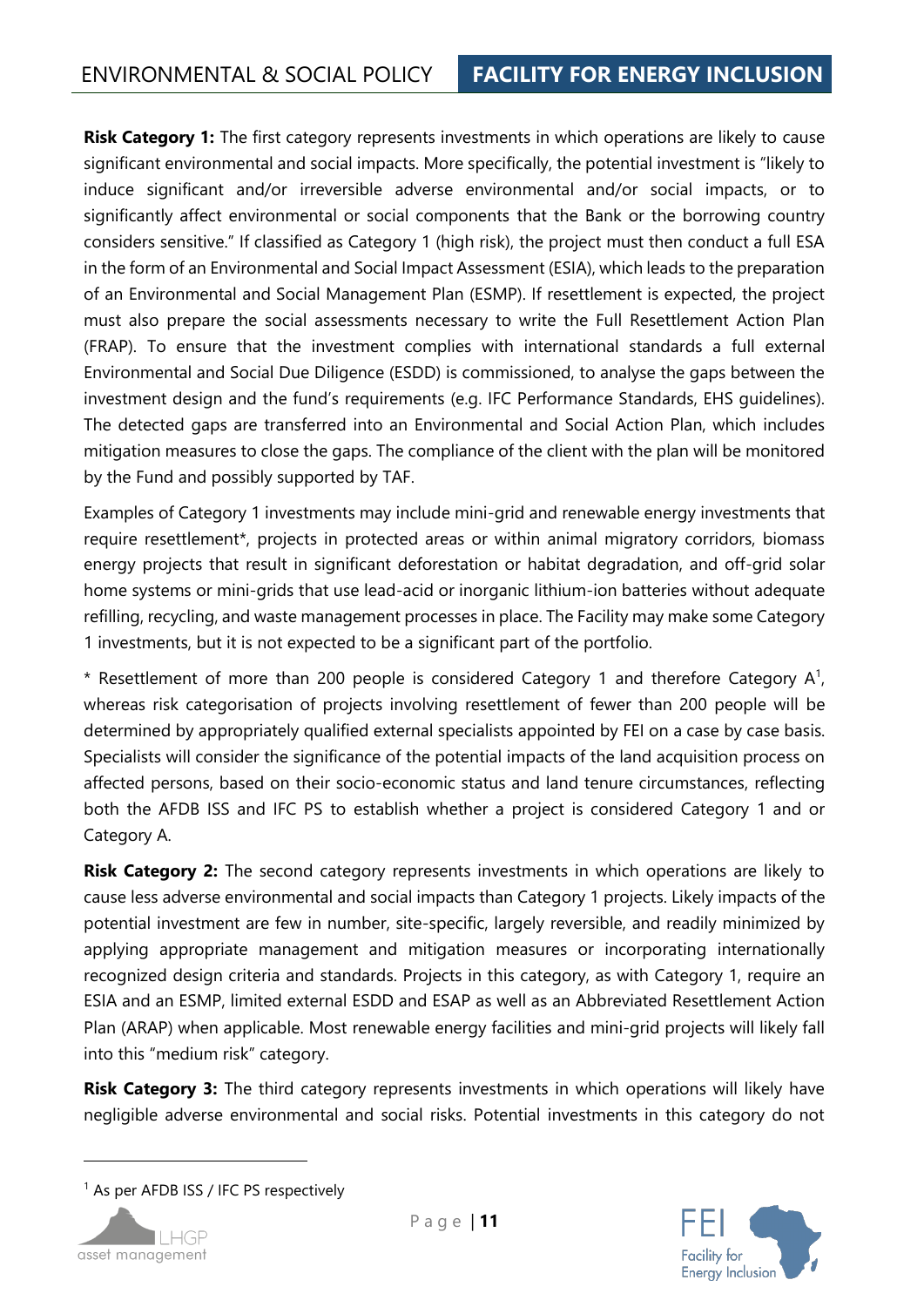directly or indirectly affect the environment adversely and are unlikely to induce adverse social impacts. They do not require an environmental and social assessment; they only require E&S risk categorization. Many solar home system projects are likely to fall into this category.

**Risk Category 4:** Finally, the fourth category represents Facility investments channeled through other financial intermediaries. The Facility is not expected to make up a significant portion of the portfolio investments through financial intermediaries, but this classification is provided for completeness and will be used if required. If relevant, financial intermediary operations would be further classified as FI-A, FI-B, and FI-C to reflect the potential environmental and social impacts and risks of the financial intermediary's existing or proposed portfolio of projects, equivalent to Categories 1 through 3 in terms of the projects' risk profiles. Importantly, financial intermediary investments whose risks would be classified as either Category 1 or Category 2 are subject to the relevant E&S requirements, as if they were Category 1 or Category 2 projects directly financed through FEI.

#### <span id="page-11-0"></span>**3.2 Referral to Advisory Committee**

All Projects categorized as Category A/1 as well as projects that involve resettlement will be referred to the Advisory Committee for pre-approval before being considered for investment by the Investment Committee.

#### <span id="page-11-1"></span>**FEI E&S Risk Profile**

[Table 3](#page-12-0) sets out specific E&S risks to be expected for the investment categories set out in the Fund's Investment Policy. Specific risks identified within each safeguard and for each technology type are drawn from many sources. For reference, please see AfDB's ISS Sector Keysheet for hydroelectric power, transmission, thermal power, solar power, wind power, and biofuels production projects (Volume 3, 2015); as well as the IFC Environmental, Health, and Safety Guidelines for electric power transmission (2007) and for each energy production technology type (2015).

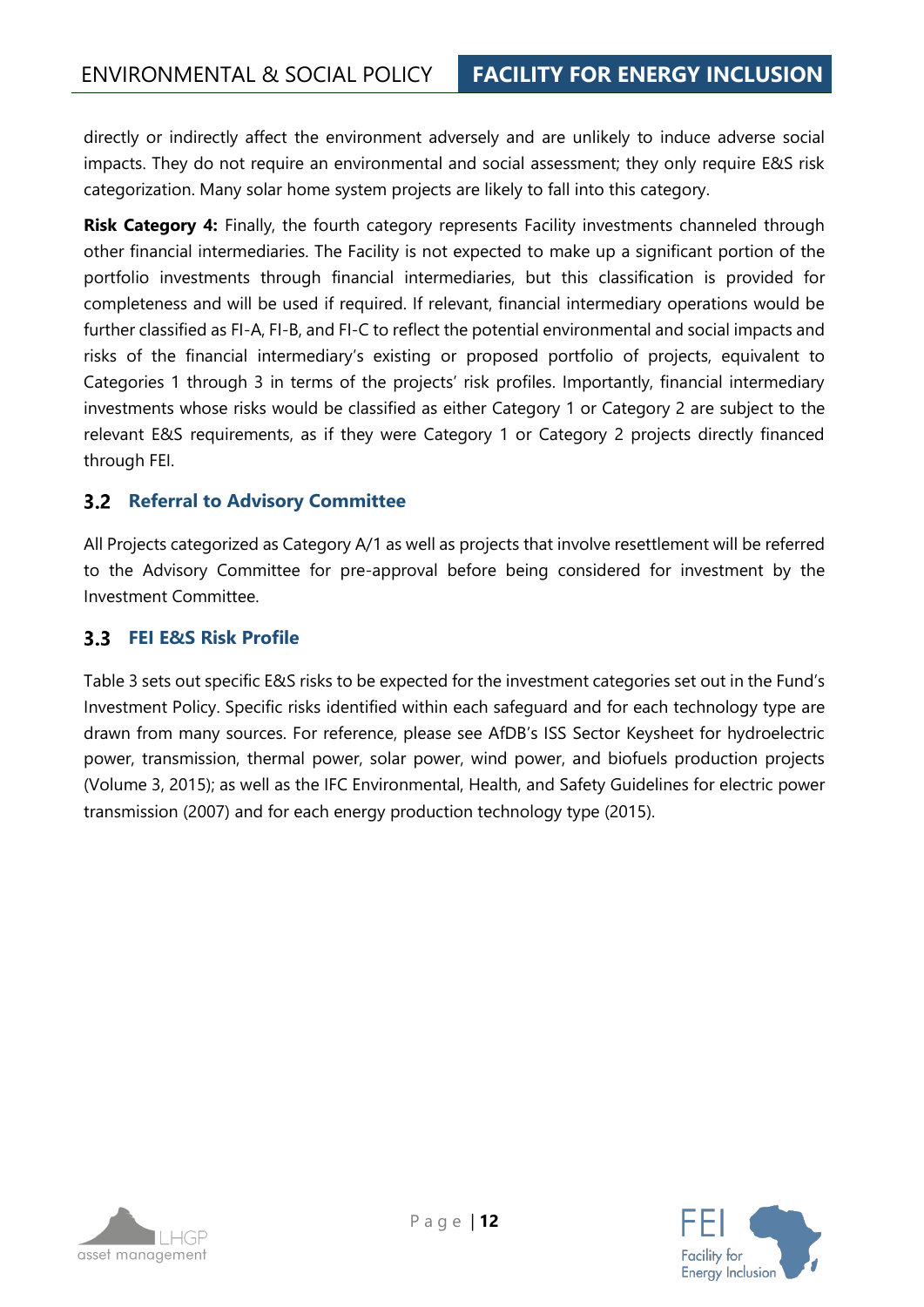<span id="page-12-0"></span>Table 3: Illustrative and non-exhaustive matrix of potential environmental and social risks across the three main types of investees and the six operational safeguards.

| <b>Safeguard</b>                                                  | <b>Potential Risks</b>                                                                                                                                                                                                                                                                                                                                                                                                                                                                                                                                                                                                                                                                                                                                                                                                                |                                                                                                                                                                                                                               |  |
|-------------------------------------------------------------------|---------------------------------------------------------------------------------------------------------------------------------------------------------------------------------------------------------------------------------------------------------------------------------------------------------------------------------------------------------------------------------------------------------------------------------------------------------------------------------------------------------------------------------------------------------------------------------------------------------------------------------------------------------------------------------------------------------------------------------------------------------------------------------------------------------------------------------------|-------------------------------------------------------------------------------------------------------------------------------------------------------------------------------------------------------------------------------|--|
| <b>Category</b>                                                   | <b>Renewable Energy Facilities</b>                                                                                                                                                                                                                                                                                                                                                                                                                                                                                                                                                                                                                                                                                                                                                                                                    | <b>Mini-Grids</b>                                                                                                                                                                                                             |  |
| <b>Environmental and</b><br><b>Social Assessment</b>              | Solar: may result in replacement of culturally,<br>$\bullet$<br>historically, religious or archeologically significant<br>areas or indigenous areas; may result in negative<br>economic impacts if land used was previously used for<br>food cultivation<br>Hydro: may result in flooding of and damage to<br>٠<br>culturally, historically, religious or archeologically<br>significant areas or indigenous areas; may result in loss<br>of artisanal fishing income and food sources<br>Wind: material risk where communities' livelihoods are<br>impacted or wildlife affected<br>Biomass; may result in further exploitation of children<br>or others traditionally designated as biomass<br>collectors                                                                                                                           | Limited risk from grid infrastructure<br>only; if in conjunction with energy<br>generation, same risks apply                                                                                                                  |  |
| Involuntary<br><b>Resettlement and</b><br><b>Land Acquisition</b> | Solar: may result in displacement of households and<br>٠<br>communities<br>Hydro: may result in displacement of households and<br>٠<br>communities as a result of flooding<br>Wind: If constructed in proximity to population may<br>٠<br>entail resettlement + risk of noise and shadow flicker<br>that could also lead to resettlement through<br>exceedance of country limits and WB EHS limits on day<br>and night time noise. Biomass; may have minor impact<br>on displacement of households                                                                                                                                                                                                                                                                                                                                    | May<br>have<br>minor<br>impact<br>$\bullet$<br>on<br>displacement of households                                                                                                                                               |  |
| <b>Biodiversity and</b><br><b>Ecosystem Services</b>              | Solar: small likelihood of bird fatalities due to high<br>$\bullet$<br>solar<br>temperatures<br>above<br>panels;<br>potential<br>destruction of habitat that had been cleared for solar<br>panels, including disruption of grazing lands and food<br>for pollinators<br>Hydro: potential habitat loss for fish and other riverine<br>and riparian species that rely on unobstructed river<br>flow for reproduction or for food sources<br>Wind: may result in the death of endemic or migratory<br>birds, bats, flying insects and other animals. Therefore,<br>potential loss of biodiversity or pollination services<br>due to turbines; may result in terrestrial animal loss<br>due to excavations<br>Biomass; may result in loss of native, endemic and/or<br>endangered plant species if they are collected and<br>used as fuel | Potential loss of other habitat or<br>$\bullet$<br>introduction of invasive species due to<br>right of way activities; potential fatalities<br>of bird and bats from contact with<br>transmission lines or distribution poles |  |



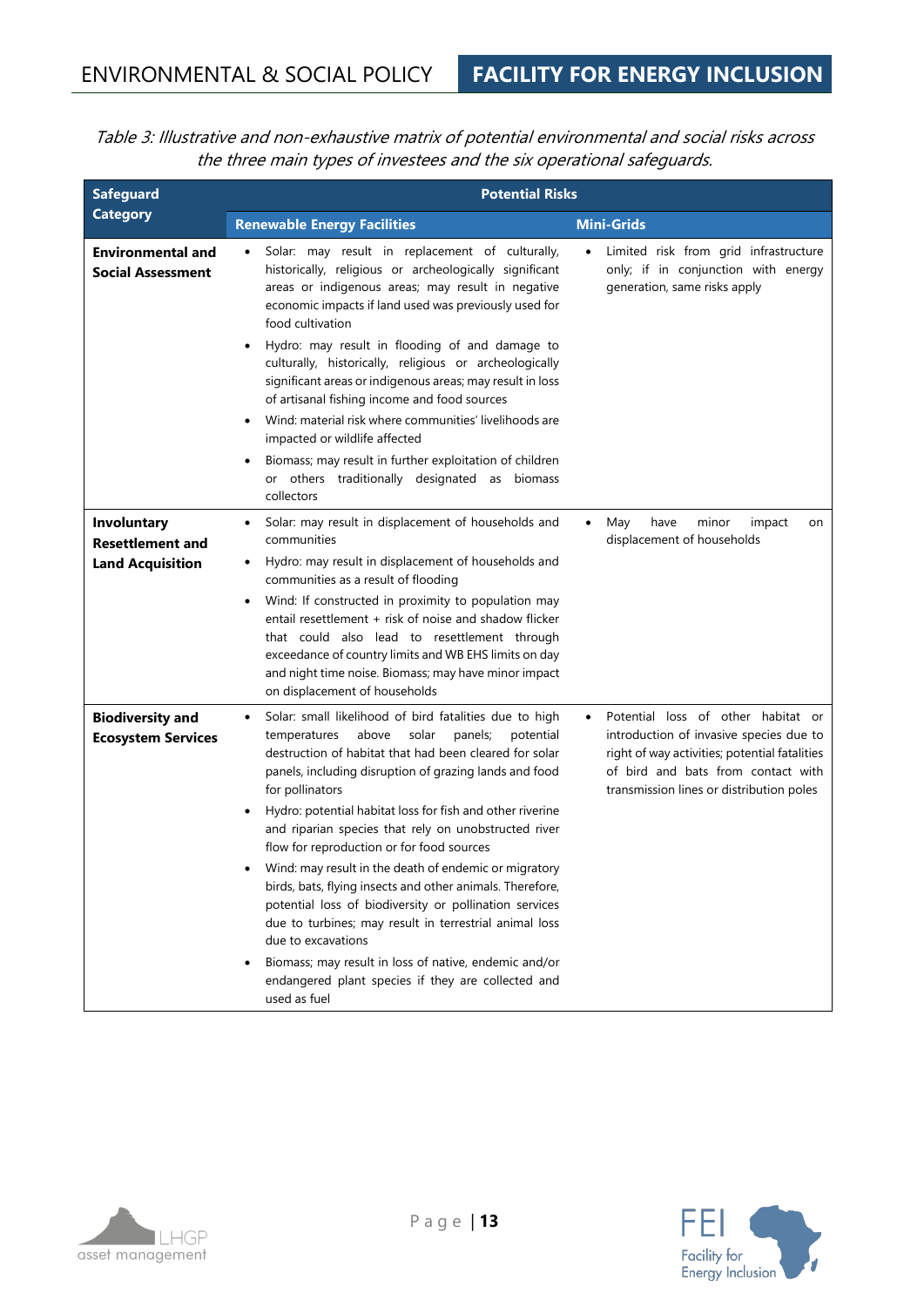## ENVIRONMENTAL & SOCIAL POLICY **FACILITY FOR ENERGY INCLUSION**

| <b>Safeguard</b>                                      | <b>Potential Risks</b>                                                                                                                                                                                                                                                                                                                                                                                                                                                                                                                                                                                 |                                                                                                                           |  |
|-------------------------------------------------------|--------------------------------------------------------------------------------------------------------------------------------------------------------------------------------------------------------------------------------------------------------------------------------------------------------------------------------------------------------------------------------------------------------------------------------------------------------------------------------------------------------------------------------------------------------------------------------------------------------|---------------------------------------------------------------------------------------------------------------------------|--|
| <b>Category</b>                                       | <b>Renewable Energy Facilities</b>                                                                                                                                                                                                                                                                                                                                                                                                                                                                                                                                                                     | <b>Mini-Grids</b>                                                                                                         |  |
| <b>Pollution</b><br><b>Prevention and</b><br>Control  | Solar: potential soil erosion after land clearing;<br>potential contamination of groundwater and drinking<br>water from spills of herbicides, dielectric fluids or dust<br>suppressants<br>Hydro: potential water pollution from right of way<br>activities and from sediment build-up as a result of<br>small dams or other structures altering flow<br>Wind: potential soil erosion after excavation and land<br>clearing;<br>Biomass; potential construction site and general<br>(operational) waste generation; soil erosion from site<br>preparation and right of way activities; potential water | Potential soil erosion after land clearing;                                                                               |  |
|                                                       | contamination from effluents                                                                                                                                                                                                                                                                                                                                                                                                                                                                                                                                                                           |                                                                                                                           |  |
| <b>Labour Conditions,</b><br><b>Health and Safety</b> | All: potential safety hazards from heavy equipment<br>$\bullet$<br>use during construction and from exposure to<br>electrical hazards<br>Solar: potential for burns, explosions and other safety<br>$\bullet$<br>hazards                                                                                                                                                                                                                                                                                                                                                                               | Potential safety hazards from heavy<br>equipment use during construction and<br>from exposure to electrical hazards       |  |
|                                                       | Wind: some risks from unsafe installation conditions<br>Biomass; may result in heavy air pollution and<br>٠<br>subsequent health impacts from biomass combustion                                                                                                                                                                                                                                                                                                                                                                                                                                       |                                                                                                                           |  |
| <b>Climate Change</b>                                 | Solar: may result in greater climate vulnerability of<br>٠<br>affected communities if land used was previously used<br>for food cultivation and no alternative employment or<br>income source results from increased access to<br>electricity<br>Hydro: flooding caused by larger hydropower projects                                                                                                                                                                                                                                                                                                  | Limited risk from grid infrastructure<br>$\bullet$<br>only; if in conjunction with energy<br>generation, same risks apply |  |
|                                                       | may result in the death of carbon sequestering trees<br>as well as the release of carbon                                                                                                                                                                                                                                                                                                                                                                                                                                                                                                               |                                                                                                                           |  |
|                                                       | Wind: minimal to no negative impacts;                                                                                                                                                                                                                                                                                                                                                                                                                                                                                                                                                                  |                                                                                                                           |  |
|                                                       | Biomass; may result in net negative climate impacts<br>(i.e. greater emissions) if using native trees for fuel and<br>the previous fuel source was cleaner burning or<br>released fewer emissions                                                                                                                                                                                                                                                                                                                                                                                                      |                                                                                                                           |  |



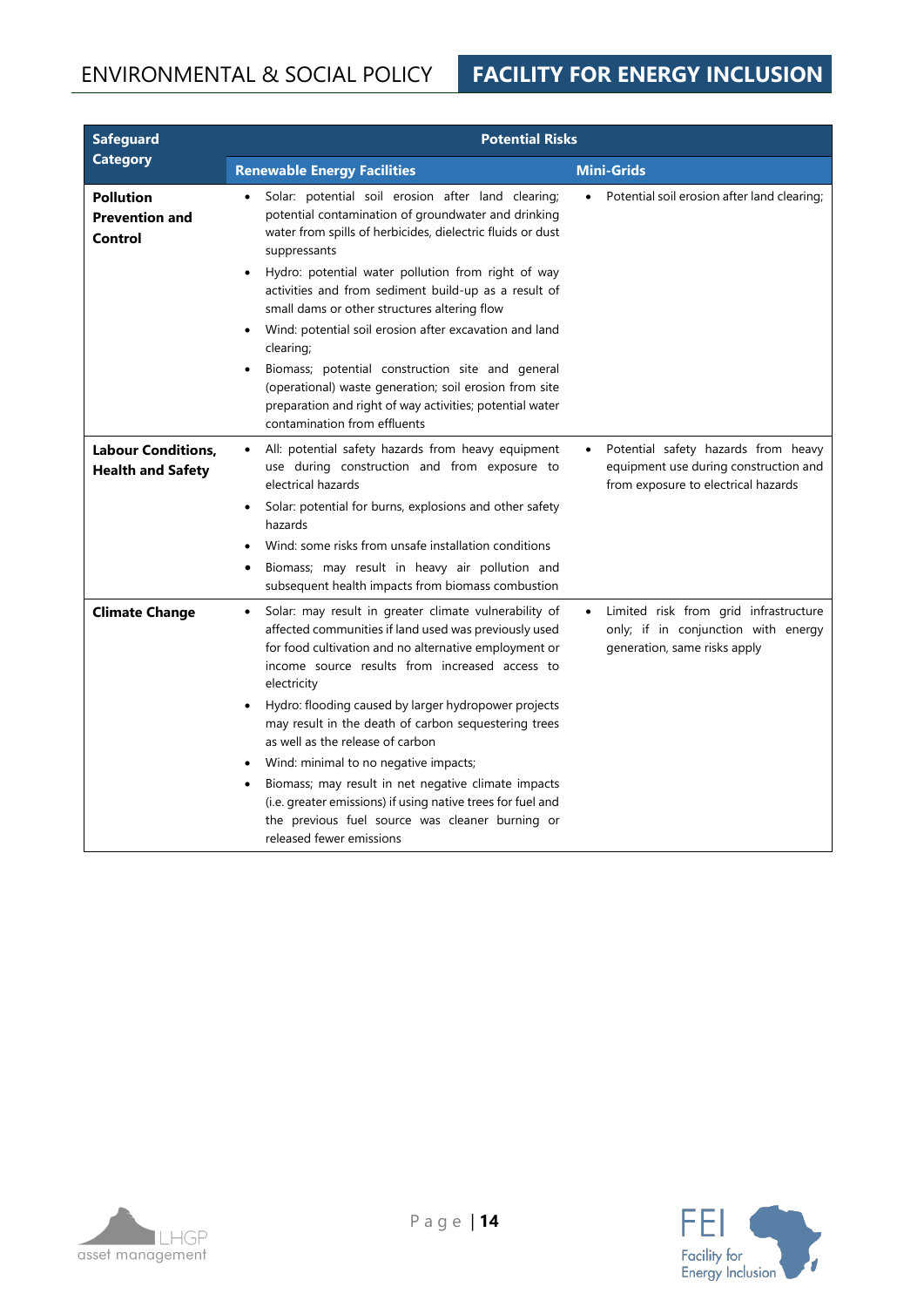#### <span id="page-14-0"></span>**ENVIRONMENTAL AND SOCIAL IMPACT ASSESSMENT**  $\blacktriangle$

#### <span id="page-14-1"></span>**4.1 Impact Objectives**

The Fund seeks to have a positive E&S impact. This starts with the premise that debt finance both in local and hard currency is necessary to plug the power generation and electricity distribution gap that is the currently responsibly for low electrification rates in most African countries. The Fund's approach is to provide debt financing, in the form of project or corporate finance both in local and in foreign currency. Beneficiaries of FEI funding are projects and companies involve building small scale renewable energy facilities and mini-grids. This approach translates into three broad impact objectives:

- (i) **Increased and sustainable financing** for Africa's clean energy developers with either small scale renewable infrastructure and mini-grids;
- (ii) **Increased renewable energy access** for MSMEs and households;
- (iii) **Additional economic, social, and environmental benefits** resulting from increased energy access.

#### **Increased and Sustainable Financing**

The renewable energy sector in Africa is growing rapidly but the availability of sufficient and appropriately structured finance remains a bottleneck. This is true across the industry; US\$60-90bn per year in new investment is required to achieve electrification of the continent by 2025. However, the issue is particularly apparent for traditionally underserved segments of the market, including those that FEI is targeting. In so doing, FEI is promoting a modern view of the future grid with distributed, small-scale generation and cost-effective and efficient rural electrification solutions.

More secondarily, the Fund will also aim to grow the local funding environment through local currency transactions and propagating bankable transaction documentation and structures. The Fund may also deploy its lending flexibility to more directly catalyse local co-investors.

#### **Increased Renewable Energy Access**

Large parts of Africa remain without access to reliable and renewable grid-power resulting in energy poverty of many rural low-income households and, more broadly, in significant costs and lost business opportunities to African economies. Small scale renewable infrastructure and mini-grids have the potential of delivering reliable renewable electricity to retail customers and MSMEs, and are therefore fundamental in driving economic development across Africa.

Renewable energy's success in Africa is driven by declining prices for renewable technologies and resulting competitiveness against incumbent solutions. The emerging small-scale energy sector has the potential of leapfrogging conventional models of centralized power generation with far reaching benefits to the environment.



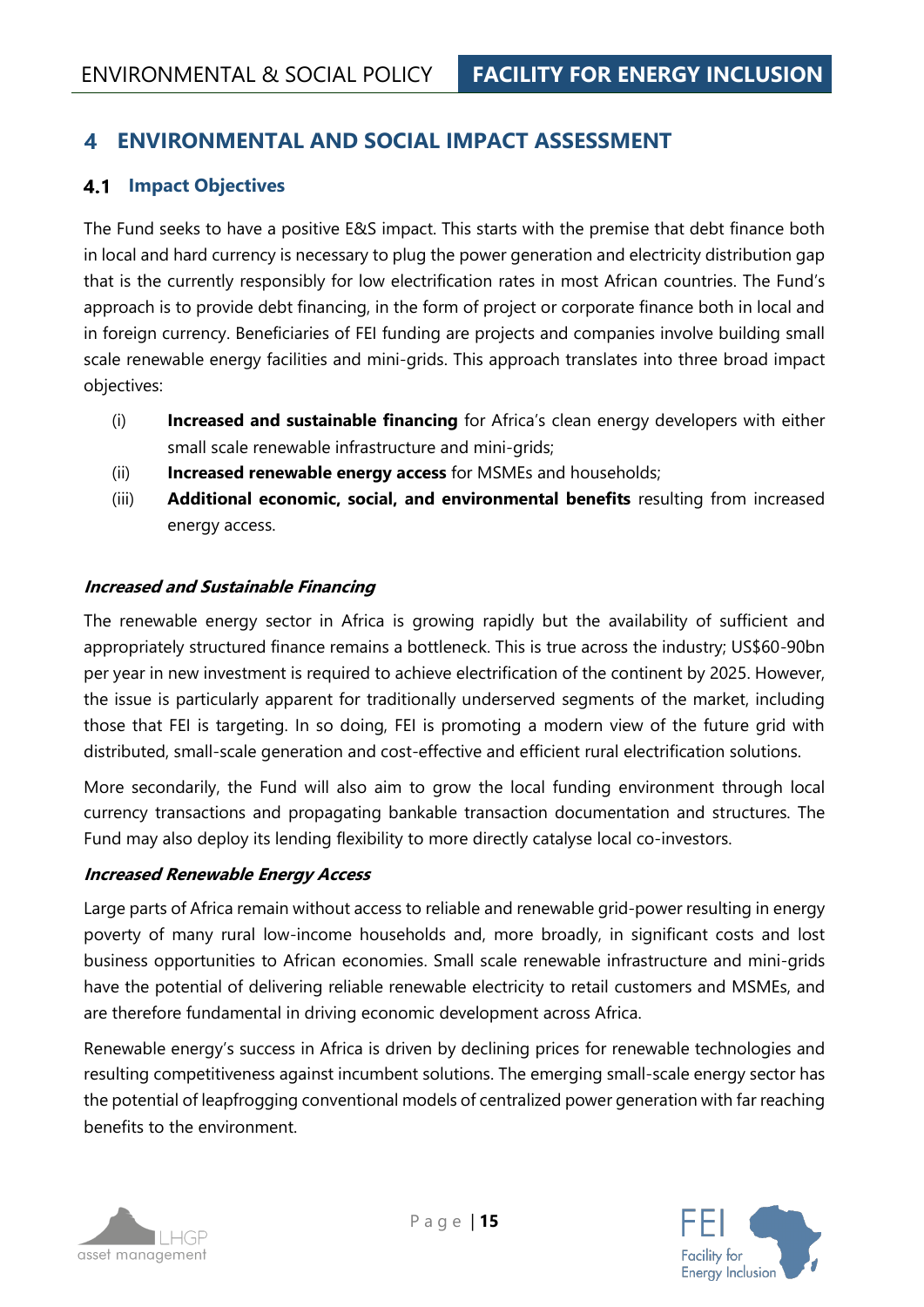#### **Additional Environmental, Economic, and Social Benefits**

Improving energy access – in terms of the availability, reliability and quality of power – for households and equivalent consumers unlocks substantial secondary benefits including positive gender effects and reduced kerosene usage. For many stakeholders in the sector, these benefits are as important as the primary market development and financial performance indicators of the fund, especially where the benefits accrue to base-of-the pyramid or other target populations.

#### <span id="page-15-0"></span>**4.2 Impact Framework**

A framework is derived to provide the analytical basis for assessing whether and how the Fund is meeting the objectives, each measured by several indicators (defined in more detail in **Error! R eference source not found.**). The framework is based on an analysis of the fund strategy and best practice impact assessment as used for comparable investment funds and principals in the renewable energy sector.

The Fund in general focuses on metrics that are quantitative but recognizes that certain assumptions have to be made for indicators in particular related to certain market development parameters and the additional benefits of improved energy access, e.g. reduced/avoided greenhouse gas emissions. The Fund will itself not conduct separate industry studies to assess these impact indicators and will instead rely on and promote market best practice and information provided by the investees. In certain circumstances, the Fund may rely on its TA Facility to fund third party reviews to support its impact reporting



#### Figure 2: Impact framework across the financing value chain

#### <span id="page-15-1"></span>**4.3 Impact Scenario**

Taking a hypothetical portfolio of investments and reported indicators relative to the four objectives above, we can generate a set of high level impact indicators for FEI. Over the course of the fund life, these performance scenarios can be updated to reflect the activities of the fund and changes in the wider operating context.



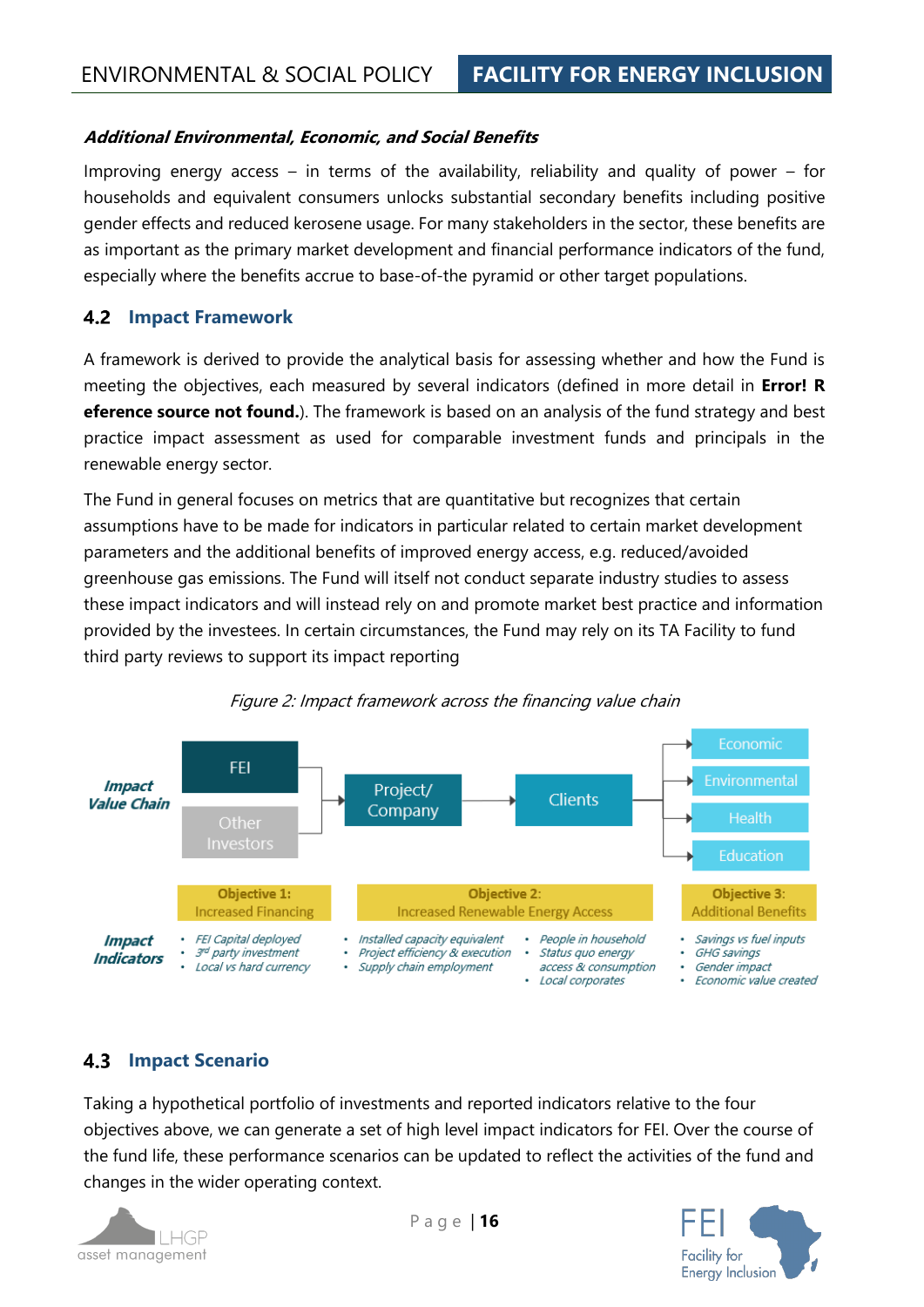

Figure 3: Example impact scenario outputs



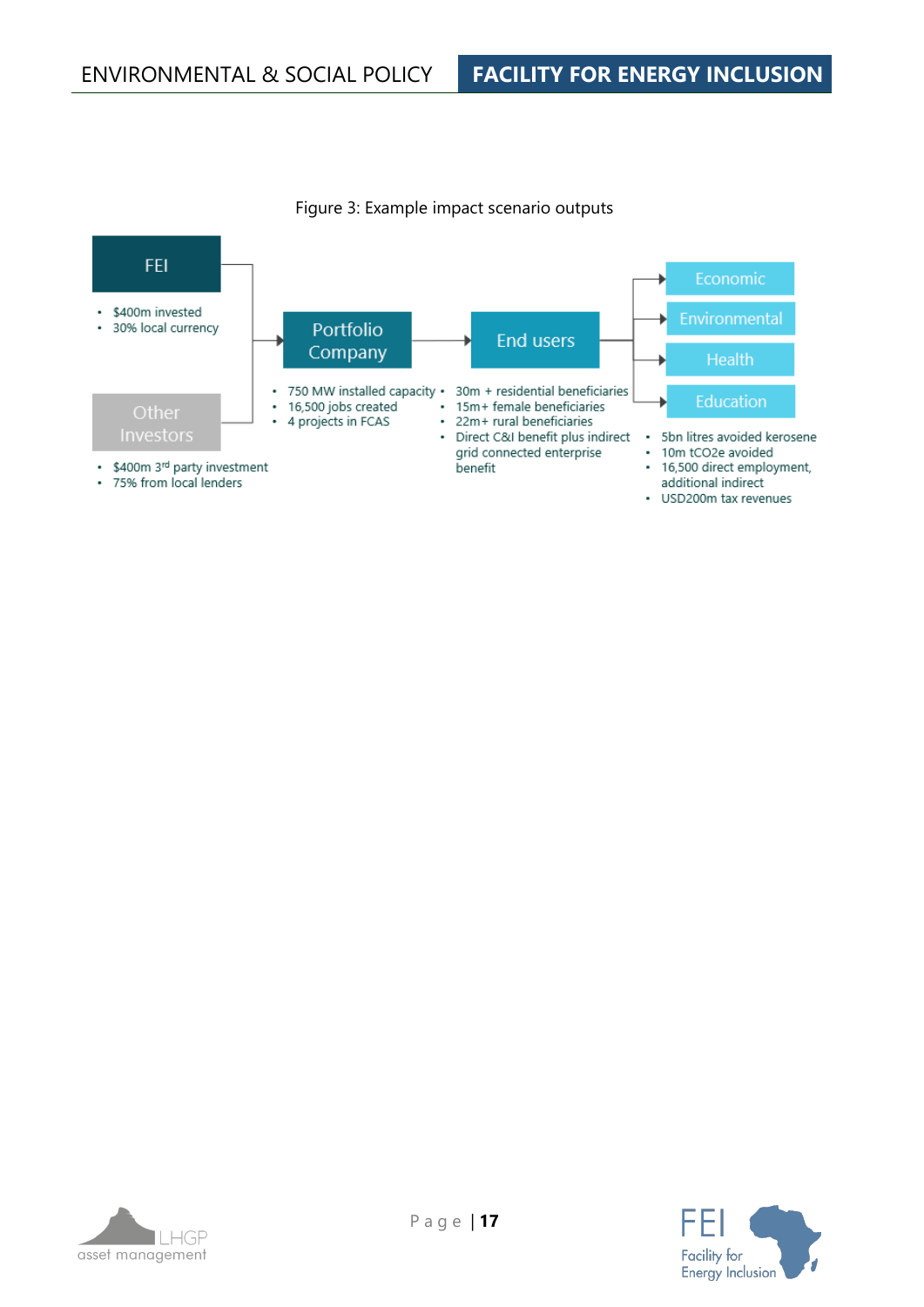#### <span id="page-17-0"></span>5 **IMPLEMENTATION**

#### <span id="page-17-1"></span>**5.1 Oversight**

The Fund shall apply its E&S Policy through its investment screening and due diligence; application of Technical Assistance to promote market and borrower development; and subsequent reporting to stakeholders. This is shown through the different FM functions below.



Figure 4: Different FM functions implementing the E&S Policy

The Fund Manager will also ensure that during the whole investment cycle:

- **EXT** A principal of the Fund Manager or the General Partner holds overall management responsibility for adherence to this E&S Policy (FEI E&S Partner)
- FEI has a confirmed E&S Officer who reports to the FEI E&S Partner;
- The E&S Policy and systems are kept up to date;
- **EXTEE:** has set up an External Communication Mechanism in line with the requirements of FEI operational safeguards and international standards
- The investment team will receive adequate E&S risk management training

Additionally, external consultants may be engaged at specific points in the investment process (i.e. for higher risk projects – category 1 and 2 projects) to provide objective, expert perspectives on E&S risk evaluation and performance. Specifically, FEI may engage consultants to assist with determining the E&S risk categorisation of projects requiring resettlement of fewer than 200 people<sup>2</sup>, due diligence on the E&S risks associated with a potential investee (particularly if they are likely to be Category 1 or 2); to conduct independent baseline, midterm, and final evaluations (to measure E&S and other performance) for each investee; to support creation of bi-annual independent portfolio reports that measure performance across all investees; and for other independent auditing as necessary. For sample terms of reference for external consultants, please see [Appendix J.](#page-71-0)

<sup>&</sup>lt;sup>2</sup> Resettlement of more than 200 people is always Category 1 / Category A.



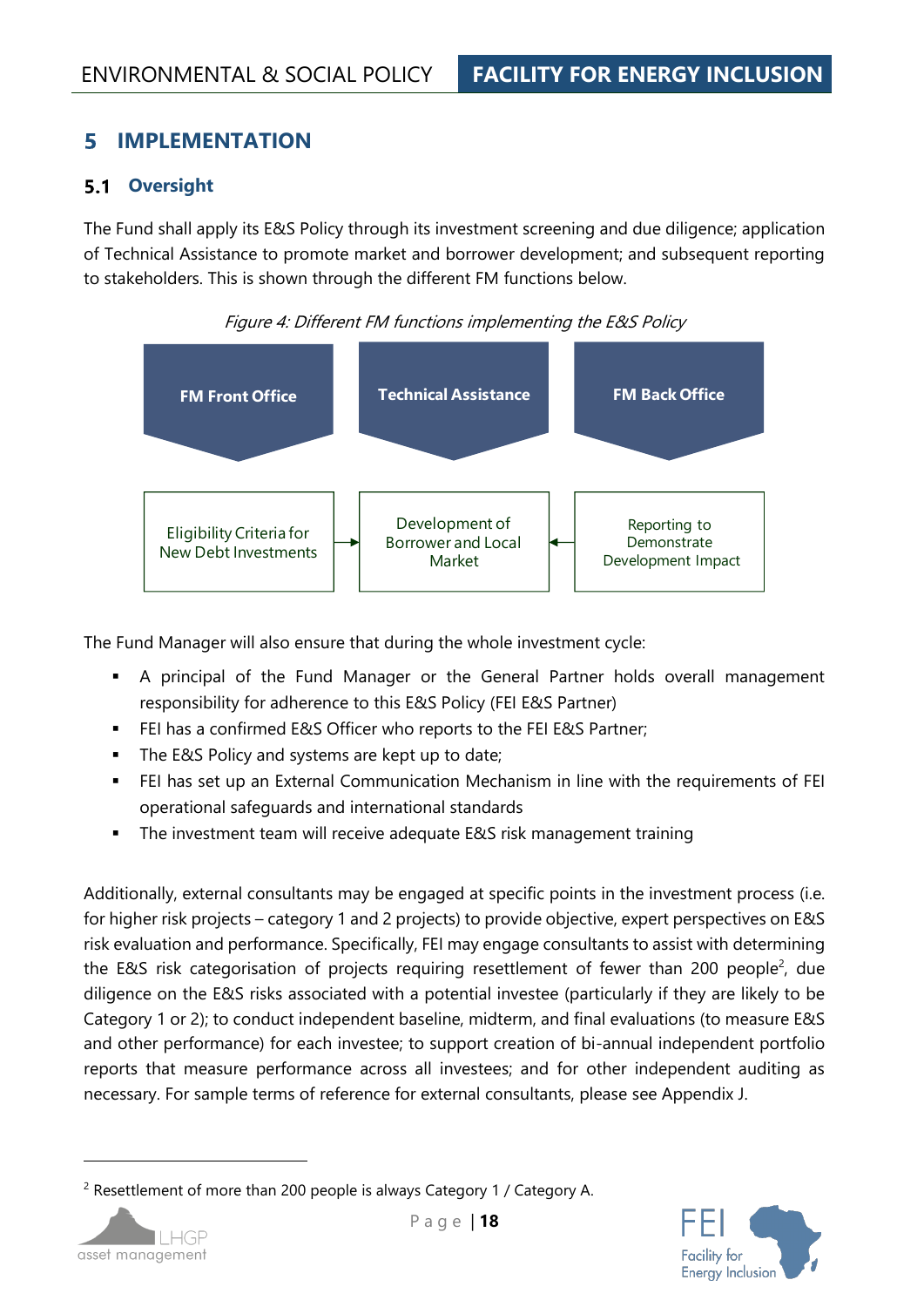#### <span id="page-18-0"></span>**Procedures Across the Investment Cycle**

The Fund Manager will follow a streamlined and thorough process to originate, screen, approve and implement deals with developers. The process, outlined in [Figure 5](#page-18-1) consists of five main steps.

Figure 5: Illustrative procedures across FEI investment activities and E&S measures

<span id="page-18-1"></span>

|                       | Lead origination<br>& pipeline<br>development                                                                                                                                                                                               | Initial approval                                                                                                                                                                              | Due dilligence                                                                                                                                                                                                                                                                                         | Internal & final<br>approvals and<br>financial close                                                                           | Implementation<br>& portfolio<br>management                                                                                                                                                                                                                                                                                         |
|-----------------------|---------------------------------------------------------------------------------------------------------------------------------------------------------------------------------------------------------------------------------------------|-----------------------------------------------------------------------------------------------------------------------------------------------------------------------------------------------|--------------------------------------------------------------------------------------------------------------------------------------------------------------------------------------------------------------------------------------------------------------------------------------------------------|--------------------------------------------------------------------------------------------------------------------------------|-------------------------------------------------------------------------------------------------------------------------------------------------------------------------------------------------------------------------------------------------------------------------------------------------------------------------------------|
| <b>FEI activities</b> | • Deal sourcing<br>• Assessment of<br>minimum eligibility<br>• Screening paper<br>prepared from<br>initial meetings with<br>prospective<br>investee presented<br>to Investment<br>Committee (IC)                                            | • Upon screening<br>paper approval,<br>negotiation of deal<br>terms and structure<br>• Submission of the<br>new investment<br>proposal<br>• Approval to<br>proceed with full<br>due diligence | • Comprehensive due • Submission of<br>diligence across all<br>potential risk types<br>· Subject to due<br>diligence outcome<br>of E&S and other<br>risk categories,<br>drafting of detailed<br>credit memo for the<br>IC                                                                              | credit memo to the<br>IC<br>• Approval from IC<br>• Sign-off on deal<br>terms and structure<br>by IC                           | • Issuing of<br>drawdown notice.<br>including all risk<br>related clauses and<br>conditions<br>• FEI investment in<br>target investee<br>• Active monitoring<br>of portfolio<br>investments                                                                                                                                         |
| E&S<br>measures       | • Screening against<br>E&S Policy,<br>exclusion list<br>(Appendix A)<br>• Preliminary<br>identification of<br>E&S risks and their<br>initial<br>categorization<br>(Appendix D)<br>• Review investee<br>E&S Impact<br>Reporting<br>Framework |                                                                                                                                                                                               | • Site visit and<br>comprehensive<br>identification of<br>E&S risks as well as<br>evaluation of<br>compliance with all<br>local laws,<br>regulations,<br>relevant<br>international<br>standards and<br>opportunities<br>(Appendix E)<br>• Drafting of likely<br>risk mitigation<br>measures, if needed | • If E&S issues<br>require significant<br>mitigation, re-<br>evaluation of<br>investment<br>proposal with<br>revised economics | • Active monitoring of<br>E&S status,<br>including audits and<br>quarterly reporting<br>(Appendix F)<br>• Management of<br>reported incidents<br>of investees<br>• Issuance of regular<br>E&S performance<br>updates to the Fund<br>Board<br>• Continuous<br>updating of ESMS<br>based on grievances<br>and issues as they<br>occur |
| E&S risk<br>outputs   | • Contribution to<br>screening paper<br>outlining initial<br>assessment of E&S<br>risks                                                                                                                                                     |                                                                                                                                                                                               | • For Category 1 or 2<br>investments, an<br>environmental and<br>social impact<br>assessment (ESIA),<br>as well as<br>environmental and<br>social management<br>plan (ESMP),<br>external E&S due<br>diligence, E&S<br>Action Plan and<br>Resettlement<br>Action Plan (RAP) if<br>applicable            | • E&S clauses for<br>insertion into<br>investment<br>agreements                                                                | • Immediate reporting<br>of severe incidents<br>to shareholders<br>• Semi-annual report<br>on E&S risks,<br>mitigation, and<br>progress to date<br>• Annual report on<br>E&S impact<br>indicators                                                                                                                                   |



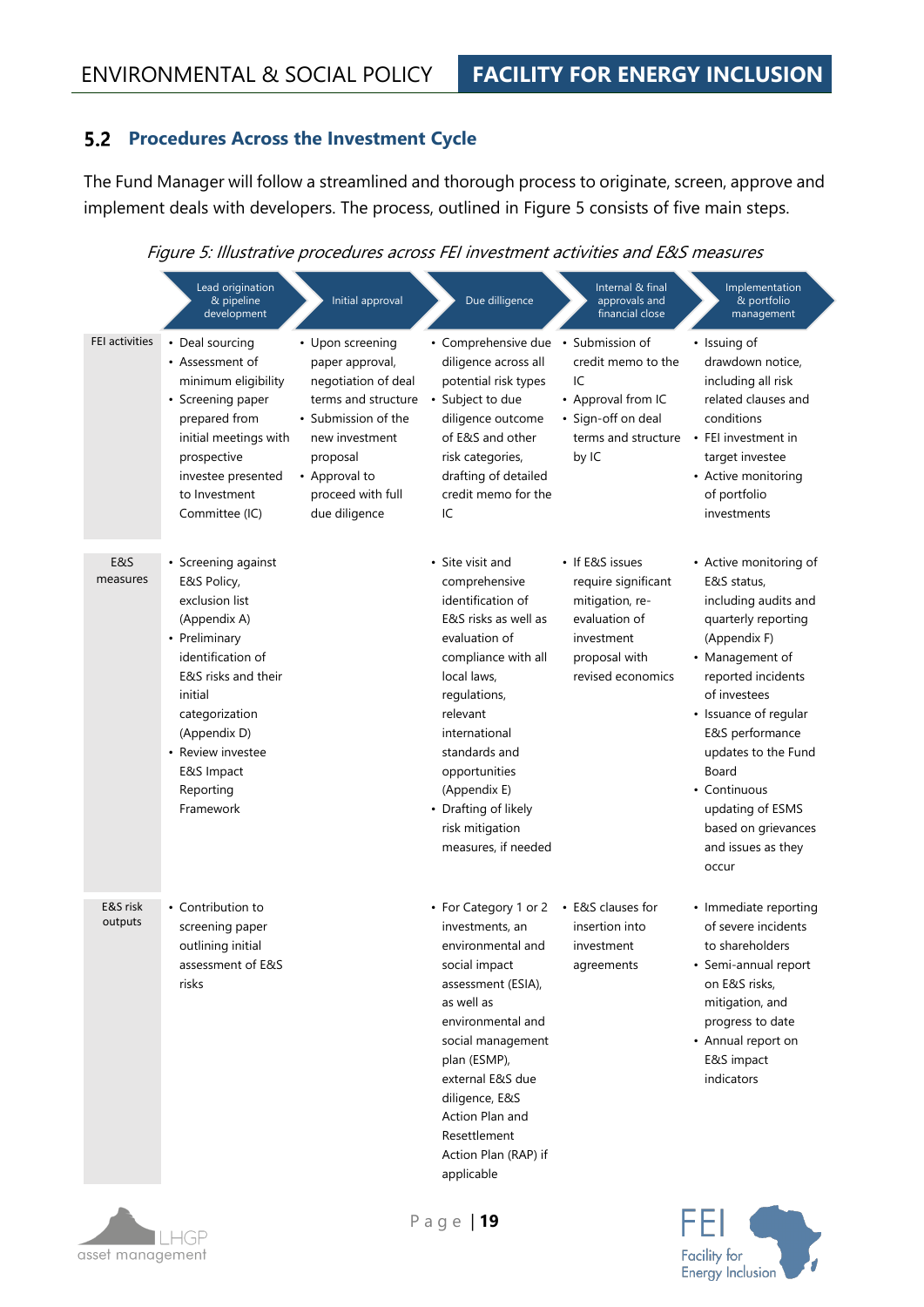#### <span id="page-19-0"></span>6 **MONITORING AND REPORTING**

The Investment Policy outlines the approach for the Fund's monitoring and reporting. This section outlines those areas most relevant to the E&S Policy. Monitoring and reporting refers to measurement of E&S risk and impact for portfolio companies on an ongoing basis.

#### <span id="page-19-1"></span> $6.1$ **Monitoring**

The Fund Manager commits to monitoring all active investments for E&S performance, including using its expertise and insights from previous experiences to identify opportunities for proactive risk mitigation and achievement of positive impacts beyond those already planned. The E&S Compliance Manager and the Portfolio Management team will work with the investee to collect data on the E&S status of an investment on a quarterly basis and will inform FEI senior management and the Board of all investments' E&S statuses on a quarterly basis and in aggregate on an annual basis.

In the case of severe E&S incidents and breaches of conduct (such as those listed in [Appendix I\)](#page-70-1), the investee must inform FEI within twenty-four hours of occurrence. FEI will inform its shareholders about severe E&S incidents within three working days.

The extent of monitoring will correspond to an investee's risks, likely impacts, and compliance requirements, and will also be adjusted over time according to performance and feedback from investees and beneficiaries. For investment activities with significant diverse, irreversible, or unprecedented impacts, FEI will retain qualified and experienced external experts to verify its monitoring information. Upon documenting and analysing monitoring results, FEI will identify any necessary corrective or preventive measures to the investee ESMP/ESAP as well as to FEI's own E&S policies and procedures to ensure continued relevance and effectiveness.

In addition to regular monitoring, each investment will likely be subject to three evaluations to measure E&S and other progress over time: a baseline evaluation, a midterm<sup>3</sup> evaluation, and a final evaluation. All evaluations must include greenhouse gas accounting, up to and including tertiary climate impacts from the investment. Evaluations must be independently produced, and the costs to produce these evaluations must be borne by the investee; however, the Fund Manager may provide funding for evaluations in certain cases. They will largely be informed by the data collected during quarterly monitoring.

#### <span id="page-19-2"></span>**Enforcement and Mitigation**

In the event that the E&S Policy is found to have not been upheld by the investee, an investigation team consisting of the E&S Compliance Manager and senior FEI management will be formed. The team will then determine appropriate disciplinary measures in proportion to the severity of the transgression and the degree of premeditation on the part of the investee, ranging from fines to abortion of the investment in the case of severe breaches.

<sup>&</sup>lt;sup>3</sup> 'Midterm' will likely be determined by a project reaching completion or certain major milestones



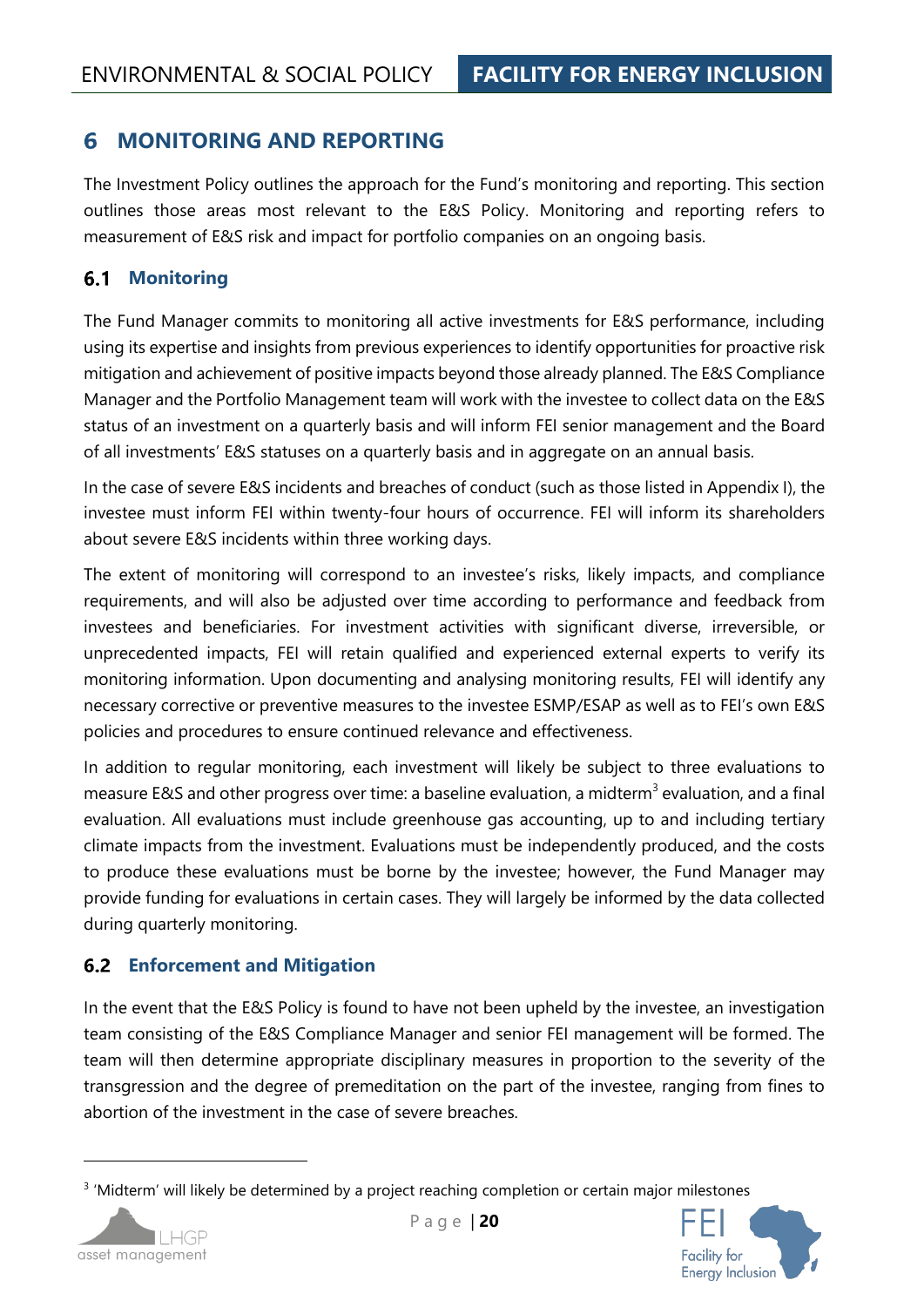Mitigation actions against potential risks will be outlined in each potential investment's Environmental and Social Management Plan (ESMP) and Environmental and Social Action Plan (ESAP) for Category 1 and Category 2 investments. In cases where resettlement will be likely, mitigation actions will also be outlined in the investment's Resettlement Action Plan (RAP). Investees commit to proactively mitigating against E&S risks based on their ESMPs, ESAPs and in accordance with the FEI ESMS.

ESMP, ESAP and RAP documents must collectively outline all mitigation actions to be taken once the potential investee becomes an active FEI investee and must be in place by the time investment by the Fund is concluded. The documents will identify specific mitigation actions necessary for compliance with national and local regulations, the FEI E&S Policy, and AfDB and other investors' safeguards. The action plans outlined in each ESMP/ESAP should be technically feasible and costeffective, should prioritize specific actions to be taken and the timeline for their implementation, and should reflect prior and continued consultation with affected communities. The plans should also describe the schedule and mechanisms for reporting on mitigation progress to FEI.

E&S shortcomings identified during ongoing project evaluation may give rise to additional remedial action that must be spelled out and accompanied with defined milestones.

Projects classified as Category 3 will aim to fully mitigate against potential E&S risks prior to beginning activities; otherwise, they may be reclassified as Category 2 and required to create ESMPs.

## <span id="page-20-0"></span>**6.3 Reporting**

The Fund Manager commits to a reporting schedule that is set out in the Investment Policy and includes regular reporting on E&S performance to Fund investors and other stakeholders. Semiannual and annual E&S reporting formats will be based on the requirements of the investors in FEI, but a sample template is available in [Appendix F.](#page-59-0) Semi-annual reports will profile the E&S performance of each individual investment, and annual report will explain performance across all investments in aggregate. In addition, reports will be made available to Fund investors for major incidents as soon as possible, latest within 3 working days from the occurrence of the major incident, and for each investment's baseline, midterm, and final evaluations, as stated earlier.

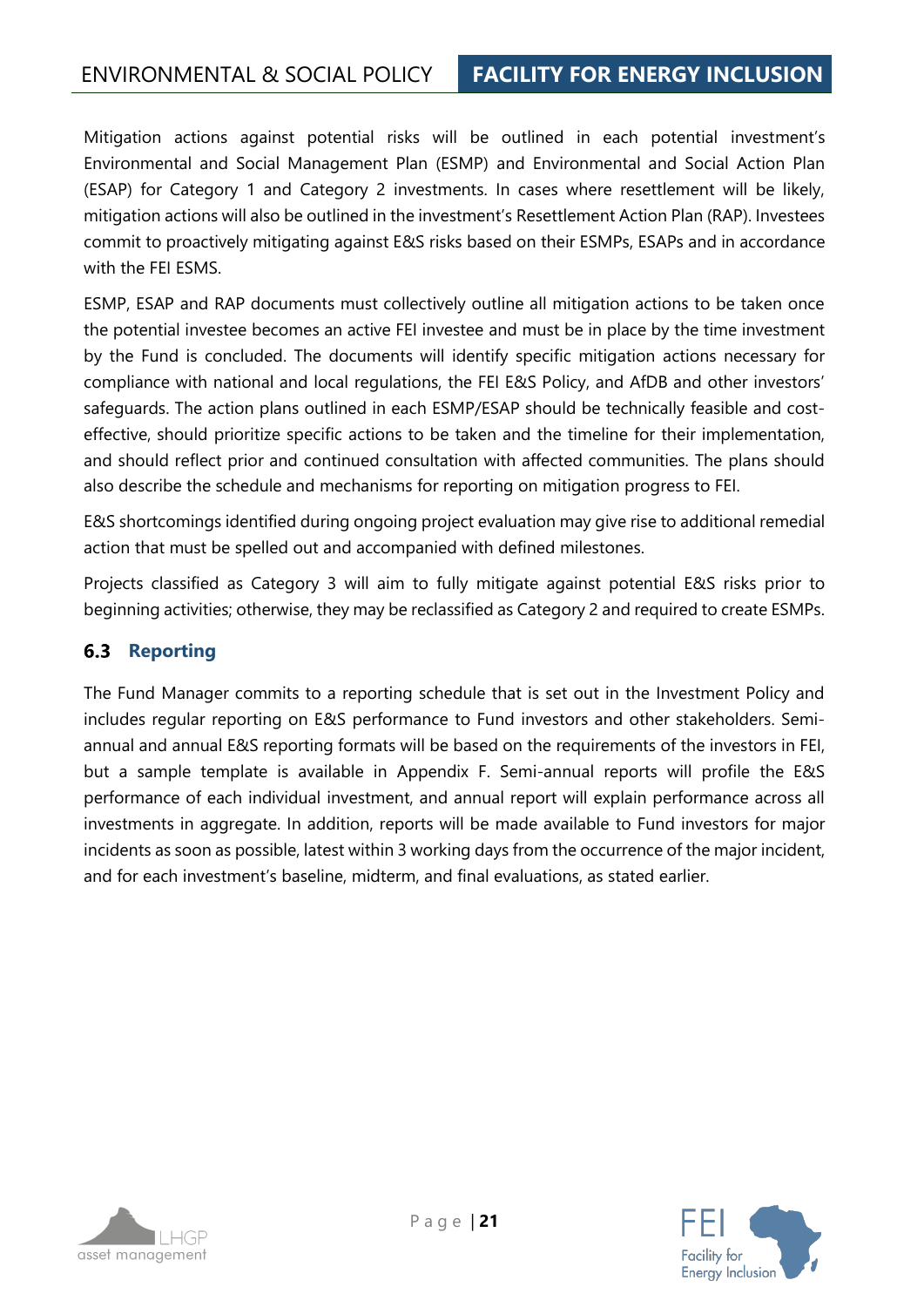#### <span id="page-21-0"></span>7 **EXTERNAL RELATIONS: GRIEVANCE AND REDRESS MECHANISMS**

#### <span id="page-21-1"></span>**Fund manager**

The Fund Manager will ensure that members of the public have a channel to easily provide comments or express grievances. The Fund seeks to provide a clear grievance and redress mechanism (GRM) that ensures grievances are appropriately addressed and are used to prevent similar complaints in the future. The methods of doing so are highlighted in the table below.

| <b>Consideration</b>                                                                                                   | <b>Method</b>                                                                                                                                                                                                                                                                                                                                                          |
|------------------------------------------------------------------------------------------------------------------------|------------------------------------------------------------------------------------------------------------------------------------------------------------------------------------------------------------------------------------------------------------------------------------------------------------------------------------------------------------------------|
| Provide<br>the<br>public<br>with<br>easily<br>to<br>means<br>communicate<br>grievances,<br>including anonymous ones.   | The Fund website provides an email address that members of the<br>public may use to file complaints confidentially. This information<br>will be shared with the AFDB as anchor investor by default in order<br>to ensure 3 <sup>rd</sup> party oversight of all complaints received.                                                                                   |
| Implementation of a clear<br>includes<br>that<br>process<br>assignment of responsibility<br>and monitoring of outcomes | The Fund Manager will maintain a log book to monitor progress<br>towards resolution of all. The E&S Officer is responsible for<br>reviewing and recording any complaints received. He/she is also<br>responsible for working with any relevant staff or stakeholders to<br>investigate the complaints, determine the necessary response,<br>and report on the outcome. |
| Ensure grievances are used<br>source of continual<br>as<br>a<br>learning                                               | The E&S Officer will periodical compile all grievances in order to<br>improve operations and proactively prevent future grievances.                                                                                                                                                                                                                                    |

#### Table 4: Summary of Fund Manager's GRM

#### <span id="page-21-2"></span>**Investee**

As per the first AfDB safeguard and AfDB ISS Volume 2, all investees are required to create a GRM prior to receiving investment for FEI -funded projects if they do not already have such mechanisms in place. Specifically, the GRM must be credible, independent, accessible to stakeholders at all times during the project's lifetime, and have the capacity to receive, process, and resolve affected individuals' or communities' grievances regarding the environmental or social performance of an investee project or activities. All responses to grievances must be recorded and included in investee and FEI E&S reports.

To establish a GRM, the investee must allocate staff, financial resources, and equipment, with Category 1 activities expected to have much larger GRMs than Category 2 or Category 3 activities due to higher expected severity and likelihood of negatively impacting communities. GRMs typically include a team of lawyers, anthropologists and other social scientists, and communication specialists. GRMs are generally designed during an ESMP for Category 1 and 2 projects, and as such should be in place as soon as the investment is finalized.



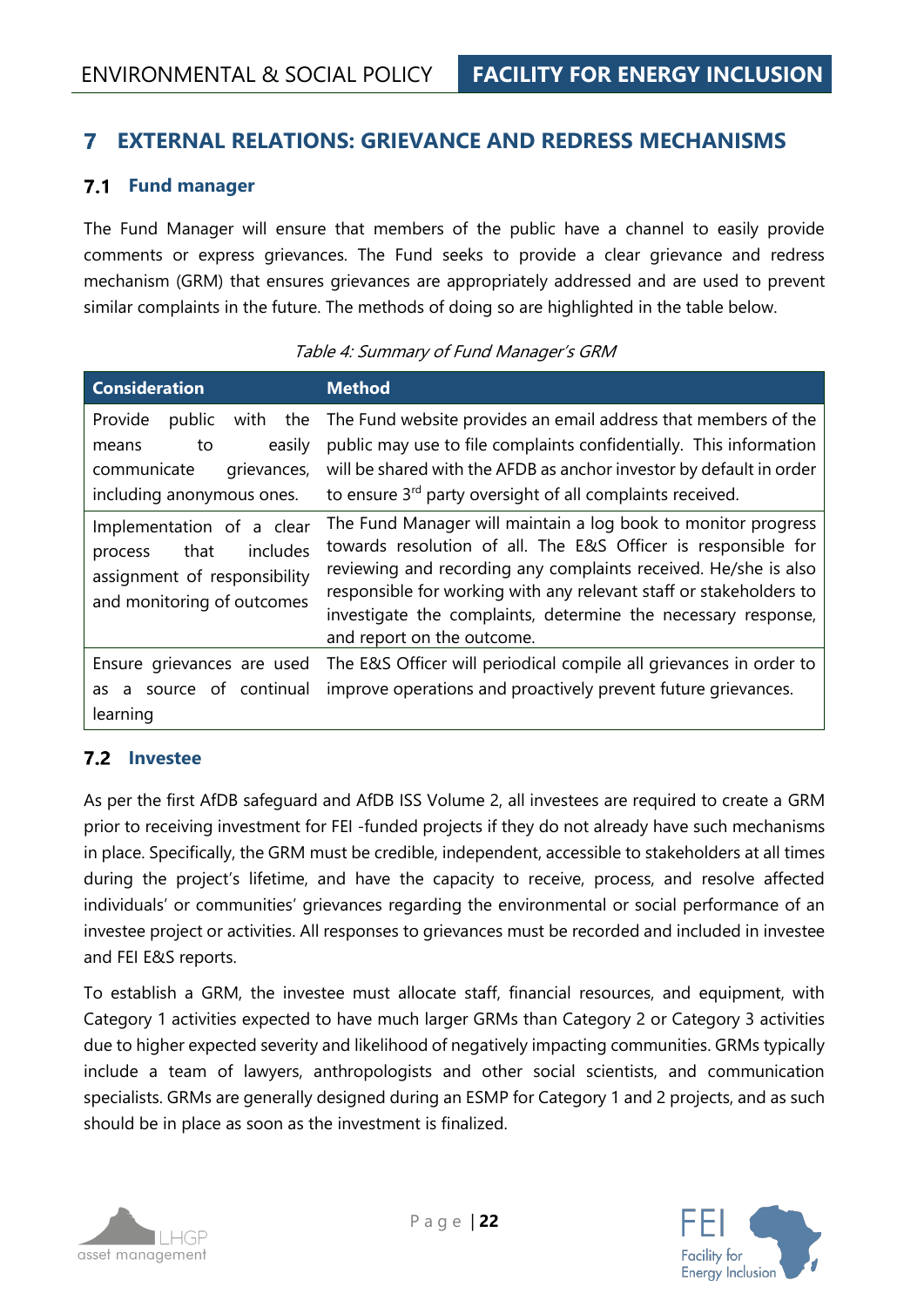#### <span id="page-22-0"></span>**ESMS REVIEW AND CONTINUOUS IMPROVEMENT** 8

An effective E&S management system is dynamic, responsive to changing circumstances, and continuously improved through iteration and feedback.

FEI and its Fund Manager commit to soliciting feedback annually from internal and advisory stakeholders, investors, select AfDB staff, and external experts before or during Board meetings, about the perception of FEI E&S performance. Similarly, FEI will survey investees, end-beneficiaries, and impacted communities (where relevant) each year to understand areas of success as well as concerns that have not been addressed. Feedback from these two sources will then be reviewed by the Fund Manager's senior team, and revisions will be made to the FEI ESMS to improve future performance both for investees already part of the portfolio, and for future investees.

If severe incidents or breaches of E&S Policy occur, the Fund Manager commits to making rapid changes to the ESMS, including to future due diligence procedures.

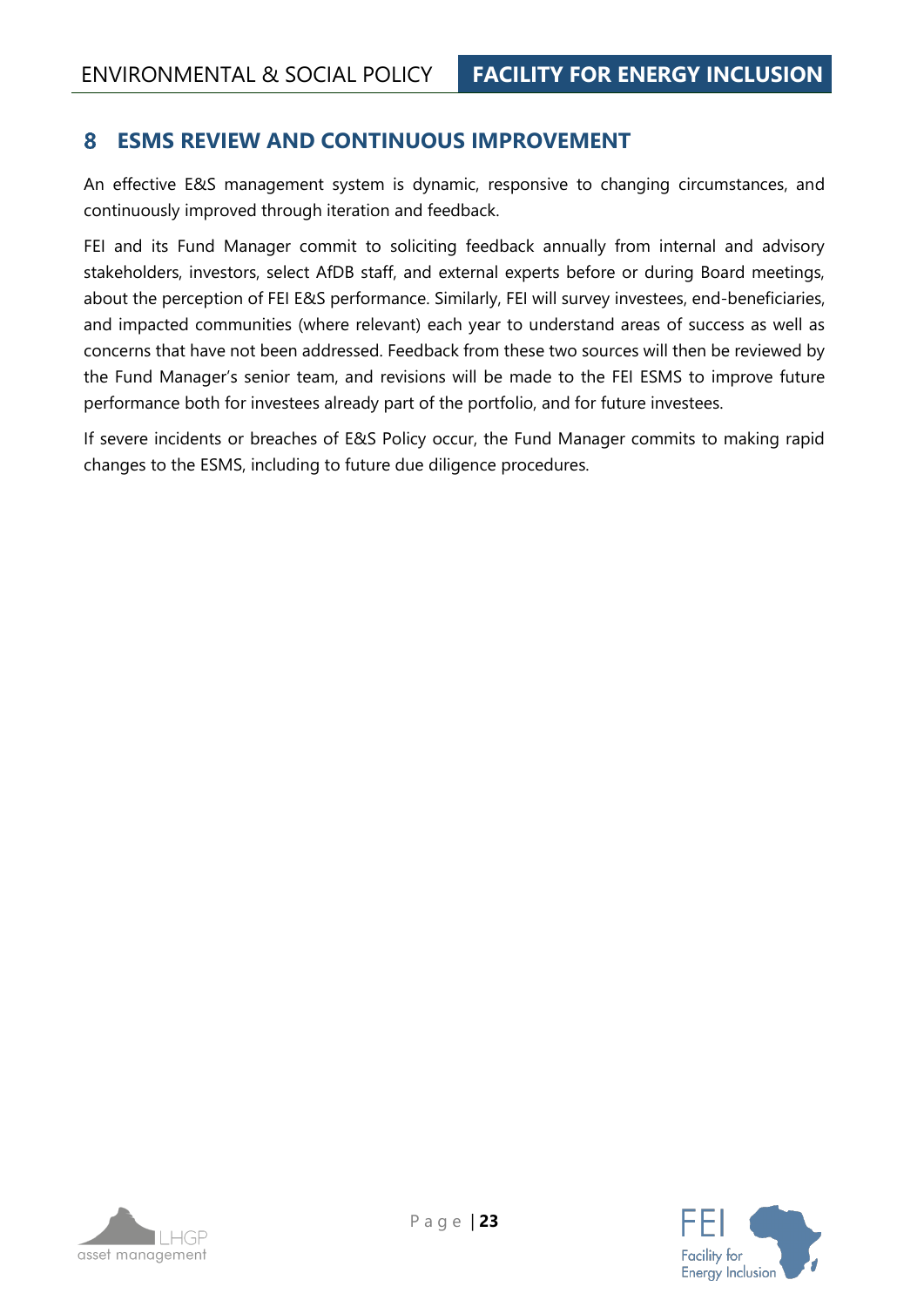## <span id="page-23-0"></span>**Appendix A Exclusion List**

At all times, the Fund Manager shall ensure that the Fund does not provide funding or other support to any institution that provides loans, funding or other support to entities that engage in any of the activities included in the exclusion list of the AFDB, EDFI and KFW and such other exclusion list that may be added from time to time:

#### **AfDB NEGATIVE AND EXCLUSION LIST**

The AfDB Negative and Exclusion List applies to transactions where the primary business activity of the client includes any of the following:

- **EXECUTE:** Alcoholic beverages
- **Tobacco**
- **Platinum**
- Pearls
- Precious stones
- Gold and related products
- Nuclear reactors and related products
- **EXED** Ammunition and other goods used for military and/or paramilitary purposes
- **■** Luxury consumer goods (luxury vehicles; watches; jewellery; designer clothing; urban mansions; etc).
- **Weapons**
- Goods harmful to the environment (disposable paper cups; paper and plastic bags; polythene bags; disposable sanitary products; food packaging; toxic and inflammable liquids and gases)
- Production or trade in any product or activity deemed illegal under host country laws or regulations or international conventions and agreements;
- Production or trade in radioactive materials, with the exception of medical materials and quality -control equipment where the radioactive source is trivial and adequately shielded;
- **•** Production or trade in or use of un-bonded asbestos fibers or other products with bonded asbestos as dominant material;
- Production or trade in pharmaceuticals, chemical compounds and other harmful substances subject to international phase -outs or bans, including pesticides classified as Class I (a) (extremely hazardous), I(b) (highly hazardous) or II (moderately hazardous);
- Production or trade of ozone-depleting substances (Chlorofluorocarbons or CFCs) subject to international phase-out.
- **Trade in wildlife or wildlife products regulated under the Convention on International Trade in** Endangered Species of Wild Fauna and Flora (CITES);
- Purchase of logging equipment for use in unmanaged primary tropical rainforests; and
- Production and activities involving harmful or exploitative forms of forced labour and/or child labour as defined by national or international regulations.



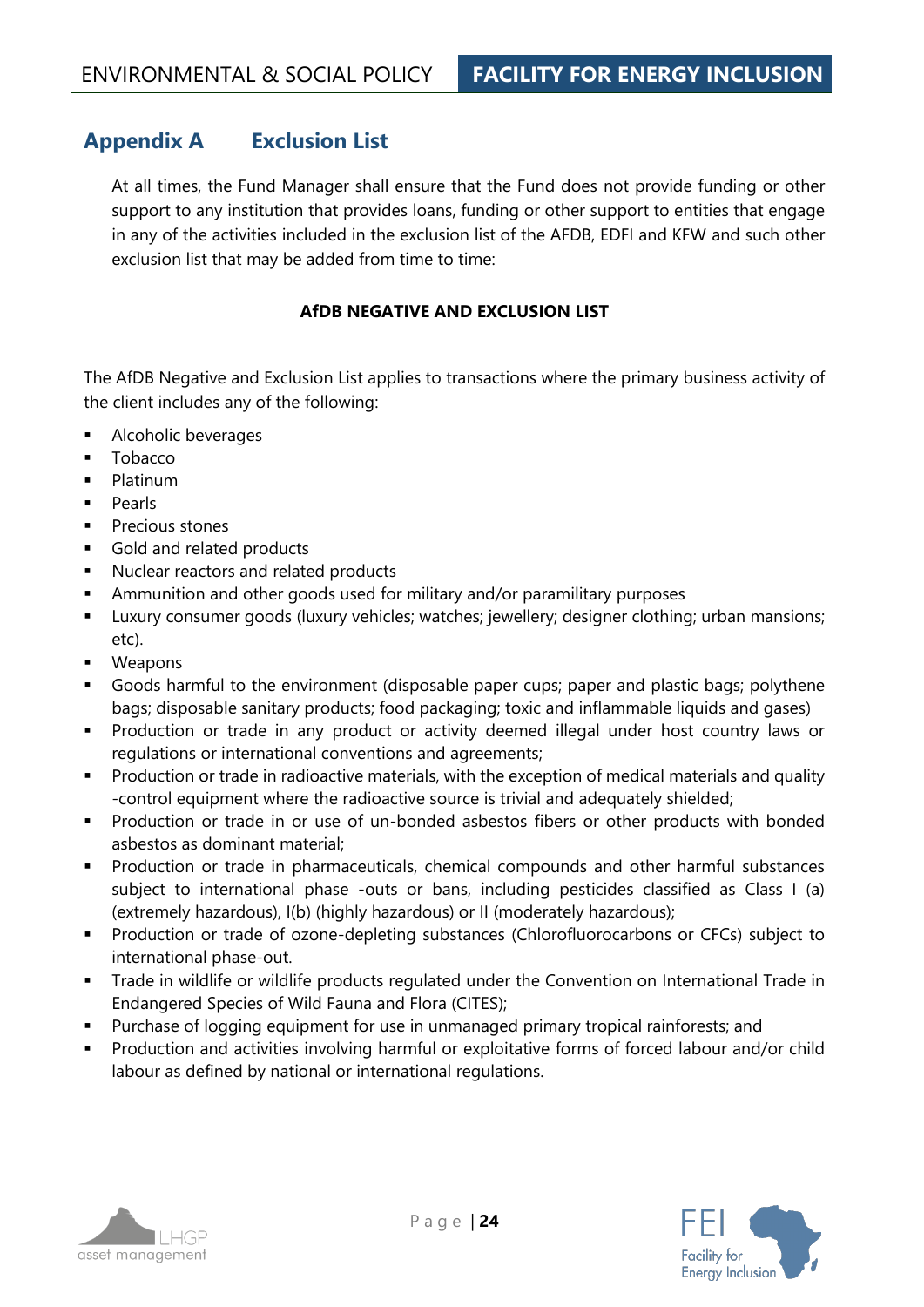#### **Harmonized EDFI Exclusion List**

According to The European Development Finance Institution (EDFI) "Principles for Responsible Finance", EDFI members have mutually agreed on the following Harmonized EDFI Exclusion List for co-financed projects:

EDFI Members will not finance any activity, production, use, distribution, business or trade involving:

- 1) Forced labour<sup>4</sup> or child labour<sup>5</sup>
- 2) Activities or materials deemed illegal under host country laws or regulations or international conventions and agreements, or subject to international phase-outs or bans, such as:
	- a) Ozone depleting substances, PCBs (Polychlorinated Biphenyls) and other specific, hazardous pharmaceuticals, pesticides/herbicides or chemicals;
	- b) Wildlife or products regulated under the Convention on International Trade in Endangered Species or Wild Fauna and Flora (CITES); or
	- c) Unsustainable fishing methods (e.g. blast fishing and drift net fishing in the marine environment using nets in excess of 2.5 km in length)
- 3) Cross-border trade in waste and waste products, unless compliant to the Basel Convention and the underlying regulations
- 4) Destruction6 of High Conservation Value areas7
- 5) Radioactive materials8 and unbounded asbestos fibres
- 6) Pornography and/or prostitution.
- 7) Racist and/or anti-democratic media
- 8) In the event that any of these following products form a substantial part of a project's primary financed business activities:9
	- a) Alcohol beverages (except beer and wine)
	- b) Tobacco
	- c) Weapons and munitions; or
	- d) Gambling, casinos and equivalent enterprises

<sup>7</sup>High Conservation Value (HCV) areas are defined as natural habitats where these values are considered to be of outstanding significance or critical importance (see http://www.hcvnetwork.org).

<sup>9</sup> For companies, "substantial" means more than 10% of their consolidated balance sheets or earnings. For financial institutions and investment funds, "substantial" means more than 10% of their underlying portfolio.





<sup>4</sup> Forced labor means all work or service, not voluntarily performed, that is extracted from an individual under threat of force or penalty as defined by ILO conventions.

<sup>5</sup> Persons may only be employed if they are at least 14 years old, as defined in the ILO Fundamental Human Rights Conventions (Minimum Age Convention C138, Art.2), unless local legislation specifies compulsory school attendances or the minimum age for working. In such cases the higher age shall apply

 $6$  Destruction means the (1) elimination or severe diminution of the integrity of an area caused by a major, long-term change in land or water use or (2) modification of a habitat in such a way that the area's ability to maintain its role is lost.

<sup>&</sup>lt;sup>8</sup> This does not apply to the purchase of medical equipment, quality control (measurement) equipment or any other equipment where the radioactive source is understood to be trivial and/or adequately shielded.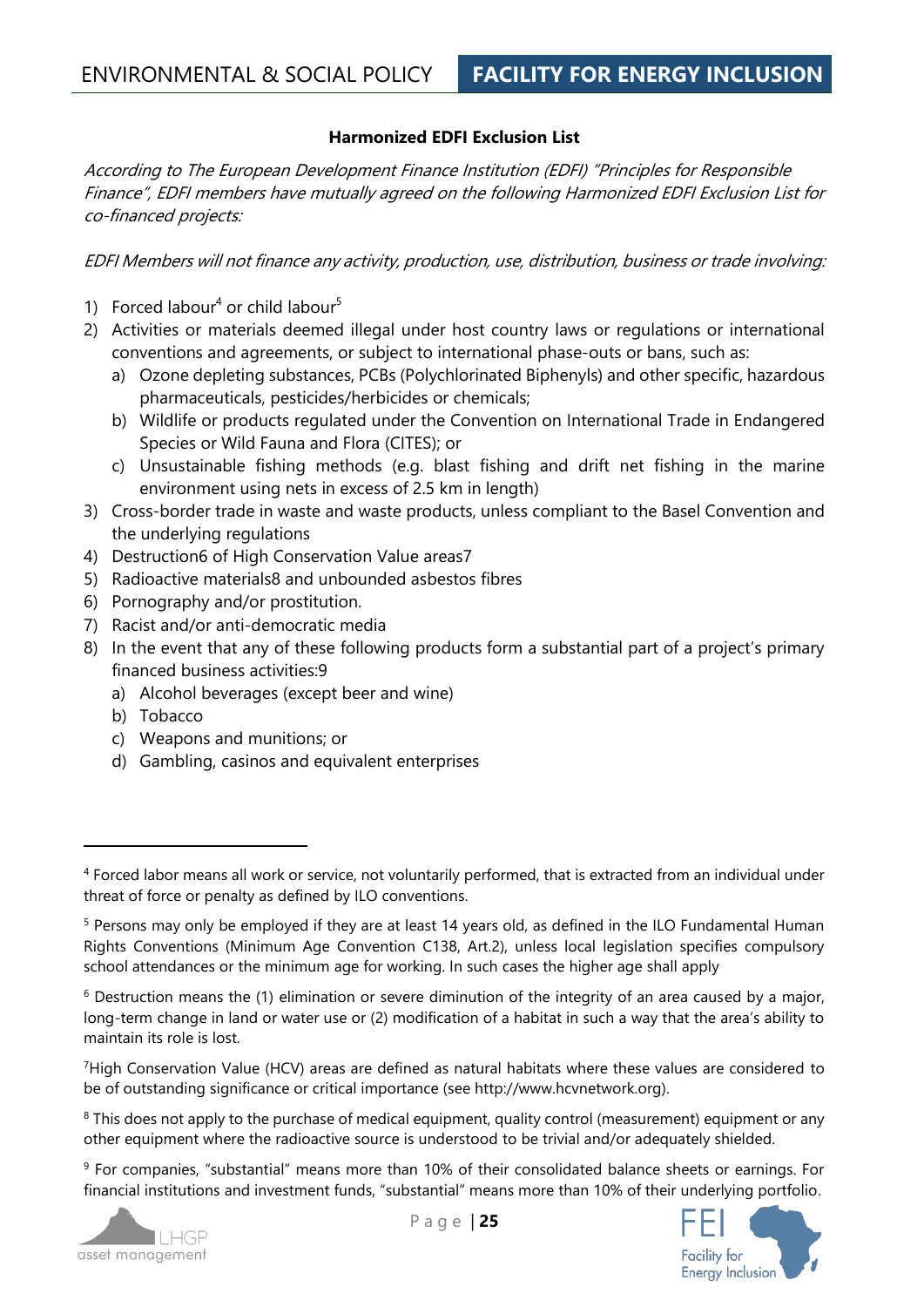#### **Exclusion List and Sectoral Guidelines of KfW Group**

#### **I. Exclusions**

In the following areas KfW Group does not offer financing for new projects or purposes in its promotional programmes $^{10}$ :

- 1) Production or trade in any product or activity subject to national or international phase-out or prohibition regulations or to an international ban, for example i) certain pharmaceuticals, pesticides, herbicides and other toxic substances (under the Rotterdam Convention, Stockholm Convention and WHO "Pharmaceuticals: Restrictions in Use and Availability"), ii) ozone depleting substances (under the Montreal Protocol), iii) protected wildlife or wildlife products (under CITES / Washington Convention) iv) prohibited transboundary trade in waste (under the Basel Convention).
- 2) Investments which could be associated with the destruction<sup>11</sup> or significant impairment of areas particularly worthy of protection (without adequate compensation in accordance with international standards).
- 3) Production or trade in controversial weapons or critical components thereof (nuclear weapons and radioactive ammunition, biological and chemical weapons of mass destruction, cluster bombs, antipersonnel mines, enriched uranium).
- 4) Production or trade in radioactive material. This does not apply to the procurement of medical equipment, quality control equipment or other application for which the radioactive source is insignificant and/or adequately shielded.
- 5) Production or trade in unbound asbestos. This does not apply to the purchase or use of cement linings with bound asbestos and an asbestos content of less than 20%.
- 6) Destructive fishing methods or drift net fishing in the marine environment using nets in excess of 2.5 km.
- 7) Nuclear power plants (apart from measures that reduce environmental hazards of existing assets) and mines with uranium as an essential source of extraction.
- 8) Prospection, exploration and mining of coal; land-based means of transport and related infrastructure essentially used for coal; power plants, heating stations and cogeneration facilities essentially fired with coal, as well as associated stub lines<sup>12</sup>
- 9) Non-conventional prospection, exploration and extraction of oil from bituminous shale, tar sands or oil sands.

<sup>&</sup>lt;sup>12</sup> Investments in power transmission grids with significant coal-based power feed-in will only be pursued in countries and regions with an ambitious national climate protection policy or strategy (NDC), or where the investments are targeted at reducing the share of coal-based power in the relevant grid. In developing countries, heating stations and cogeneration facilities (CHP) essentially fired with coal can be co-financed in individual cases based on a rigid assessment, if there is a particularly high sustainability contribution, major environmental hazards are reduced, and if there demonstrably is no more climate-friendly alternative.e





<sup>&</sup>lt;sup>10</sup> Deviations can result from mandated transactions (Zuweisungsgeschäft) in accordance with § 2 (4) of the Law Concerning KfW, or from instructions of the relevant federal ministries.

 $11$  "Destruction" means (i) the destruction or severe deterioration of the integrity of an area caused by a major and prolonged change in the use of land or water, or (ii) the alteration of a habitat which leads to the inability of the affected area to perform its function.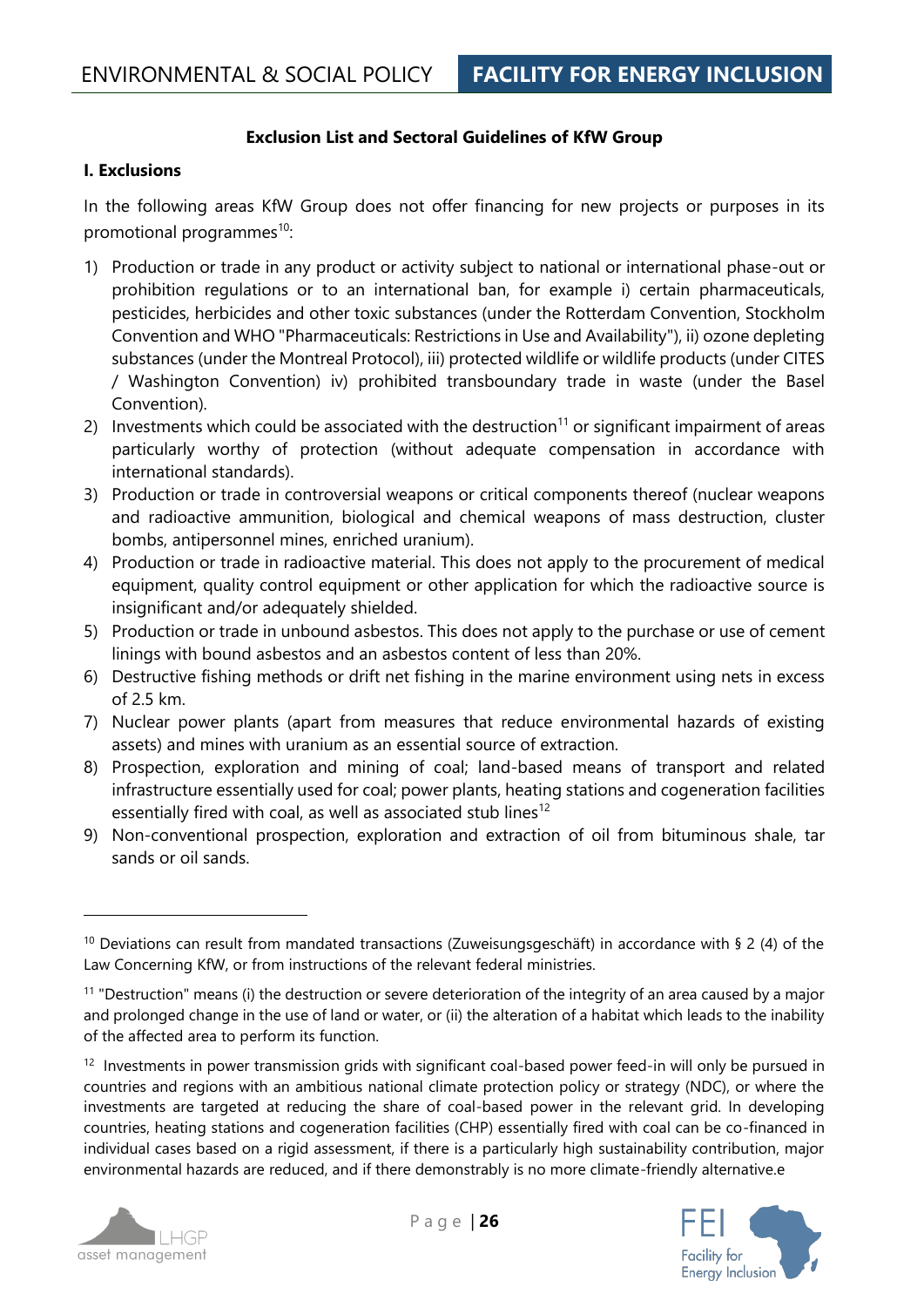#### **II. Sectoral Guidelines**

In selected sectors, KfW Group ties its direct financial commitment for concrete new projects to the following qualitative conditions<sup>13</sup>.

- 1) Outside the EU and the OECD high income countries, large agricultural or forestry enterprises producing palm oil or wood must either comply with recognised international certification systems (RSPO or FSC) or equivalent regulations to ensure sustainable cultivation conditions, or must be in the process of achieving compliance.
- 2) Large dam and hydropower projects use the recommendations of the World Commission on Dams (WCD) as orientation $14$ .
- 3) Projects for non-conventional prospection, exploration and extraction of gas will disclose in accordance with international standards, - that no material groundwater drawdown or contamination is to be expected, - that measures for resource protection (in particular water) and recycling are taken, - that suitable technology is used for safe drilling, which includes integrated bore piping and pressure testing

<sup>&</sup>lt;sup>14</sup> Dams with a height of at least 15 meters measured from the foundation or dams with a height between 5 and 15 meters with a reservoir volume of more than 3 million cubic meters.





<sup>&</sup>lt;sup>13</sup> Deviations can result from mandated transactions (Zuweisungsgeschäft) in accordance with § 2 (4) of the Law Concerning KfW, or from instructions of the relevant federal ministries.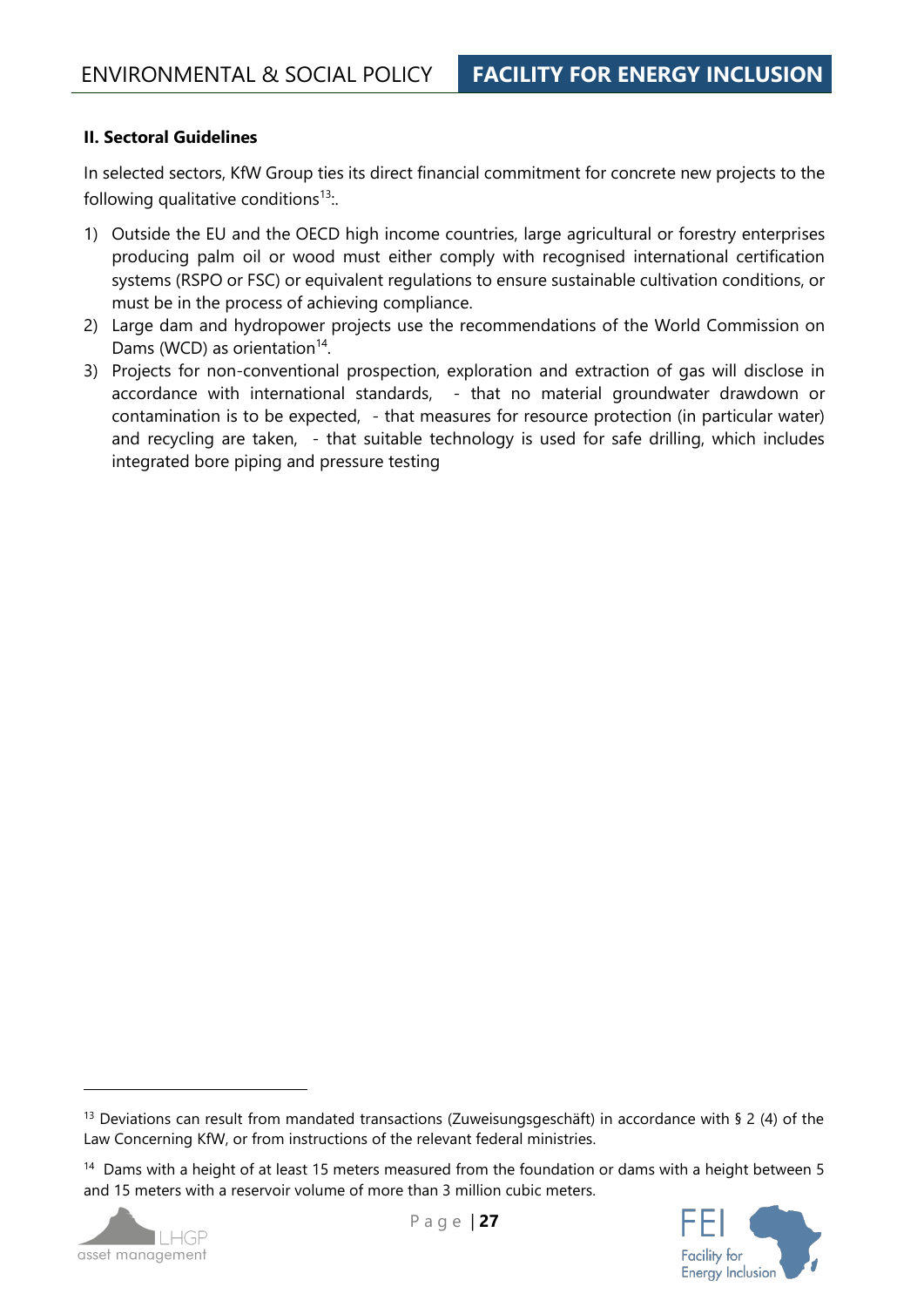The following exclusions shall not apply where the Fund is financing an asset that meets its investment criteria and which is tied to any of the below if they are already existing and not in violation with any environmental laws or regulations<sup>15</sup>:

- Large-scale non-renewable energy industrial plants;
- **EXEC** Large-scale industrial estates;
- Thermal power stations and other combustion installations with a heat output of 200 megawatts or more;
- Cement manufacturing with an annual production rate of greater than one million dry weight tons;
- Construction of motorways, express roads and lines for long-distance railway traffic 10 km or more in a continuous length; airports or airport expansions with a basic runway length of 2,100 meters or more;
- Sea ports and also inland waterways and ports for inland-waterway traffic that permit the passage of vessels of over 1,350 tons; trading ports, piers for loading and unloading connected to land and outside ports (excluding ferry piers) that can take vessels of over 1,350 tons;
- **•** Industrial plants for the (a) production of pulp from timber or similar fibrous materials; (b) production of paper and board with a production capacity exceeding 200 air-dried metric tons per day;
- Quarries, mining, or processing of metal ores or coal;
- Municipal wastewater treatment plants servicing more than 150,000 people;
- **■** Municipal solid waste-processing and disposal facilities;
- Large-scale tourism and retail development;
- Plants for the tanning of hides and skins where the treatment capacity exceeds 12 tons of finished products per day;
- **■** Installations for the intensive rearing of poultry or pigs with more than: 40,000 places for poultry; 2,000 places for production pigs (over 30 kg); or 750 places for sows;
- Housing developments that contain more than 2,500 residential units;

2. Large dam and hydropower projects use the recommendations of the World Commission on Dams (WCD) as orientation.

3. Projects for non-conventional prospection, exploration and extraction of gas will disclose in accordance with international standards, - that no material groundwater drawdown or contamination is to be expected, that measures for resource protection (in particular water) and recycling are taken, - that suitable technology is used for safe drilling, which includes integrated bore piping and pressure testing.





<sup>&</sup>lt;sup>15</sup> The following conditions shall also be met:

<sup>1.</sup> Outside the EU and the OECD high income countries, large agricultural or forestry enterprises producing palm oil or wood must either comply with recognised international certification systems (RSPO or FSC) or equivalent regulations to ensure sustainable cultivation conditions or must be in the process of achieving compliance.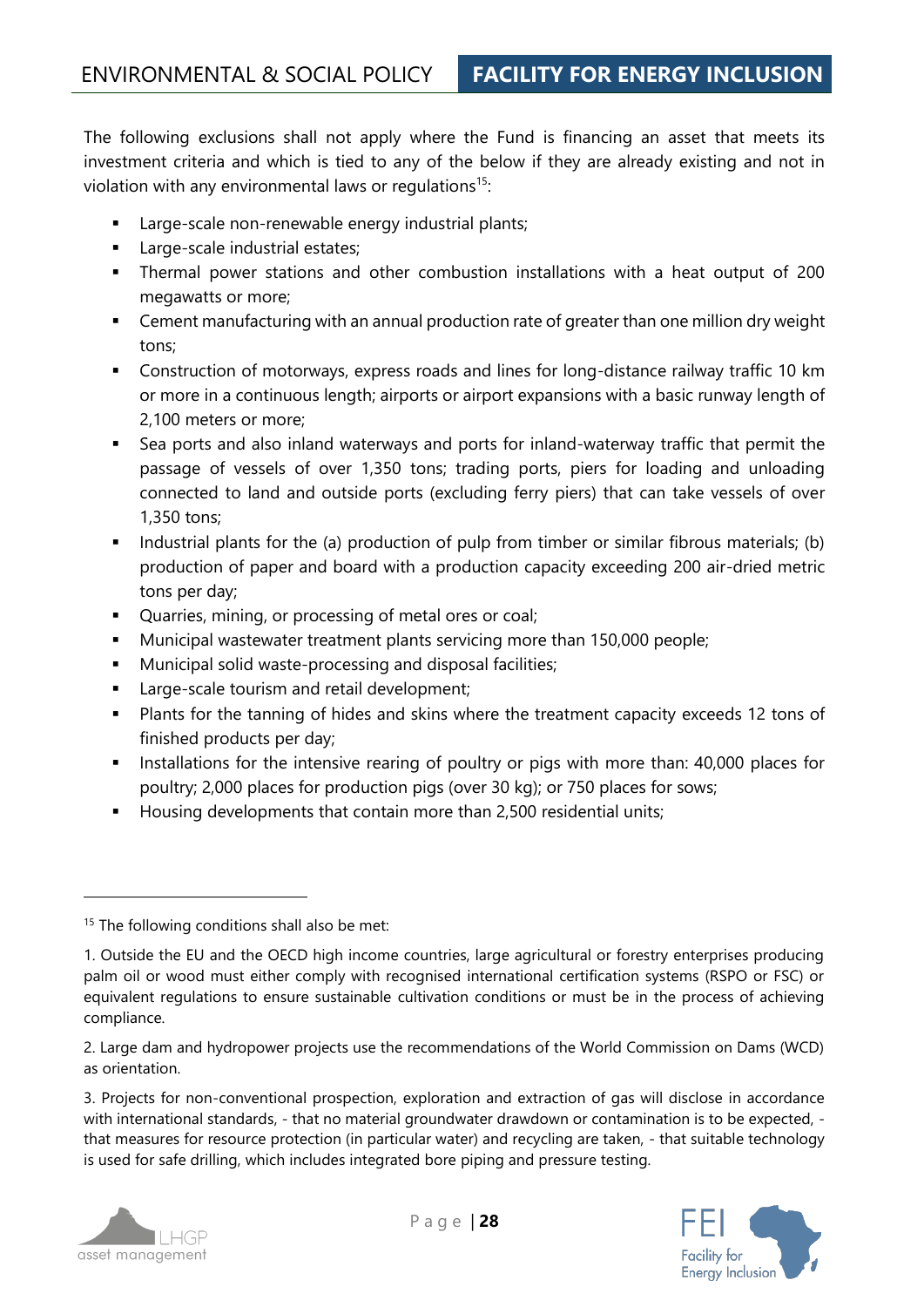## <span id="page-28-0"></span>**Appendix B E&S Operational Safeguards**

#### **Safeguard 1: Environmental and Social Assessment (ESA)**

The first safeguard represents the Facility's overarching requirements for its staff to identify, assess, and manage E&S risks, and for investees to prevent, prepare for, and mitigate against negative social and economic impacts at the same time that they foster positive impacts. All projects that reflect the potential for medium to severe social or environmental risks are required to undergo an ESA. In addition to evaluation along the five other safeguards, the ESA explicitly evaluates the potential impacts of project activities on indigenous peoples, vulnerable groups, gender inequality, cultural heritage preservation, community consultation and engagement, and potential transboundary and regional impacts. It should also include considerations for grievance mechanisms and redress procedures.

#### **Safeguard 2: Land Acquisition and Resettlement**

The second safeguard ensures that all possible actions are taken to avoid forced land acquisition, displacement, and resettlement. Most importantly, it requires sustained stakeholder engagement throughout the life of the investment. In the event that it is not possible to avoid displacement, stakeholders must be able to set their own requirements for fair compensation or other mitigation measures.

#### **Safeguard 3: Biodiversity and Ecosystem Services**

The third safeguard ensures that investee activities do not negatively impact, and to the full extent possible, positively impact, local and national biodiversity, conservation, and the provision of ecosystem services and environmental resources. It includes specific considerations on access to clean water, access to clean air, deforestation, and habitat loss and degradation. It also considers the potential for direct harm to ecosystem service providers like pollinators (namely, bees, birds, and bats); seed dispersers (insects and larger animals); water purifiers (mangroves and other plants near water bodies); and decomposers (fungi, vultures, and others).

#### **Safeguard 4: Pollution Prevention and Control**

The fourth safeguard ensures that all possible actions are taken to structure the project such that it prevents pollution and strives for efficiency. Pollution includes the release of toxic or hazardous substances during any stage of project operation, including after completion and unintentional release. Efficiency refers to energy efficiency (including efficient electricity transmission) as well as resource use efficiency (such as in the case of diesel or gas use for combined power generation).

#### **Safeguard 5: Labour Conditions, Health, and Safety**

The fifth safeguard aims to ensure that projects operate safely and with mutually beneficial labour conditions, and ultimately improve rather than harm human health. In particular, it addresses considerations about child labour and forced labour; fair wages; the ability for workers to organize; food security, HIV-AIDS, air pollution-related illnesses, and other health issues; and safety for both



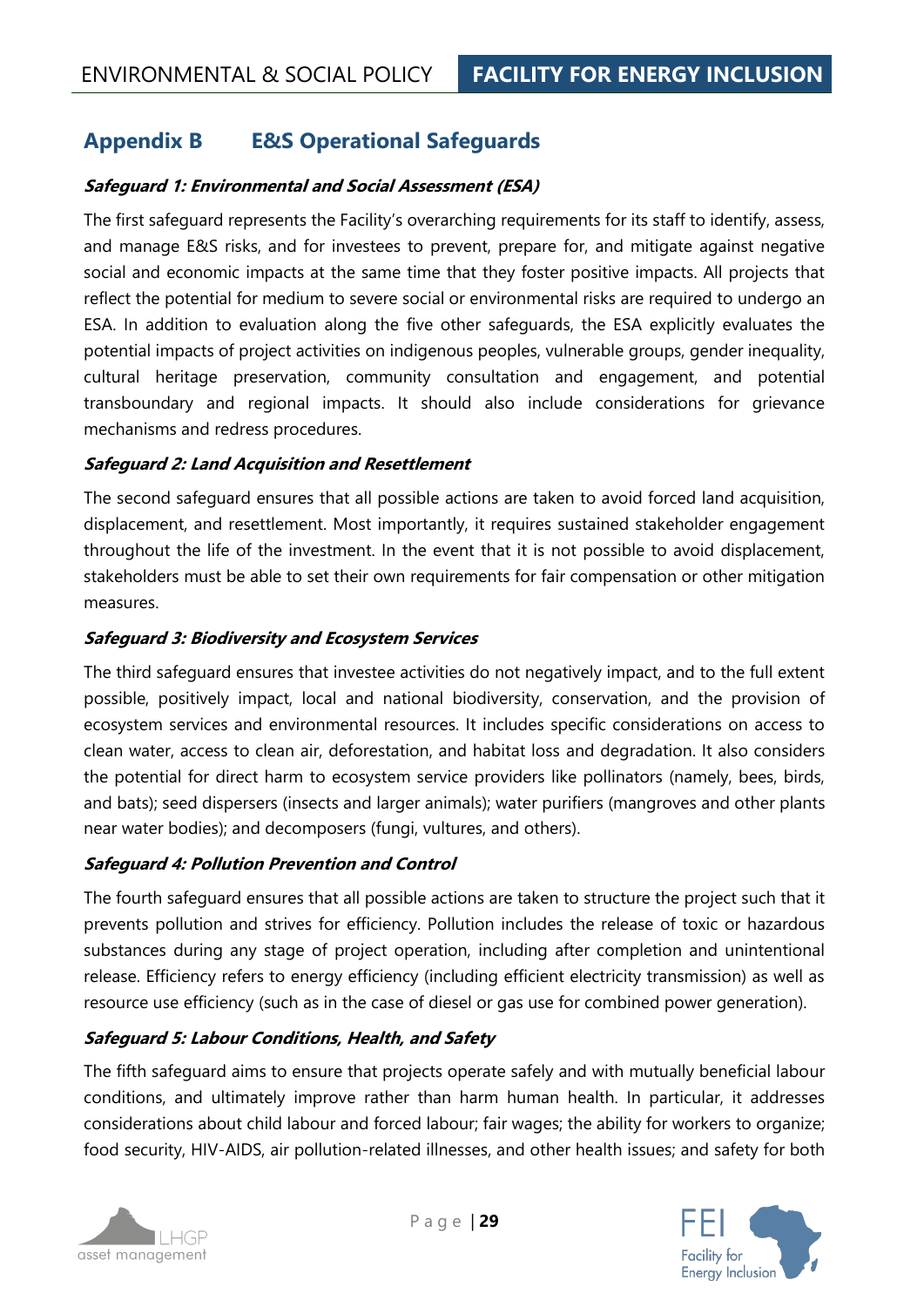investee staff and contractors (in transportation, construction, operation, and maintenance) as well as for consumer users.

#### **Safeguard 6: Climate Change**

The sixth and final safeguard ensures that all possible actions are taken to structure the project such that it maximizes positive climate change impacts (both in terms of mitigation and adaptation), and minimizes either exacerbating climate change impacts or increasing the vulnerability of local communities to climate change.

While this sixth safeguard does not reference a specific AFDB policy document, its purpose is to expand the scope of the environmental and social risk assessment in light of the underlying renewable energy technologies used across the Facility for Energy Inclusion (off-grid window and on-grid window).

The factors incorporated into this risk assessment and management derive in part from the AFDB's 2015 follow up ISS guidelines for projects, which can be found [here](https://esa.afdb.org/sites/default/files/IESIA%20Guidance%20Materials%20Vol%203.pdf)<sup>16</sup>. The risk areas for these projects are predominantly applicable to larger units (minigrids, IPPs etc) as they focus on land use, resettlement, construction of project sites.

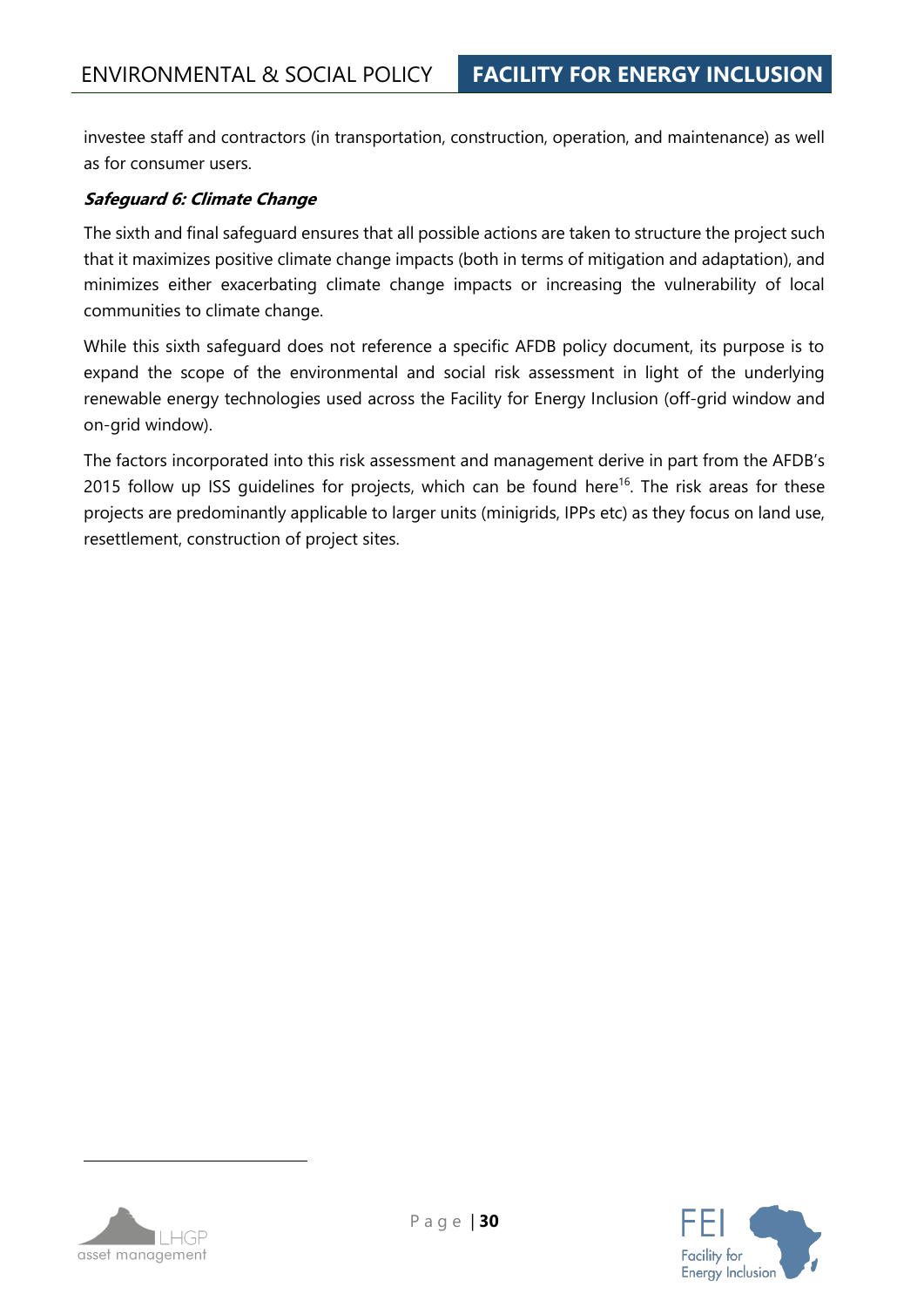## <span id="page-30-0"></span>**Appendix C Additional Safeguards: IFC Performance Standards**

The International Finance Corporation (IFC) is the private sector arm of the World Bank Group (WBG) and the largest global development institution focused on private sector development in developing countries. The IFC's approach to and standards on environmental and social sustainability, particularly the IFC Performance Standards  $(PS)^{17}$ , have become a benchmark for private sector investing in emerging markets, with many DFIs and investors formally adopting or incorporating the IFC's standards and guidelines in their own E&S policies and procedures. The Equator Principles are based on the policy frameworks established by the IFC.

The IFC has published a set of Guidance Notes<sup>18</sup> corresponding to the PS with explanations on the requirements of the PS and good sustainability practices to improve project performance. Furthermore, the WBG publish Environmental, Health and Safety (EHS) Guidelines as technical reference documents for implementation of the PS, with examples of Good International Industry Practice (GIIP) for environmental, occupational health and safety and community health and safety management and performance. In addition to General EHS Guidelines<sup>19</sup>, which includes guidelines specific to construction and decommissioning of projects, various Industry Sector EHS Guidelines have been published. Relevant guidelines include those for Electric Power Transmission and Distribution<sup>20</sup>, Geothermal Power Generation<sup>21</sup> and Wind Energy<sup>22</sup>.

#### **Overview of the IFC Performance Standards**

#### **PS 1: Assessment and Management of Environmental and Social Risks and Impacts**

PS 1 underscores the importance of managing environmental and social performance throughout the life of a project. A good management system appropriate to the size and nature of project operations promotes sound and sustainable environmental and social performance, and can lead to improved financial, environmental and social development outcomes. The management system should incorporate the following elements, as relevant: (i) policy; (ii) identification of risks and impacts; (iii) management programs; (iv) organizational capacity and competency; (v) emergency preparedness and response; (vi) stakeholder engagement; and (vii) monitoring and review.

<sup>22</sup> [EHS Guidelines for Wind Energy, 2015](https://www.ifc.org/wps/wcm/connect/2c410700497a7933b04cf1ef20a40540/FINAL_Aug%2B2015_Wind%2BEnergy_EHS%2BGuideline.pdf?MOD=AJPERES)





<sup>17</sup> [IFC Performance Standards on Environmental and Social Sustainability, 2012](https://www.ifc.org/wps/wcm/connect/115482804a0255db96fbffd1a5d13d27/PS_English_2012_Full-Document.pdf?MOD=AJPERES)

<sup>&</sup>lt;sup>18</sup> [Guidance Notes to Performance Standards on Environmental and Social Sustainability, 2012](https://www.ifc.org/wps/wcm/connect/e280ef804a0256609709ffd1a5d13d27/GN_English_2012_Full-Document.pdf?MOD=AJPERES)

<sup>19</sup> [EHS General Guidelines, 2007](https://www.ifc.org/wps/wcm/connect/554e8d80488658e4b76af76a6515bb18/Final%2B-%2BGeneral%2BEHS%2BGuidelines.pdf?MOD=AJPERES)

<sup>20</sup> [EHS Guidelines for Electric Power Transmission and Distribution, 2007](https://www.ifc.org/wps/wcm/connect/66b56e00488657eeb36af36a6515bb18/Final%2B-%2BElectric%2BTransmission%2Band%2BDistribution.pdf?MOD=AJPERES&id=1323162154847)

<sup>21</sup> [EHS Guidelines for Geothermal Power Generation, 2007](https://www.ifc.org/wps/wcm/connect/329e1c80488557dabe1cfe6a6515bb18/Final%2B-%2BGeothermal%2BPower%2BGeneration.pdf?MOD=AJPERES&id=1323161975166)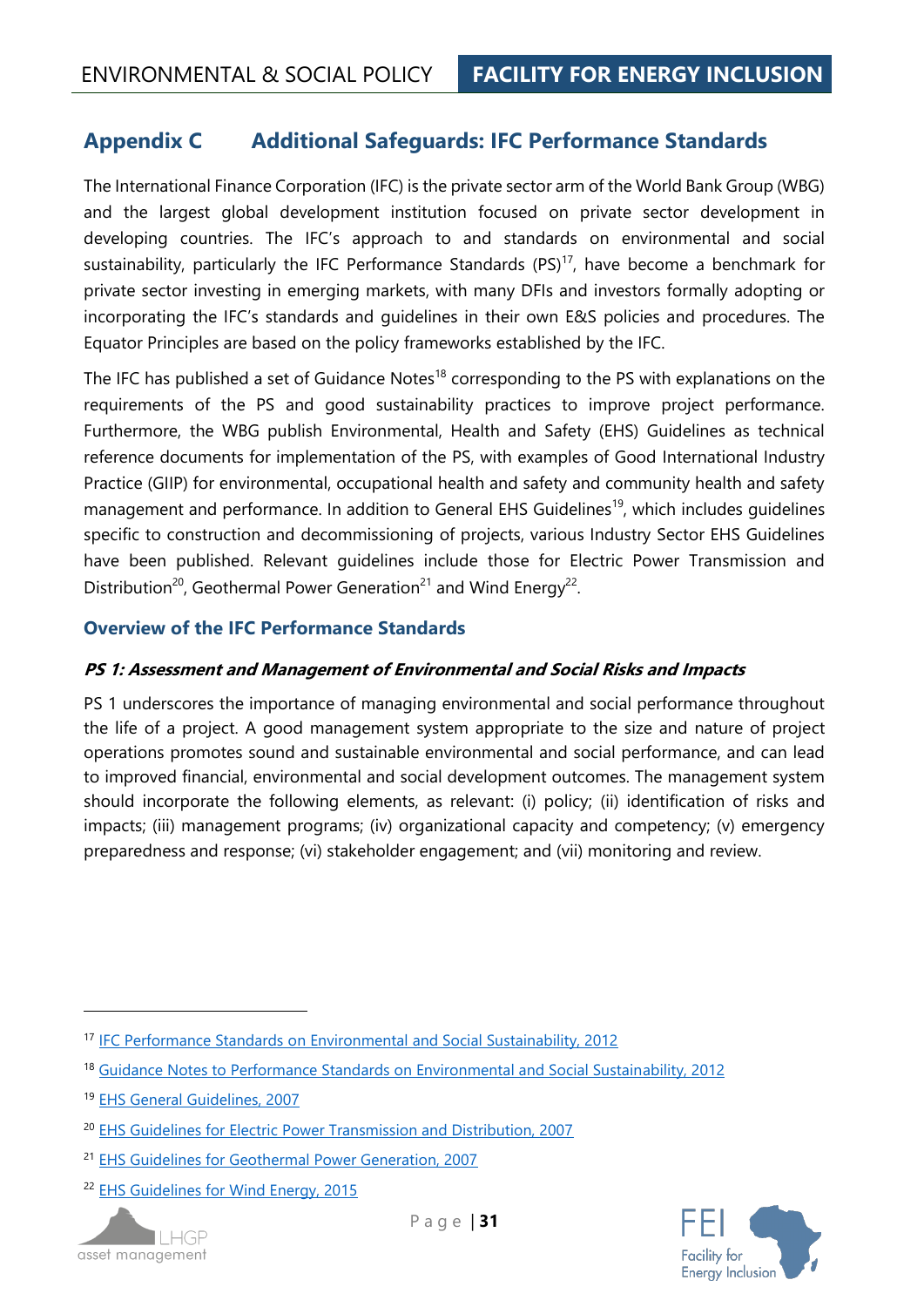The objectives of PS1 are to:

- **■** Identify and evaluate environmental and social risks and impacts;
- Adopt a mitigation hierarchy to anticipate and avoid, or where avoidance is not possible, minimise and, where residual impacts remain, compensate / offset for risks and impacts to workers, Affected Communities and the environment;
- **•** Promote improved environmental and social performance through the effective use of management systems;
- Ensure that grievances from Affected Communities and external communications from other stakeholders are responded to and managed appropriately; and
- Promote and provide means for adequate engagement with Affected Communities on issues that could potentially affect them and to ensure that relevant environmental and social information is disclosed and disseminated.

#### **PS 2: Labour and Working Conditions**

PS 2 recognises that the pursuit of economic growth through employment creation and income generation should be balanced with protection for basic rights of workers. For any business, the workforce is a valuable asset, and a sound worker-management relationship is a key ingredient to the sustainability of the enterprise. Failure to establish and foster a sound worker-management relationship can undermine worker commitment and retention and can jeopardise an investment.

PS2 sets out the standards that must adhered to with regard to direct workers, where there is a clear employment relationship and complete control over their working conditions and treatment. Obligations with regard to the labour and working conditions, specifically health and safety, of workers employed by third parties and those within the primary supply chain are also set out in this PS. The requirements set out in this PS have been in part guided by a number of international conventions negotiated through the International Labour Organisation and the United Nations.

The primary objectives of this PS are to:

- **•** Promote the fair treatment, non-discrimination and equal opportunity of workers;
- **Establish, maintain and improve the worker-management relationship;**
- **•** Promote compliance with national employment and labour laws;
- **•** Protect workers, including vulnerable categories of workers such as children, migrant workers, workers engaged by third parties and workers in the company's supply chain;
- Promote safe and health working conditions, and the health of workers; and
- Avoid the use of forced and child labour.

#### **PS 3: Resource Efficiency and Pollution Prevention**

PS 3 recognises that increased economic activity and urbanization often generate increased levels of pollution to air, water, and land, and consume finite resources in a manner that may threaten people and the environment at the local, regional, and global levels. PS 3 requires the implementation of measures to improve efficiency in the consumption of resources (e.g. energy and water), focusing on core business activities. Ambient conditions must be considered and pollution prevention and control technologies and practices applied that are best suited to avoid or, where avoidance is not feasible, minimise or reduce adverse impacts on human health and the environment, while remaining technically and financially feasible and cost-effective.



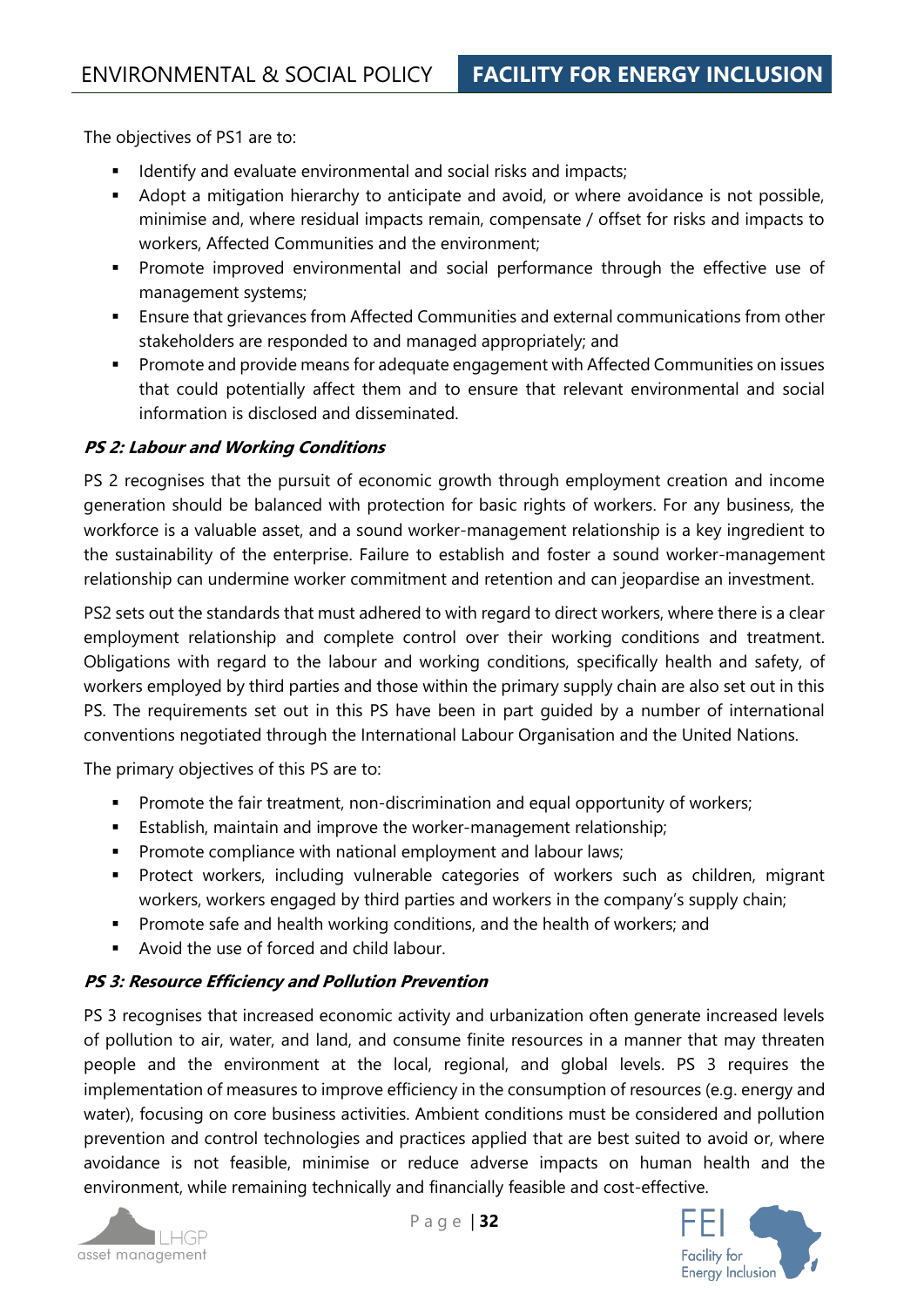The objectives of PS3 are to:

- Avoid or minimise adverse impacts on human health and the environment by avoiding or minimising pollution from project activities.
- **•** Promote more sustainable use of resources, including energy and water.
- Reduce project-related greenhouse gas emissions.

#### **PS 4: Community Health, Safety and Security**

PS 4 recognises that, in addition to benefits such as employment, services and opportunities for economic development, development activities, equipment, and infrastructure can also increase the potential for community exposure to risks and impacts arising from accidents, structural failures, and releases of hazardous materials. Communities may also be affected by impacts on their natural resources, exposure to diseases, and the use of security personnel. While acknowledging the public authorities' role in promoting the health, safety and security of the public, this PS addresses the Fund Manager's responsibility to avoid or minimise the risks and impacts to community health, safety and security that may arise from development activities. The level of risks and impacts described in this Performance Standard may be greater for projects located in conflict and post-

The objectives of PS4 are to:

- **•** Anticipate and avoid adverse impacts on the health and safety of Affected Communities from both routine and non-routine circumstances.
- **Ensure that the safeguarding of personnel and property is carried out in accordance with** relevant human rights principles and in a manner that avoids or minimises risks to Affected Communities.

#### **PS 5: Land Acquisition and Involuntary Resettlement**

Involuntary resettlement refers both to physical displacement (relocation or loss of shelter) and to economic displacement (loss of assets or access to assets that leads to loss of income sources or means of livelihood) as a result of project-related land acquisition. Resettlement is considered involuntary when affected individuals or communities do not have the right to refuse land acquisition that results in displacement. This occurs in cases of: (i) lawful expropriation or restrictions on land use based on eminent domain; and ii) negotiated settlements in which the buyer can resort to expropriation or impose legal restrictions on land use if negotiations with the seller fail.

Unless properly managed, involuntary resettlement may result in long-term hardship and impoverishment for affected persons and communities, as well as environmental damage and social stress in areas to which they have been displaced. For these reasons, involuntary resettlement should be avoided or at least minimised. However, where it is unavoidable, appropriate measures to mitigate adverse impacts on displaced persons and host communities should be carefully planned and implemented. In many countries, there are national legislation that guide the resettlement (and compensation) process. However, project proponents are required to ensure that any resettlement undertaken on their behalf also meets the requirements as set out in in this PS.

The requirements of PS5 aims to:

■ Avoid, and when avoidance is not possible, minimise displacement by exploring alternative project designs.



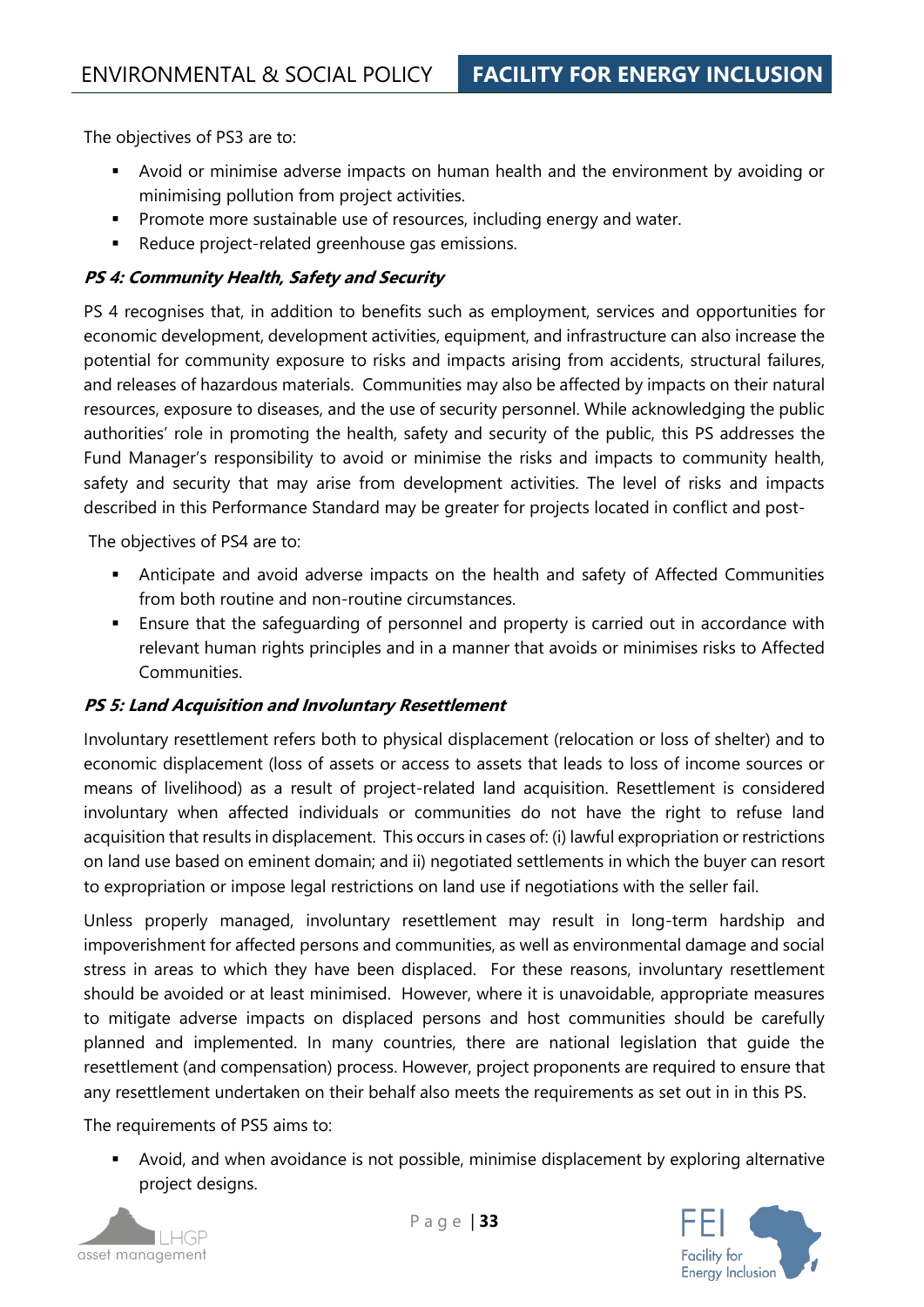- Avoid forced eviction.
- **EXECT** Anticipate and avoid, or where avoidance is not possible, minimise adverse social and economic impacts from land acquisition or restrictions on land use by providing compensation for loss of assets at replacement cost and ensuring that resettlement activities are implemented with appropriate disclosure of information, consultation, and the informed participation of those affected.
- **•** Improve, or restore, the livelihoods and standards of living of displaced persons.

#### **PS 6: Biodiversity Conservation and Sustainable Management of Living Natural Resources**

PS 6 recognises that protecting and conserving biodiversity – the variety of life in all its forms, including genetic, species and ecosystem diversity – and its ability to change and evolve, is fundamental to sustainable development. The components of biodiversity, as defined in the Convention on Biological Diversity, include ecosystems and habitats, species and communities, and genes and genomes, all of which have social, economic, cultural and scientific importance.

This PS reflects the objectives of the Convention on Biological Diversity to conserve biological diversity and promote use of renewable natural resources in a sustainable manner. PS 6 addresses how project proponents can avoid or mitigate threats to biodiversity arising from project operations as well as sustainably manage renewable natural resources. Where projects pose risks to biodiversity or ecosystem services (including where there are knowledge gaps), this PS requires the adoption of practices that integrate conservation needs and development priorities in order to:

- **•** Protect and conserve biodiversity.
- Maintain the benefits from ecosystem services.
- **•** Promote the sustainable management of living natural resources.

#### **PS 7: Indigenous Peoples**

PS 7 recognises that Indigenous Peoples are often among the most marginalised and vulnerable communities among a population. The ability of Indigenous Peoples to defend their rights to and interests in land and natural or cultural resources is often restricted by their economic, social and/or legal status. They are often more vulnerable to the adverse impacts associated with development than non-indigenous communities.

Private sector developments may create opportunities for Indigenous Peoples to participate in and benefit from development-related activities that may help them fulfil their aspiration for economic and social development. In addition, the recognises that Indigenous Peoples may play a role in sustainable development by promoting and managing activities and enterprises as partners in development.

The objectives of this Performance Standards are to:

- **Ensure respect for the human rights, dignity, aspirations, culture, and natural resource-based** livelihoods of Indigenous Peoples.
- **EXECT** Anticipate and avoid adverse impacts on communities of Indigenous Peoples, or when avoidance is not possible, to minimise and/or compensate for such impacts.
- **•** Promote sustainable development benefits and opportunities for Indigenous Peoples in a culturally appropriate manner.



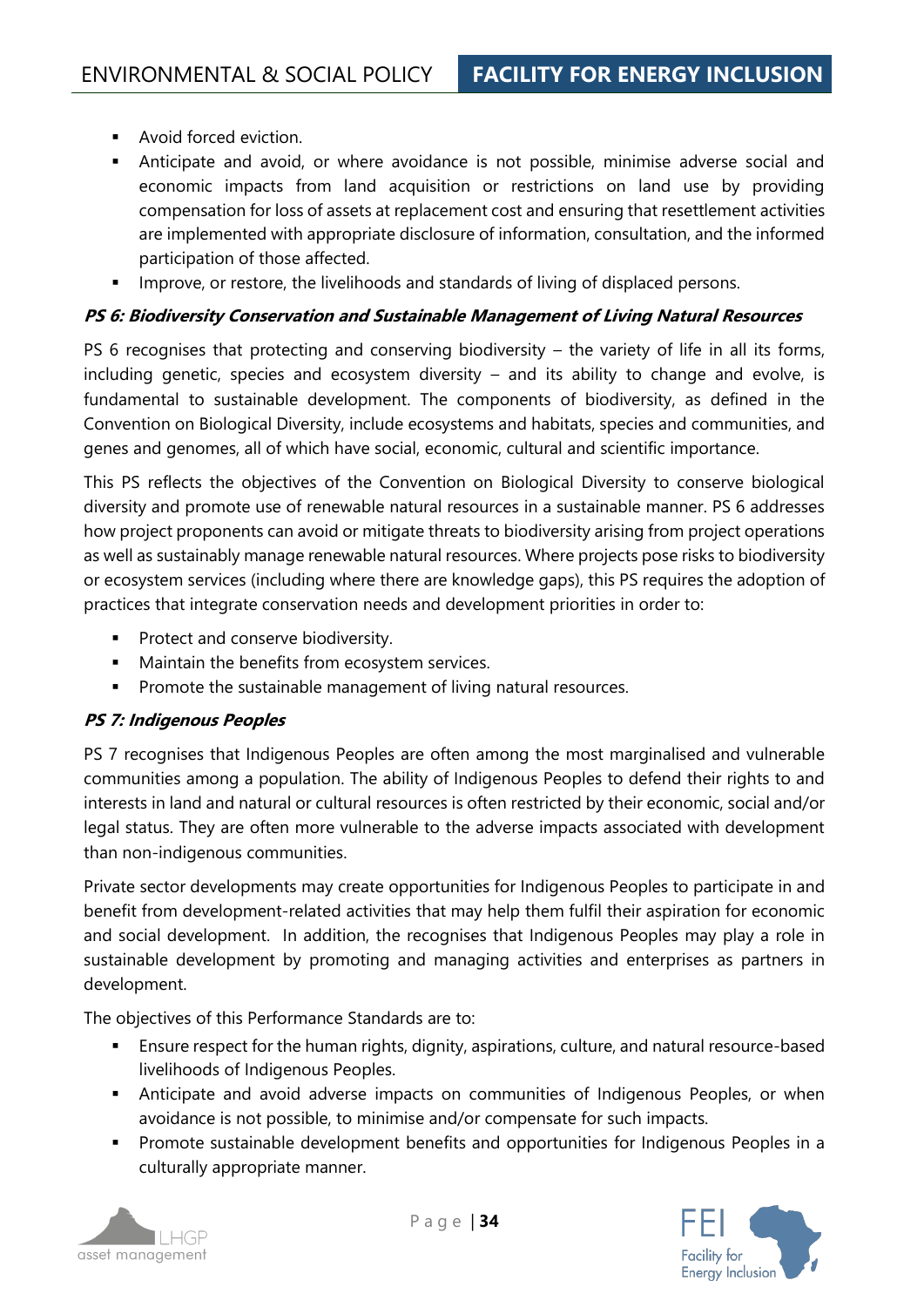- **Establish and maintain an ongoing relationship based on Informed consultation and** participation with Indigenous Peoples.
- **Ensure Free, Prior, and Informed Consent (FPIC) of the Affected Communities of Indigenous** Peoples in specific circumstances.
- Respect and preserve the culture, knowledge, and practices of Indigenous Peoples.

#### **PS 8: Cultural Heritage**

PS 8 recognises the importance of cultural heritage for current and future generations. Consistent with the Convention Concerning the Protection of the World Cultural and Natural Heritage, this PS aims to protect irreplaceable cultural heritage. In addition, the requirements of this PS on a project's use of cultural heritage are based in part on standards set by the Convention on Biological Diversity.

The objectives of this Performance Standard are to:

- Protect cultural heritage from the adverse impacts of project activities and support its preservation.
- Promote the equitable sharing of benefits from the use of cultural heritage.

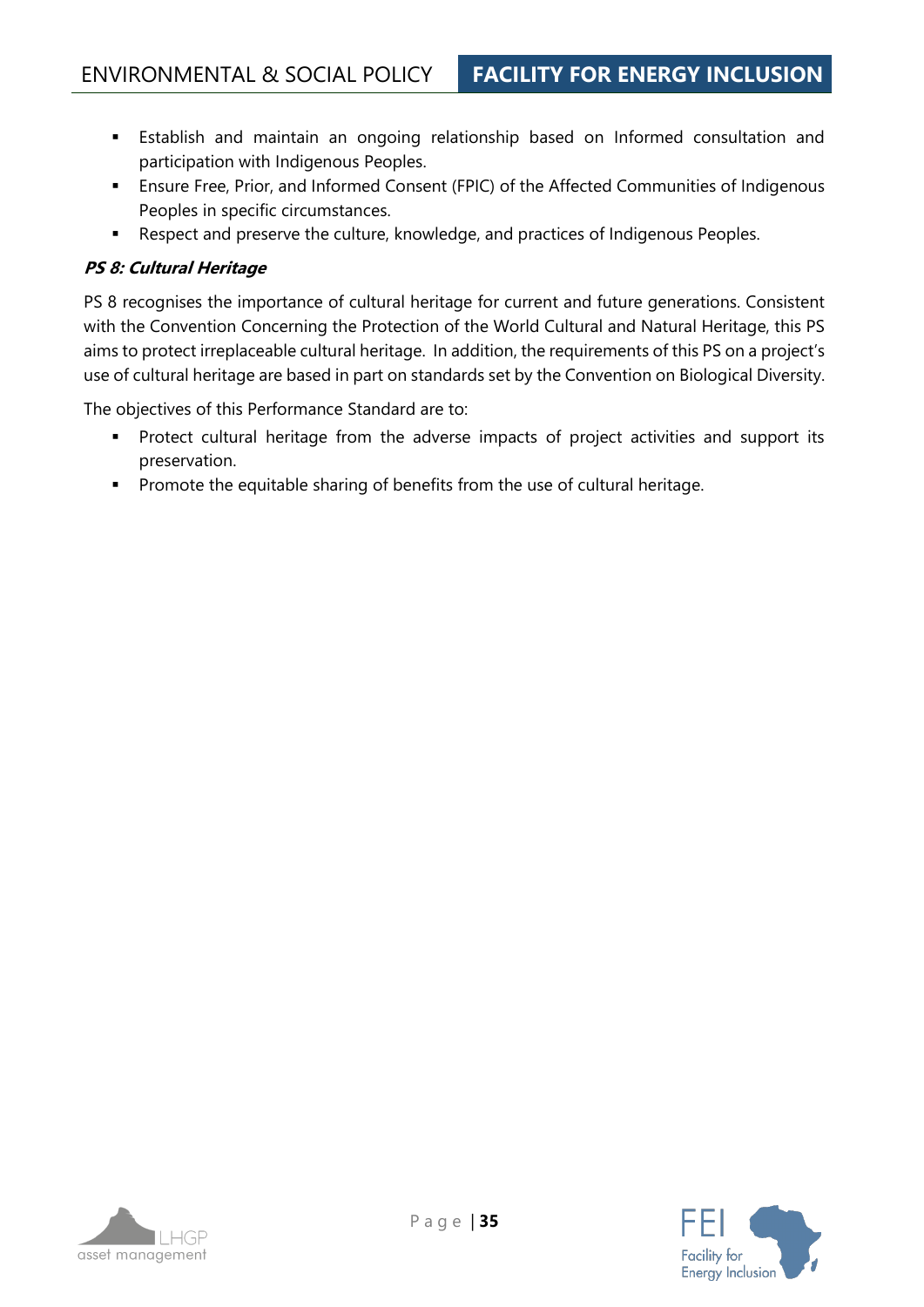#### **IFC E&S Risk Categorisation**

The IFC's system of E&S categorization<sup>23</sup> as part of its due diligence process was designed to harmonise the methodologies adopted by several multilateral financial institutions. The IFC's framework, while using a different numbering system, is largely aligned with that of the AFDB as adopted by FEI (see [Table 5\)](#page-35-0).

<span id="page-35-0"></span>

| <b>IFC</b>                                                                                                                                                                                                                                                                                                                                                                                                                                                 | <b>AFDB equivalent</b>                                                                                                                                                                                                                                                                                                                                                                      |
|------------------------------------------------------------------------------------------------------------------------------------------------------------------------------------------------------------------------------------------------------------------------------------------------------------------------------------------------------------------------------------------------------------------------------------------------------------|---------------------------------------------------------------------------------------------------------------------------------------------------------------------------------------------------------------------------------------------------------------------------------------------------------------------------------------------------------------------------------------------|
| <b>Category A</b><br>Activities with potential significant adverse<br>environmental or social risks and/or impacts that<br>are diverse, irreversible, or unprecedented.                                                                                                                                                                                                                                                                                    | <b>Category 1</b><br>Facility or investee operations are likely to cause<br>significant environmental and social impacts                                                                                                                                                                                                                                                                    |
| <b>Category B</b><br>Activities with potential limited adverse<br>environmental or social risks and/or impacts that<br>are few in number, generally site-specific, largely<br>reversible, and readily addressed through<br>mitigation measures.                                                                                                                                                                                                            | <b>Category 2</b><br>Facility or investee operations are likely to cause<br>less adverse environmental and social impacts than<br>Category 1 activities.                                                                                                                                                                                                                                    |
| <b>Category C</b><br>Activities with minimal or no adverse                                                                                                                                                                                                                                                                                                                                                                                                 | <b>Category 3</b><br>Facility or investee operations will likely have<br>negligible adverse environmental and social risks.                                                                                                                                                                                                                                                                 |
| <b>Category FI</b><br>Business activities involving investments in financial<br>intermediaries or through delivery mechanisms<br>involving financial intermediation.<br>Subcategories are FI-1, FI-2 and FI-3 to reflect the<br>potential environmental and social impacts and<br>risks of the financial intermediary's existing or<br>proposed portfolio of projects, equivalent to<br>Categories A through C in terms of the projects'<br>risk profiles. | <b>Category 4</b><br>Facility or investee operations involve lending to<br>financial intermediaries.<br>Subcategories are FI-A, FI-B, and FI-C to reflect the<br>potential environmental and social impacts and<br>risks of the financial intermediary's existing or<br>proposed portfolio of projects, equivalent to<br>Categories 1 through 3 in terms of the projects' risk<br>profiles. |

Table 5: Comparison of E&S Risk Categorisation Frameworks.

No categorisation methodology can cover all possible investment scenarios and parameters, and some level of professional judgement and interpretation is required when categorisation is applied to any potential investment. The environmental and social risks and impacts inherent in the project's industry sector must be considered, in addition to factors such as scale, location, sensitivity of the receiving environment and the anticipated magnitude of impacts of each project on a case by case basis.

<sup>&</sup>lt;sup>23</sup> [IFC Interpretation Note on Environmental and Social Categorisation](https://www.ifc.org/wps/wcm/connect/18993fe1-0c0f-4b83-9959-8e021f313e6f/Interpretation+Note+on+E+and+S+Categorization.pdf?MOD=AJPERES)



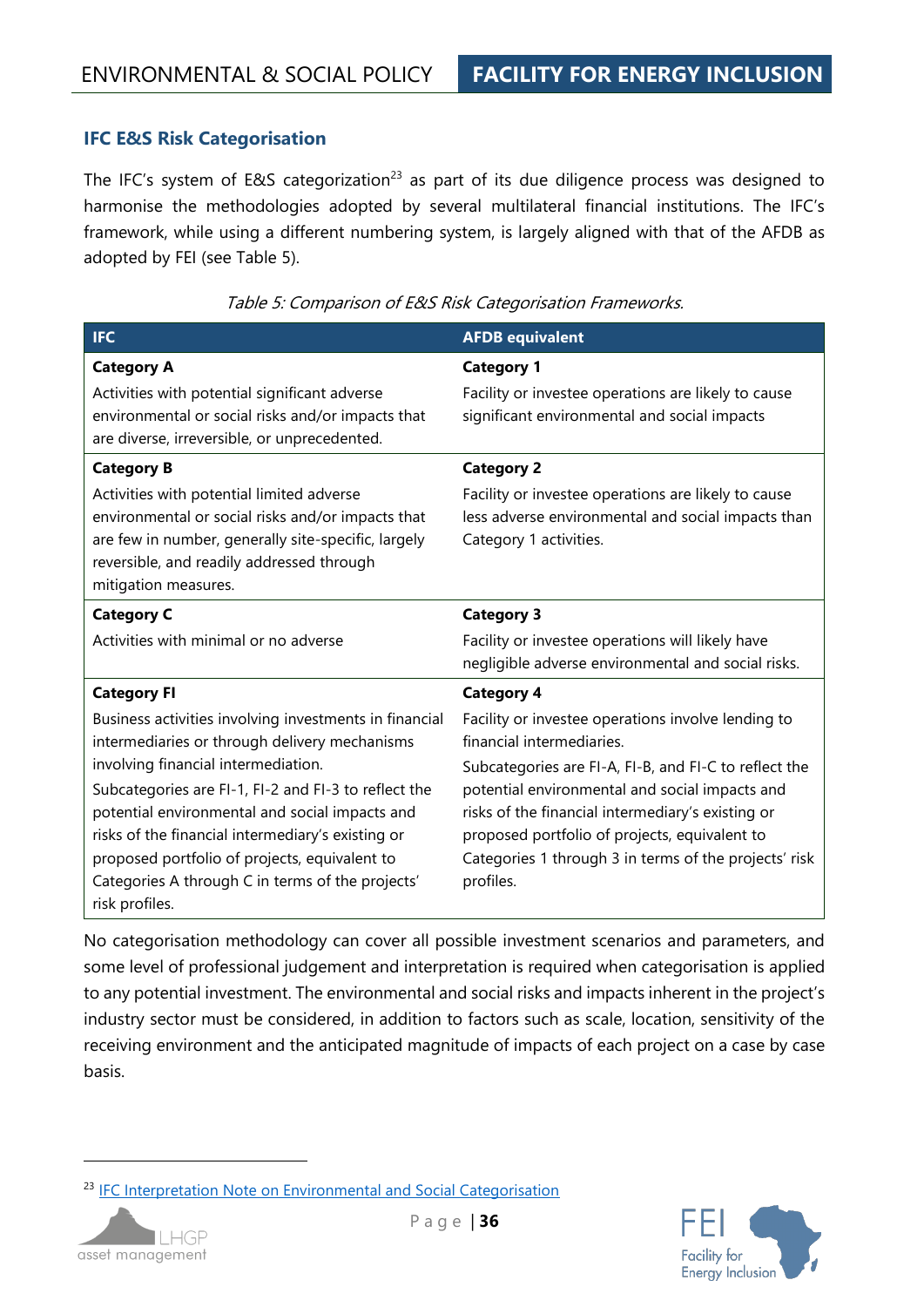# **Comparison IFC PS with AFDB Safeguards**

The IFC PS are largely aligned with the AFDB Safeguards in that both sets of standards cover similar themes, as illustrated in [Figure 6.](#page-36-0) The IFC PS include standalone standards to address issues pertaining to community health, safety and security, Indigenous People and cultural heritage, whereas these issues are incorporated into the AFDB's overarching Safeguard 1.

<span id="page-36-0"></span>



A comparison of the requirements of each of the IFC PS with that of the AFDB Safeguards is presented in the following sections. The additional requirements imposed by the IFC PS and/or inconsistencies between the two sets of standards are identified. In most cases, the IFC PS does not impose additional requirements as much as it provides more specific or more detailed requirements than those set out in the AFDB Safeguards. Nevertheless, the approach adopted by FEI is to ensure that our projects and activities meet both sets of requirements.



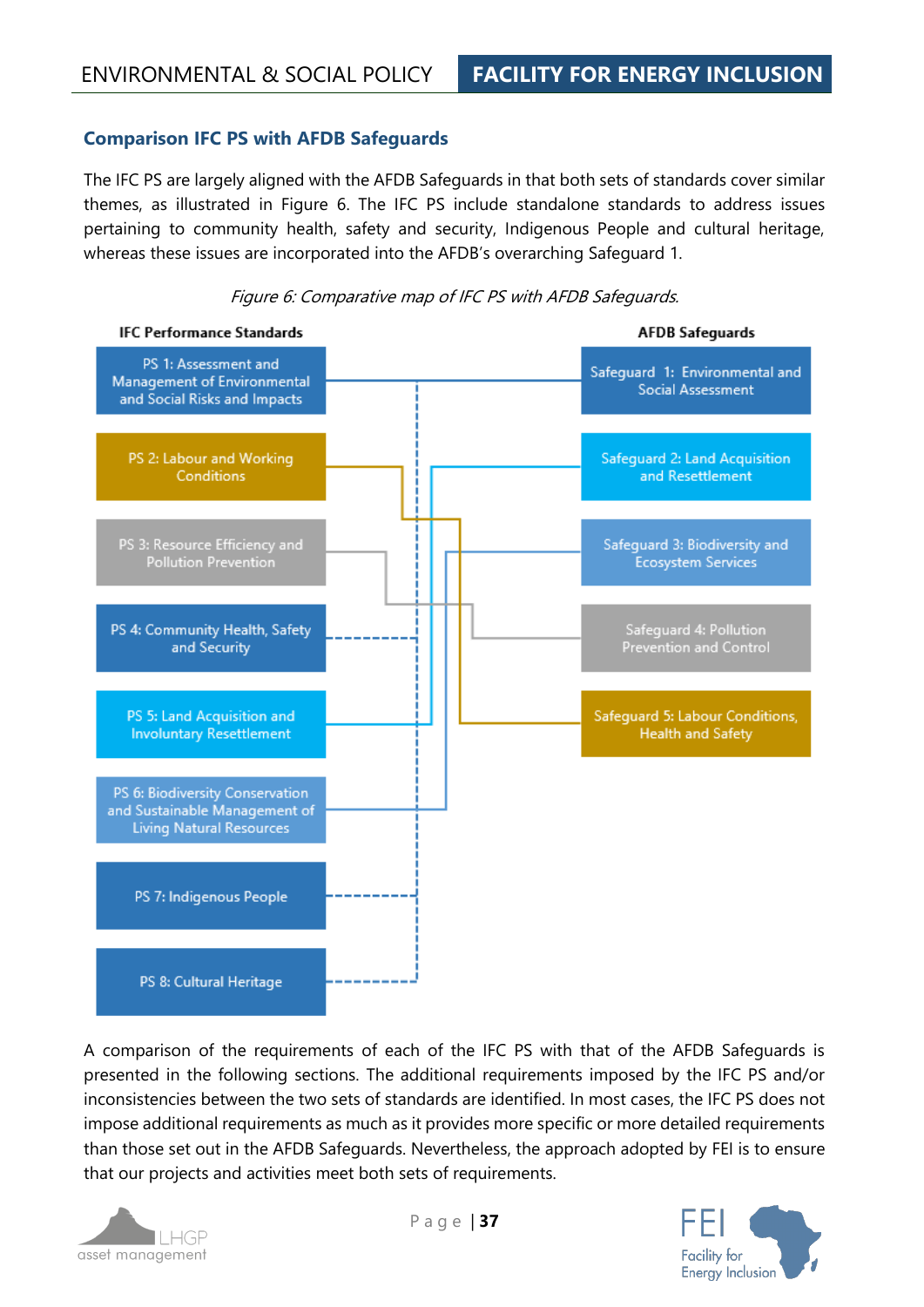# **IFC PS 1: Assessment and Management of Environmental and Social Risks and Impacts**

| <b>AFDB</b> standard                                                        | <b>Comparison notes</b>                                                                                                                                                                                                                                                                                                                                                                                                                                                                                                                                                                                                                                                                                                                                                                                                                                                                                                                                                                                                                                                                                                           | <b>Additional IFC requirements</b>                                                                                                                                                                                                                                                                                                                                                                                                                                                                                                                                                                                                                                                                                                                                                                                                                                                                                                                                                                                                                                                                                                                                                                                    | <b>FEI Approach</b>                                                                                                                                                                                                                                    |
|-----------------------------------------------------------------------------|-----------------------------------------------------------------------------------------------------------------------------------------------------------------------------------------------------------------------------------------------------------------------------------------------------------------------------------------------------------------------------------------------------------------------------------------------------------------------------------------------------------------------------------------------------------------------------------------------------------------------------------------------------------------------------------------------------------------------------------------------------------------------------------------------------------------------------------------------------------------------------------------------------------------------------------------------------------------------------------------------------------------------------------------------------------------------------------------------------------------------------------|-----------------------------------------------------------------------------------------------------------------------------------------------------------------------------------------------------------------------------------------------------------------------------------------------------------------------------------------------------------------------------------------------------------------------------------------------------------------------------------------------------------------------------------------------------------------------------------------------------------------------------------------------------------------------------------------------------------------------------------------------------------------------------------------------------------------------------------------------------------------------------------------------------------------------------------------------------------------------------------------------------------------------------------------------------------------------------------------------------------------------------------------------------------------------------------------------------------------------|--------------------------------------------------------------------------------------------------------------------------------------------------------------------------------------------------------------------------------------------------------|
| <b>Safeguard 1:</b><br><b>Environmental and</b><br><b>Social Assessment</b> | Both standards set requirements and provide<br>guidance for environmental and social<br>assessment procedures. The assessment itself<br>is the key focus of the AFDB Safeguard, while<br>the IFC PS requires assessments as part of a<br>larger management system designed to<br>ensure that environmental and social risks<br>and impacts are identified and adequately<br>managed throughout the life of a project.<br>A key difference between the two standards<br>is in the semantics used: IFC PS 1 discusses<br>requirements for an environmental and social<br>management system (ESMS) for all<br>investments, while AFDB Safeguard 1<br>distinguishes between environmental and<br>social management plans (ESMPs) for<br>development projects, and ESMSs for<br>financial intermediaries.<br>A key difference in the management systems<br>as described by each standard, is the IFC PS 1<br>requirement for projects to adopt formalised<br>environmental and social policies, and<br>specified requirements. where a project will<br>have direct, adverse impacts on a local<br>community (i.e. Affected Community). | According to IFC PS 1, the following components of an<br>ESMS should be in place for all investment projects, as<br>appropriate to the nature and scale of project operations<br>and commensurate with the potential risks and impacts:<br>Formal (documented) policy defining environmental<br>$\blacksquare$<br>and social objectives and principles, and signed off<br>by senior management;<br>Procedures for ongoing identification of<br>$\blacksquare$<br>environmental and social risks and impacts;<br>Management programs to mitigate the identified<br>environmental and social risks and impacts;<br>An organisational structure that defines roles,<br>responsibilities and authority for environmental and<br>social matters;<br>Emergency preparedness and response procedures;<br>Procedures to monitor the effectiveness of the<br>management programs and compliance with<br>regulatory requirements;<br>Stakeholder engagement procedures, including a<br>$\blacksquare$<br>Stakeholder Engagement Plan for Affected<br>Communities;<br>Procedures for external communications and a<br>grievance mechanism; and<br>Ongoing reporting to Affected Communities<br>throughout the life of a project. | FEI will ensure that investment project<br>ESMPs as defined by the AFDB<br>comprise of all of the components of<br>an ESMS as defined by IFC PS 1, and<br>as appropriate to the nature and<br>scale of operations and associated<br>risks and impacts. |

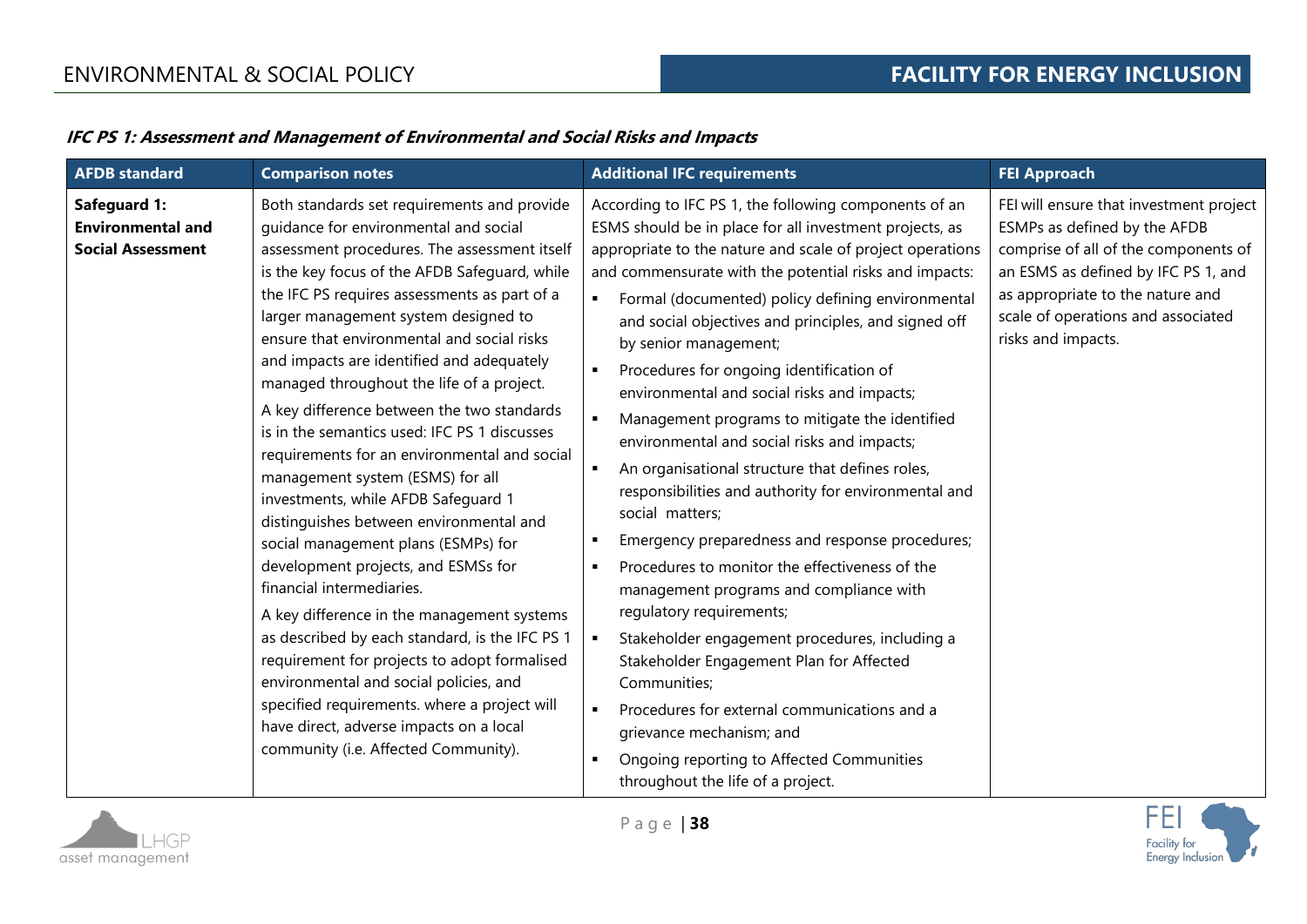### **IFC PS 2: Labour and Working Conditions**

| <b>AFDB</b> standard                                                         | <b>Comparison notes</b>                                                                                                                                                                                           | <b>Additional IFC requirements</b> | <b>FEI Approach</b> |
|------------------------------------------------------------------------------|-------------------------------------------------------------------------------------------------------------------------------------------------------------------------------------------------------------------|------------------------------------|---------------------|
| <b>Safeguard 5: Labour</b><br><b>Conditions, Health and</b><br><b>Safety</b> | Both sets of standards are aligned with the<br>International Labour Organisation (ILO) Core<br>Labour Standards (fundamental conventions) <sup>24</sup><br>and discusses the same requirements/<br>standards for: | N/a                                | N/a                 |
|                                                                              | Working conditions and managing worker<br>relationships, including requirements for<br>human resources policies and procedures;                                                                                   |                                    |                     |
|                                                                              | Protecting the workforce from inequality,<br>social exclusion, child labour and forced<br>labour;                                                                                                                 |                                    |                     |
|                                                                              | Occupational health and safety; and<br>Third-party and primary supply chain<br>workers.                                                                                                                           |                                    |                     |

<sup>&</sup>lt;sup>24</sup> [ILO Fundamental Conventions](https://www.ilo.org/global/standards/introduction-to-international-labour-standards/conventions-and-recommendations/lang--en/index.htm)



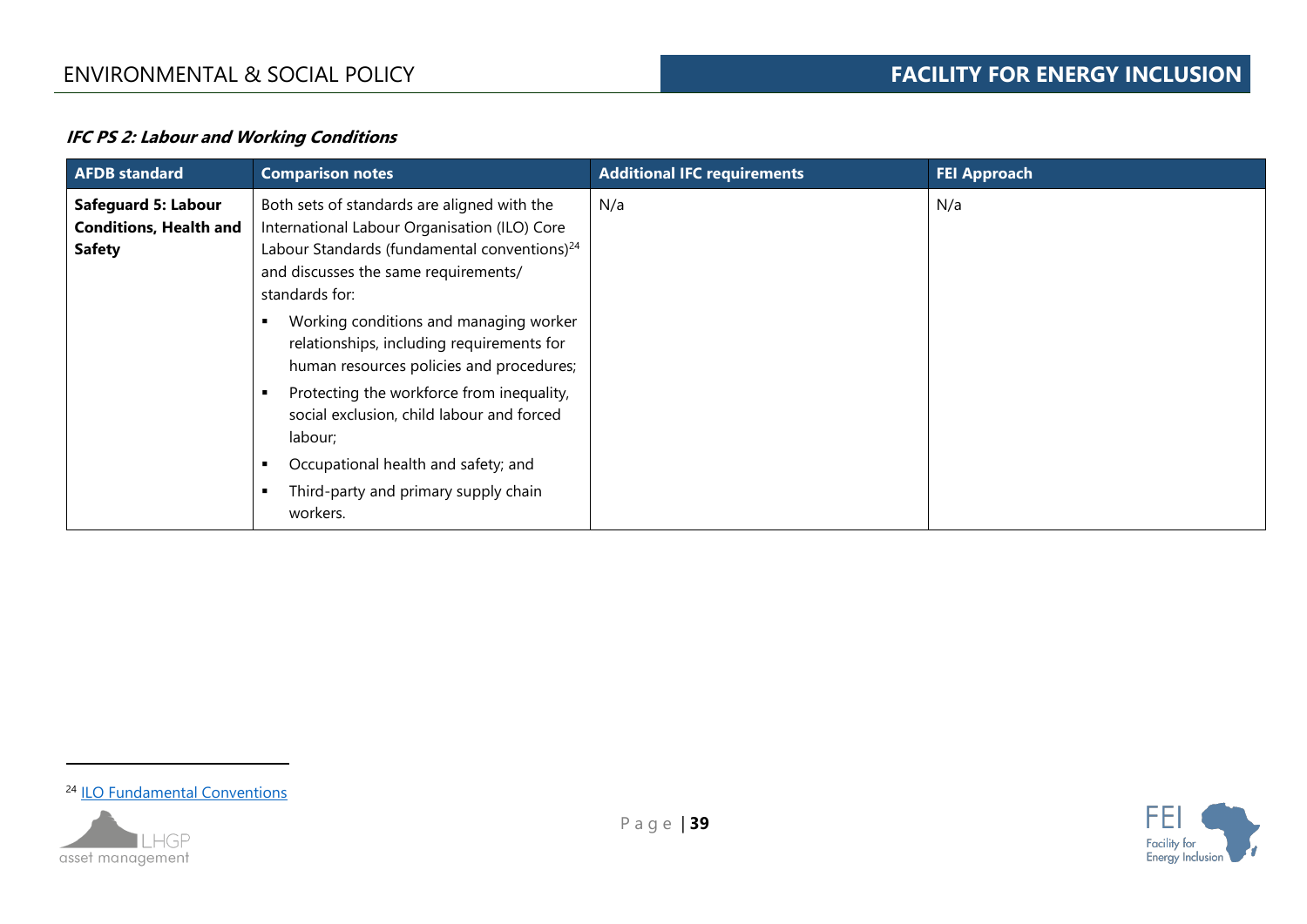# **IFC PS 3: Resource Efficiency and Pollution Prevention**

| <b>Safeguard 4: Pollution</b><br>Both standards required projects to<br><b>GHG</b> emissions<br><b>Prevention and</b><br>implement technically and financially<br>Options to reduce project-related GHG emissions must be<br>as and where relevant.<br>feasible techniques and cost-effective<br>Control<br>considered during design and operation, including<br>measures for improving efficiency in the<br>alternative project locations, reducing fugitive emissions and<br>consumption of resources such as energy,<br>reducing gas flaring.<br>water, raw materials and other resources,<br>Quantification and annual reporting of GHG emissions is<br>and to prevent/avoid the release of<br>required for projects producing more than 25,000 tonnes of<br>pollutants or, where avoidance is not<br>$CO2$ -equivalent annually.<br>possible, mitigate and/or control their<br>Water consumption<br>release.<br>In addition to implementing measures to avoid or reduce<br>Both standards reference the WBG EHS<br>water usage, projects that are significant consumers of water<br>Guidelines in this regard and AFDB<br>must ensure that water consumption does not compete with<br>Safeguard 4 makes several references to<br>other water users and/or have adverse effects on others, e.g.<br>IFC PS 3 requirements; it is clear that AFDB<br>on their access to water or the availability of water.<br>Safeguard was developed with the<br>Waste management<br>requirements of IFC PS 3 in mind.<br>Where hazardous waste disposal is conducted by third<br>However, IFC PS 3 provides more detailed | <b>AFDB</b> standard | <b>Comparison notes</b>                    | <b>Additional IFC requirements</b>                     | <b>FEI Approach</b>                                                 |
|----------------------------------------------------------------------------------------------------------------------------------------------------------------------------------------------------------------------------------------------------------------------------------------------------------------------------------------------------------------------------------------------------------------------------------------------------------------------------------------------------------------------------------------------------------------------------------------------------------------------------------------------------------------------------------------------------------------------------------------------------------------------------------------------------------------------------------------------------------------------------------------------------------------------------------------------------------------------------------------------------------------------------------------------------------------------------------------------------------------------------------------------------------------------------------------------------------------------------------------------------------------------------------------------------------------------------------------------------------------------------------------------------------------------------------------------------------------------------------------------------------------------------------------------------------------------------------------------------------------|----------------------|--------------------------------------------|--------------------------------------------------------|---------------------------------------------------------------------|
| reputable and legitimate waste disposal contractors using<br>on greenhouse gas (GHG) emissions,<br>licensed disposal sites, projects will ensure that the disposal<br>water consumption and waste<br>sites used are being operated to acceptable standards.<br>management.<br>Where this is not the case, waste sent for disposal at these<br>sites must be reduced and alternatives considered, including<br>the possibility of developing on-site waste disposal facilities.                                                                                                                                                                                                                                                                                                                                                                                                                                                                                                                                                                                                                                                                                                                                                                                                                                                                                                                                                                                                                                                                                                                                 |                      | requirements for specific aspects, notably | parties, in addition to ensuring the third parties are | FEI will ensure compliance with<br>the additional IFC requirements, |



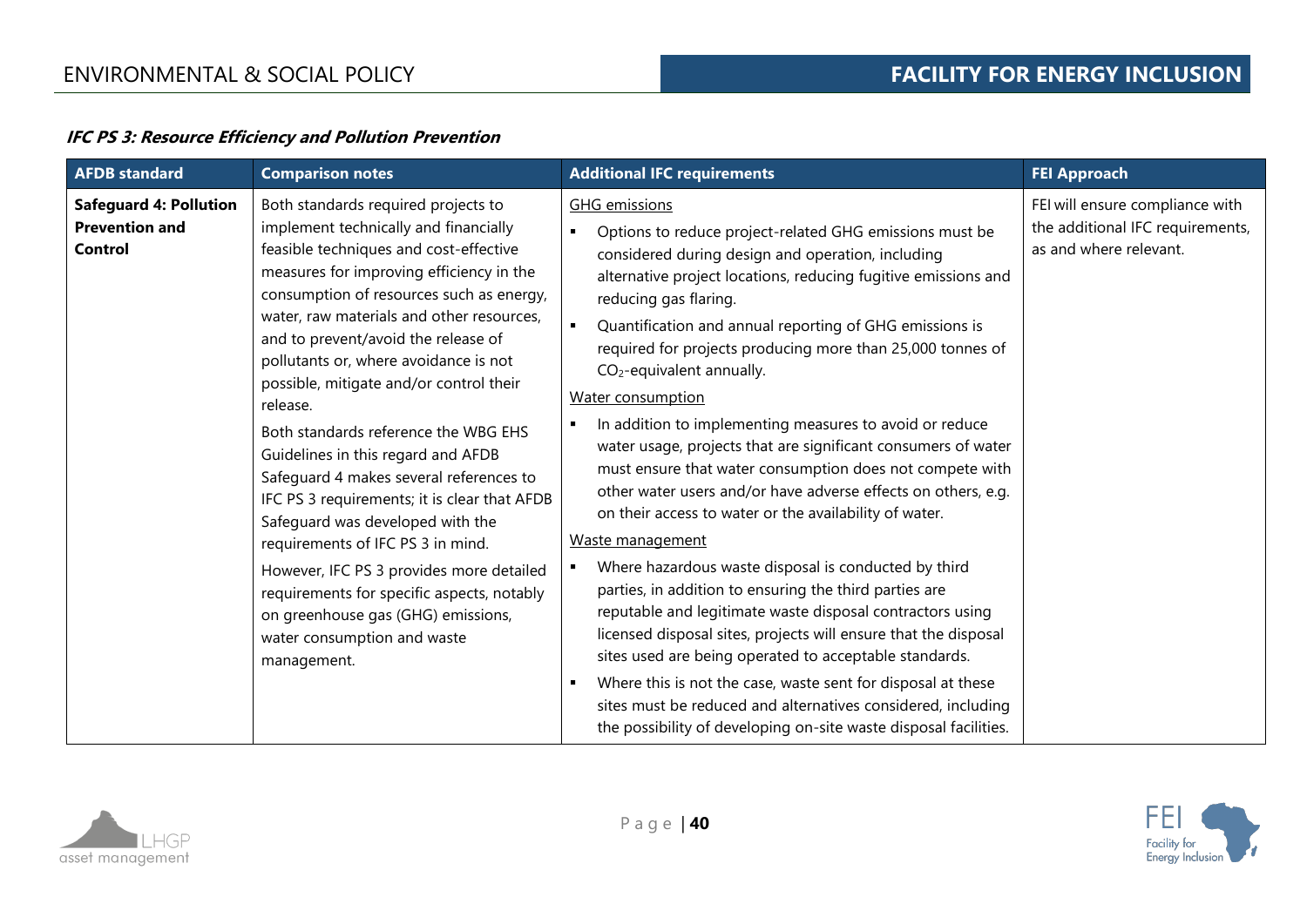# **IFC PS 4: Community Health, Safety and Security**

| <b>AFDB</b> standard                                                 | <b>Comparison notes</b>                                                                                                                                                                                                                                                                                                                                                                                                                                                                                                                                                                                                                                                                                                                                                                                                                                                                                                                                                                | <b>Additional IFC requirements</b>                                                                                                                                                                                                                                                                                                                                                                                                                                                                                                                                                                                                                                                                                                                                                                                                                                                                                                                                                                                                                                                                                                                                                                                                                   | <b>FEI Approach</b>                                                                           |
|----------------------------------------------------------------------|----------------------------------------------------------------------------------------------------------------------------------------------------------------------------------------------------------------------------------------------------------------------------------------------------------------------------------------------------------------------------------------------------------------------------------------------------------------------------------------------------------------------------------------------------------------------------------------------------------------------------------------------------------------------------------------------------------------------------------------------------------------------------------------------------------------------------------------------------------------------------------------------------------------------------------------------------------------------------------------|------------------------------------------------------------------------------------------------------------------------------------------------------------------------------------------------------------------------------------------------------------------------------------------------------------------------------------------------------------------------------------------------------------------------------------------------------------------------------------------------------------------------------------------------------------------------------------------------------------------------------------------------------------------------------------------------------------------------------------------------------------------------------------------------------------------------------------------------------------------------------------------------------------------------------------------------------------------------------------------------------------------------------------------------------------------------------------------------------------------------------------------------------------------------------------------------------------------------------------------------------|-----------------------------------------------------------------------------------------------|
| Safeguard 1:<br><b>Environmental and</b><br><b>Social Assessment</b> | AFDB does not have a standalone standard<br>on community health, safety and security,<br>but Safeguard 1 requires the assessment<br>and management of direct and indirect<br>impacts on the health and safety of local<br>communities, and on their socioeconomic<br>conditions and livelihoods. The<br>establishment of preventative and<br>management measures consistent with the<br>WBG EHS Guidelines is required.<br>Both standards refer to the WBG EHS<br>Guidelines as providing internationally<br>acceptable standards with regard to general<br>and industry-specific community health and<br>safety performance, but IFC PS 4 is more<br>prescriptive with regard to specific<br>community health and safety issues not<br>specifically mentioned in the AFDB<br>Safeguard. This includes risks associated<br>with infrastructure design and safety,<br>hazardous materials management and<br>safety; community exposure to disease and<br>the use of security personnel. | Infrastructure design and safety<br>Infrastructure and equipment must be designed,<br>constructed and operated to as to minimise risks to<br>third parties and Affected Communities, including<br>incremental risks of exposure to accidents/hazards.<br>For high-risk projects, external experts must be<br>appointed to review and advise on the project's<br>design and structural safety.<br><b>Hazardous Materials Management and Safety</b><br>Community exposure to hazardous materials and<br>substances that may be released by the project must<br>be avoided or minimised by modifying, substituting,<br>or eliminating the conditions or materials creating<br>the potential hazard. Where this is not possible,<br>commercially reasonable efforts to minimise or<br>control exposure must be implemented.<br>Community exposure to disease<br>The potential for community exposure to water-<br>borne, water-based, water-related, and vector-borne<br>diseases, and communicable diseases, including<br>diseases that may be associated with the influx of<br>temporary or permanent project labour, must be<br>avoided.<br>Where specific diseases are endemic in communities<br>in a project's area of influence, he project should | FEI will ensure compliance with the<br>additional IFC requirements, as and<br>where relevant. |



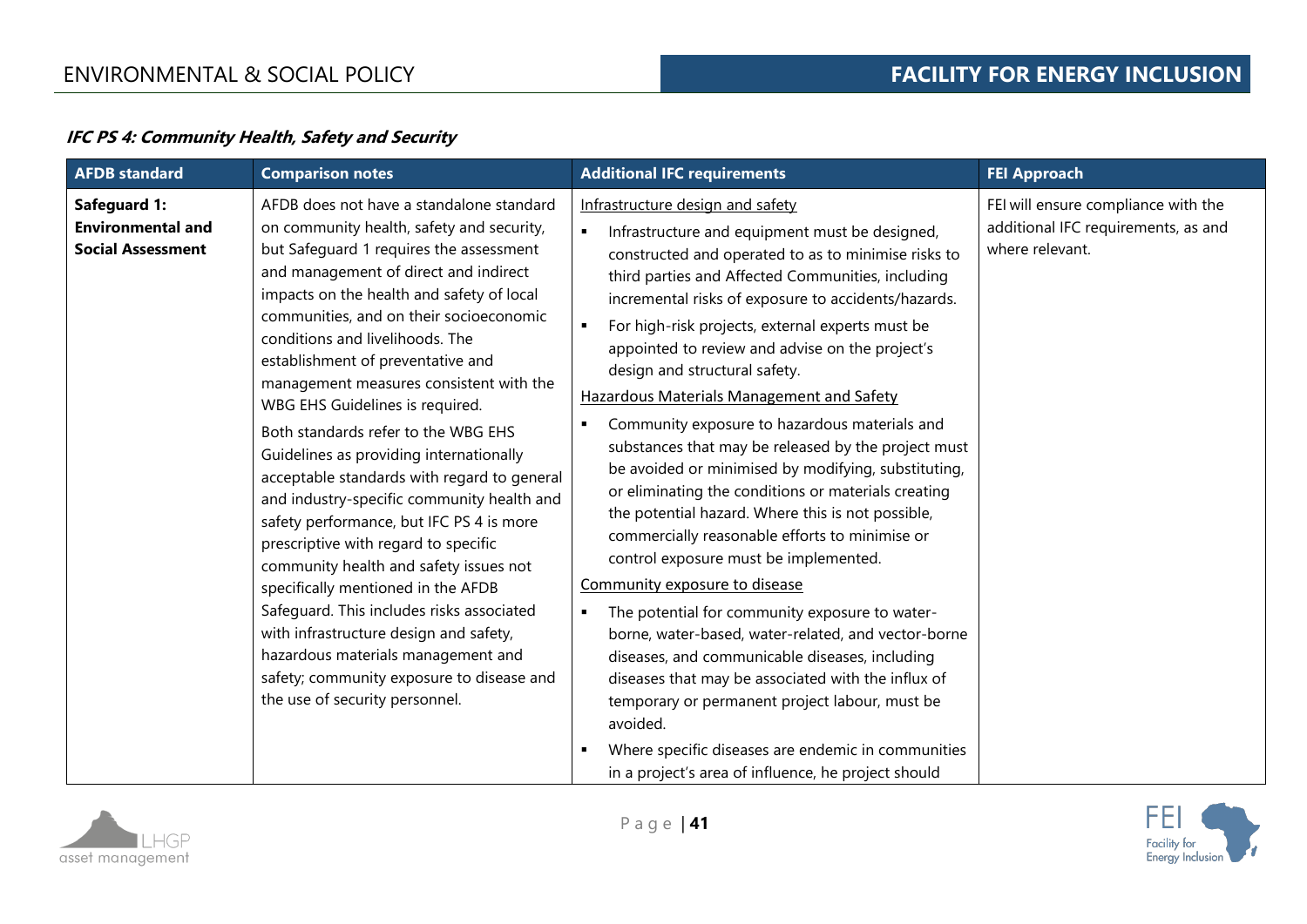| <b>AFDB</b> standard | <b>Comparison notes</b> | <b>Additional IFC requirements</b>                                                                                                                                                                                                                                                                    | <b>FEI Approach</b> |
|----------------------|-------------------------|-------------------------------------------------------------------------------------------------------------------------------------------------------------------------------------------------------------------------------------------------------------------------------------------------------|---------------------|
|                      |                         | explore opportunities to improve environmental<br>conditions that could help minimise their incidence.<br>Security personnel                                                                                                                                                                          |                     |
|                      |                         | The risks posed by a project's security arrangements<br>(whether in-house or contracted) to those within<br>and outside the project site must be assessed.<br>Security personnel must be adequately screened and<br>trained in appropriate conduct, the use of force and<br>legislative requirements. |                     |
|                      |                         | Use of force must be avoided unless absolutely<br>$\blacksquare$<br>necessary in proportion to the nature and extent of<br>the threat.                                                                                                                                                                |                     |
|                      |                         | A project-level grievance mechanism must be<br>provided for Affected Communities to express<br>concerns about a project's security provisions.                                                                                                                                                        |                     |



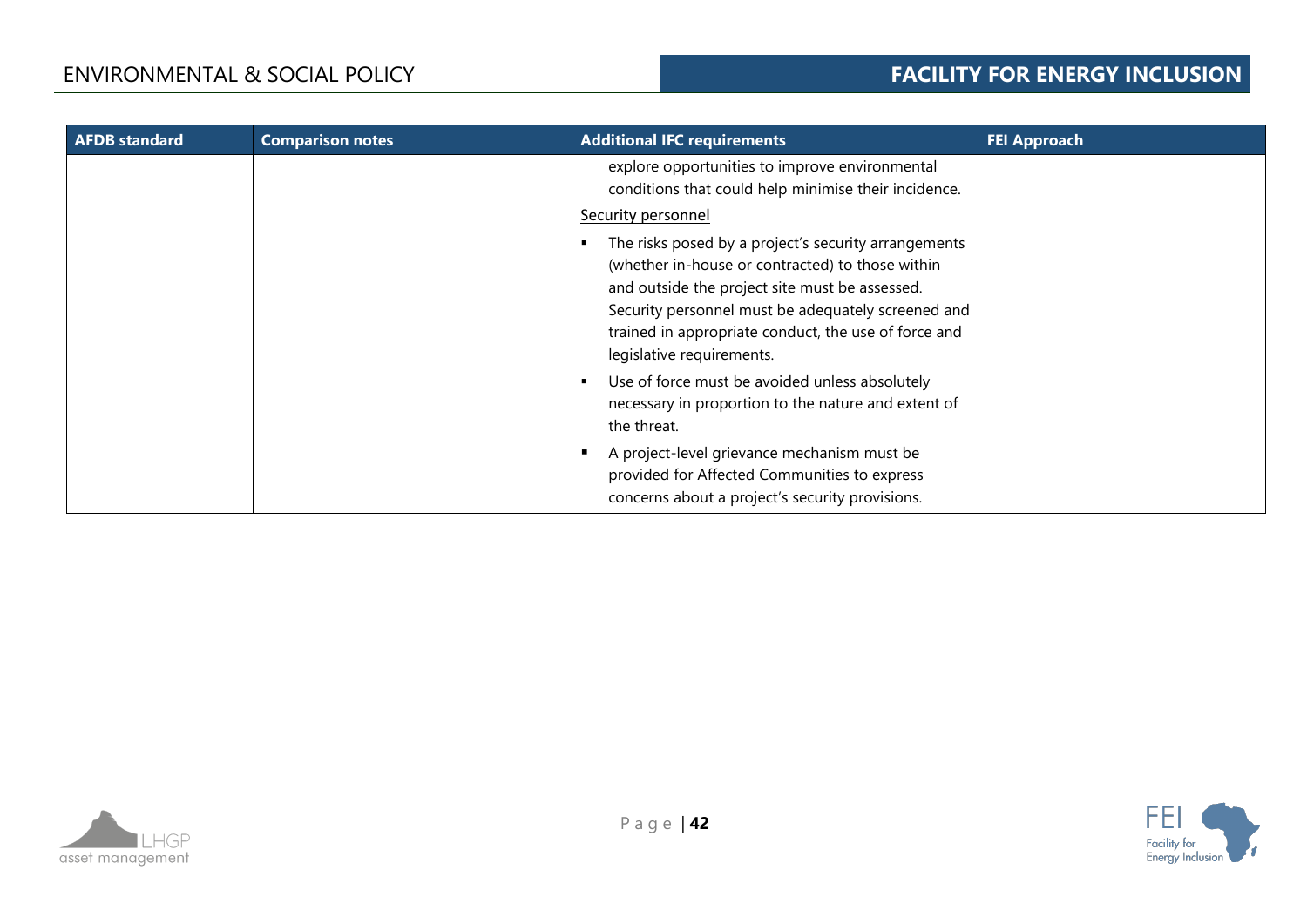### **IFC PS 5: Land Acquisition and Involuntary Resettlement**

| <b>AFDB</b> standard                                               | <b>Comparison notes</b>                                                                                                                                                                                                                                                                                                                                                                                                                                                                                                                                                                                                                                                                                                                                                                                                                                                                                                                                                                                                                                                                | <b>Additional IFC requirements</b>                                                                                                                                                                                                                                                                                                                                                                                                                                                                                                                                                                                                                                                                                                                                                                                                                                                                                                                                                                                                                                                                                                                               | <b>FEI Approach</b>                                                                                                                                                                                                                                                                                                                                                                                                                                          |
|--------------------------------------------------------------------|----------------------------------------------------------------------------------------------------------------------------------------------------------------------------------------------------------------------------------------------------------------------------------------------------------------------------------------------------------------------------------------------------------------------------------------------------------------------------------------------------------------------------------------------------------------------------------------------------------------------------------------------------------------------------------------------------------------------------------------------------------------------------------------------------------------------------------------------------------------------------------------------------------------------------------------------------------------------------------------------------------------------------------------------------------------------------------------|------------------------------------------------------------------------------------------------------------------------------------------------------------------------------------------------------------------------------------------------------------------------------------------------------------------------------------------------------------------------------------------------------------------------------------------------------------------------------------------------------------------------------------------------------------------------------------------------------------------------------------------------------------------------------------------------------------------------------------------------------------------------------------------------------------------------------------------------------------------------------------------------------------------------------------------------------------------------------------------------------------------------------------------------------------------------------------------------------------------------------------------------------------------|--------------------------------------------------------------------------------------------------------------------------------------------------------------------------------------------------------------------------------------------------------------------------------------------------------------------------------------------------------------------------------------------------------------------------------------------------------------|
| Safeguard 2: Land<br><b>Acquisition and</b><br><b>Resettlement</b> | These standards are broadly aligned along<br>generally accepted GIIP with regard to<br>resettlement. Both require socio-economic<br>surveys to ensure an understanding of<br>affected assets and livelihoods, extensive<br>consultation and engagement with the<br>affected persons, fair compensation and the<br>development of action plans to govern the<br>process and ensure restoration and<br>improvement of living conditions and<br>livelihoods.<br>Both standards require the development of<br>a Resettlement Action Plan (RAP). AFDB<br>Safeguard 2 distinguishes between two<br>types of RAP based on the significance of<br>potential impacts; an Abbreviated<br>Resettlement Action Plan (ARAP) is required<br>for resettlement involving less than 200<br>people, while a Full Resettlement Action<br>Plan (FRAP) is required for resettlement<br>involving more than 200 people and/or<br>vulnerable groups. IFC PS 5 does not make<br>this distinction and considers all involuntary<br>resettlement as having the potential to have<br>significant adverse impacts. | RAPs are required for projects involving physical<br>displacements and LRPs for economic displacement,<br>regardless of the number of people affected.<br>Private sector responsibilities under government-<br>managed resettlement<br>Projects must collaborate with the responsible<br>$\blacksquare$<br>government agency, to the extent allowed for by the<br>agency, to achieve outcomes consistent with IFC<br>PS 5.<br>Where government capacity is limited, the project<br>must play an active role during resettlement<br>planning, implementation and monitoring.<br>The project must develop and implement<br>$\blacksquare$<br>Supplemental Resettlement Plans in cases where<br>government-led resettlement measurements do not<br>meet the requirements of PS 5.<br>In cases involving economic displacement only, if the<br>government compensation measures do not meet<br>PS 5 requirements, the project will develop an<br>Environmental and Social Action Plan to<br>complement government resettlement actions. This<br>may include additional compensation for assets and<br>additional livelihood restoration efforts where<br>applicable. | FEI will ensure that RAPs and/or LRPs<br>are compiled for all cases of<br>involuntary resettlement, regardless<br>of the number of people affected.<br>RAPs compiled for economic<br>displacement in compliance with<br>AFDB Safeguard 2 will also address<br>livelihood restoration in compliance<br>with IFC PS 5 requirements for LRPs.<br>FEI will ensure compliance with the<br>additional IFC requirements in cases<br>of government-led resettlement. |

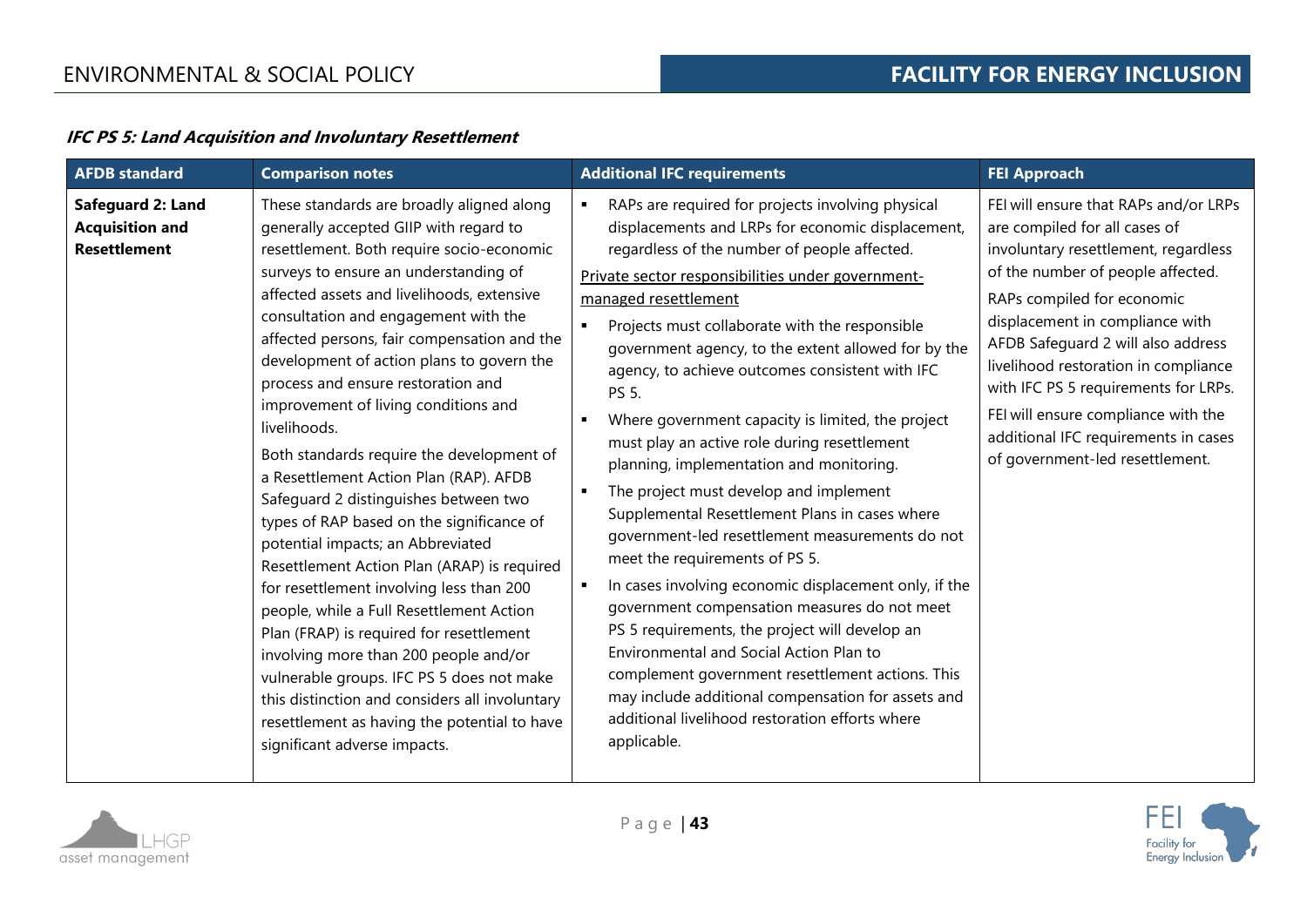| The standards apply slightly different terms<br>to the action plan depending on the |  |
|-------------------------------------------------------------------------------------|--|
| situation. IFC PS 5 refers to a RAP for                                             |  |
| projects that result in physical displacement                                       |  |
| (i.e. relocation of people from their homes),                                       |  |
| but a Livelihood Restoration Plan (LRP) for                                         |  |
| projects where there is economic but no                                             |  |
| physical displacement. AFDB Safeguard 2                                             |  |
| does not make this distinction, but requires                                        |  |
| that all RAPs include a comprehensive                                               |  |
| livelihood improvement programme.                                                   |  |
| IFC PS 5, as a standard exclusively for                                             |  |
| private sector development, includes                                                |  |
| requirements specifically for cases where                                           |  |
| land acquisition and resettlement are the                                           |  |
| responsibility of the government.                                                   |  |
| Note that IFC PS 5 does not address                                                 |  |
| involuntary resettlement of Indigenous                                              |  |
| People; this is included in the IFC PS 7 (see                                       |  |
| below).                                                                             |  |



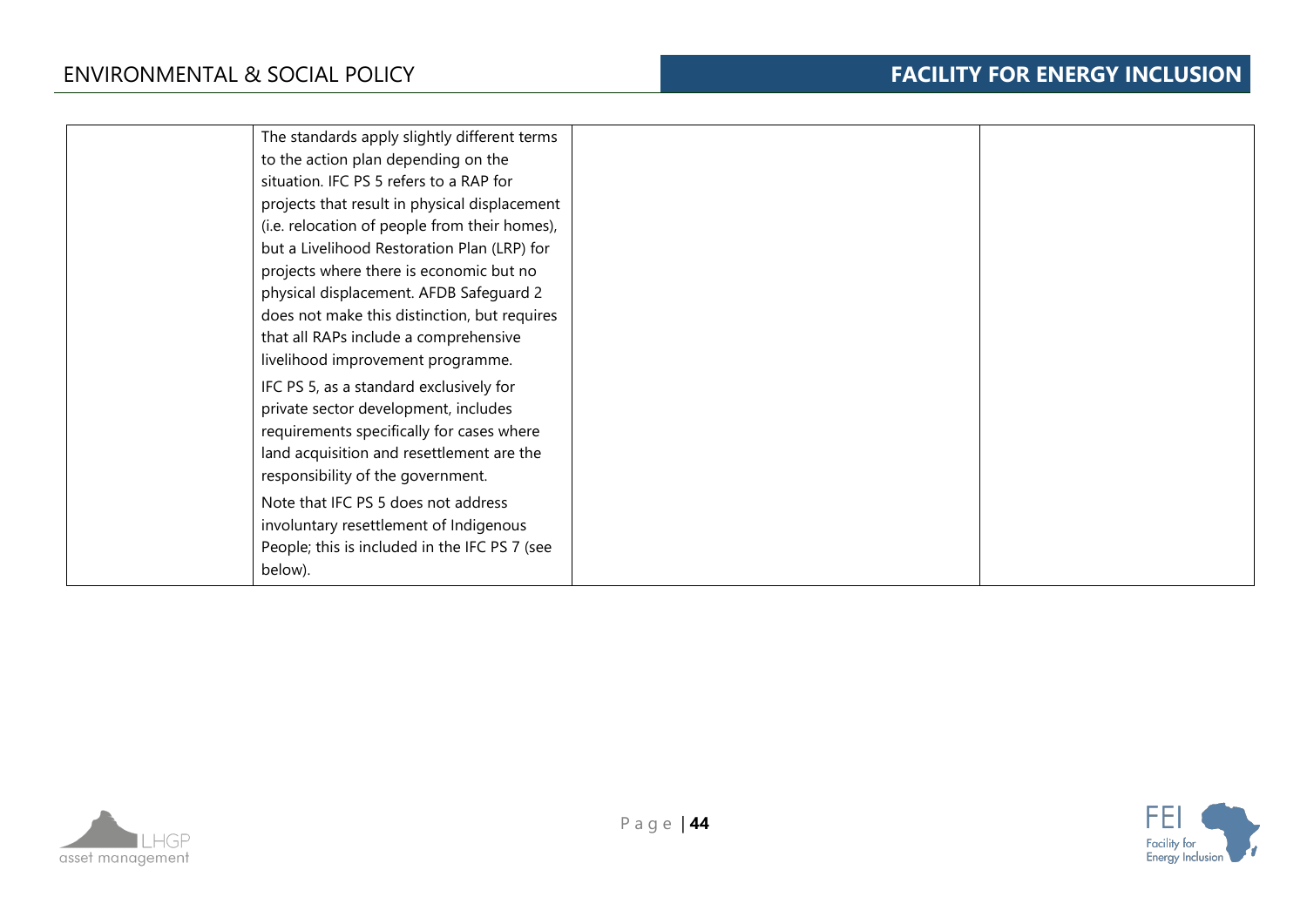| <b>AFDB</b> standard                                                        | <b>Comparison notes</b>                                                                                                                                                                                                                                                                                                                                                              | <b>Additional IFC requirements</b> | <b>FEI Approach</b> |
|-----------------------------------------------------------------------------|--------------------------------------------------------------------------------------------------------------------------------------------------------------------------------------------------------------------------------------------------------------------------------------------------------------------------------------------------------------------------------------|------------------------------------|---------------------|
| <b>Safeguard 3:</b><br><b>Biodiversity and</b><br><b>Ecosystem Services</b> | Both standards are aligned with the Convention<br>on Biological Diversity and are similar in their<br>scope and application. AFDB Safeguard 3<br>references various terms and definitions as used in<br>the IFC PS 6, including definitions for natural,<br>modified and critical habitats, and set similar<br>requirements for projects to be developed in each<br>type of habitat. | N/A                                | N/A                 |
|                                                                             | Both standards require the development and<br>implementation of biodiversity monitoring<br>programmes for projects with biodiversity<br>impacts, and Biodiversity Action Plans (BAPs) for<br>projects in critical habitats and high-risk projects<br>in natural habitats.                                                                                                            |                                    |                     |
|                                                                             | Furthermore, both standards include requirements<br>for managing invasive alien species, and the<br>assessment of risks to ecosystem services.<br>IFC PS 6 includes specific requirements for<br>projects that involve the primary production of<br>living natural resources, such as forestry,<br>agriculture, fisheries, etc., which are not relevant<br>to the activities of FEI. |                                    |                     |

# **IFC PS 6: Biodiversity Conservation and Sustainable Management of Living Natural Resources**



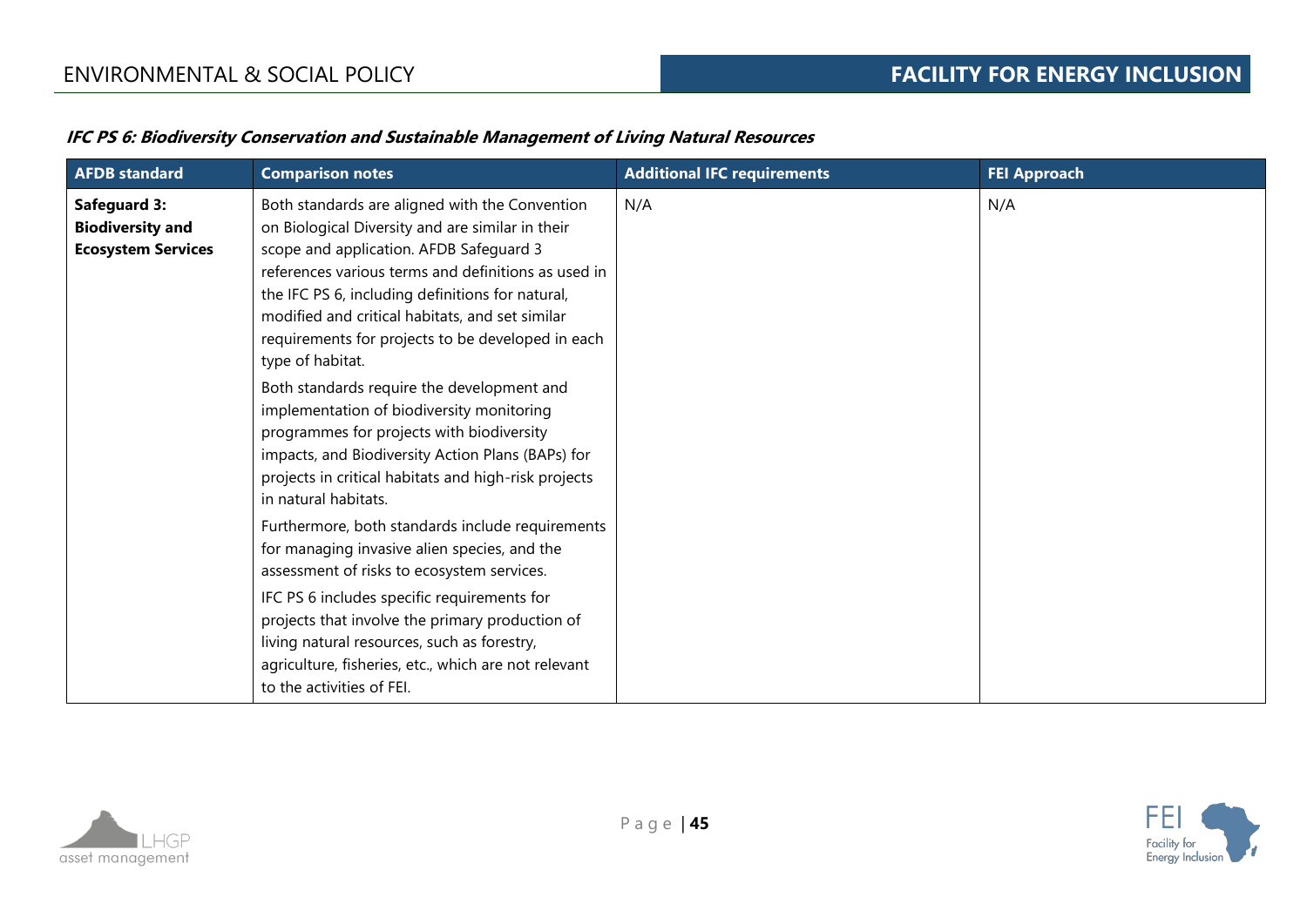# **IFC PS 7: Indigenous People**

There is no universally accepted definition of what constitutes "Indigenous People". IFC PS 7 uses the term in a generic sense to refer to any distinct social and cultural group with the following characteristics:

- Self-identification as a distinct indigenous cultural group and recognition of this by others;
- Collective attachment to geographically distinct areas and the natural resources in these area;
- Customary cultural, economic, social, or political institutions that are separate from those of mainstream society or cultures; and/or
- A distinct language or dialect, often different from the official language or languages of the country or region.

Individual projects are required to exercise judgement in determining whether a group or communities should be considered indigenous for the purposes of PS 7 on a case by case basis.

The AFDB recognises the problem with applying the above definition in the African context, where most inhabitants are indigenous to the continent and where many societies existed before colonisation, with unique characteristics such as those described above. In Africa, there is a sense that the term Indigenous People is imported from other continents with very different contexts, there is no agreement and significant confusion around the concept and in some places the term is politically divisive and fraught with contention<sup>25</sup>. As a result, the AFDB does not maintain a standalone safeguard for or place undue emphasis on Indigenous People as a separate group in its policies, but treats Indigenous People as a special case of vulnerable groups (which also include minorities, women, marginalised social groups, some categories of children, the handicapped etc.). The AFDB ISS, specifically Safeguard 1, includes specific requirements with regard to the assessment and management of potential impacts on vulnerable groups.

<sup>&</sup>lt;sup>25</sup> For example, following the Rwandan genocide in 1994, Rwanda has abolished all references to ethnic groups and referring to all inhabitants as people of Rwandan origin. The government does not recognise nor allow any groups to identify as specific ethnic groups, as it is considered an issue of national security.



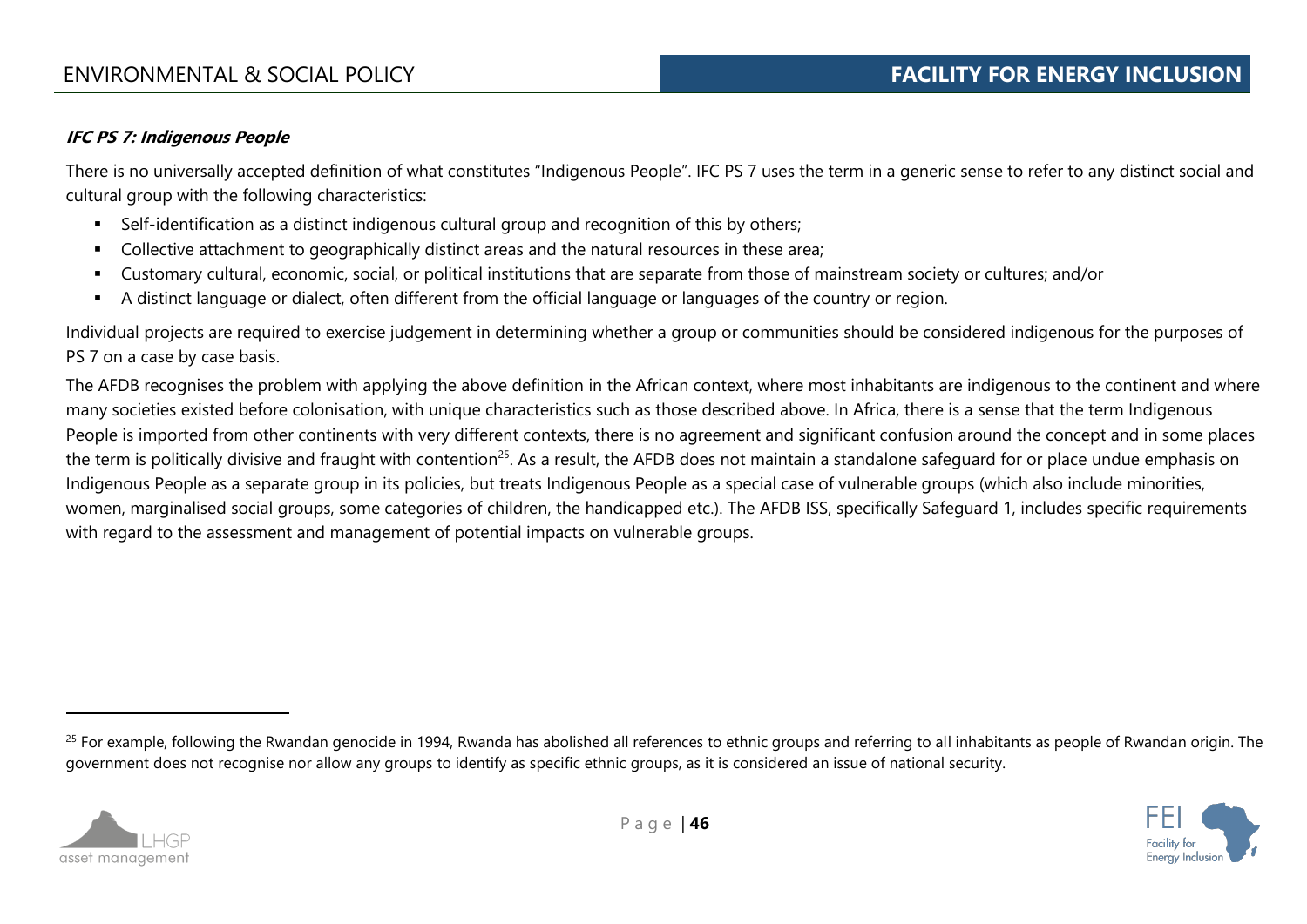| <b>AFDB</b> standard                                                 | <b>Comparison notes</b>                                                                                                                                                                                                                                                                                                                                                                                                                                                                                                                                                                                                                                                                                                                                                                                                                                                                                                                                                                                                                                                                                                                                                                       | <b>Additional IFC requirements</b>                                                                                                                                                                                                                                                                                                                                                                                                                                                                                                                                                                                                                                                                                                                                                                                                                                                                                                                                                                                                                                                                                                                                                                                                                                                                            | <b>FEI Approach</b>                                                                           |
|----------------------------------------------------------------------|-----------------------------------------------------------------------------------------------------------------------------------------------------------------------------------------------------------------------------------------------------------------------------------------------------------------------------------------------------------------------------------------------------------------------------------------------------------------------------------------------------------------------------------------------------------------------------------------------------------------------------------------------------------------------------------------------------------------------------------------------------------------------------------------------------------------------------------------------------------------------------------------------------------------------------------------------------------------------------------------------------------------------------------------------------------------------------------------------------------------------------------------------------------------------------------------------|---------------------------------------------------------------------------------------------------------------------------------------------------------------------------------------------------------------------------------------------------------------------------------------------------------------------------------------------------------------------------------------------------------------------------------------------------------------------------------------------------------------------------------------------------------------------------------------------------------------------------------------------------------------------------------------------------------------------------------------------------------------------------------------------------------------------------------------------------------------------------------------------------------------------------------------------------------------------------------------------------------------------------------------------------------------------------------------------------------------------------------------------------------------------------------------------------------------------------------------------------------------------------------------------------------------|-----------------------------------------------------------------------------------------------|
| Safeguard 1:<br><b>Environmental and</b><br><b>Social Assessment</b> | Despite the difference in approach to the<br>concept of Indigenous People (IP) as<br>described above, both standards include<br>provisions intended to protect the rights of<br>IP, either as a recognised group (as per the<br>IFC PS) or as a vulnerable group (as per the<br>AFDB ISS). This includes requirements with<br>regard to assessment and consideration of<br>potential impacts; avoiding adverse impacts<br>on communities of IP; the need for broad<br>community support; ensuring free, prior<br>and informed consultation based on<br>culturally appropriate consultation<br>methodologies and timeframes;<br>establishment of culturally appropriate and<br>accessible grievance mechanisms; and<br>respect for their culture, knowledge,<br>practices and their rights to land and<br>natural resources, whether legally<br>formalised or not.<br>IFC PS 7, however, include additional<br>requirements with regard to the need for<br>specific IP development plans, the need for<br>Free, Prior and Informed Consent (FPIC) of<br>IP communities under certain<br>circumstances, and private sector<br>responsibilities when government is<br>responsible for IP issues. | Indigenous Peoples Plan<br>$\blacksquare$<br>Where adverse impacts on the identity, natural<br>resource-based livelihoods, food security and/or<br>cultural survival of Affected Communities of IP<br>cannot be avoided, projects must develop an<br>Indigenous Peoples Plan, either as a standalone plan<br>or as a component of a larger community<br>development plan. The plan must detail actions to<br>minimise and/or compensate for adverse impacts<br>and to enhance positive impacts.<br>Free, Prior and Informed Consent<br>In addition to the general requirements as set out<br>IFC PS 7, projects with unavoidable adverse impacts<br>on communities of IP must, under specific<br>circumstances, obtain the FPIC of Affected<br>Communities of IP. FPIC must be established<br>through good faith negotiation with the Affected<br>Communities.<br>Circumstances that require FPIC include impacts on<br>٠<br>lands and natural resources under traditional<br>ownership or customary use of IP, resettlement of IP<br>from such lands, or impacts on cultural heritage of<br>IP.<br>Projects must document the mutually agreed<br>п<br>consultation process as well as evidence of the<br>agreements between the parties as outcome of the<br>negotiations. FPIC does not necessarily require | FEI will ensure compliance with the<br>additional IFC requirements, as and<br>where relevant. |

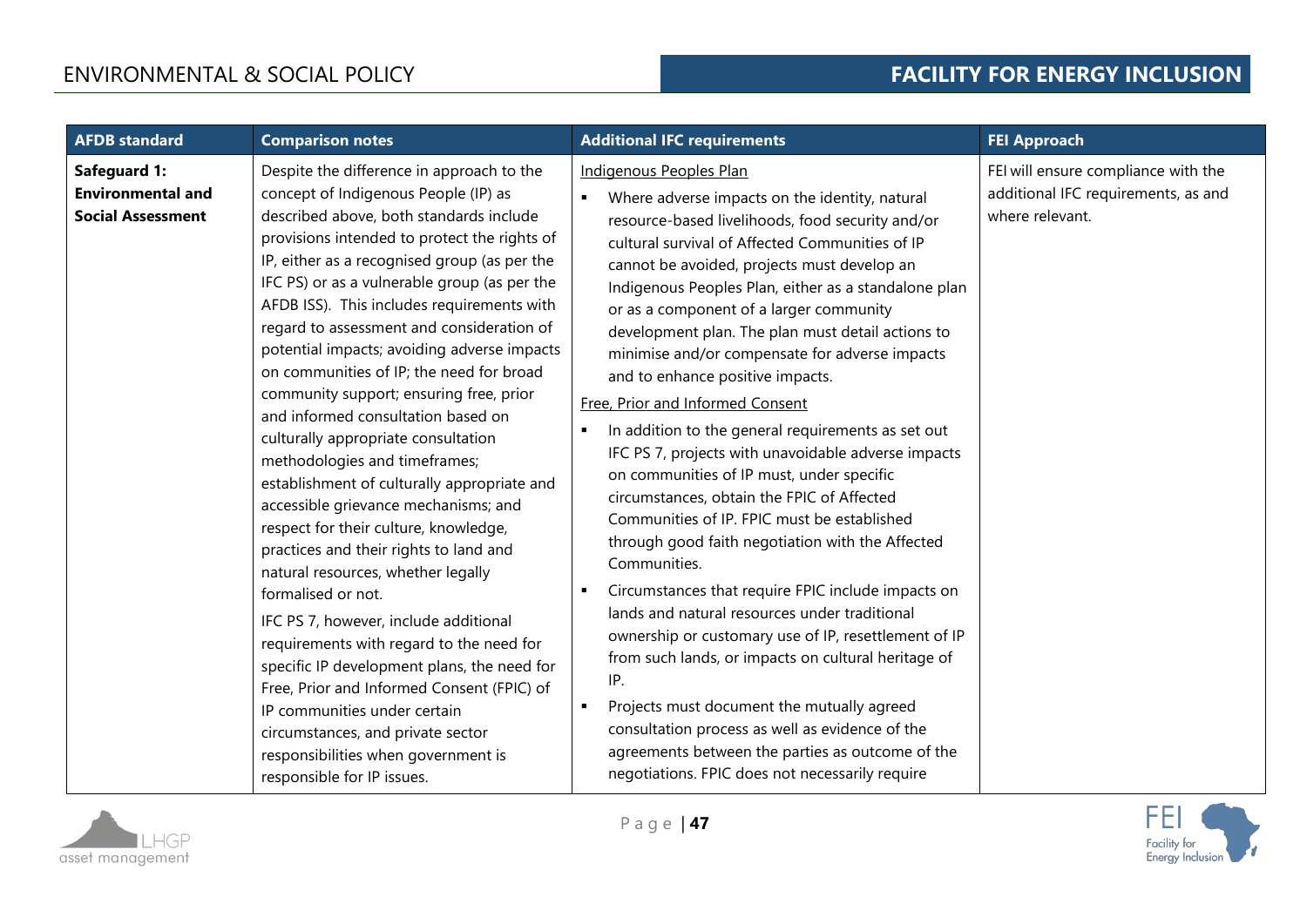| unanimity and may be achieved even when<br>individuals or groups within the community explicitly<br>disagree. The involvement of external experts is<br>required.                                                                                                                                                                                        |  |
|----------------------------------------------------------------------------------------------------------------------------------------------------------------------------------------------------------------------------------------------------------------------------------------------------------------------------------------------------------|--|
| Private sector responsibilities where government is<br>responsible for managing IP issues<br>Projects must collaborate with the responsible<br>government agency, to the extent permitted by the<br>agency, to achieve outcomes consistent with the<br>objectives of IFC PS 7. An IPP must be developed<br>that, together with government documentation, |  |
| addresses the requirements of IFC PS 7.                                                                                                                                                                                                                                                                                                                  |  |



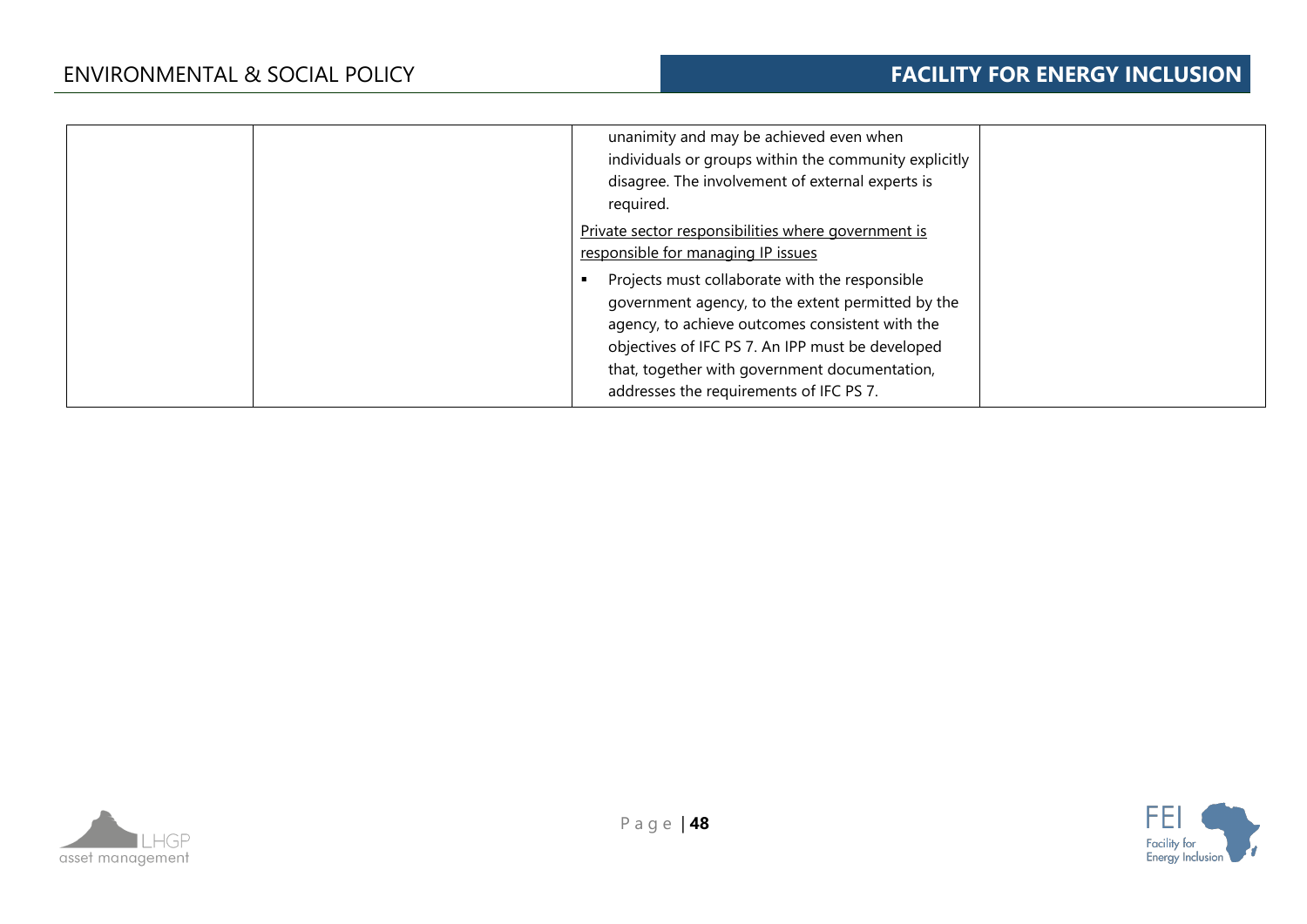# **IFC PS 8: Cultural Heritage**

| <b>AFDB</b> standard                                                        | <b>Comparison notes</b>                                                                                                                                                                                                                                                                                                                                                                                                                                                                                                                                                                                                                                                                                                                                                                                                                                                                                                                                                                                                                                                                                                                                                                                                               | <b>Additional IFC requirements</b>                                                                                                                                                                                                                                                                                                                                                                                                                                                                                                                                                                                                                                                                                                                                                                                                                                                                                                                                                                                                                                                                                                                                      | <b>FEI Approach</b>                                                                           |
|-----------------------------------------------------------------------------|---------------------------------------------------------------------------------------------------------------------------------------------------------------------------------------------------------------------------------------------------------------------------------------------------------------------------------------------------------------------------------------------------------------------------------------------------------------------------------------------------------------------------------------------------------------------------------------------------------------------------------------------------------------------------------------------------------------------------------------------------------------------------------------------------------------------------------------------------------------------------------------------------------------------------------------------------------------------------------------------------------------------------------------------------------------------------------------------------------------------------------------------------------------------------------------------------------------------------------------|-------------------------------------------------------------------------------------------------------------------------------------------------------------------------------------------------------------------------------------------------------------------------------------------------------------------------------------------------------------------------------------------------------------------------------------------------------------------------------------------------------------------------------------------------------------------------------------------------------------------------------------------------------------------------------------------------------------------------------------------------------------------------------------------------------------------------------------------------------------------------------------------------------------------------------------------------------------------------------------------------------------------------------------------------------------------------------------------------------------------------------------------------------------------------|-----------------------------------------------------------------------------------------------|
| <b>Safeguard 1:</b><br><b>Environmental and</b><br><b>Social Assessment</b> | The standards are broadly aligned with regard to<br>the need to identify, assess and avoid adverse<br>impacts on tangible and intangible cultural<br>heritage resources, implement chance find<br>procedures, and conduct a process of informed<br>consultation and participation with the Affected<br>Communities in this regard.<br>Both standards state that tangible heritage<br>resources may be removed only if there are no<br>technically or financially feasible alternatives. The<br>overall benefits must outweigh the loss of<br>cultural heritage, and removal must be<br>conducted in compliance with relevant<br>legislation and using internationally accepted<br>best available techniques. IFC PS 8 distinguishes<br>between replicable, non-replicable and critical<br>cultural heritage.<br>IFC PS 8 makes provision for compensation to<br>be paid to Affected Communities for loss of<br>tangible cultural heritage sources only as a last<br>resort and under specific circumstances, whereas<br>AFDB Safeguard 1 does not impose limitations<br>on compensation and only requires engagement<br>with the Affected Communities to agree to<br>acceptable financial and non-financial<br>compensatory measures. | Community access<br>If a project site contains cultural heritage sites,<br>or prevents access to previously accessible<br>cultural heritage sites, the project must allow<br>continued access to the site(s) subject to<br>consultation with the Affected Communities<br>and subject to overriding health, safety and<br>security concerns.<br>Critical cultural heritage<br>Removal of critical cultural heritage<br>(internationally recognised and/or legally<br>protected) may only be removed, altered or<br>damaged under exceptional circumstances.<br>Where it is unavoidable, informed consultation<br>and participation and good faith negotiation<br>processes with the Affected Communities is<br>required, and must result in a documented<br>outcome. External experts must be retained to<br>assist in the assessment and protection of<br>critical cultural heritage.<br>Project's use of cultural heritage<br>IFC PS 8 also makes provision for a project's use<br>$\blacksquare$<br>of cultural heritage, including knowledge,<br>innovations or practices, for commercial<br>purposes; this is highly unlikely to apply to the<br>activities of FEI. | FEI will ensure compliance with the<br>additional IFC requirements, as and<br>where relevant. |

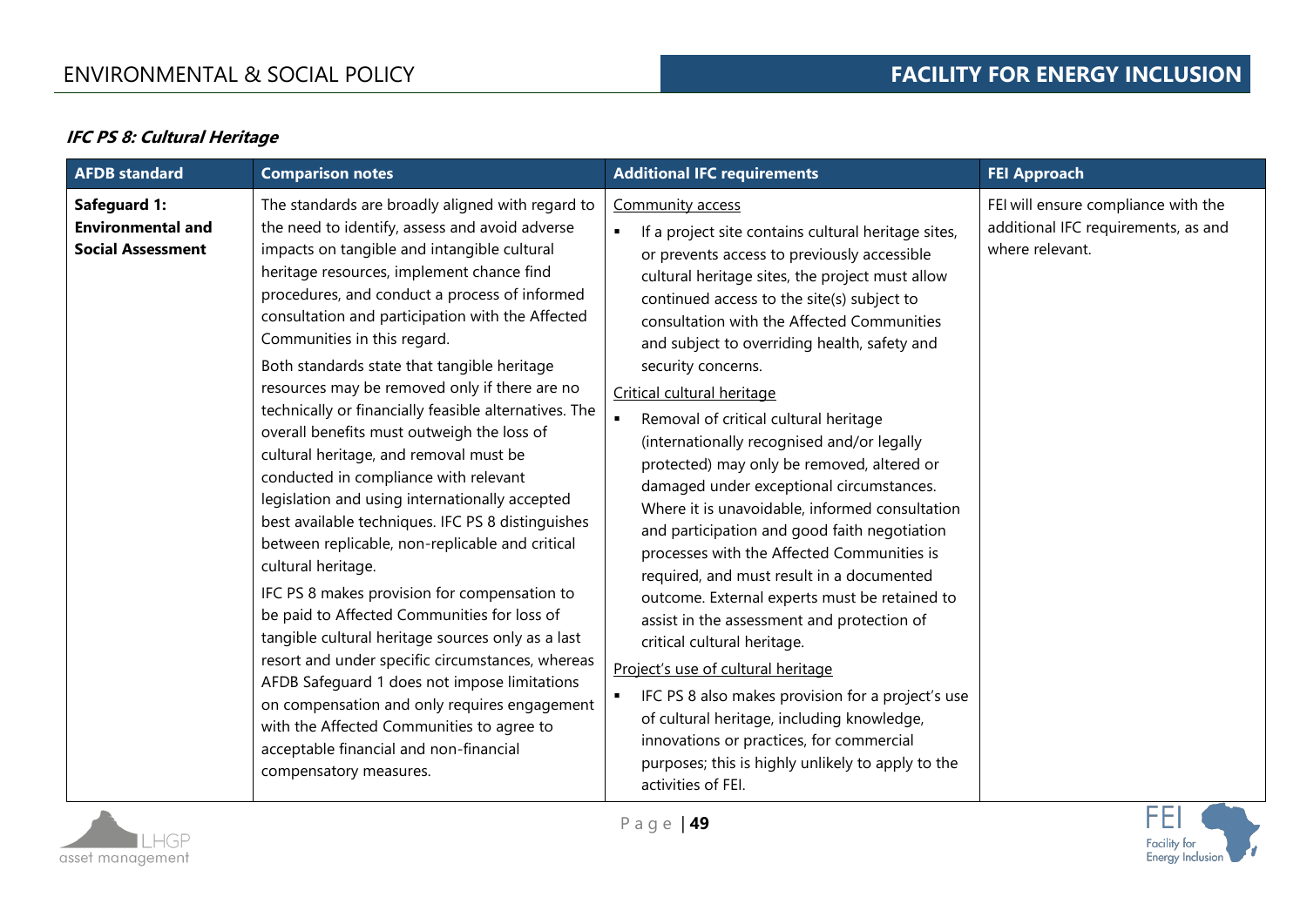# **Appendix D E&S Assessment Checklist**

This checklist represents a list a potential E&S risks and opportunities against which a potential investee will be evaluated and its activities categorized (as Category 1, 2, 3, or 4). This is used to directly inform each investment's ESA and the screening as well as credit paper, both of which must receive approval prior to the investee receiving approval for the investment. This checklist may be modified and added to by the Fund Manager.

# Table 6: Illustrative assessment checklist for evaluating potential FEI investees based on the four AfDB categories of risk.

|                                                                                                                                           | Environmental & Social Management System (ESMS) Assessment Checklist                               |                   |                                                                                                    |                |  |
|-------------------------------------------------------------------------------------------------------------------------------------------|----------------------------------------------------------------------------------------------------|-------------------|----------------------------------------------------------------------------------------------------|----------------|--|
|                                                                                                                                           |                                                                                                    |                   | <b>General information</b>                                                                         |                |  |
|                                                                                                                                           |                                                                                                    | Name of investee: |                                                                                                    |                |  |
|                                                                                                                                           |                                                                                                    |                   | Type of investment:<br>$\Box$ Mini-grid<br>$\Box$ Renewable Energy Facilities                      | $\Box$ Other   |  |
|                                                                                                                                           |                                                                                                    |                   | Lending amount and financial purpose:                                                              |                |  |
|                                                                                                                                           |                                                                                                    |                   | Proposed location of activities:                                                                   |                |  |
|                                                                                                                                           |                                                                                                    |                   | Brief description of proposed activities, including proposed type of energy generation technology: |                |  |
|                                                                                                                                           |                                                                                                    |                   | <b>ESMS policy and management commitment</b>                                                       |                |  |
| Υ                                                                                                                                         | N                                                                                                  | N                 | <b>Description</b>                                                                                 | <b>Comment</b> |  |
| A<br><b>All categories:</b>                                                                                                               |                                                                                                    |                   |                                                                                                    |                |  |
| Investee organization (or financial intermediary) has a policy with                                                                       |                                                                                                    |                   |                                                                                                    |                |  |
|                                                                                                                                           | regard to Environmental and Social (E&S) risk management that<br>was approved by Senior Management |                   |                                                                                                    |                |  |
| Investee organization already complies with international and<br>national agreements, such as on child and forced labour, pollution,      |                                                                                                    |                   |                                                                                                    |                |  |
| and fair wages                                                                                                                            |                                                                                                    |                   |                                                                                                    |                |  |
| Investee organization (or financial intermediary) has a documented<br>process to assess E&S impacts and risks of its operations           |                                                                                                    |                   |                                                                                                    |                |  |
| If classified as Category 1 or 2, the potential investee has created                                                                      |                                                                                                    |                   |                                                                                                    |                |  |
| or is willing to create an Environmental & Social Management Plan                                                                         |                                                                                                    |                   |                                                                                                    |                |  |
| (ESMP)                                                                                                                                    |                                                                                                    |                   |                                                                                                    |                |  |
| If classified as Category 1 or 2, the potential investee has created                                                                      |                                                                                                    |                   |                                                                                                    |                |  |
|                                                                                                                                           | or is willing to create a mitigation action plan as part of its ESMP                               |                   |                                                                                                    |                |  |
| outlining all actions it will take to proactively mitigate against risk<br>If classified as Category 3, the potential investee commits to |                                                                                                    |                   |                                                                                                    |                |  |
|                                                                                                                                           |                                                                                                    |                   | proactively mitigating all potential E&S risk, and understands that                                |                |  |
|                                                                                                                                           |                                                                                                    |                   | it may be classified as 'Category 2' if it is unable to mitigate risks                             |                |  |
|                                                                                                                                           |                                                                                                    |                   | If applicable, the potential investee has created or is in the process                             |                |  |
|                                                                                                                                           |                                                                                                    |                   | of creating a Resettlement Action Plan (RAP), if applicable.                                       |                |  |



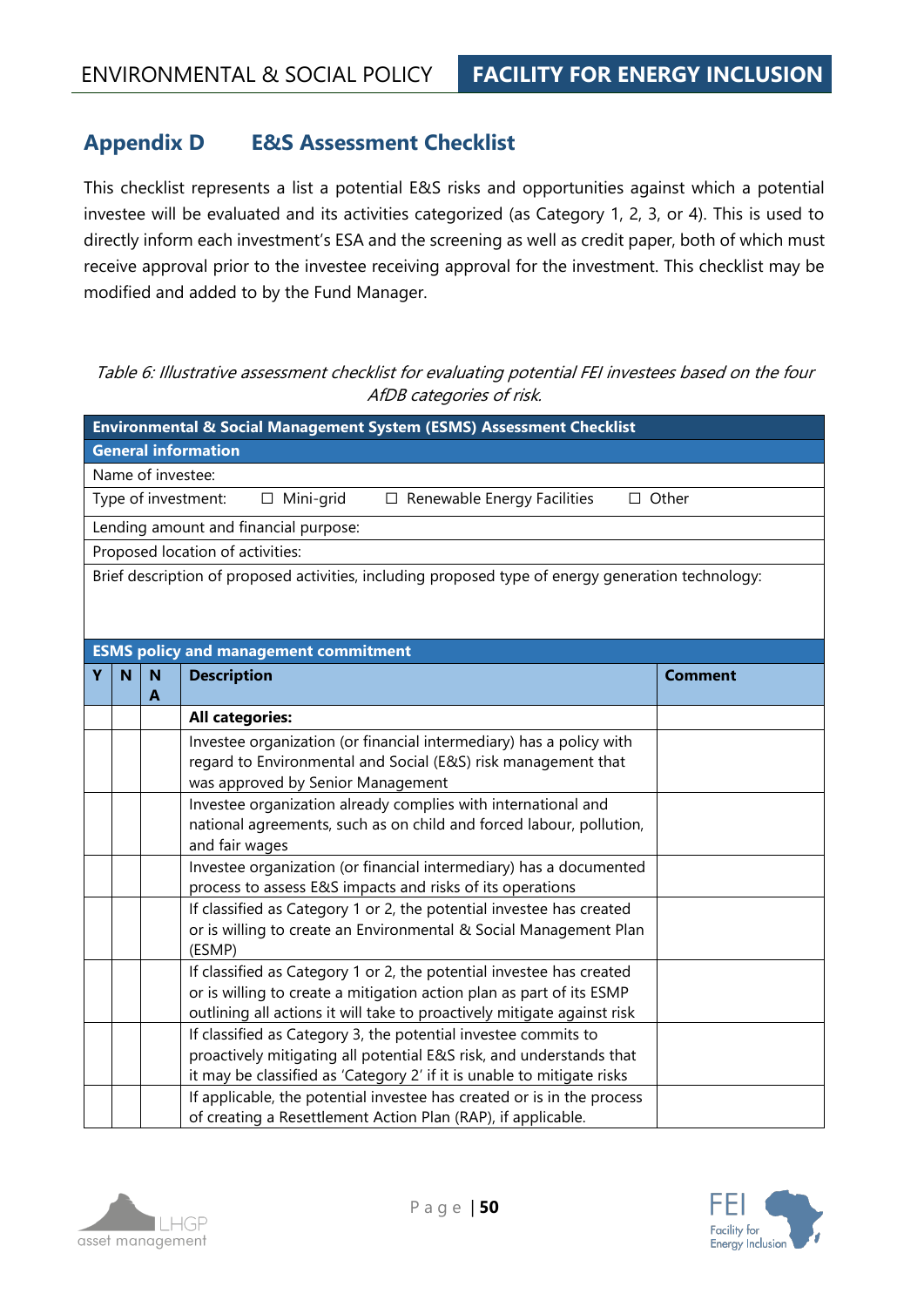|  | The potential investee expresses willingness to cooperate and<br>identify opportunity for positive E&S impacts beyond those |
|--|-----------------------------------------------------------------------------------------------------------------------------|
|  | already planned for or identified                                                                                           |
|  | <b>Category 4:</b>                                                                                                          |
|  | Organization is a financial intermediary                                                                                    |
|  | <b>Risk evaluation across operational safeguards</b>                                                                        |
|  | Safeguard 1: Environmental and social assessment (Covering IFC PS 1, 4, 7, 8)                                               |
|  | <b>All categories:</b>                                                                                                      |
|  | Investee involves civil society groups, academics, and potentially                                                          |
|  | impacted communities in decision-making                                                                                     |
|  | Investee has already established a credible, independent grievance<br>and redress mechanism (GRM)                           |
|  | Project site is:                                                                                                            |
|  | Rural                                                                                                                       |
|  | Urban                                                                                                                       |
|  | Industrial                                                                                                                  |
|  | Forested                                                                                                                    |
|  | Adjacent to or within a water body                                                                                          |
|  | Adjacent to or within a protected area                                                                                      |
|  | Adjacent to or within a culturally sensitive or indigenous                                                                  |
|  | area                                                                                                                        |
|  | <b>Category 2:</b>                                                                                                          |
|  | Proposed investee activities require beneficiaries to have access to                                                        |
|  | capital that is not typically available to women-led or minority                                                            |
|  | households in the area, and thereby activities may further                                                                  |
|  | marginalize women and minorities in the community                                                                           |
|  | Proposed investee activities may indirectly pose physical,<br>psychological, or economic harm to one or more individuals or |
|  | communities                                                                                                                 |
|  | Proposed investee activities may damage a community's or                                                                    |
|  | group's historical, cultural, religious, or archaeological heritage                                                         |
|  | Proposed investee activities may take place on, or flood and                                                                |
|  | damage, land previously used as farmland or for other productive                                                            |
|  | use, and may therefore have negative economic impacts on                                                                    |
|  | affected communities; investees plan to actively compensate for                                                             |
|  | lost income and offer at least as equally attractive alternative                                                            |
|  | income generation opportunities<br><b>Category 1:</b>                                                                       |
|  | Proposed investee activities entail construction of power                                                                   |
|  | generation plants producing more than 30 MW                                                                                 |
|  | Proposed investee activities directly pose physical, psychological,                                                         |
|  | or economic harm to women, minorities, or other marginalized                                                                |
|  | communities                                                                                                                 |



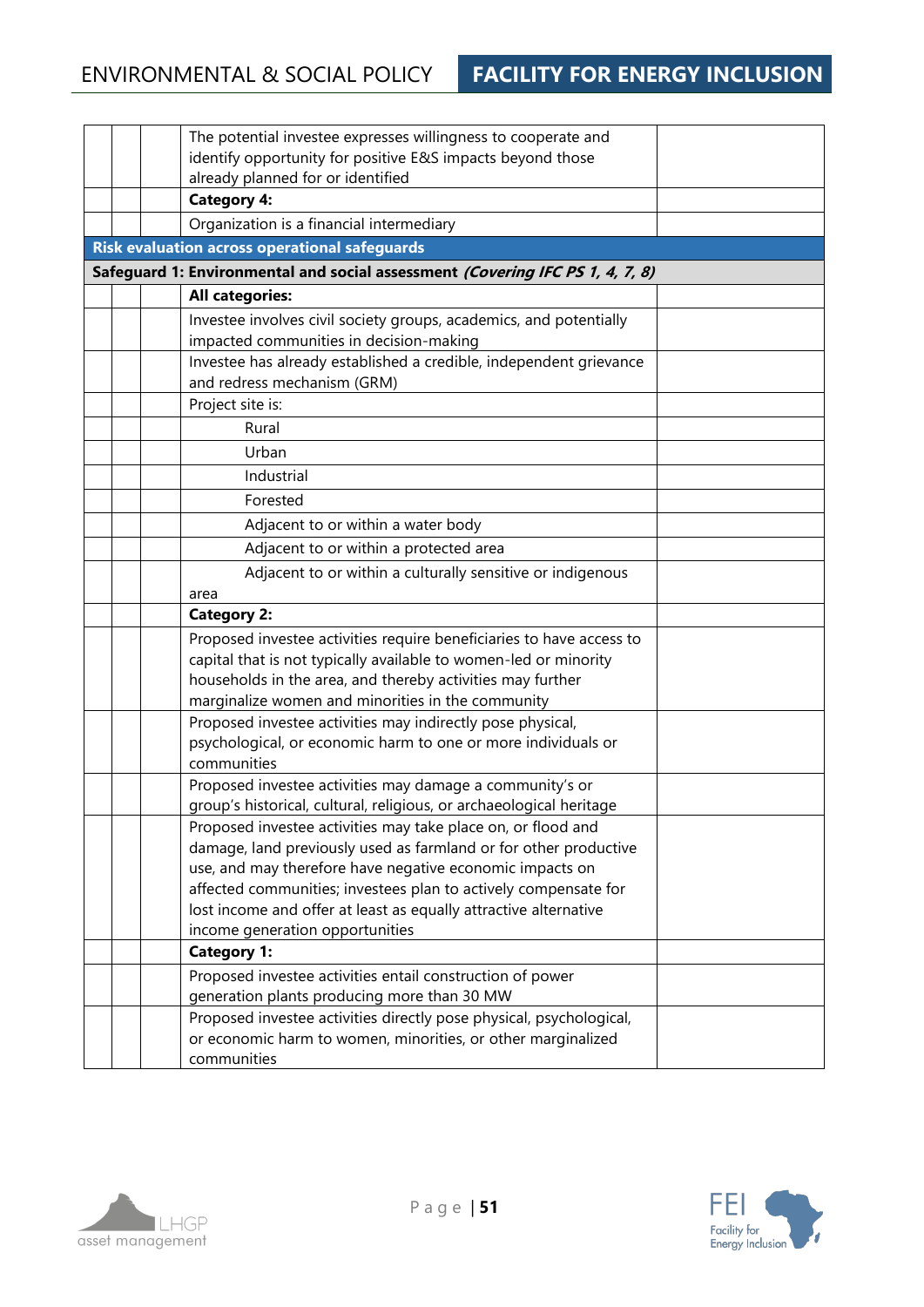|  | Proposed investee activities involve damage <sup>26</sup> or destruction of a                 |  |
|--|-----------------------------------------------------------------------------------------------|--|
|  | community's or group's historical, cultural, religious, or                                    |  |
|  | archaeological heritage                                                                       |  |
|  | Proposed investee activities may result in the exploitation of                                |  |
|  | children or others who are traditionally tasked as biomass                                    |  |
|  | collectors (such as for biomass plants using woody biomass for<br>fuel)                       |  |
|  | Proposed investee activities are to take place on, or to flood and                            |  |
|  | damage, land previously used as farmland or for other productive                              |  |
|  | use, and may therefore have negative economic impacts on                                      |  |
|  | affected communities; investees do not plan to actively                                       |  |
|  | compensate for lost income                                                                    |  |
|  | Proposed investee activities are likely to reduce women's                                     |  |
|  | participation in decision-making processes                                                    |  |
|  | Proposed investee activities are likely to intensify discriminatory                           |  |
|  | practices against women or other minorities or vulnerable                                     |  |
|  | populations<br>Safeguard 2: Involuntary resettlement and land acquisition (Covering IFC PS 5) |  |
|  |                                                                                               |  |
|  | <b>Category 3:</b>                                                                            |  |
|  | If land is to be acquired, the land parcel is currently not used for                          |  |
|  | productive use (to grow crops or for aquaculture, or for livestock                            |  |
|  | ranching and herding, or for active commercial or industrial                                  |  |
|  | activity)<br>Proposed investee activities will not require the resettlement of                |  |
|  | any individuals                                                                               |  |
|  | <b>Category 2:</b>                                                                            |  |
|  | Proposed investee activities will require the acquisition of rights to                        |  |
|  | land not currently leased or owned by the organization                                        |  |
|  | Proposed investee activities will require the resettlement of fewer                           |  |
|  | than 200 persons and with no significant impact, as determined by                             |  |
|  | external E&S specialist(s).                                                                   |  |
|  | Proposed investee activities will require the transplantation of                              |  |
|  | businesses or other productive ventures with minimal impact                                   |  |
|  | Proposed investees have experience with compensation                                          |  |
|  | agreements for displacement of individuals or communities                                     |  |
|  | <b>Category 1:</b>                                                                            |  |
|  | If land is to be acquired, the land parcel is currently used for                              |  |
|  | productive use (to grow crops or for aquaculture, or for livestock                            |  |
|  | ranching and herding)                                                                         |  |
|  | If land is to be acquired, the land parcel is currently lived on, leased                      |  |
|  | by, or used by indigenous peoples, ethnic or religious minorities,                            |  |
|  | by those in the lowest income quintile, or by other vulnerable                                |  |
|  | populations, such as the elderly or widows                                                    |  |
|  | Proposed investee activities will require the resettlement of at least                        |  |
|  | 200 people                                                                                    |  |

<sup>&</sup>lt;sup>26</sup> The AFDB uses the standard of 'destruction' whereas the IFC considers 'damage or destruction' as indicator for Category A projects.



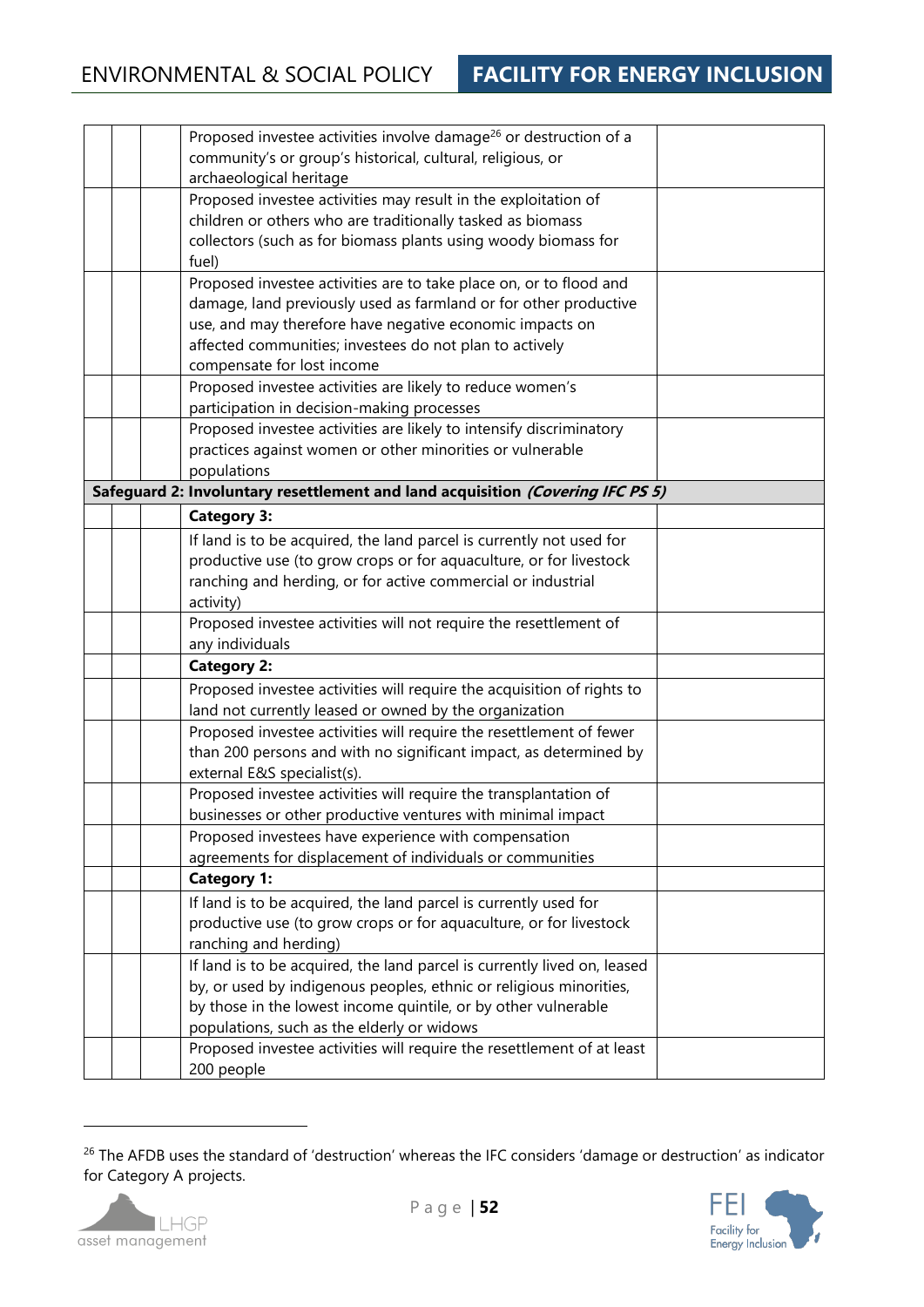|  | Proposed investee activities will require the resettlement of         |  |
|--|-----------------------------------------------------------------------|--|
|  | minorities or vulnerable populations (as defined in IFC PS7), which   |  |
|  | for the avoidance of doubt shall include Indigenous People            |  |
|  | Proposed investee activities will flood at least 1000 ha of land      |  |
|  | currently used by local populations (such as in the case of           |  |
|  | hydropower)                                                           |  |
|  | Potential investees do not have experience with compensation          |  |
|  | agreements for displacement of individuals or communities, or         |  |
|  | have a poor reputation with previous arrangements with                |  |
|  | communities                                                           |  |
|  | Safeguard 3: Biodiversity and ecosystem services (Covering IFC PS 6)  |  |
|  | <b>Category 2:</b>                                                    |  |
|  | Proposed investee activities are to be sited within 20 km of a        |  |
|  | protected area or wildlife corridor, including bird and bat           |  |
|  | migration routes or rookeries (nesting areas)                         |  |
|  | In the case of hydropower, Proposed investee activities are to be     |  |
|  | sited within a waterway that is known habitat for endangered          |  |
|  | aquatic or riparian species that are not likely to be able to move    |  |
|  | upstream after construction of the hydropower infrastructure          |  |
|  | In the case of hydropower, Proposed investee activities are likely to |  |
|  | take place during reproduction or spawning season, or are likely to   |  |
|  | affect underwater habitat used for reproduction or spawning, such     |  |
|  | as eelgrass                                                           |  |
|  | Proposed investee activities are likely to adversely affect bees,     |  |
|  | birds, bats, and other pollinators through poisoning, loss of food    |  |
|  | sources or nesting areas, introduction of disease, or other reasons   |  |
|  | Proposed investee activities are likely to adversely affect non-      |  |
|  | managed forests, including secondary-growth forests, through          |  |
|  | deforestation, fire, or other means                                   |  |
|  | Proposed investee activities are likely to require planting and       |  |
|  | harvesting managed forests with exotic tree species on land that      |  |
|  | was previously "degraded," "dryland," or previously used for          |  |
|  | occasional food production                                            |  |
|  | <b>Category 1:</b>                                                    |  |
|  | Proposed investee activities will occupy a land area of 2000 ha or    |  |
|  | more                                                                  |  |
|  | Proposed investee activities will require the construction of roads   |  |
|  | or other means of right-of-way that are 50 km or longer, in highly    |  |
|  | populated, cultivated, or forested regions                            |  |
|  | Proposed investee activities will require the construction of 110 kV  |  |
|  | or greater-voltage above-ground transmission lines                    |  |
|  | Proposed investee activities are to be sited within a protected area  |  |
|  | or wildlife corridor, including bird and bat migration routes or      |  |
|  | rookeries (nesting areas)                                             |  |
|  | Proposed investee activities are likely to affect populations of      |  |
|  | endangered species                                                    |  |
|  | Proposed investee activities are likely to adversely affect riparian  |  |
|  | and near-riparian habitats through compromised water quality,         |  |
|  | increased sediment loading, or habitat loss                           |  |



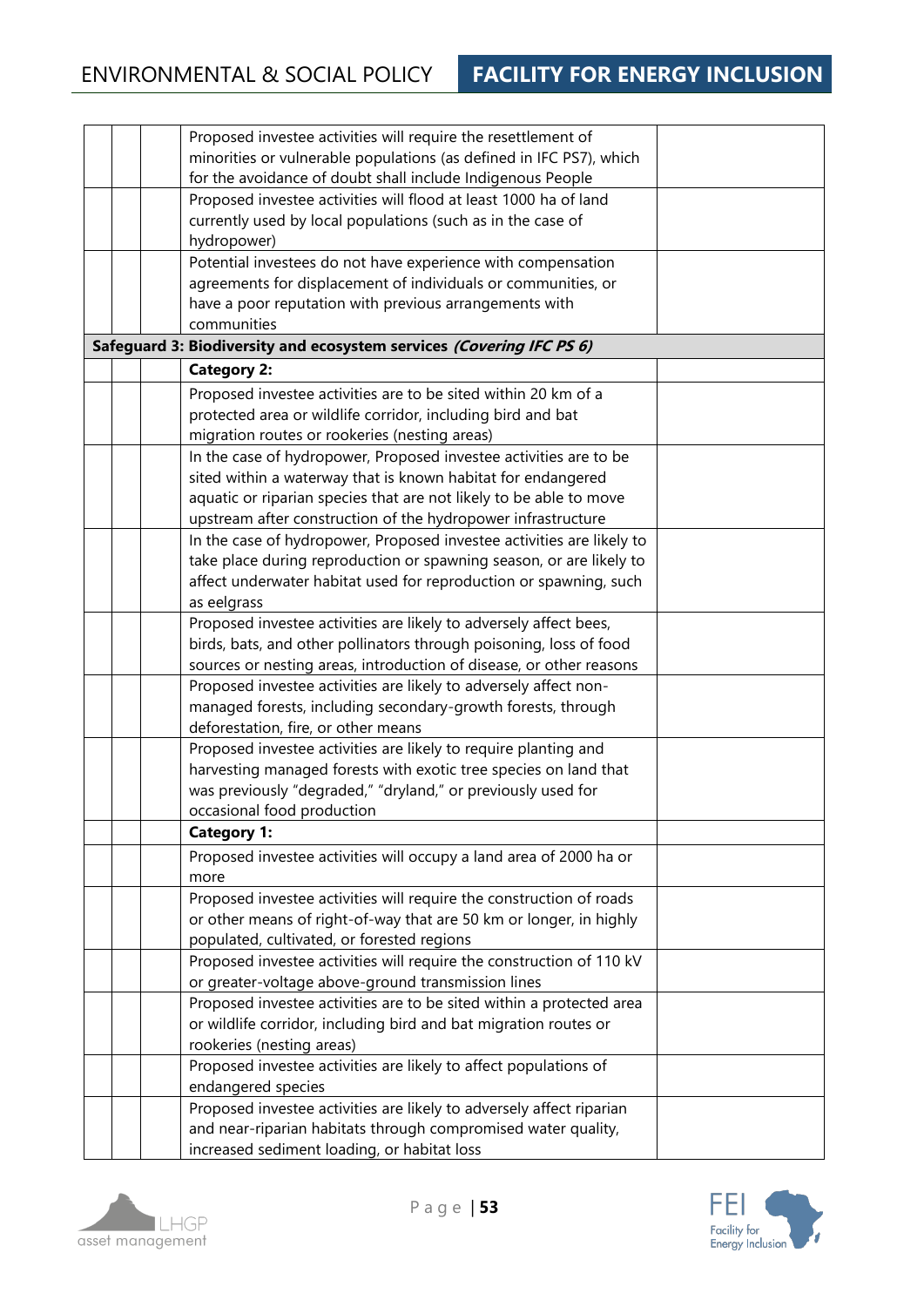| Proposed investee activities are located in fish or amphibian          |  |
|------------------------------------------------------------------------|--|
| spawning areas and are likely to prevent movement of these             |  |
| species upstream or downstream, thereby threatening species            |  |
| survival                                                               |  |
| Proposed investee activities are likely to require planting and        |  |
| harvesting managed forests with exotic tree species on land that       |  |
| was previously forested with native species, in wetlands, or on        |  |
| lands used for food production for at least one growing season per     |  |
| year                                                                   |  |
| Safeguard 4: Pollution prevention and control (Covering IFS PS 3)      |  |
| <b>Category 2:</b>                                                     |  |
| Proposed investee activities are likely to result in increased soil or |  |
| water pollution, such as if they require clearing of forested or       |  |
| planted areas on slopes or sandy soils, and therefore result in        |  |
| erosion                                                                |  |
| Proposed investee activities use resources, including energy, less     |  |
| efficiently than competitors in similar geographies                    |  |
| Proposed investee activities include the use of lead acid or lithium   |  |
| ion batteries, but investees have a system in place for the            |  |
| collection, refilling, replacement, and safe recycling of these        |  |
| batteries <sup>27</sup>                                                |  |
| Proposed investee activities may result in the release of dust,        |  |
| smoke, odours, noise, fumes, vibrations, or traffic congestion         |  |
| above national legislated standards, or in their absence, current      |  |
| WHO Guidelines for Air Quality and Community Noise, and IFC            |  |
| EHS Guidelines on Community Health and Safety                          |  |
| Proposed investee activities require the use of pesticides,            |  |
| herbicides, or fungicides                                              |  |
| In the case of biomass, smokestacks will be filled with pollutant      |  |
| capture devices that prevent 95% or more of air pollutants from        |  |
| entering outdoors, and these will be cleaned and maintained            |  |
| regularly                                                              |  |
| In the case of hydropower, Proposed investee activities are likely to  |  |
| increase water turbidity and sedimentation, and thereby decrease       |  |
| water quality                                                          |  |
| <b>Category 1:</b>                                                     |  |
| Proposed investee activities are likely to release toxic chemicals     |  |
| into the environment, including known carcinogens or teratogens        |  |
| Proposed investee activities do not mitigate against the release of    |  |
| hazardous substances into the environment                              |  |
| Proposed investee activities include the use of lead acid or lithium   |  |
| ion batteries, and investees do not have a system in place for the     |  |
| collection, refilling (for lead acid), replacement, and safe recycling |  |
| of these batteries <sup>28</sup>                                       |  |

<sup>28</sup> ibidem





<sup>&</sup>lt;sup>27</sup> See Appendix L for more information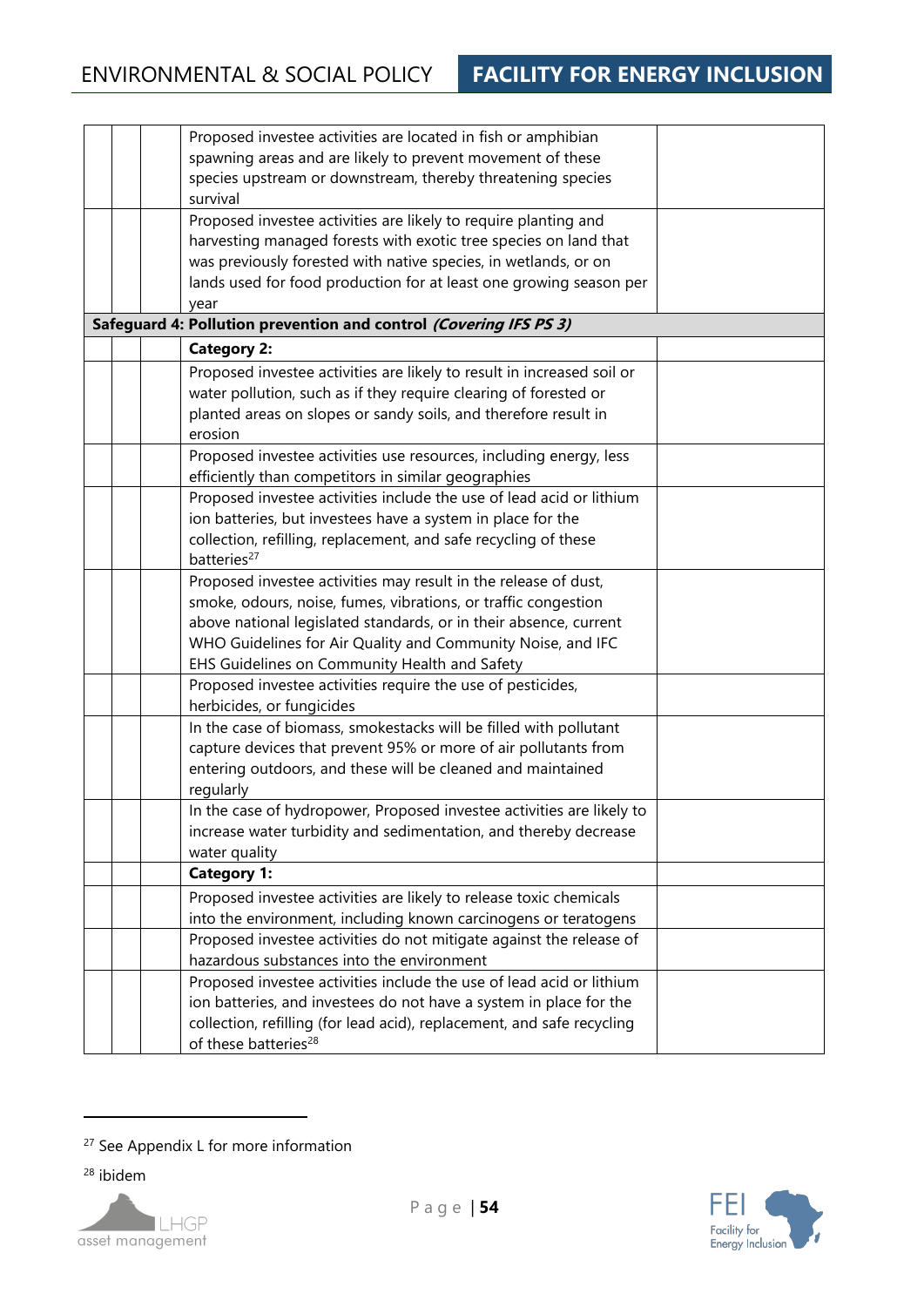|  |                                                                        | Proposed investee activities may result in the release of dust,<br>smoke, odours, noise, fumes, vibrations, or traffic congestion<br>above national legislated standards, or in their absence, current<br>WHO Guidelines for Air Quality and Community Noise, and IFC |  |
|--|------------------------------------------------------------------------|-----------------------------------------------------------------------------------------------------------------------------------------------------------------------------------------------------------------------------------------------------------------------|--|
|  |                                                                        | EHS Guidelines on Community Health and Safety for a period of<br>over 3 months                                                                                                                                                                                        |  |
|  |                                                                        | Proposed investee activities require the use of pesticides,<br>herbicides, fungicides, solvents, or asbestos                                                                                                                                                          |  |
|  |                                                                        | In the case of biomass, smokestacks will not be filled with pollutant<br>capture devices that prevent 95% or more of air pollutants from                                                                                                                              |  |
|  |                                                                        | entering outdoors                                                                                                                                                                                                                                                     |  |
|  | Safeguard 5: Labour conditions, health, and safety (Covering IFC PS 2) |                                                                                                                                                                                                                                                                       |  |
|  |                                                                        | <b>All Categories:</b>                                                                                                                                                                                                                                                |  |
|  |                                                                        | Potential investee commits to comply with all international and                                                                                                                                                                                                       |  |
|  |                                                                        | national labour and workers' rights agreements and regulations                                                                                                                                                                                                        |  |
|  |                                                                        | Investee will not directly or indirectly employ children (under the<br>age of 18) or forced labour                                                                                                                                                                    |  |
|  |                                                                        | Investee will not discriminate against employees on the basis of                                                                                                                                                                                                      |  |
|  |                                                                        | gender, age, ethnicity, religion, sexual orientation, or HIV status                                                                                                                                                                                                   |  |
|  |                                                                        | <b>Category 2:</b>                                                                                                                                                                                                                                                    |  |
|  |                                                                        | Investee organization has been investigated for previous safety,<br>labour, or health violations                                                                                                                                                                      |  |
|  |                                                                        | Investee employees report wages paid are below average for the<br>area and insufficient to pay for basic necessities                                                                                                                                                  |  |
|  |                                                                        | Past or future investee activities resulted in or are likely to result in                                                                                                                                                                                             |  |
|  |                                                                        | worse physical or mental health outcomes for at least one                                                                                                                                                                                                             |  |
|  |                                                                        | individual                                                                                                                                                                                                                                                            |  |
|  |                                                                        | Proposed investee activities increase women's workloads                                                                                                                                                                                                               |  |
|  |                                                                        | Proposed investee activities may increase HIV/AIDS and other<br>health risks                                                                                                                                                                                          |  |
|  |                                                                        | <b>Category 1:</b>                                                                                                                                                                                                                                                    |  |
|  |                                                                        | Investee organization has been investigated for previous safety,<br>labour, or health violations, and current conditions during site<br>visits do not demonstrate improvement in conditions to comply                                                                 |  |
|  |                                                                        | with health, safety, or labour codes                                                                                                                                                                                                                                  |  |
|  |                                                                        | Investee employees report wages paid are below average for the<br>area and insufficient to pay for basic necessities                                                                                                                                                  |  |
|  |                                                                        | Workers report working in unsafe conditions, including a lack of<br>appropriate gear                                                                                                                                                                                  |  |
|  |                                                                        | Past or future investee activities resulted in or are likely to result in                                                                                                                                                                                             |  |
|  |                                                                        | worse physical or mental health outcomes for at least one member                                                                                                                                                                                                      |  |
|  |                                                                        | of vulnerable communities, including among those earning less                                                                                                                                                                                                         |  |
|  |                                                                        | than the equivalent of less than \$1 per day, women, children, the                                                                                                                                                                                                    |  |
|  |                                                                        | elderly, or the disabled<br>Proposed investee activities will likely result in irreversible damage                                                                                                                                                                    |  |
|  |                                                                        | to health, including from exposure to toxins, unsafe drinking water,                                                                                                                                                                                                  |  |
|  |                                                                        | or air pollution (where PM 2.5 concentrations doubly exceed                                                                                                                                                                                                           |  |
|  |                                                                        | nationally allowed levels for at least 10 days per year, or are above                                                                                                                                                                                                 |  |
|  |                                                                        | nationally-allowed on average annually)                                                                                                                                                                                                                               |  |



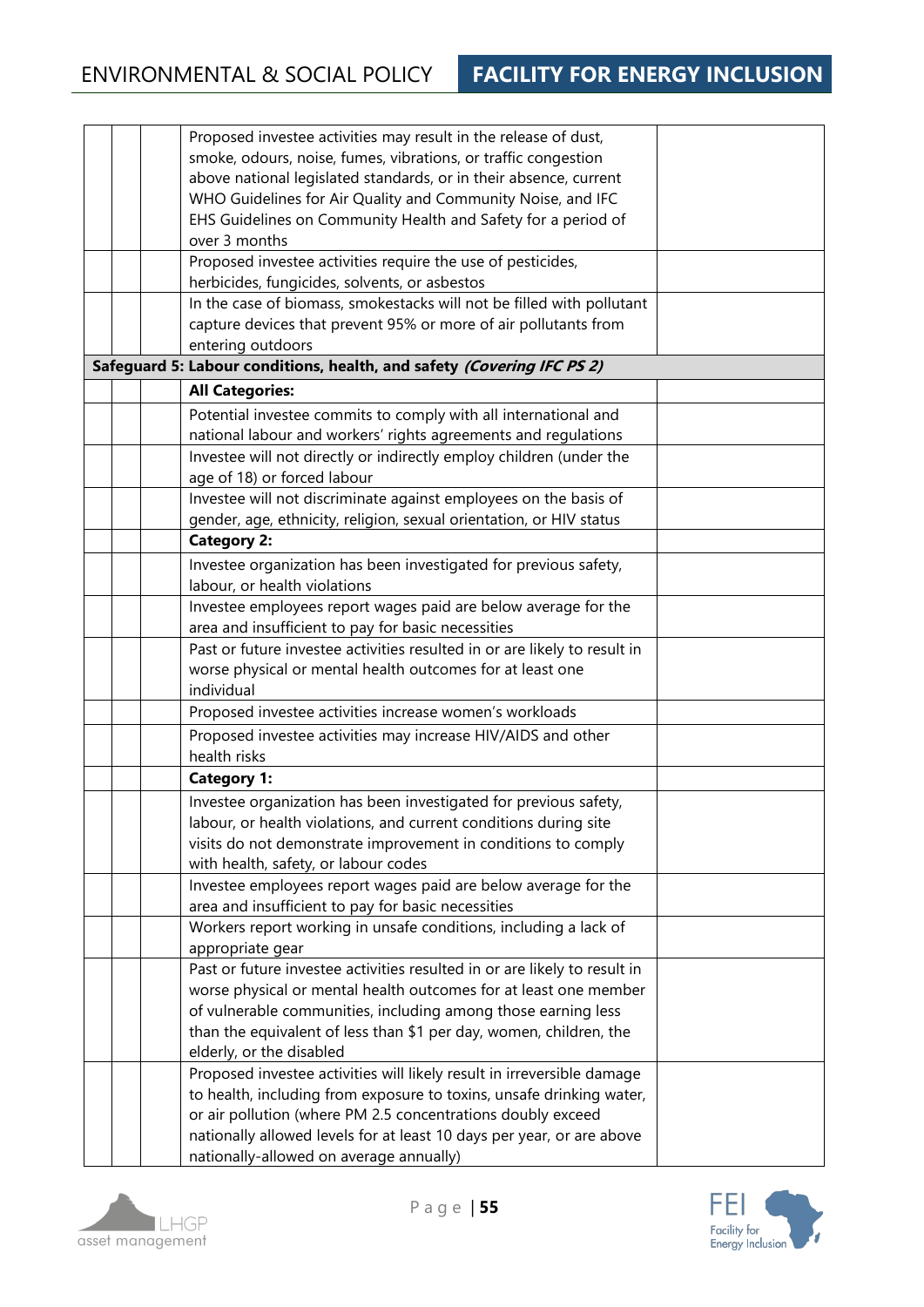| Safeguard 6: Climate change <sup>29</sup>                                   |  |  |  |  |
|-----------------------------------------------------------------------------|--|--|--|--|
| <b>All Categories:</b>                                                      |  |  |  |  |
| Proposed investee activities are likely to result in the replacement        |  |  |  |  |
| of previously-used thermal energy sources with renewable energy             |  |  |  |  |
| sources                                                                     |  |  |  |  |
| Proposed investee activities are likely to offset 100,000 MT CO2-           |  |  |  |  |
| equivalent or more per year                                                 |  |  |  |  |
| <b>Category 2:</b>                                                          |  |  |  |  |
| Proposed investee activities during construction, transportation,           |  |  |  |  |
| operations, or completion of activities may result in the emissions         |  |  |  |  |
| of greenhouse gases exceeding 100 MT CO2-equivalent                         |  |  |  |  |
| Proposed investee activities include construction of a biomass              |  |  |  |  |
| plant rather than solar, wind, or other renewable source                    |  |  |  |  |
| <b>Category 1:</b>                                                          |  |  |  |  |
| Proposed investee activities during construction, transportation,           |  |  |  |  |
| operations, or completion of activities may result in the emissions         |  |  |  |  |
| of greenhouse gases exceeding 1,000 MT CO2-equivalent                       |  |  |  |  |
| Proposed investee activities are likely to increase greenhouse gas          |  |  |  |  |
| emissions compared to not undertaking the operations                        |  |  |  |  |
| Proposed investee activities include use of thermal generation              |  |  |  |  |
| Proposed investee activities are likely to increase communities'            |  |  |  |  |
| vulnerability to climate change, including siting on currently              |  |  |  |  |
| productive land                                                             |  |  |  |  |
| Activities include construction of a biomass plant rather than solar,       |  |  |  |  |
| wind, or other renewable source, and there is no plan for                   |  |  |  |  |
| continued access to feedstock that is not native vegetation                 |  |  |  |  |
| <b>E&amp;S monitoring and external reporting</b>                            |  |  |  |  |
| Potential investee has sufficient capacity for periodic reports as          |  |  |  |  |
| well as annual reporting on E&S performance to the Fund                     |  |  |  |  |
| Potential investee agrees to conduct baseline, midterm, and final           |  |  |  |  |
| evaluations, including greenhouse gas emissions calculations                |  |  |  |  |
| <b>Final risk categorization</b>                                            |  |  |  |  |
| <b>Tally</b>                                                                |  |  |  |  |
| Category 1: _______ statements                                              |  |  |  |  |
| Category 2: ______ statements                                               |  |  |  |  |
| Category 3: _______ statements                                              |  |  |  |  |
| Category 4: ______ statements                                               |  |  |  |  |
| <b>Risk categorization</b>                                                  |  |  |  |  |
| $\Box$ Category 1 (if 1+ Category 1 statements or 3+ Category 2 statements) |  |  |  |  |
| $\Box$ Category 2 (if 1+ Category 2 statements)                             |  |  |  |  |
| $\Box$ Category 3 (if no Category 2 statements)                             |  |  |  |  |
| $\Box$ Category 4 (if through a financial intermediary)                     |  |  |  |  |

<sup>&</sup>lt;sup>29</sup> IFC Performance Standards do not directly cover Climate Change; however, climate change is discussed in IFC PS1 and GHG emissions are addressed in IFC PS3



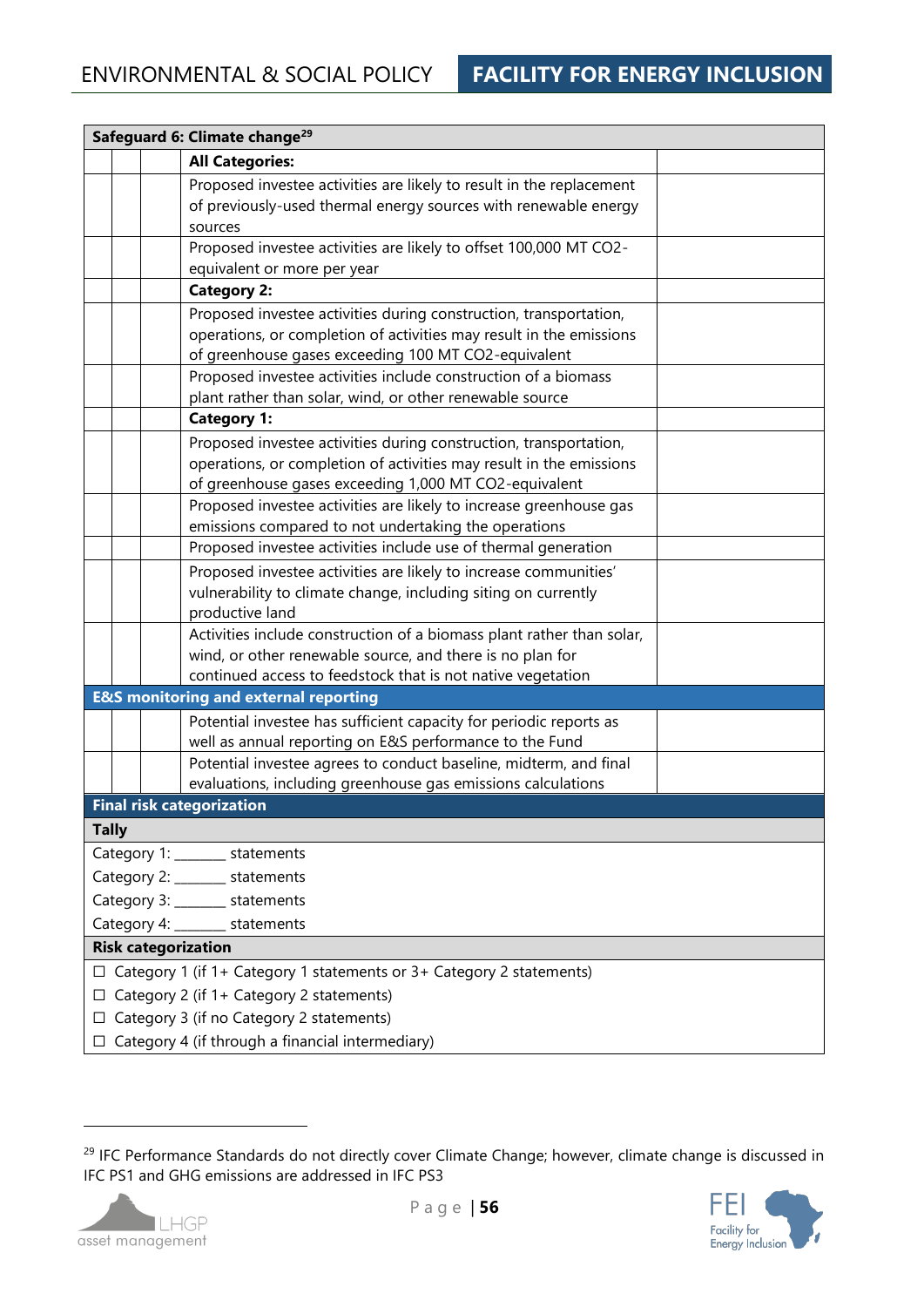# **Appendix E E&S Due Diligence Reporting Template**

This reporting template represents the types of information to be gathered for E&S due diligence for each prospective investment. This template can be modified and added to by the Fund Manager.

Table 7: Illustrative template for conducting due diligence on E&S risks and likely performance for each potential investee.

| Environmental & Social (E&S) Due Diligence Reporting Template                                                                                                                                                                                                                                                                                                                                                                                                                                                                                                                                                                                                                                                                                                                                                                                                                                                                                                                                                                                                                                                                                                                                                                                                                                                                                                                                                                                                                                            |                                  |  |  |  |  |
|----------------------------------------------------------------------------------------------------------------------------------------------------------------------------------------------------------------------------------------------------------------------------------------------------------------------------------------------------------------------------------------------------------------------------------------------------------------------------------------------------------------------------------------------------------------------------------------------------------------------------------------------------------------------------------------------------------------------------------------------------------------------------------------------------------------------------------------------------------------------------------------------------------------------------------------------------------------------------------------------------------------------------------------------------------------------------------------------------------------------------------------------------------------------------------------------------------------------------------------------------------------------------------------------------------------------------------------------------------------------------------------------------------------------------------------------------------------------------------------------------------|----------------------------------|--|--|--|--|
| <b>General information</b>                                                                                                                                                                                                                                                                                                                                                                                                                                                                                                                                                                                                                                                                                                                                                                                                                                                                                                                                                                                                                                                                                                                                                                                                                                                                                                                                                                                                                                                                               |                                  |  |  |  |  |
| Name of potential investee.                                                                                                                                                                                                                                                                                                                                                                                                                                                                                                                                                                                                                                                                                                                                                                                                                                                                                                                                                                                                                                                                                                                                                                                                                                                                                                                                                                                                                                                                              |                                  |  |  |  |  |
| $\Box$ Mini-grid $\Box$ Renewable Energy Facilities<br>Type of investment:                                                                                                                                                                                                                                                                                                                                                                                                                                                                                                                                                                                                                                                                                                                                                                                                                                                                                                                                                                                                                                                                                                                                                                                                                                                                                                                                                                                                                               | $\Box$ Other                     |  |  |  |  |
| Lending amount and financial purpose:                                                                                                                                                                                                                                                                                                                                                                                                                                                                                                                                                                                                                                                                                                                                                                                                                                                                                                                                                                                                                                                                                                                                                                                                                                                                                                                                                                                                                                                                    | Proposed location of activities. |  |  |  |  |
| Brief description of proposed activities, including proposed type of energy generation technology.                                                                                                                                                                                                                                                                                                                                                                                                                                                                                                                                                                                                                                                                                                                                                                                                                                                                                                                                                                                                                                                                                                                                                                                                                                                                                                                                                                                                       |                                  |  |  |  |  |
| <b>Management commitment to ESMS</b>                                                                                                                                                                                                                                                                                                                                                                                                                                                                                                                                                                                                                                                                                                                                                                                                                                                                                                                                                                                                                                                                                                                                                                                                                                                                                                                                                                                                                                                                     |                                  |  |  |  |  |
| $\Box$ Investee organization has a policy with regard to Environmental and Social (E&S) risk<br>management that was approved by Senior Management, including if the organization is Category<br>4 (financial intermediary)<br>Investee organization has a documented process to assess E&S impacts and risks of its operations<br>(or investments in the case of financial intermediaries)<br>If classified as Category 1 or 2, the potential investee supports external due diligence, has<br>□<br>implemented or is committed to create an Environmental and Social Management Plan (ESMP) as<br>well as Action Plan (ESAP).<br>If classified as Category 1 or 2, the potential investee is willing to create a mitigation action plan<br>□<br>as part of its ESMP outlining all actions it will take to proactively mitigate against risk<br>If classified as Category 3, the potential investee commits to proactively mitigating all potential<br>E&S risk, and understands that it may be classified as 'Category 2' if it is unable to mitigate risks<br>If applicable, the potential investee has prepared or is committed to prepare to create a<br>Resettlement Action Plan (RAP) if applicable<br>The potential investee expresses willingness to cooperate and identify opportunity for positive<br>E&S impacts beyond those already planned for or identified; in the case of financial<br>intermediaries, the intermediary is willing to financially support investees' mitigation efforts |                                  |  |  |  |  |
| Risk evaluation for proposed activities across operational safeguards                                                                                                                                                                                                                                                                                                                                                                                                                                                                                                                                                                                                                                                                                                                                                                                                                                                                                                                                                                                                                                                                                                                                                                                                                                                                                                                                                                                                                                    |                                  |  |  |  |  |
| Overall risk categorization based on E&S risk assessment checklist:<br>Category 1 (high risk)<br>Category 2 (medium risk)<br>Category 3 (low to no risk)<br>Category 4 (through a financial intermediary)<br>Safeguard 1: Environmental and social assessment                                                                                                                                                                                                                                                                                                                                                                                                                                                                                                                                                                                                                                                                                                                                                                                                                                                                                                                                                                                                                                                                                                                                                                                                                                            |                                  |  |  |  |  |



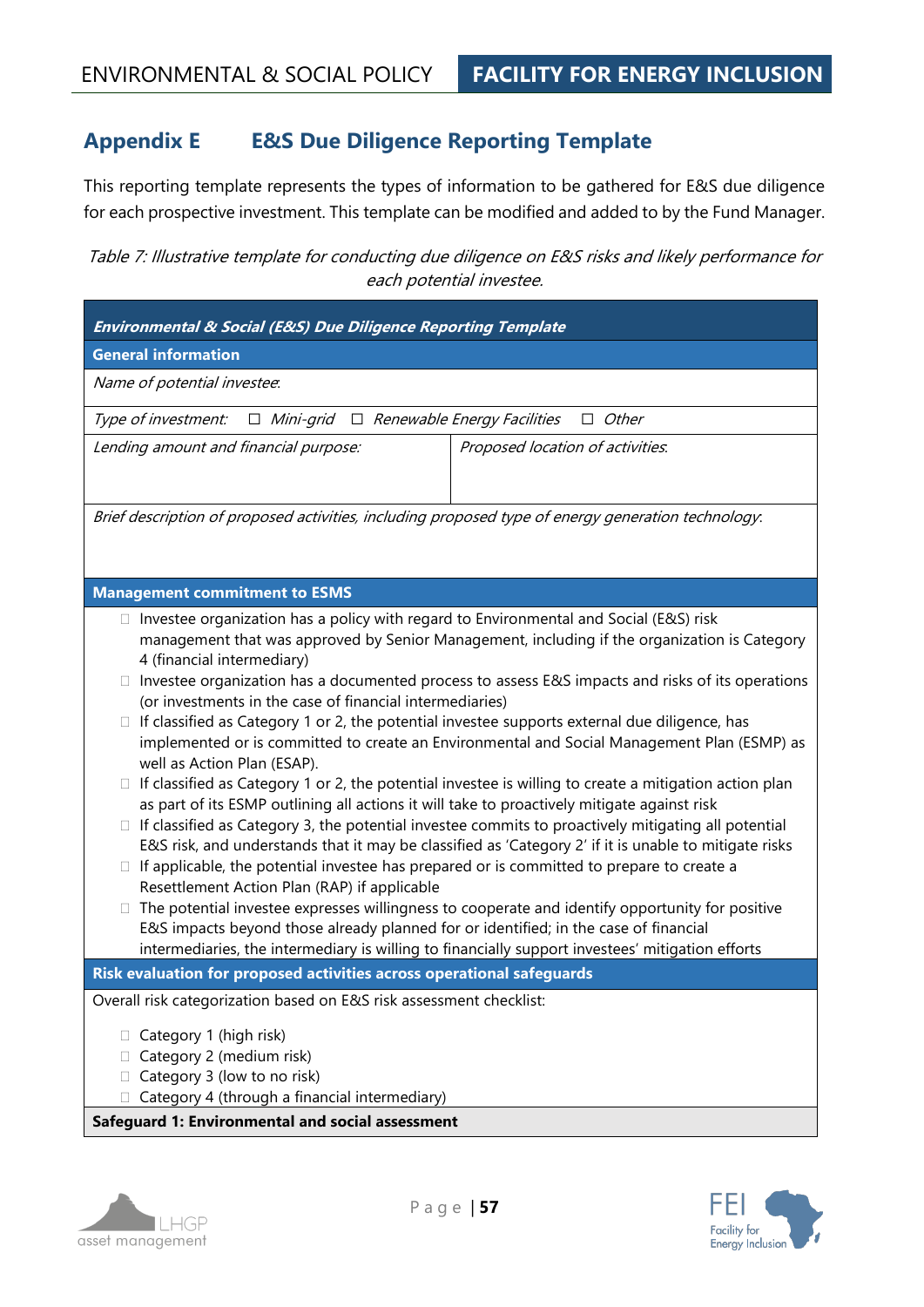$\Box$  Category 1 (high risk)  $\Box$  Category 2 (medium risk)  $\Box$  Category 3 (low to no risk)  $\Box$  Category 4 (through a financial intermediary) Reasoning: Necessary mitigation measures: **Safeguard 2: Involuntary resettlement and land acquisition**   $\Box$  Category 1 (high risk)  $\Box$  Category 2 (medium risk)  $\Box$  Category 3 (low to no risk)  $\Box$  Category 4 (through a financial intermediary) Reasoning: Necessary mitigation measures: **Safeguard 3: Biodiversity and ecosystem services** Category 1 (high risk)  $\Box$  Category 2 (medium risk)  $\Box$  Category 3 (low to no risk)  $\Box$  Category 4 (through a financial intermediary) Reasoning: Necessary mitigation measures: **Safeguard 4: Pollution prevention and control**   $\Box$  Category 1 (high risk)  $\Box$  Category 2 (medium risk) □ Category 3 (low to no risk)  $\Box$  Category 4 (through a financial intermediary) Reasoning: Necessary mitigation measures: **Safeguard 5: Labor conditions, health, and safety** 



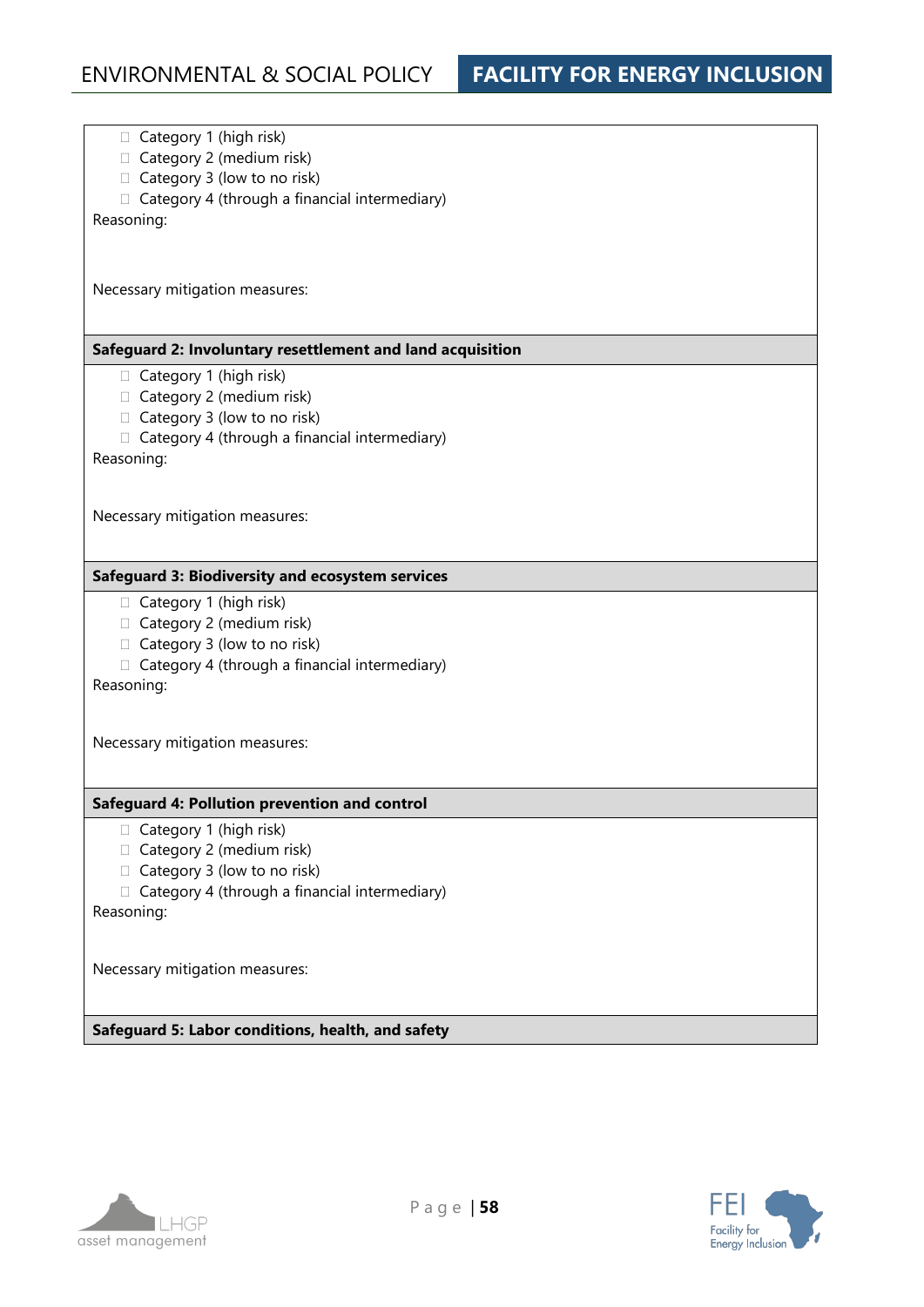- $\Box$  Category 1 (high risk)
- $\Box$  Category 2 (medium risk)
- $\Box$  Category 3 (low to no risk)
- $\Box$  Category 4 (through a financial intermediary)

Reasoning:

Necessary mitigation measures:

#### **Safeguard 6: Climate change**

- $\Box$  Category 1 (high risk)
- $\Box$  Category 2 (medium risk)
- $\Box$  Category 3 (low to no risk)
- $\Box$  Category 4 (through a financial intermediary)

Reasoning:

Necessary mitigation measures:

#### **Mitigation potential**

- $\Box$  Potential investee has full human capacity and other resources necessary to mitigate against all Category 1 and Category 2 risks
- $\Box$  Potential investee plans to invest in all of the mitigation measures identified

### **Risk evaluation of broader investee portfolio**

#### **Risks**

- $\Box$  During the two years prior to the due diligence period, the potential investee engaged in activities on the FEI ESMS exclusion list
- $\Box$  During the two years prior to the due diligence period, the potential investee experienced incidents of severe E&S incidents or policy breaches, including forced resettlement

#### **Opportunities**

- $\Box$  Beneficiaries of and community members affected by the potential investees' previous activities maintain positive opinions of the investee organization and their activities
- $\Box$  If severe incidents have occurred, the potential investee has since modified their own E&S policy and procedures to prevent against future such incidents
- $\Box$  If proposed activities are classified as Category 1 or 2, the potential investee has experience with previously, successfully mitigating against the risk of such activities



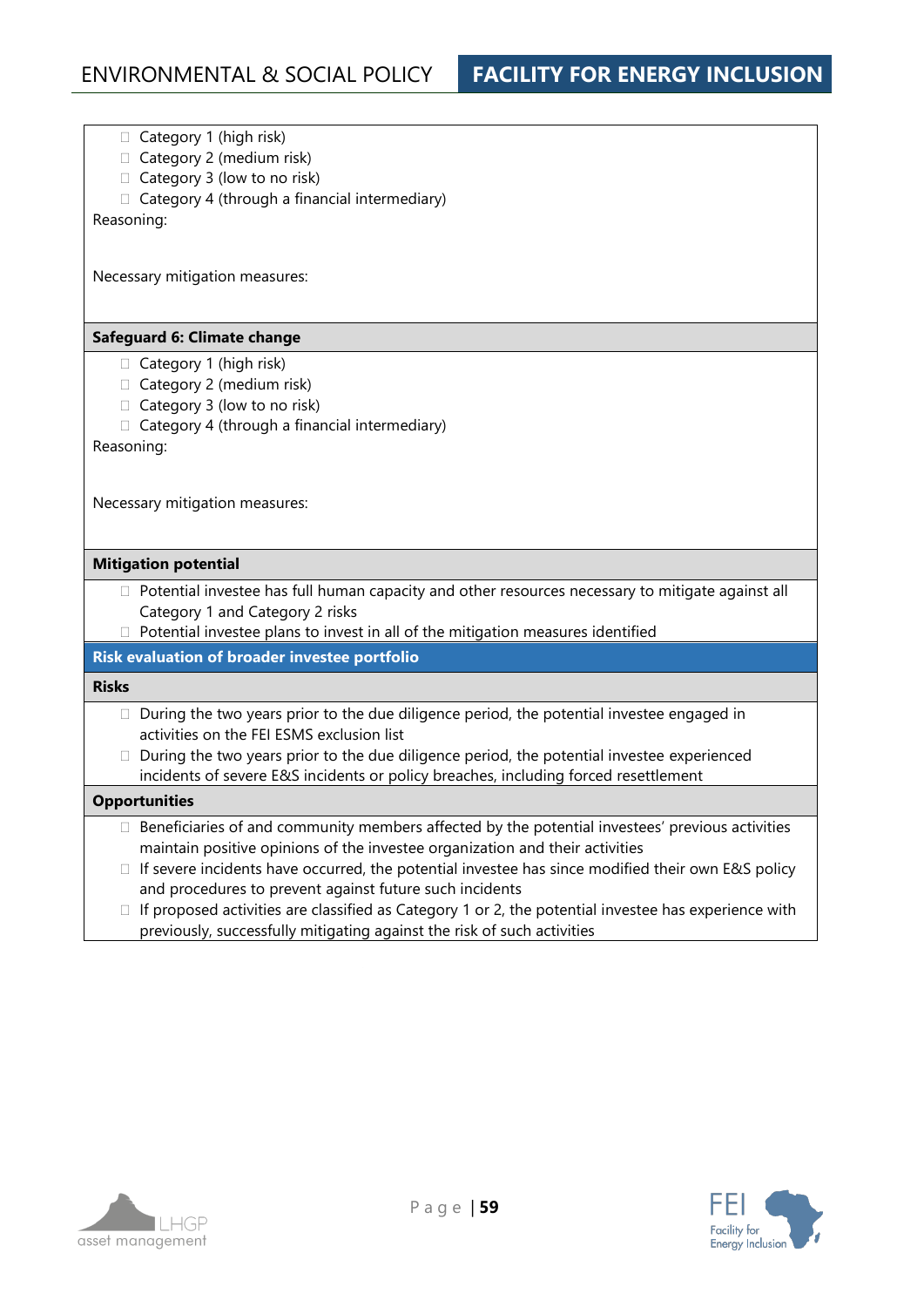# **Appendix F E&S Portfolio Monitoring Report Template**

This reporting template represents the types of information to be gathered for E&S monitoring on a semi-annual basis for the Fund and its portfolio investments collectively. This template can be modified and added to by the Fund Manager.

Table 8: Illustrative template for monitoring investee E&S performance, including to allow for communication of emerging risks to investors during semi-annual reports.

| <b>INVESTOR</b>                                                                                    |                  |                                                                                                                                                                                                                                                                        |                                                                          |         |                   |
|----------------------------------------------------------------------------------------------------|------------------|------------------------------------------------------------------------------------------------------------------------------------------------------------------------------------------------------------------------------------------------------------------------|--------------------------------------------------------------------------|---------|-------------------|
| Investment Manager/Officer                                                                         |                  | (Name)                                                                                                                                                                                                                                                                 |                                                                          | (Phone) |                   |
| <b>FEI Contact details and Signature</b>                                                           |                  |                                                                                                                                                                                                                                                                        |                                                                          |         |                   |
| <b>Facility for Energy</b><br>Institution:<br><b>Inclusion</b>                                     |                  |                                                                                                                                                                                                                                                                        | 11th Floor, Medine Mews,<br>La Chaussee Street, Port<br>Louis, Mauritius |         | www.feiafrica.com |
| Country of incorporation:                                                                          | <b>Mauritius</b> |                                                                                                                                                                                                                                                                        |                                                                          |         |                   |
| Completed by:                                                                                      |                  | (Name and Title)                                                                                                                                                                                                                                                       | (Date)                                                                   |         | (Signature)       |
| Reporting period                                                                                   |                  | (Financial year)                                                                                                                                                                                                                                                       |                                                                          |         |                   |
| Approved by senior management<br>representative:                                                   |                  | (Name and Title)                                                                                                                                                                                                                                                       | (Date)                                                                   |         | (Signature)       |
| <b>General Information</b>                                                                         |                  |                                                                                                                                                                                                                                                                        |                                                                          |         |                   |
| Total loan portfolio EUR, USD:                                                                     |                  |                                                                                                                                                                                                                                                                        |                                                                          |         |                   |
| Reporting currency in the financial statement:                                                     |                  |                                                                                                                                                                                                                                                                        |                                                                          |         |                   |
| Exchange rate at time of reporting:                                                                |                  |                                                                                                                                                                                                                                                                        | Click to choose EUR/USD = reporting currency                             |         |                   |
| Purpose of financing:                                                                              |                  | $\Box$ Corporate<br>□ Project Finance<br>$\Box$ Asset Backed Finance<br>$\square$ Securitization<br>$\Box$ Other, please specify:                                                                                                                                      |                                                                          |         |                   |
| Majority ownership (%):                                                                            |                  | $\Box$ Private<br>□ Stock Exchange listed                                                                                                                                                                                                                              |                                                                          |         |                   |
| Number of branches:                                                                                |                  | $\Box$ National<br>$\Box$ International (countries)                                                                                                                                                                                                                    |                                                                          |         |                   |
| Other Development Finance Institutions (DFIs)<br>providing finance                                 |                  | $\Box$ EBRD<br>$\Box$ DEG<br>$\square$ FMO<br>$\Box$ IFC<br>$\Box$ Proparco<br>$\Box$ Other, please specify                                                                                                                                                            |                                                                          |         |                   |
| Has your institution developed, upgraded or<br>implemented an ESMS during the reporting<br>period? |                  | $\Box$ Yes $\rightarrow$ please fill out Sections 1, 3,<br>$\square$ No, in progress $\rightarrow$ please fill out Sections 1, 3<br>$\square$ No, we already have an ESMS $\rightarrow$ please fill out Sections 2, 3<br>□ Not applicable > please fill out Sections 3 |                                                                          |         |                   |



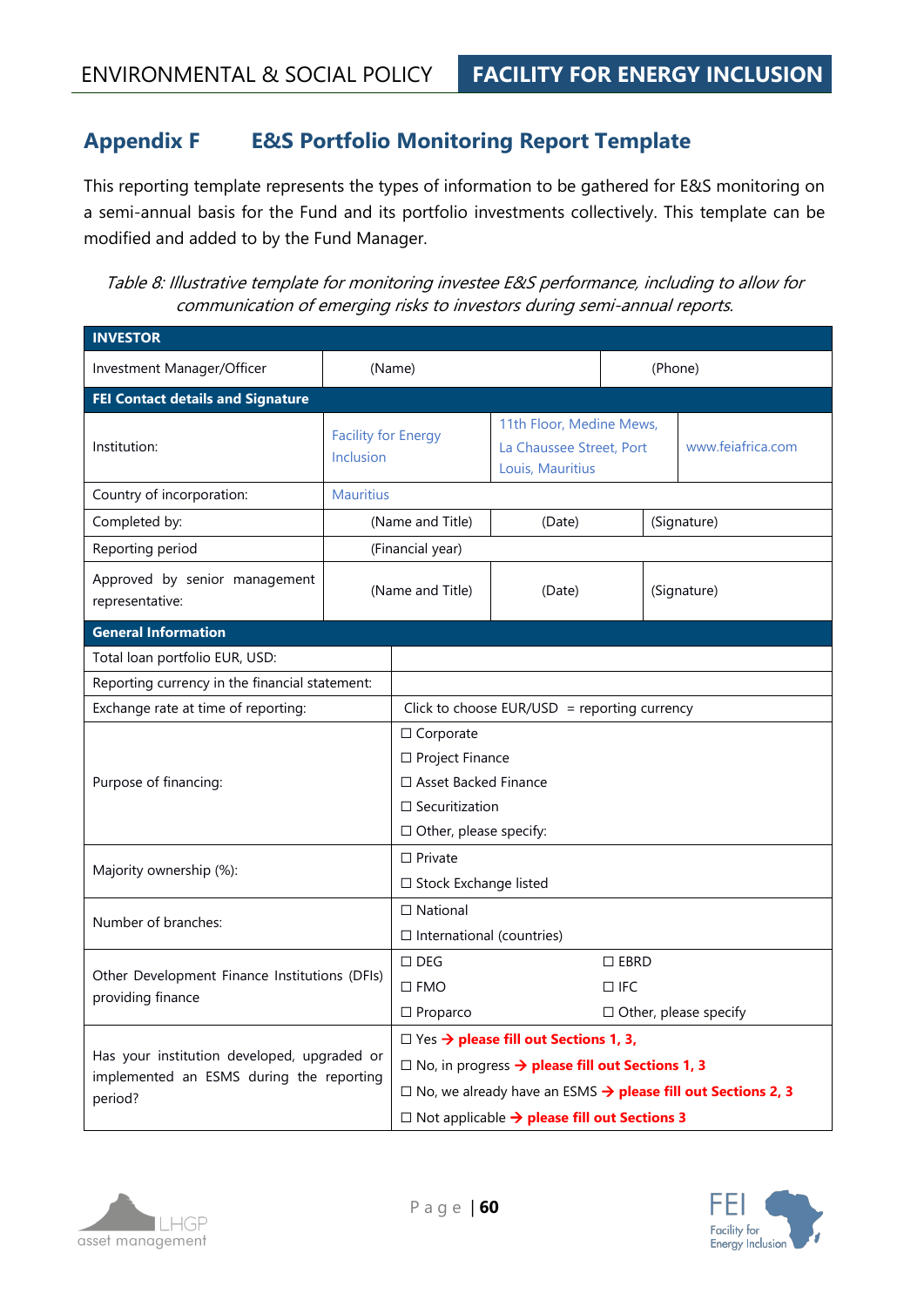| <b>Section 1: Environmental and Social Management System (ESMS)</b> |                                                                                                                                                                                       |                                                                                                                                                                                                                                                                                                                              |                                                                                  |  |  |
|---------------------------------------------------------------------|---------------------------------------------------------------------------------------------------------------------------------------------------------------------------------------|------------------------------------------------------------------------------------------------------------------------------------------------------------------------------------------------------------------------------------------------------------------------------------------------------------------------------|----------------------------------------------------------------------------------|--|--|
|                                                                     | 1.1. Does your institution have an E&S policy                                                                                                                                         | $\square$ Yes                                                                                                                                                                                                                                                                                                                |                                                                                  |  |  |
|                                                                     | approved by Management Board? (refer<br>to Appendix 1)                                                                                                                                | $\square$ No                                                                                                                                                                                                                                                                                                                 |                                                                                  |  |  |
|                                                                     | A. Environmental and Social Governance                                                                                                                                                |                                                                                                                                                                                                                                                                                                                              |                                                                                  |  |  |
|                                                                     | 1.2. Please provide the name of the person<br>with overall responsibility for E&S<br>matters within your institution (senior<br>management/board management).                         | (name, function and contact details)                                                                                                                                                                                                                                                                                         |                                                                                  |  |  |
| with                                                                | 1.3. Please provide the name of the person<br>overall<br>responsibility<br>for<br>coordinating the day-to-day E&S matters<br>within your<br>institution (operational<br>coordinator). | (name, function and contact details)                                                                                                                                                                                                                                                                                         |                                                                                  |  |  |
|                                                                     | 1.4. Please provide details of general E&S<br>responsibilities in the credit process<br>within your institution.                                                                      | □ All credit/front office staff, supported by E&S Coordinator, are<br>expected to address any E&S risk as part of their standard processing<br>of transactions<br>$\Box$ We have designated credit/front office staff to deal with any E&S<br>issues arising in the context of transactions<br>$\Box$ Other, please specify: |                                                                                  |  |  |
|                                                                     | <b>B. Environmental and Social Training</b>                                                                                                                                           |                                                                                                                                                                                                                                                                                                                              |                                                                                  |  |  |
|                                                                     | 1.5. Did your institution provide E&S training<br>to credit/front office staff during the<br>reporting period?                                                                        | $\Box$ Yes, all relevant credit/front office staff received E&S training.<br>Please provide number of staff trained:<br>$\Box$ Only applicable staff members, including the E&S Coordinator.<br>Please provide number of staff trained:<br>$\square$ No training was provided                                                |                                                                                  |  |  |
|                                                                     | 1.6. Please provide details of who provided<br>the E&S training.                                                                                                                      | $\Box$ Independent Consultant<br>$\Box$ Another DFI or training organization. Please provide name of<br>organization:<br>$\square$ In-house training provided by the organization's own E&S<br>Coordinator<br>□ Other, please specify:<br>$\Box$ Not applicable                                                              |                                                                                  |  |  |
|                                                                     | 1.7. Does your institution have an E&S<br>training program integrated into the<br>bank-wide capacity building program?<br>(refer to Appendix 1)                                       | $\Box$ Yes<br>$\Box$ No                                                                                                                                                                                                                                                                                                      |                                                                                  |  |  |
|                                                                     | C. Environmental and Social Procedures (refer to Appendix 1)                                                                                                                          |                                                                                                                                                                                                                                                                                                                              |                                                                                  |  |  |
|                                                                     | 1.8. Does your institution have an Exclusion<br>List compatible to the EDFI List of<br>Excluded Activities? (refer to Appendix 1)                                                     | $\Box$ Yes $\rightarrow$ please provide<br>details:<br>$\Box$ Not fully compatible $\rightarrow$<br>please provide details:<br>$\Box$ No                                                                                                                                                                                     |                                                                                  |  |  |
|                                                                     | 1.9. Does your institution categorize its<br>transactions based on exposure to E&S<br>risks sectors? (refer to Appendix 1)                                                            | $\Box$ Yes, $\rightarrow$ please specify<br>method used:<br>$\square$ No                                                                                                                                                                                                                                                     | $\Box$ Questionnaire<br>$\Box$ Checklist<br>$\Box$ Other, please specify: $\Box$ |  |  |



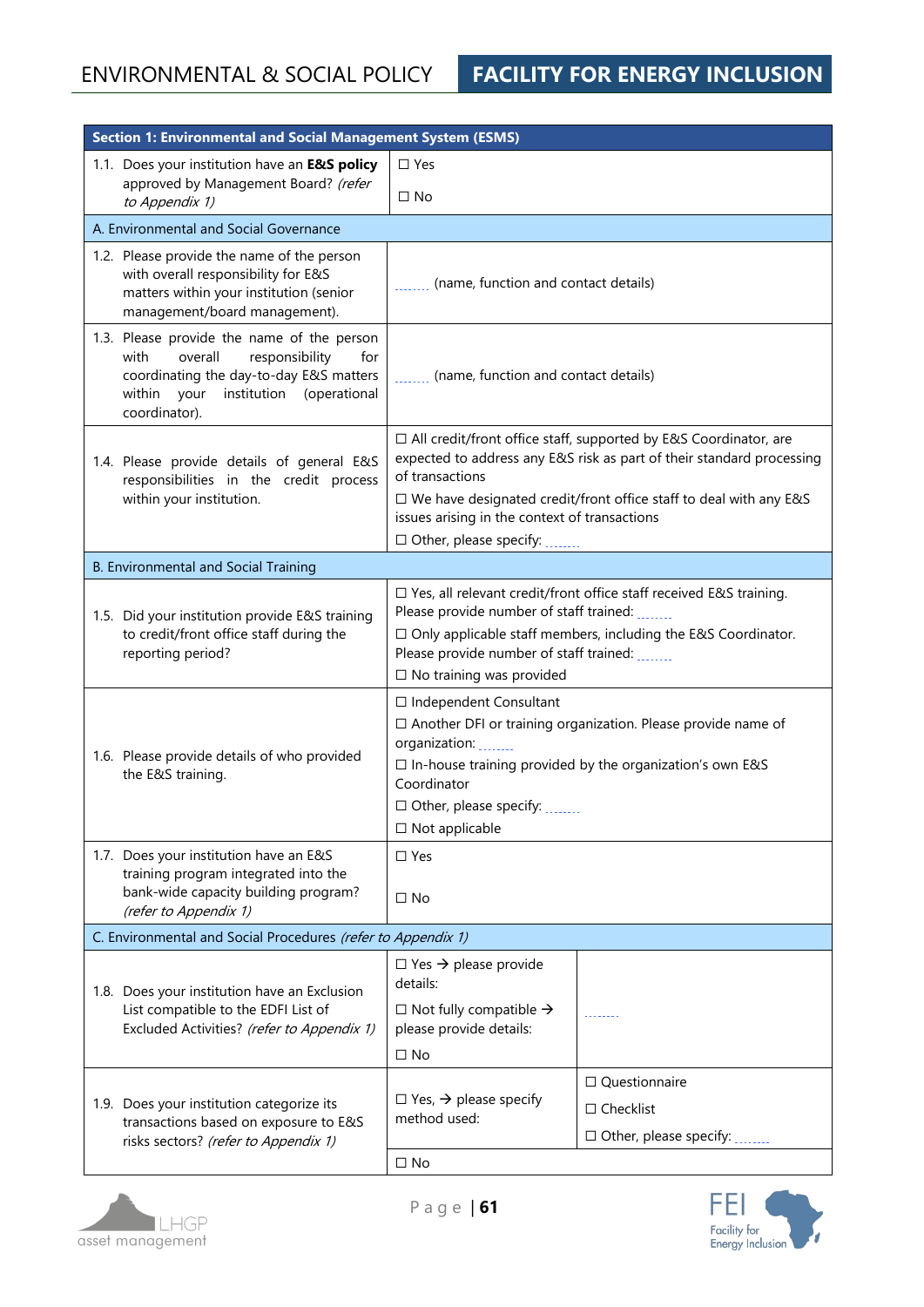# ENVIRONMENTAL & SOCIAL POLICY **FACILITY FOR ENERGY INCLUSION**

|                                                                                     |                                                                                 | $\Box$ Questionnaire                                                            |  |  |
|-------------------------------------------------------------------------------------|---------------------------------------------------------------------------------|---------------------------------------------------------------------------------|--|--|
|                                                                                     |                                                                                 | $\Box$ Desk review of client                                                    |  |  |
| 1.10. Does your institution perform E&S                                             | $\Box$ Yes, $\rightarrow$ please specify                                        | documentation (i.e. permits etc.)                                               |  |  |
| analysis for relevant transactions to                                               | method used:                                                                    | $\square$ Site visits performed by $\ldots$                                     |  |  |
| assess the identified risks? (refer to<br>Appendix 1)                               |                                                                                 | $\Box$ Impact assessment commissioned<br>to a third party                       |  |  |
|                                                                                     |                                                                                 | $\Box$ Other, please specify: $\Box$                                            |  |  |
|                                                                                     | $\Box$ No                                                                       |                                                                                 |  |  |
|                                                                                     |                                                                                 | □ ESMP or ESAP                                                                  |  |  |
| 1.11. Does your institution mitigate and                                            | $\Box$ Yes, $\rightarrow$ please specify<br>method used                         | $\Box$ E&S contract clauses                                                     |  |  |
| manage the E&S risks associated with<br>transactions? (refer to Appendix 1)         |                                                                                 | $\Box$ Other, please specify: $\Box$                                            |  |  |
|                                                                                     | $\Box$ No                                                                       |                                                                                 |  |  |
|                                                                                     | <b>Standards:</b>                                                               | <b>Type of transactions:</b>                                                    |  |  |
| 1.12. When identifying, assessing, mitigating                                       | National standards                                                              |                                                                                 |  |  |
| and managing the E&S risks associated<br>with transactions, what standards does     | <b>IFC Performance Standards</b>                                                |                                                                                 |  |  |
| your institution apply?                                                             | <b>ILO Conventions</b>                                                          |                                                                                 |  |  |
|                                                                                     | Other, please specify: _______                                                  |                                                                                 |  |  |
|                                                                                     |                                                                                 | $\Box$ Site visit by your institution's staff                                   |  |  |
|                                                                                     | $\Box$ Yes, $\rightarrow$ please specify<br>measures taken:                     | $\Box$ Inspection by environmental/health<br>authorities                        |  |  |
| 1.13. Does your institution monitor the E&S<br>performance of your clients/financed |                                                                                 | $\Box$ Copies of updated or renewed<br>permits                                  |  |  |
| transactions?                                                                       |                                                                                 | $\Box$ Reports from the client                                                  |  |  |
|                                                                                     |                                                                                 | □ Other, please specify                                                         |  |  |
|                                                                                     | $\square$ No                                                                    |                                                                                 |  |  |
| 1.14. How often had your high-risk clients                                          | $\Box$ Once a year                                                              |                                                                                 |  |  |
| received monitoring visits by the E&S                                               | $\Box$ No visits                                                                |                                                                                 |  |  |
| Coordinator during the reporting period?                                            | $\Box$ Other, please specify:                                                   |                                                                                 |  |  |
| 1.15. Has your institution integrated the E&S                                       |                                                                                 | $\Box$ Yes, E&S fully integrated $\rightarrow$ please provide short description |  |  |
| procedures (i.e. categorization,<br>assessment, monitoring etc.) into the           | $\Box$ No, E&S process is a parallel process $\rightarrow$ please provide short |                                                                                 |  |  |
| credit approval process? (refer to                                                  | description                                                                     |                                                                                 |  |  |
| Appendix 1)                                                                         | $\Box$ No                                                                       |                                                                                 |  |  |
| D. Stakeholder Engagement                                                           |                                                                                 |                                                                                 |  |  |
|                                                                                     |                                                                                 | $\square$ Equator Principles                                                    |  |  |
|                                                                                     |                                                                                 | □ United Nations Global Compact                                                 |  |  |
| 1.16. Has your institution publicly endorsed or                                     | $\Box$ Yes, $\rightarrow$ please specify:                                       | $\Box$ United Nations Environment<br>Programme for Financial Institutions       |  |  |
| signed any national or international<br>agreements or declarations concerning       |                                                                                 | $\Box$ Global Reporting Initiative                                              |  |  |
| environmental and social issues?                                                    |                                                                                 | □ Carbon Disclosure Project                                                     |  |  |
|                                                                                     |                                                                                 | $\Box$ Other, please specify                                                    |  |  |
|                                                                                     | $\Box$ No                                                                       |                                                                                 |  |  |



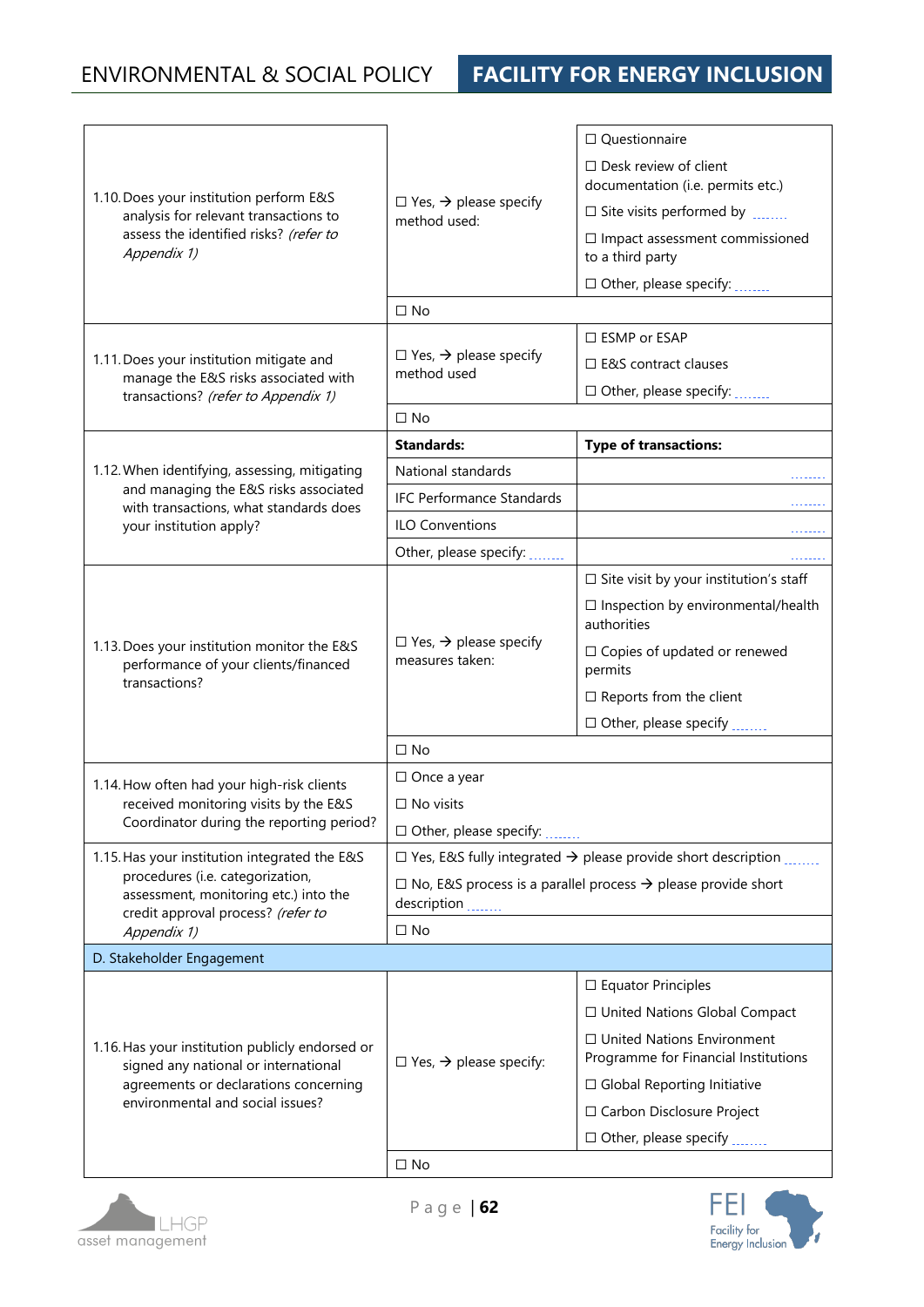| 1.17. Does your institution report publically<br>(e.g. in its Annual Report or in a separate<br>E&S or CSR report etc.) on its E&S<br>performance and client/portfolio<br>compliance with applicable E&S |                                                                                                                              | $\Box$ Yes, $\rightarrow$ please specify reporting mechanism: $\Box$                                                                     |          |                              |  |
|----------------------------------------------------------------------------------------------------------------------------------------------------------------------------------------------------------|------------------------------------------------------------------------------------------------------------------------------|------------------------------------------------------------------------------------------------------------------------------------------|----------|------------------------------|--|
|                                                                                                                                                                                                          | legislation and standards? (refer to<br>Appendix 1)                                                                          | $\Box$ No                                                                                                                                |          |                              |  |
|                                                                                                                                                                                                          | 1.18. Does your institution have a mechanism<br>in place to receive and respond to<br>complaints from the public or civil    | $\Box$ Yes, $\rightarrow$ please specify number of complaints received per year and<br>provide details of how they were handled: _______ |          |                              |  |
|                                                                                                                                                                                                          | society organizations?                                                                                                       | $\Box$ No                                                                                                                                |          |                              |  |
|                                                                                                                                                                                                          | <b>Section 2: Environmental and Social Management System (ESMS)</b>                                                          |                                                                                                                                          |          |                              |  |
|                                                                                                                                                                                                          | 2.1. Has your institution changed or<br>implemented its <b>E&amp;S policy</b> , and                                          | $\square$ Yes                                                                                                                            |          |                              |  |
|                                                                                                                                                                                                          | requested approval by Management<br>Board during the reporting period? (refer<br>to Appendix 1)                              | $\Box$ No                                                                                                                                |          |                              |  |
|                                                                                                                                                                                                          | 2.2. Has your institution implemented or<br>changed its Exclusion List during the<br>reporting period? (refer to Appendix 1) | $\Box$ Yes $\rightarrow$ please provide details:<br>$\Box$ No                                                                            |          |                              |  |
|                                                                                                                                                                                                          |                                                                                                                              | <b>Standards:</b>                                                                                                                        |          | <b>Type of transactions:</b> |  |
|                                                                                                                                                                                                          | 2.3. Does your institution apply different<br>standards for different types of                                               | National standards                                                                                                                       |          |                              |  |
|                                                                                                                                                                                                          |                                                                                                                              | <b>IFC Performance Standards</b>                                                                                                         |          |                              |  |
|                                                                                                                                                                                                          | transactions?                                                                                                                | Other, please specify:                                                                                                                   |          |                              |  |
|                                                                                                                                                                                                          | A. Environmental and Social Governance                                                                                       |                                                                                                                                          |          |                              |  |
|                                                                                                                                                                                                          | 2.4. Has your institution appointed a new<br>E&S Manager <sup>30</sup> and/or E&S                                            | $\Box$ Yes $\rightarrow$ please provide<br>details                                                                                       | details) | (name, function and contact  |  |
|                                                                                                                                                                                                          | Coordinator <sup>31</sup> during the reporting<br>period?                                                                    | $\Box$ No                                                                                                                                | details) | (name, function and contact  |  |
|                                                                                                                                                                                                          | 2.5. Have E&S responsibilities in the credit                                                                                 | $\Box$ Yes $\rightarrow$ please provide details:                                                                                         |          |                              |  |
|                                                                                                                                                                                                          | process changed during the reporting<br>period?                                                                              | $\Box$ No                                                                                                                                |          |                              |  |
|                                                                                                                                                                                                          | <b>B. Environmental and Social Procedures</b>                                                                                |                                                                                                                                          |          |                              |  |
|                                                                                                                                                                                                          | 2.6. Has your institution made any changes                                                                                   | $\Box$ Yes $\rightarrow$ provide details below:                                                                                          |          |                              |  |
|                                                                                                                                                                                                          | during the reporting period with regards<br>to E&S procedures? (refer to Appendix 1)                                         | $\Box$ No                                                                                                                                |          |                              |  |
|                                                                                                                                                                                                          | E&S Procedure:                                                                                                               | Changes (e.g. implementation of a new approach, tools, methods<br>$etc.$ )                                                               |          |                              |  |
| a                                                                                                                                                                                                        | Transaction categorization                                                                                                   |                                                                                                                                          |          |                              |  |
| b                                                                                                                                                                                                        | Transactions analysis                                                                                                        |                                                                                                                                          |          |                              |  |
| C                                                                                                                                                                                                        | Management and mitigation of risks                                                                                           |                                                                                                                                          |          |                              |  |
| d                                                                                                                                                                                                        | Monitoring of clients                                                                                                        |                                                                                                                                          |          |                              |  |
| e                                                                                                                                                                                                        | Other, please specify                                                                                                        |                                                                                                                                          |          |                              |  |

<sup>30</sup> Person with overall responsibility for E&S matters within the institution (senior management/board management).

<sup>31</sup> Person with overall responsibility for coordinating the day-to-day E&S matters within the institution (operational coordinator).



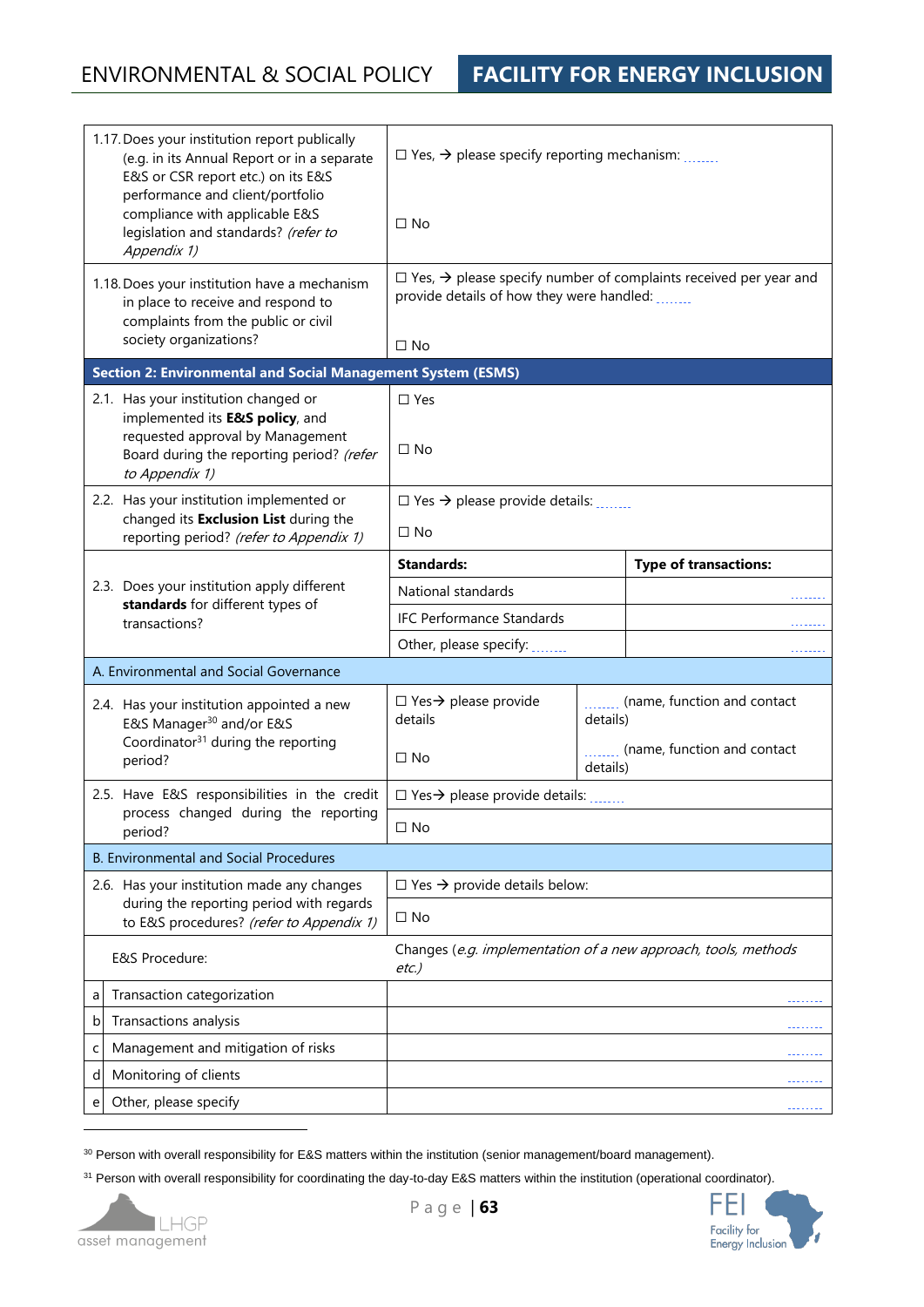| 2.7. How often do your high-risk clients                                                                                                                                                                                             | $\Box$ Once a year                                                             |                                                                                                                 |  |  |
|--------------------------------------------------------------------------------------------------------------------------------------------------------------------------------------------------------------------------------------|--------------------------------------------------------------------------------|-----------------------------------------------------------------------------------------------------------------|--|--|
| receive monitoring visits by the E&S                                                                                                                                                                                                 | $\Box$ No visits                                                               |                                                                                                                 |  |  |
| Coordinator during the reporting period                                                                                                                                                                                              | $\Box$ Other, please specify: $\Box$                                           |                                                                                                                 |  |  |
| C. Environmental and Social Training                                                                                                                                                                                                 |                                                                                |                                                                                                                 |  |  |
| 2.8. Has your institution provided E&S                                                                                                                                                                                               |                                                                                | □ Yes, all relevant credit/front office staff received E&S training.<br>Please provide number of staff trained: |  |  |
| training to credit/front office staff during<br>the reporting period?                                                                                                                                                                |                                                                                | □ Only applicable staff members, including the E&S Coordinator.<br>Please provide number of staff trained:      |  |  |
|                                                                                                                                                                                                                                      | $\Box$ No training was provided                                                |                                                                                                                 |  |  |
|                                                                                                                                                                                                                                      | □ Independent Consultant                                                       |                                                                                                                 |  |  |
|                                                                                                                                                                                                                                      | organization:                                                                  | $\Box$ Another DFI or training organization? Please provide name of                                             |  |  |
| 2.9. Please provide details of who provided<br>the E&S training.                                                                                                                                                                     | $\Box$ In-house training provided by the organization's own E&S<br>Coordinator |                                                                                                                 |  |  |
|                                                                                                                                                                                                                                      | □ Other, please specify:                                                       |                                                                                                                 |  |  |
|                                                                                                                                                                                                                                      | $\Box$ Not applicable                                                          |                                                                                                                 |  |  |
| D. Stakeholder Engagement                                                                                                                                                                                                            |                                                                                |                                                                                                                 |  |  |
|                                                                                                                                                                                                                                      |                                                                                | $\Box$ Equator Principles                                                                                       |  |  |
|                                                                                                                                                                                                                                      |                                                                                | □ United Nations Global Compact                                                                                 |  |  |
| 2.10. Has your institution publicly endorsed or<br>signed any national or international                                                                                                                                              | $\Box$ Yes, $\rightarrow$ please specify:                                      | $\Box$ United Nations Environment<br>Programme for Financial Institutions                                       |  |  |
| agreements or declarations concerning                                                                                                                                                                                                |                                                                                | $\Box$ Global Reporting Initiative                                                                              |  |  |
| environmental and social issues?                                                                                                                                                                                                     |                                                                                | □ Carbon Disclosure Project                                                                                     |  |  |
|                                                                                                                                                                                                                                      |                                                                                | □ Other, please specify                                                                                         |  |  |
|                                                                                                                                                                                                                                      | $\Box$ No                                                                      |                                                                                                                 |  |  |
| 2.11. Does your institution report publicly (e.g.<br>in its Annual Report or in a separate E&S<br>or CSR report etc.) on its E&S<br>performance and client/portfolio<br>compliance with applicable E&S<br>legislation and standards? | $\Box$ Yes, $\rightarrow$ please specify reporting mechanism:<br>$\Box$ No     |                                                                                                                 |  |  |



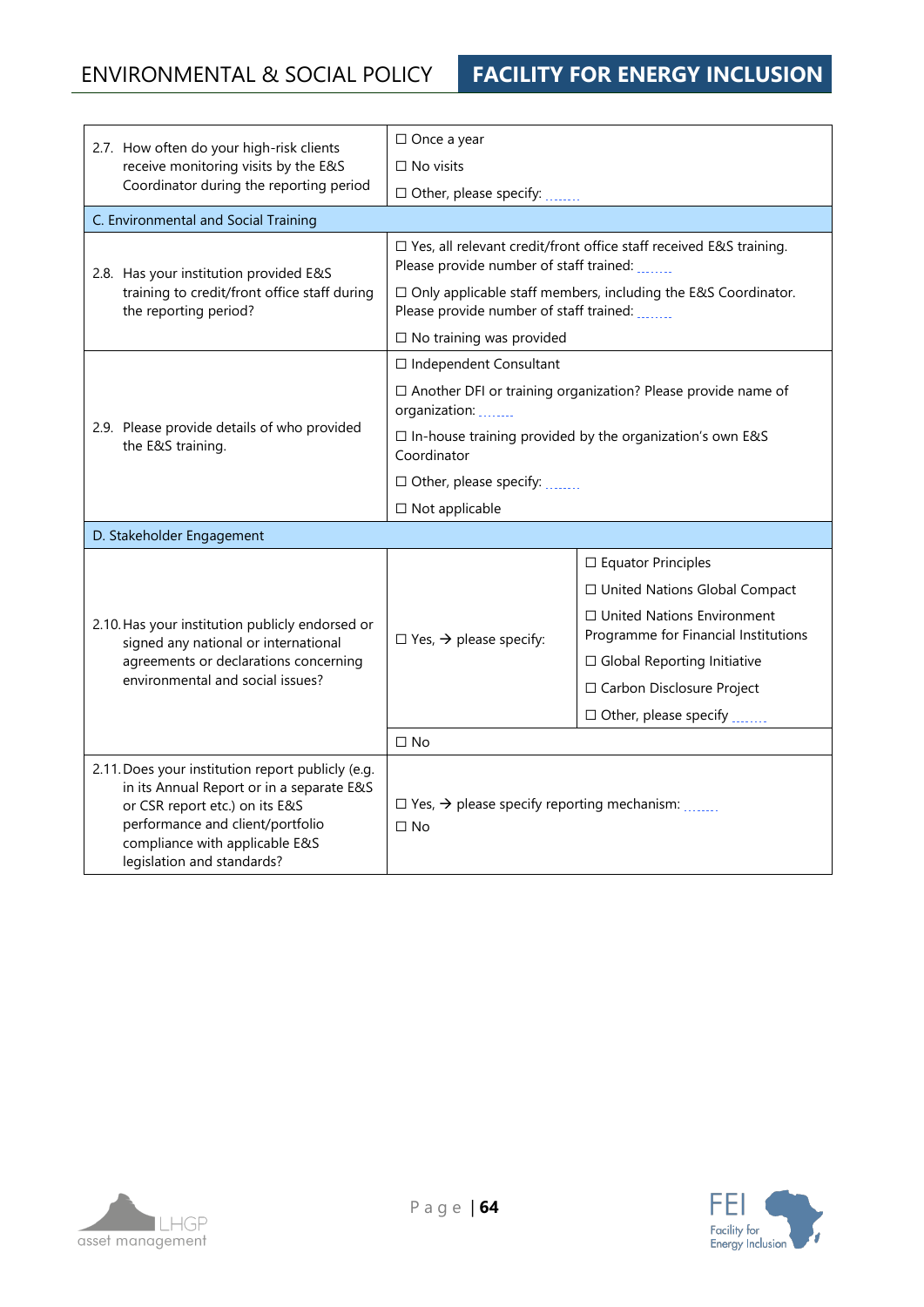| <b>Section 3: ESMS related Borrower Information</b><br>(3.4, 3.5 and 3.7 to be completed after ESMS implementation)<br>п |                                                              |                              |                                            |                          |                                           |                                           |                                 |                                                  |                                 |                                                |
|--------------------------------------------------------------------------------------------------------------------------|--------------------------------------------------------------|------------------------------|--------------------------------------------|--------------------------|-------------------------------------------|-------------------------------------------|---------------------------------|--------------------------------------------------|---------------------------------|------------------------------------------------|
|                                                                                                                          | 3.1. Borrower Summary<br>(please specify reporting currency) |                              |                                            |                          |                                           |                                           |                                 |                                                  |                                 |                                                |
| <b>Total Loan Book</b>                                                                                                   |                                                              | Average Loan Size            |                                            |                          | Short Term Finance %<br><1 year           |                                           | Long Term Finance %<br>>3 years |                                                  |                                 |                                                |
| Click to choose the<br>currency                                                                                          |                                                              | Click to choose the currency |                                            |                          | Click to choose the currency              |                                           | Click to choose the currency    |                                                  |                                 |                                                |
|                                                                                                                          | 3.2. Borrower Overview                                       |                              |                                            |                          |                                           |                                           |                                 |                                                  |                                 |                                                |
| #                                                                                                                        | Borrower's name <sup>32</sup> :                              |                              |                                            | Country:                 | Employment Breakdown<br>(incl by Gender)  |                                           |                                 | High E&S risk sector? Please<br>specify with Y/N | <b>E&amp;S Risks Identified</b> | Experts Engaged / Last<br><b>E&amp;S Visit</b> |
|                                                                                                                          |                                                              |                              |                                            |                          |                                           | --------                                  |                                 |                                                  | --------                        |                                                |
| $\cdots$<br>.<br><u>.</u>                                                                                                |                                                              |                              |                                            | <u>.</u>                 |                                           | <u> 22222222</u>                          | <u>.</u>                        | .                                                |                                 |                                                |
|                                                                                                                          |                                                              |                              |                                            |                          | High-risk (Cat. A)                        | Medium-risk (Cat. B)<br>Low-risk (Cat. C) |                                 |                                                  |                                 |                                                |
|                                                                                                                          | 3.3. E&S categorization of total loan book                   |                              |                                            | <b>No</b>                |                                           |                                           |                                 |                                                  |                                 |                                                |
|                                                                                                                          |                                                              |                              |                                            | $\%$                     |                                           |                                           |                                 |                                                  | .                               |                                                |
| Transaction with agreed ESMP/ESAP                                                                                        |                                                              |                              |                                            | High-risk (Cat. A)       | Medium-risk (Cat. B)<br>Low-risk (Cat. C) |                                           |                                 |                                                  |                                 |                                                |
| 3.4.                                                                                                                     |                                                              |                              |                                            | <b>No</b>                | $\blacksquare$                            |                                           |                                 |                                                  |                                 |                                                |
| 3.5. Transactions approved during the reporting period that finance activities specified in the E&S Exclusion List?      |                                                              |                              |                                            |                          |                                           |                                           |                                 |                                                  |                                 |                                                |
| Name (Borrower/Project) <sup>33</sup><br>approval                                                                        |                                                              |                              | Excluded activity and reason for<br>Amount |                          |                                           |                                           |                                 |                                                  |                                 |                                                |
|                                                                                                                          |                                                              |                              |                                            | <u>.</u>                 |                                           |                                           |                                 | .                                                |                                 |                                                |
| 1.1.1.1.1.1.1                                                                                                            |                                                              |                              |                                            | $-1 - 1 - 1 - 1 - 1 = 0$ |                                           |                                           |                                 |                                                  |                                 |                                                |
| 3.6. Transactions rejected due to E&S reasons during the reporting period:                                               |                                                              |                              |                                            |                          |                                           |                                           |                                 |                                                  |                                 |                                                |
| Name (Borrower/Project) <sup>6</sup><br>Reason                                                                           |                                                              |                              |                                            |                          |                                           |                                           |                                 |                                                  |                                 |                                                |
| .                                                                                                                        |                                                              |                              |                                            |                          |                                           |                                           |                                 |                                                  |                                 |                                                |

<sup>32</sup> Client names can be anonymized if needed.

33 Client names can be anonymized if needed.



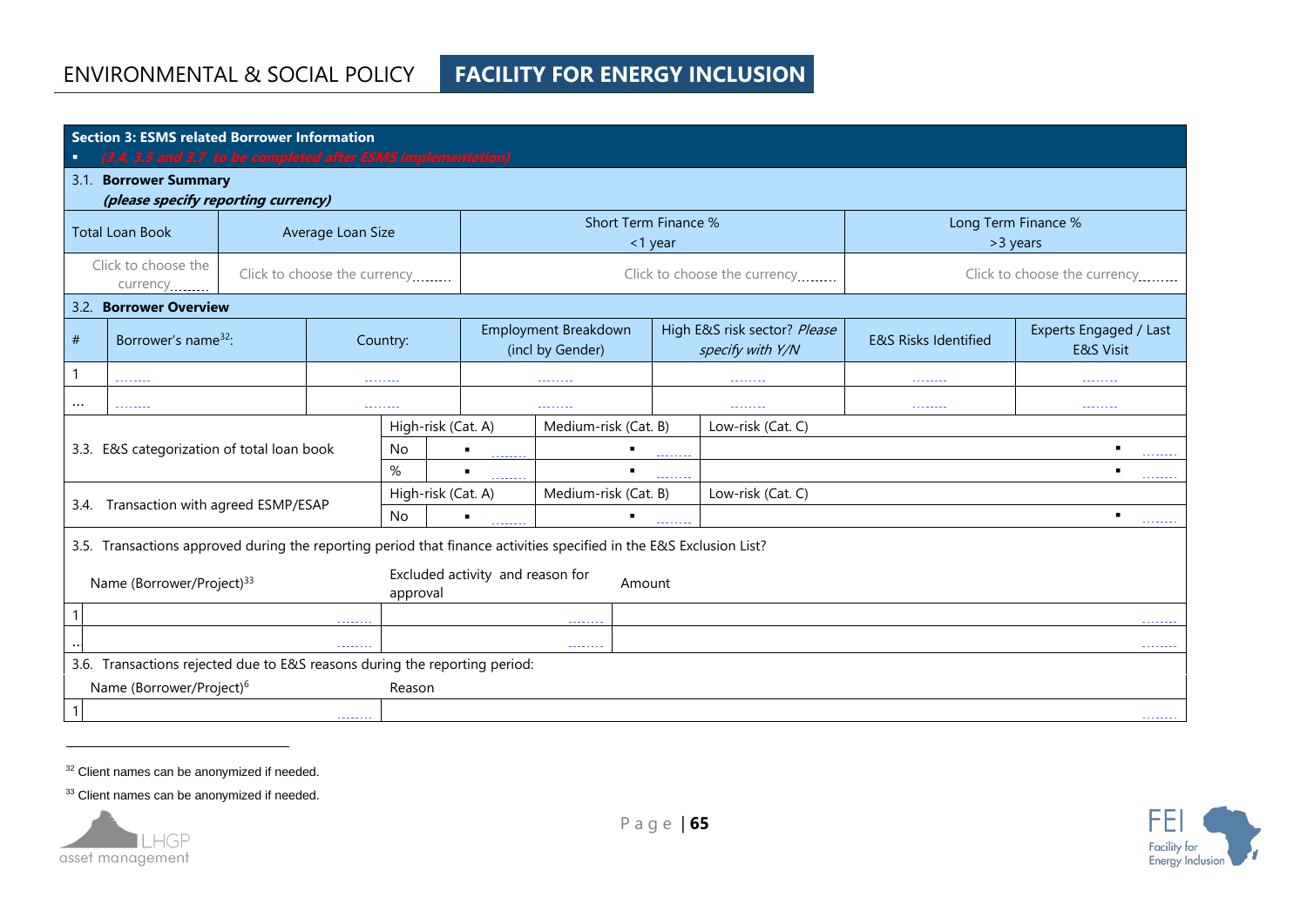# ENVIRONMENTAL & SOCIAL POLICY **FACILITY FOR ENERGY INCLUSION**

| --------                                                                                                                                                                                                                                              |                                                                                                                                                                                                              |                                                                             |          | -------                                                                                                                                                            |  |
|-------------------------------------------------------------------------------------------------------------------------------------------------------------------------------------------------------------------------------------------------------|--------------------------------------------------------------------------------------------------------------------------------------------------------------------------------------------------------------|-----------------------------------------------------------------------------|----------|--------------------------------------------------------------------------------------------------------------------------------------------------------------------|--|
| Projects/Clients with significant environmental and/or social issues and/or incidents during the reporting period (e.g. casualties, spilling, NGO campaigns, fines, strikes, non-<br>3.7.<br>compliance with local E&S law and/or permits, penalties) |                                                                                                                                                                                                              |                                                                             |          |                                                                                                                                                                    |  |
| Project/Borrower <sup>6</sup>                                                                                                                                                                                                                         | Environmental and/or social issue(s)<br>and/or incident(s) during the<br>reporting period                                                                                                                    | Information on any retrenchment (including<br>number of employees laid off) |          | Measure(s) taken to manage the issue<br>and/or incident                                                                                                            |  |
| --------                                                                                                                                                                                                                                              | --------                                                                                                                                                                                                     |                                                                             | -------- | --------                                                                                                                                                           |  |
| --------                                                                                                                                                                                                                                              | --------                                                                                                                                                                                                     |                                                                             | -------- | --------                                                                                                                                                           |  |
| 3.8. Operational Improvements / Social Benefits                                                                                                                                                                                                       |                                                                                                                                                                                                              |                                                                             |          |                                                                                                                                                                    |  |
| Project/Borrower <sup>6</sup>                                                                                                                                                                                                                         | Any improvements in performance with a clear environmental<br>benefit (e.g. energy savings, reducing (hazardous) waste,<br>certification of relevant management systems such as ISO 14,001,<br>OHSAS 18,000) | 8000)                                                                       |          | Any improvements in performance with a clear social<br>benefit (e.g. improvements in labour conditions,<br>certification of relevant management systems such as SA |  |
| -------                                                                                                                                                                                                                                               |                                                                                                                                                                                                              |                                                                             |          | -------                                                                                                                                                            |  |
| --------                                                                                                                                                                                                                                              |                                                                                                                                                                                                              | -------                                                                     |          | -------                                                                                                                                                            |  |



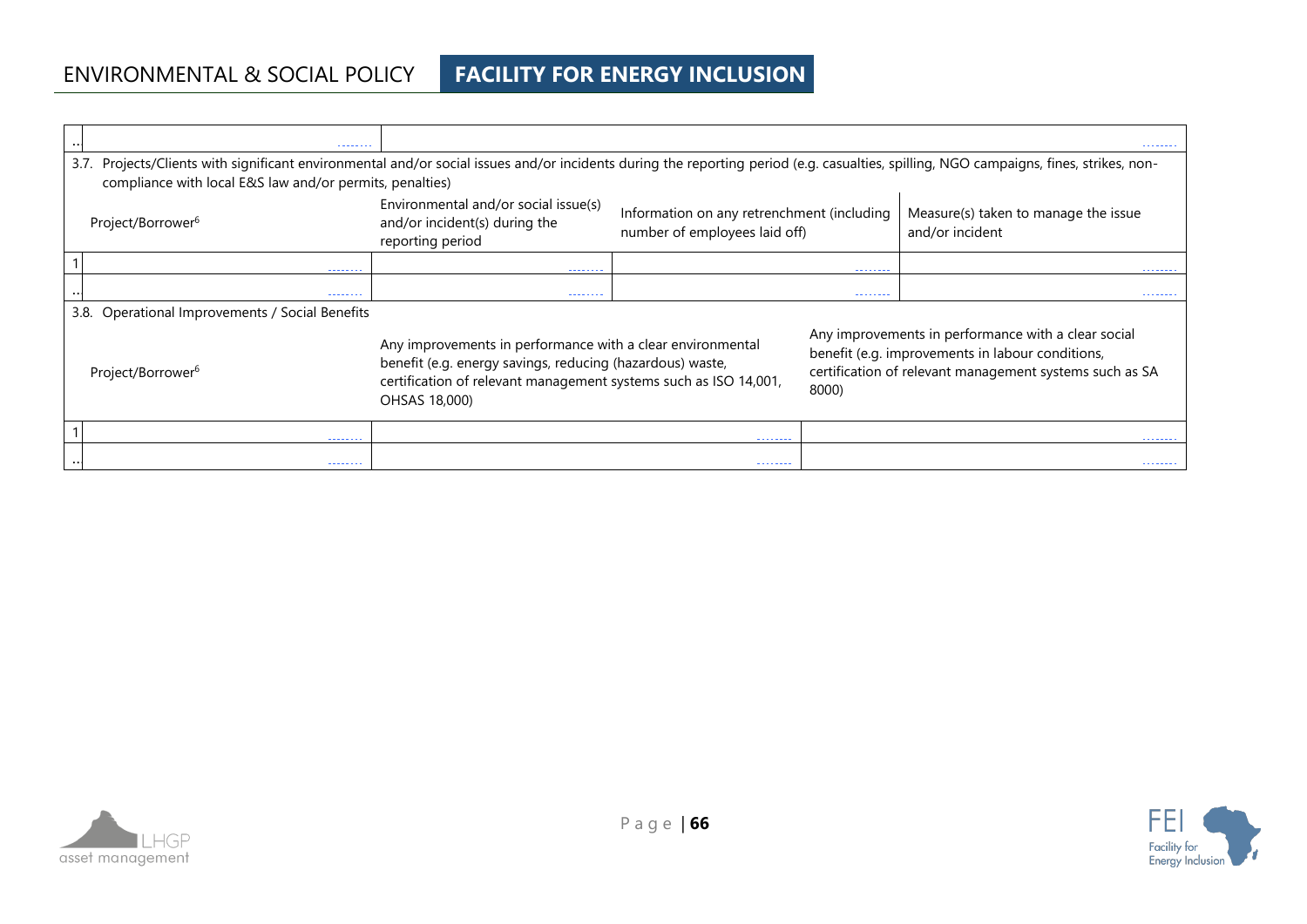|                                                                        | Section 4: Human Resources and Corporate Social Responsibility Management (refer to<br>Appendix 1)           |                                                           |                                                                                            |  |  |
|------------------------------------------------------------------------|--------------------------------------------------------------------------------------------------------------|-----------------------------------------------------------|--------------------------------------------------------------------------------------------|--|--|
|                                                                        |                                                                                                              | $\square$ Lay-offs of workforce $\ldots$                  |                                                                                            |  |  |
|                                                                        | 4.1. Please specify (in % of workforce) any staff<br>reductions or additions during the<br>reporting period: | □ Additions to workforce                                  |                                                                                            |  |  |
|                                                                        |                                                                                                              | $\Box$ None                                               |                                                                                            |  |  |
|                                                                        | 4.2. Has responsibility for human resources<br>management in your institution changed                        | $\Box$ Yes $\rightarrow$ please provide<br>details        | (name, function and contact details)                                                       |  |  |
|                                                                        | during the reporting period?                                                                                 | $\Box$ No                                                 |                                                                                            |  |  |
|                                                                        | 4.3. Has your institution made changes to the                                                                | $\Box$ Yes, $\rightarrow$ please provide details:         |                                                                                            |  |  |
|                                                                        | human resources policies during the<br>reporting period? (refer to Appendix 1)                               | $\Box$ No                                                 |                                                                                            |  |  |
|                                                                        | <b>HR Policy</b>                                                                                             |                                                           | Changes (e.g. addition of social benefits, working hours etc.)                             |  |  |
| 1                                                                      |                                                                                                              |                                                           |                                                                                            |  |  |
| $\overline{2}$                                                         |                                                                                                              |                                                           |                                                                                            |  |  |
| 3                                                                      |                                                                                                              |                                                           |                                                                                            |  |  |
| 4                                                                      |                                                                                                              |                                                           |                                                                                            |  |  |
| 5                                                                      |                                                                                                              |                                                           | .                                                                                          |  |  |
|                                                                        | 4.4. Has your institution implemented an                                                                     | $\square$ Yes, please provide details and budget $\ldots$ |                                                                                            |  |  |
| HIV/AIDS Program during the reporting<br>period? (refer to Appendix 1) |                                                                                                              | $\Box$ No                                                 |                                                                                            |  |  |
|                                                                        | 4.5. Has your institution experienced labor                                                                  | $\Box$ Yes $\rightarrow$ please provide details:          |                                                                                            |  |  |
|                                                                        | related issues during the reporting period<br>(grievances, strikes, court cases etc.)?                       | $\Box$ No                                                 |                                                                                            |  |  |
|                                                                        | 4.6. Has your institution provided non E&S<br>related staff training during the reporting                    |                                                           | $\Box$ Yes, $\rightarrow$ please provide details and specify % of workforce trained $\Box$ |  |  |
|                                                                        | period (e.g. corporate governance, credit<br>risk)?                                                          | $\Box$ No                                                 |                                                                                            |  |  |
|                                                                        | 4.7. Has your institution taken any measures to<br>reduce its environmental footprint during                 | $\Box$ Yes $\rightarrow$ please provide details:          |                                                                                            |  |  |
|                                                                        | the reporting period (e.g. use or<br>production of paper, waste, energy etc.)?                               | $\Box$ No                                                 |                                                                                            |  |  |



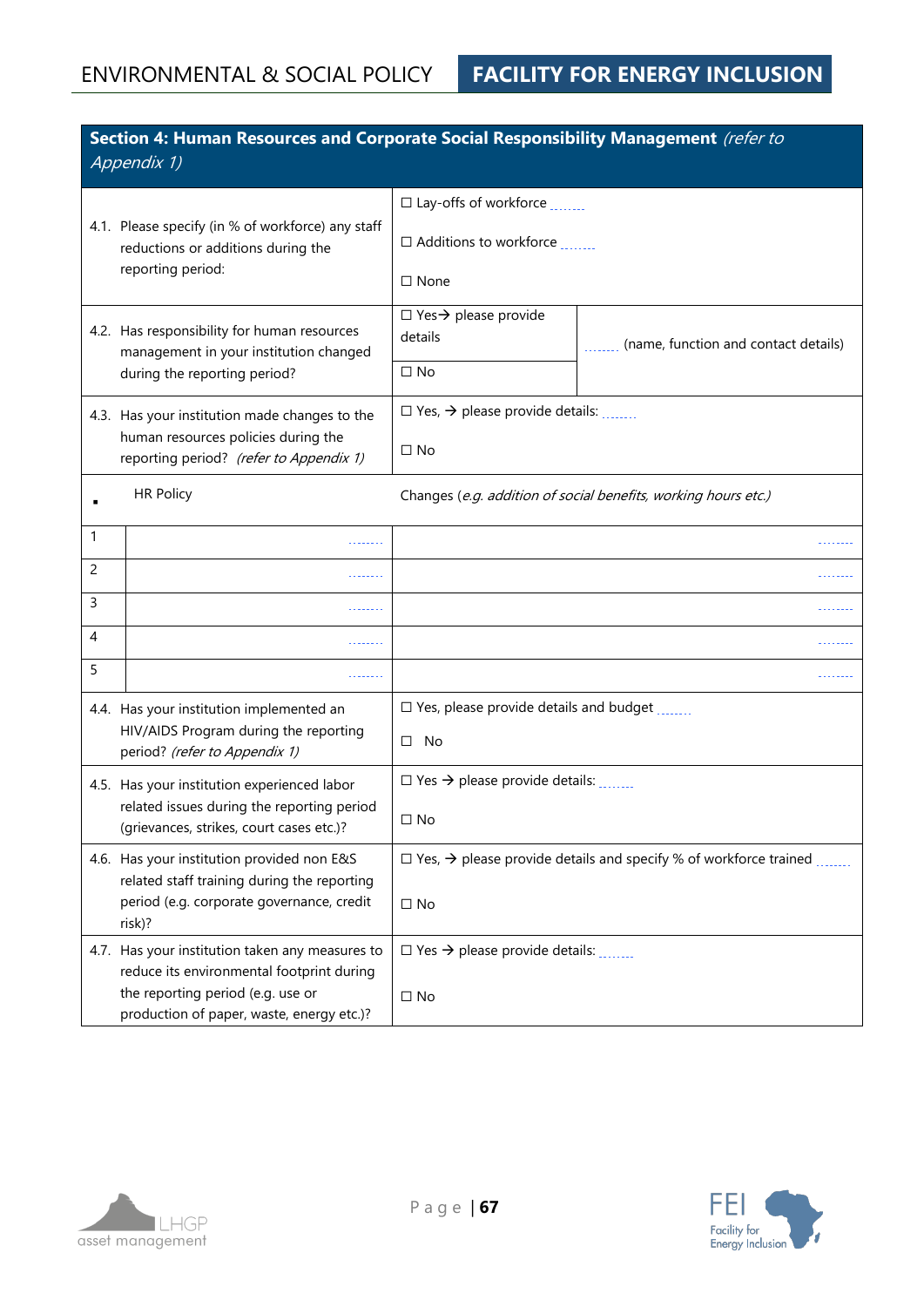# **Appendix G E&S Impact Indicators**

### Table 9: Summary of FEI E&S Impact Indicators

Instructions:

- Please exclude data from countries not on the DAC list of ODA recipients.

- Please fill in one column per company and use the comments field to add additional information where relevant.

- Please use USD as the reporting currency throughout the report and complete all figures with the correct number of digits (e.g. for one million, please write 1000000)

| <b>COMPANY INFORMATION</b> | <b>Definition</b>                                          |
|----------------------------|------------------------------------------------------------|
| Name                       | Name of company                                            |
| Reporting currency         | Reporting currency                                         |
| Figures used in report     | Actual figures 2019 or best estimate 2019                  |
| Technology                 | E.g. hydro, small hydro, wind, offgrid solutions, services |
| Project type               | E.g. greenfield, acquisition, rehabilitation               |
| Status as of 31.12.2019    | E.g. operational, construction, under development          |
| Instrument                 | E.g. loan, mezzanine and/or equity                         |
| Ownership share            | If no equity, set to 0%                                    |
| Country                    | Country in which the plant is located                      |

| <b>EMPLOYMENT</b>                  | <b>Definition</b>                                                           |
|------------------------------------|-----------------------------------------------------------------------------|
|                                    | Number of people employed in the company on a permanent basis at the        |
| Permanent jobs                     | end of the calendar year in full-time equivalents (FTE).                    |
|                                    | Number of women employed on a permanent basis at the end of the             |
| Permanent jobs - women             | calendar year in full-time equivalents (FTE).                               |
|                                    | Number of contract employees, including construction workers, that have     |
| Temporary jobs/contractors         | worked for the company or the company's contractors during last the last    |
|                                    | calendar year in full-time equivalents (FTE).                               |
|                                    | Number of female contract employees, including construction workers,        |
| Temporary jobs/contractors - women | that have worked for the company or the company's contractors during        |
|                                    | last the last calendar year in full-time equivalents (FTE).                 |
|                                    | Number of management employees (FTE), defined as permanent employees        |
| Management jobs                    | in leading positions with people reporting directly to them, in the company |
|                                    | at the end of last calendar year.                                           |
|                                    | Number of female management employees (FTE), defined as permanent           |
| Management jobs - women            | employees in leading positions with people reporting directly to them, in   |
|                                    | the company at the end of last calendar year.                               |
| Board of Directors - members       | Number of directors on the company's board                                  |
| Board of Directors - women         | Number of female directors on the company's board                           |

| <b>ECONOMY</b>                  | <b>Definition</b>                                                                                                                                                                                                                                                                                                                                                                                                                                         |
|---------------------------------|-----------------------------------------------------------------------------------------------------------------------------------------------------------------------------------------------------------------------------------------------------------------------------------------------------------------------------------------------------------------------------------------------------------------------------------------------------------|
| Labour expense                  | Sum of compensation expenses paid to all permanent and temporary<br>employees during last calendar year, including wages, salaries, bonuses,<br>and benefits. Taxes and fees related to employment shall not be included.                                                                                                                                                                                                                                 |
| Domestic purchases              | Value of company's purchases of goods and services from domestic<br>suppliers (e.g. raw materials, security, gardening, cleaning, marketing and<br>research) during the last calendar year.                                                                                                                                                                                                                                                               |
| Corporate income taxes          | Sum of corporate income taxes transferred to the government during last<br>calendar year. If the company paid taxes to several countries, please<br>provide the amount transferred to each country in the comments field.                                                                                                                                                                                                                                 |
| Other taxes and government fees | Sum of all other taxes and fees transferred to the government during last<br>calendar year, e.g. sales taxes, withholding taxes, net VAT, royalties,<br>dividends, licence fees, social security payments, etc. If the company paid<br>taxes to several countries, please provide the amount transferred to each<br>country in the comments field. Any direct subsidies or other cash transfers<br>from the government to the company should be deducted. |





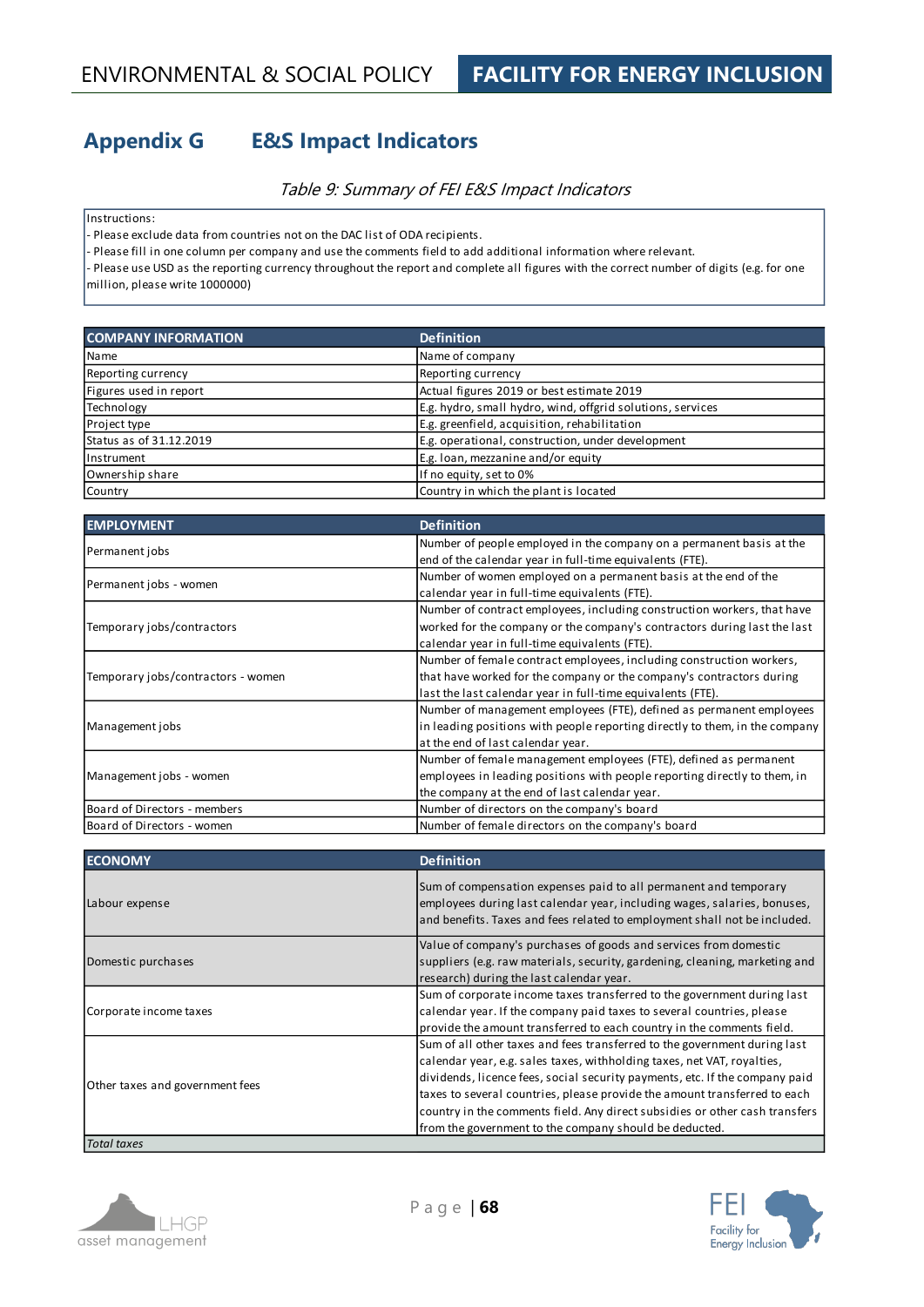# ENVIRONMENTAL & SOCIAL POLICY **FACILITY FOR ENERGY INCLUSION**

| <b>ENERGY</b>                                   | <b>Definition</b>                                                                                                     |
|-------------------------------------------------|-----------------------------------------------------------------------------------------------------------------------|
| Installed capacity (MW)                         | Installed production capacity (MW)                                                                                    |
| Of which renewable (MW)                         | Installed renewable production capacity (MW)                                                                          |
| Capacity under construction/rehabilitation (MW) | Production capacity currently under construction                                                                      |
| Of which renewable (MW)                         | Renewable production capacity currently under construction                                                            |
| Capacity under development (MW)                 | Projects with an investment decision                                                                                  |
| Of which renewable (MW)                         | Renewable projects with an investment decision                                                                        |
| Production in 2019 (GWh)                        | Actual electricity production last calendar year                                                                      |
| Of which renewable (GWh)                        | Actual renewable electricity production last calendar year                                                            |
| Baseline emissions factor (tCO2/MWh)            | For CDM projects only. A measure of CO2 emissions intensity per unit of<br>electricity generation in the grid system. |
| Avoided CO2 in 2018 (tCO2)                      |                                                                                                                       |
| <b>ENERGY</b>                                   | <b>Definition</b>                                                                                                     |
| Clients, companies                              | Number of clients who were served by the company during the reporting<br>period. (# of enterprise clients)            |
| Clients, households                             | (# of household clients)                                                                                              |
| <b>Control line: Total Clients</b>              |                                                                                                                       |

| <b>OFFGRID SOLUTIONS</b>      | <b>Definition</b>                                                          |
|-------------------------------|----------------------------------------------------------------------------|
| Units provided to Households  | Number of units of goods or services provided by the Company and its       |
|                               | Subsidiaries during the reporting period. (# of units)                     |
| Units provided to MSMEs       | (H of units)                                                               |
| Control line: Total units     |                                                                            |
|                               | To the extent practicable, number of consumers of goods or services        |
| Consumers (Households)        | provided by the Company and its Subsidiaries during the reporting period   |
|                               | that are (1) households; and (2) in Agribusiness and other micro-and small |
|                               | businesses. (# of Clients)                                                 |
| Consumers (MSMEs)             | (# of clients)                                                             |
| Control line: Total customers |                                                                            |

| <b>INCREASED SUSTAINABLE FINANCING</b>                        |                                                                                                                                                       |  |  |  |
|---------------------------------------------------------------|-------------------------------------------------------------------------------------------------------------------------------------------------------|--|--|--|
| 3rd party capital catalysed (USD)                             | FEI will seek to co-invest with local and foreign banks and institutional<br>investors and play a catalytic role in attracting capital to the sector. |  |  |  |
| 3rd party capital raised (qualitative: type of investor / on- |                                                                                                                                                       |  |  |  |
| /off-shore)                                                   |                                                                                                                                                       |  |  |  |
| Local Currency Funding (USD equivalent)                       | Most financing of energy-access companies to date has been in USD                                                                                     |  |  |  |
| Local Currency Funding (qualitative; type of currency /       | creating a currency mismatch which can lead to stress in periods of rapid                                                                             |  |  |  |
| investor)                                                     | local currency depreciation. The Fund seeks to promote local currency                                                                                 |  |  |  |

| <b>HEALTH AND SAFETY</b> |                                                                                                                                                                                                                                                                                                                                                   |
|--------------------------|---------------------------------------------------------------------------------------------------------------------------------------------------------------------------------------------------------------------------------------------------------------------------------------------------------------------------------------------------|
| Fatalities               | Number of work-related deaths, i.e. deaths occurring: a) on company<br>premises including employees/contractors, visitors, and trespassers; and<br>b) outside of premises when work-related (i.e. occurring while doing work,<br>or because of work being done for the company). Please include both<br>employees and any non-employees involved. |
| TRI rate, employees      | Total recordable injuries per million hours worked                                                                                                                                                                                                                                                                                                |
| TRI rate, contractors    | Total recordable injuries per million hours worked                                                                                                                                                                                                                                                                                                |
|                          |                                                                                                                                                                                                                                                                                                                                                   |

| <b>COMMENTS</b> |  |
|-----------------|--|
|                 |  |



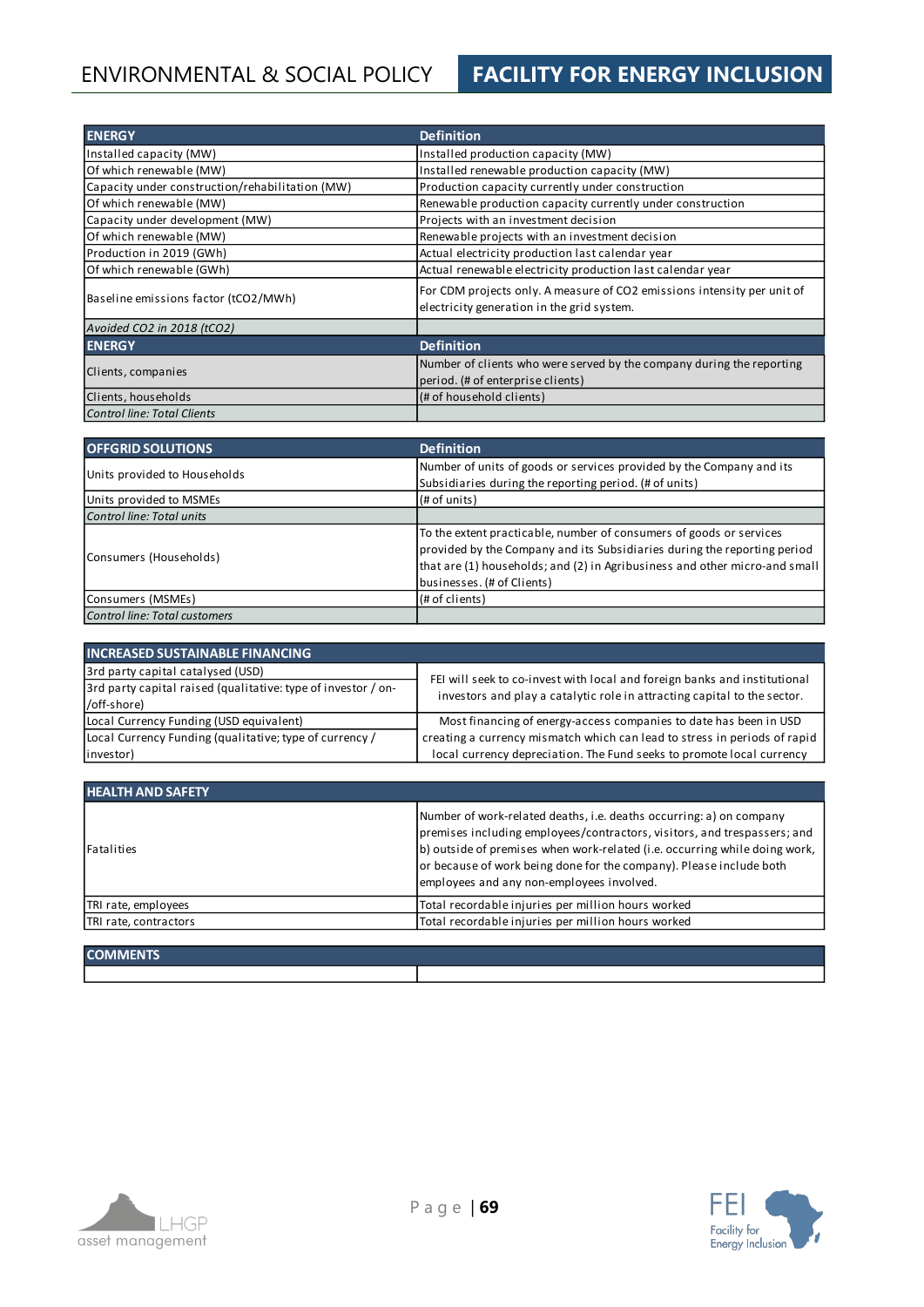# **Appendix H Example of E&S Clauses for Investment Agreements**

The investment agreement (or equivalent instrument) between FEI and all investees will include appropriate social and environmental clauses that address and protect E&S objectives in contractual agreements. These clauses may include:

1. A general environmental warranty/covenant that the investee organization is currently in compliance with, and will continue to comply with, all applicable national social and environmental laws and regulation, and with all ratified international agreements:

"The Developer has not received nor is it aware of any existing or threatened complaint, claim, citation or notice from any authority under applicable [specify country] law and local requirements."

"The Developer shall design, construct, operate, maintain and monitor the project in compliance with the Government of [specify country] and local requirements, and with all international conventions and agreements ratified by the Government."

2. A general environmental and social warranty or covenant that the investee organization will comply with all relevant policies of the FEI ESMS:

"The Developer shall ensure the social and environmental performance of the project is in compliance with the AFDB ISS as well as IFC PS as further set out in the FEI Environmental and Social Policy. To that end, the investee also commits to carrying out any remedial action set out in an ESMP or such ESG action/ mitigation plan requested by the Fund during the life of the investment "

"The Developer shall provide FEI with semi-annual updates on its environmental and social performance, including about compensation implementation when applicable, and respond within a reasonable time period to requests for further information."

3. A general environmental and social warranty or covenant that any contractors of the investee organization will be subject to and must comply with all relevant policies of the FEI ESMS:

"The Developer shall only choose contractors who agree to comply with the FEI Environmental and Social Policy, and will monitor their activity to ensure it is fully implemented."

4. Notification clause which requests the Developer to notify the Facility of any serious adverse environmental and social incident:

"Immediately and no later than 24 hours after its occurrence, the Project shall notify the Facility of any major social and environmental incident as a result of the Developer's operations (e.g., death, riot, spills, explosions, exhaustive negative media coverage, etc.). Notification will be in the form of an email and formal letter to FEI."



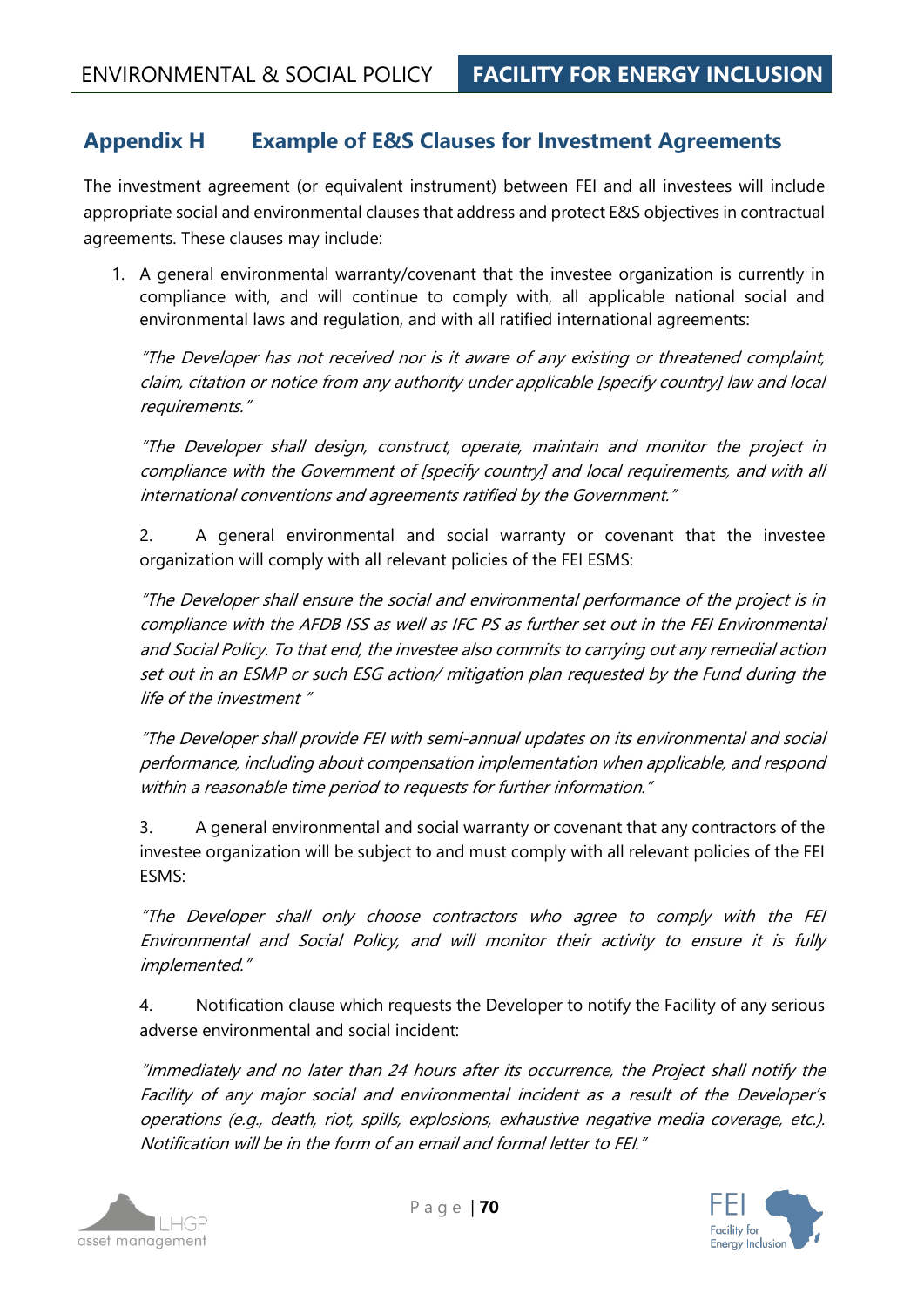# **Appendix I Major Incidents Requiring Immediate Reporting**

In the event that any of the below incidents occurs at an investee site, the investee must report the incident to FEI within twenty-four hours of occurrence, including a description of remediation measures already taken and to be taken.

- **·** Fires or explosions;
- **·** Significant fuel/Chemical spills;
- **EXEDENT** Significant pollution discharges above limits of normal operation;
- Major work-related injuries (including employees, contractors and/or members of public);
- Work-related fatalities (including by employees, contractors and/or members of public);
- **·** Incidents significantly affecting the health of employees, contractors or members of public;
- Regulator enforcement actions/notices;
- **■** Major security breaches;
- **EXEC** Strikes or employee unrest;
- **EXEDENT** Incidents requiring operations to be substantially curtailed or shut-down; and
- Significant community unrest or public relations incidents.

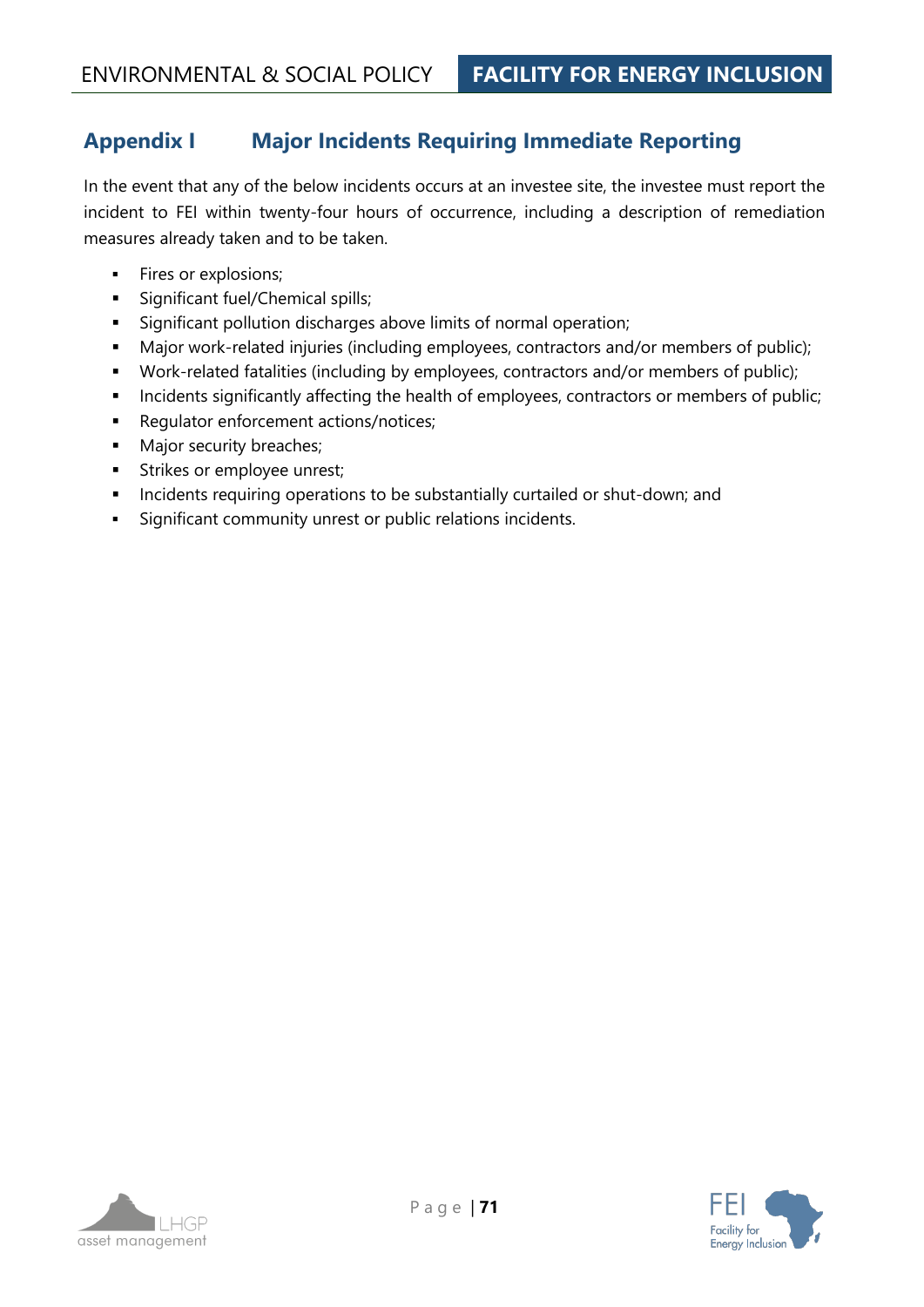# **Appendix J Sample ToRs for E&S Due Diligence Consultants**

The template below can be used as a guide for developing a Terms of Reference (ToR) for a Consultant to perform certain aspects of the Environmental and Social appraisal of prospective investments of FEI, as well as ongoing supervision of the investment portfolio.

### **Introduction**

The purpose of this Terms of Reference is to ensure that the Consultant performs the environmental and social review of a prospective investment, and later, the ongoing evaluation and supervision of portfolio projects according to the Facility's environmental and social management policies and procedures.

The Facility for Energy Inclusion ('FEI') is committed to promoting sustainable development through renewable energy generation, which contributes to economic growth, social development and environmental conservation. FEI realizes this aim by carrying out appropriate environmental and social ('E&S') due diligence of proposed and committed investments. FEI will ensure that all projects it finances comply with FEI's Environmental and Social Management System ('ESMS').

# **Consultant Qualifications**

The Consultant must have substantial experience in the E&S review of energy projects in Africa, with particular focus on the support of project finance activities (minimum 8 years). They must be thoroughly knowledgeable of FEI's ESMS policy and procedures. The experts must have appropriate knowledge and understanding of E&S management aspects in line with the requirements of the relevant international standards (AfDB Operational Safeguards, IFC Performance Standards, World Bank Group EHS Guidelines, etc.).

### Scope of Work

The Consultant will conduct the E&S appraisal of a prospective project, as well as the ongoing supervision of E&S performance of a portfolio project consistent with the AFDB ISS and IFC PS and as set out further in the FEI's E&S policy and procedures.

### For **new project appraisals**, the four tasks include:

- 1. Preliminary Review. Review all available information and documentation related to project environmental and social impacts and risks. Prepare a list of additional information and/or questions that will be needed to continue the appraisal.
- 2. Site Visit and Further Review. Conduct site inspections, review facility based records, and interview key staff, including both sponsor personnel and relevant stakeholders (regulatory officials, community leaders, suppliers, and customers).
- 3. E&S Performance Gaps and Necessary Corrective Actions Analyses. Analyse project environmental and social performance in relation to FEI's Environmental and Social Policy as outlined in the ESMS. Identify these gaps and any corresponding corrective actions that will be necessary. Prioritize these and recommend acceptable and justified implementation schedules.



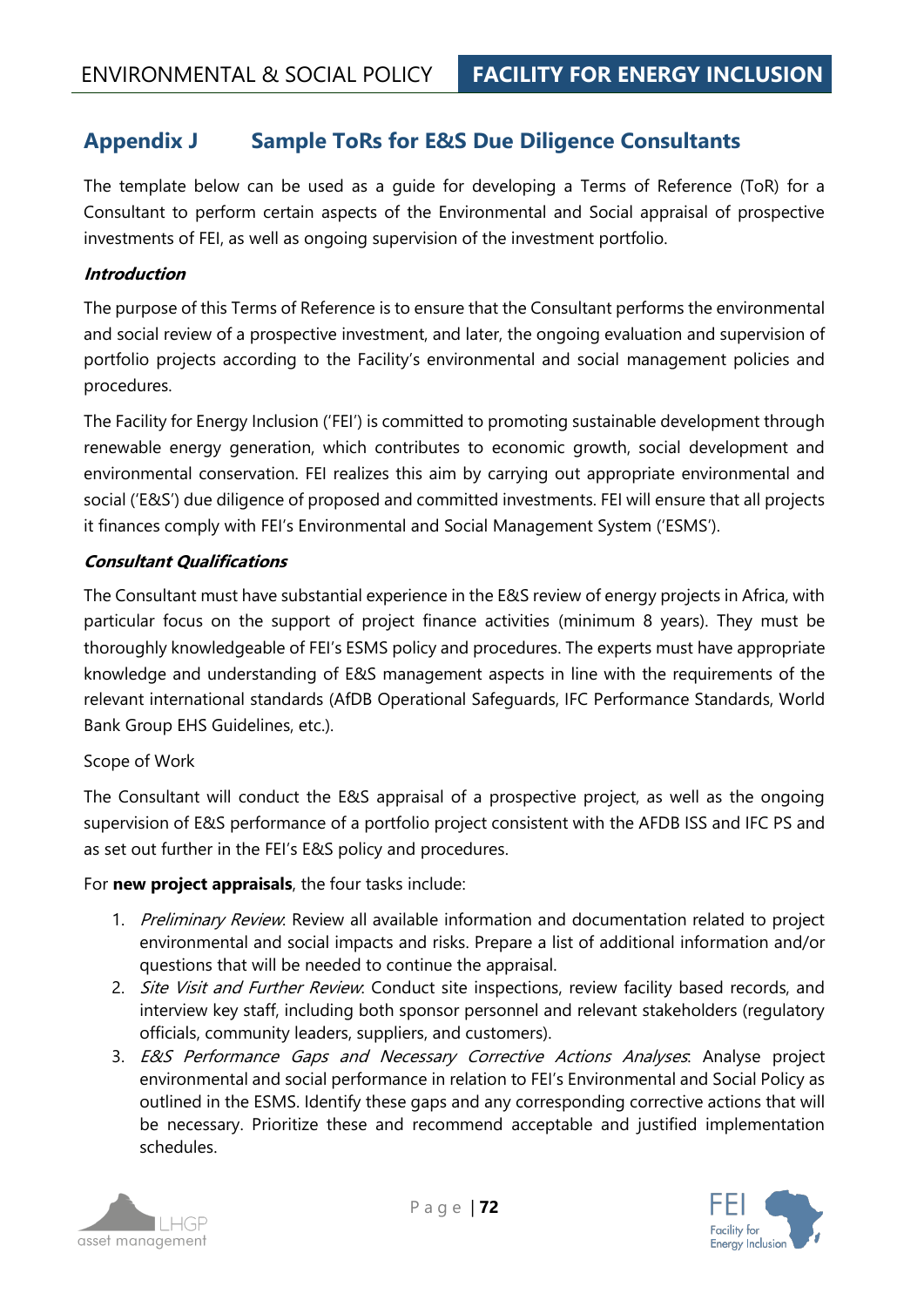4. *Due Diligence Documentation*: Prepare a report summarizing the results of the E&S due diligence. The report shall include a summary of the impacts and risks associated with the project, including the related performance gaps and corresponding correction actions that will be necessary in order for FEI to invest.

For **supervision** of FEI's portfolio projects, the three tasks include:

- Review Monitoring Reports. Review periodic documentation submitted by the project sponsor regarding implementation of any corrective actions included as conditions of investment, as well as overall environmental and social performance. Also, review information submitted by the sponsor concerning significant incidents or fatalities. Identify any follow-up corrective actions that might be necessary.
- Site Visit and Further Review (Optional). Where directed by FEI, conduct a site visit to confirm E&S performance and/or to investigate incidents. Identify any follow-up corrective actions that might be necessary.
- **EX Supervision Documentation. Prepare a report summarizing the findings of the supervision** activity.

## **Schedule**

The Consultant shall submit a draft [*Due Diligence/Monitoring*] Report by [*insert date*]. The final Report shall be submitted within 2 weeks after receiving comments from FEI on the draft report. All reports should be written and prepared in English and delivered in electronic and hard copy.

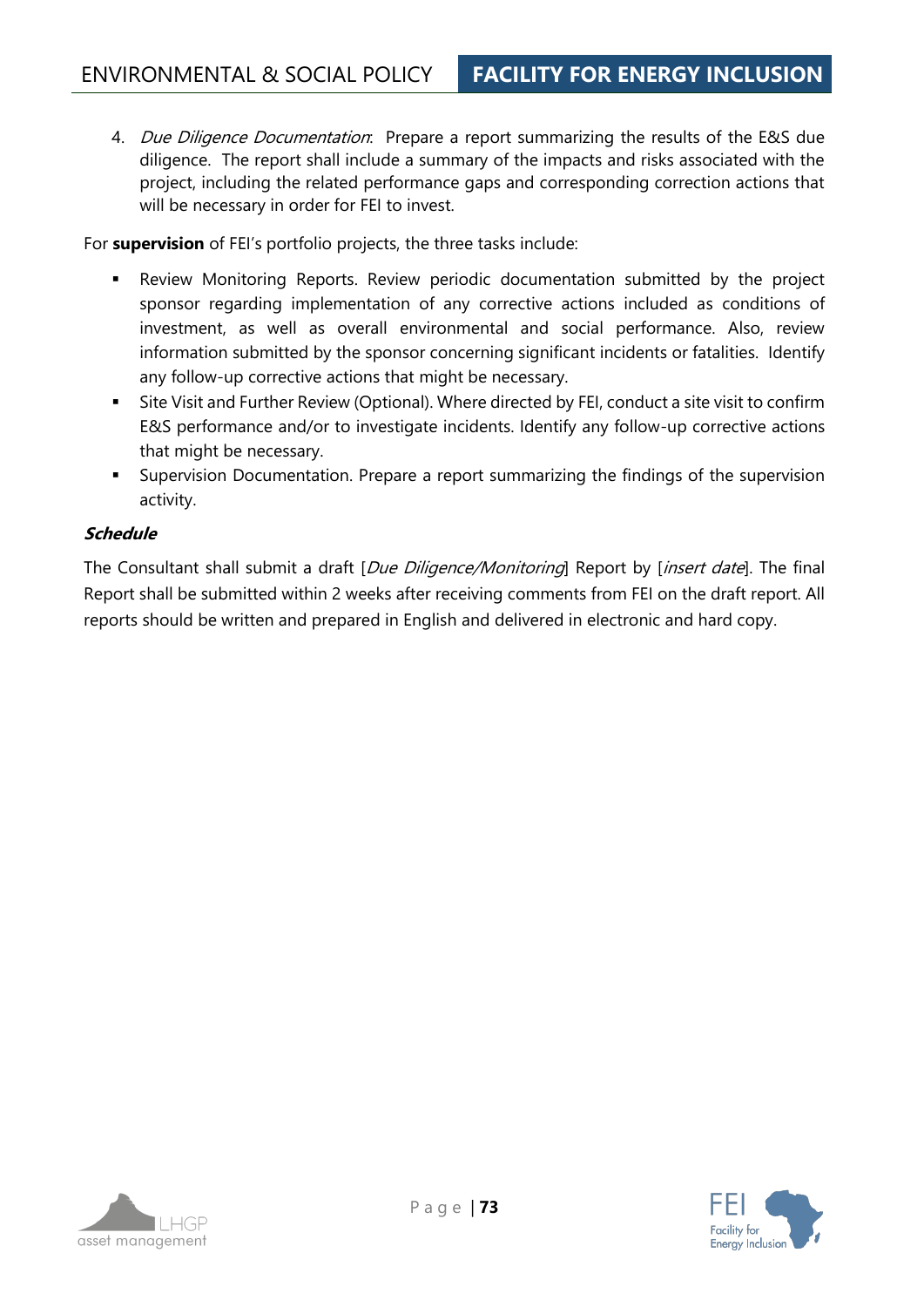# **Appendix K Client Protection Principles**

## **APPROPRIATE PRODUCT DESIGN AND DELIVERY**

Providers take adequate care to design products and delivery channels such that they do not cause clients harm. Products and delivery channels will be designed with client characteristics taken into account.

## **PREVENTION OF OVER-INDEBTEDNESS**

Providers take adequate care in their credit process to determine that clients have the capacity to repay without becoming over-indebted. Providers implement & monitor internal systems that help to prevent over indebtedness and will foster efforts to improve market credit risk management (e.g. credit information sharing).

## **TRANSPARENCY**

Providers communicate clear, sufficient and timely information in a manner and language clients can understand to allow clients to make informed decisions. The need for transparent information on pricing and T&Cs of products is highlighted.

#### **RESPONSIBLE PRICING**

Pricing, terms and conditions are set in a way that is affordable to clients while allowing for financial institutions to be sustainable. Providers strive to provide positive real returns on deposits.

## **FAIR AND RESPECTFUL TREATMENT OF CLIENTS**

Providers and agents treat clients fairly and respectfully. They do not discriminate and ensure safeguards to detect and correct corruption and aggressive/ abusive treatment by staff and agents, esp. during the loan sales/ debt collection processes.

## **PRIVACY OF CLIENT DATA**

The privacy of individual client data will be respected in accordance with local laws and regulations. Such data will only be used for purposes specified at the time of collection or as permitted by law, unless otherwise agreed with the client.

## **MECHANISMS FOR COMPLAINT RESOLUTION**

Providers will have in place timely and responsive mechanisms for complaints and problem resolution for their clients and will use these mechanisms both to resolve individual problems and to improve their products and services.